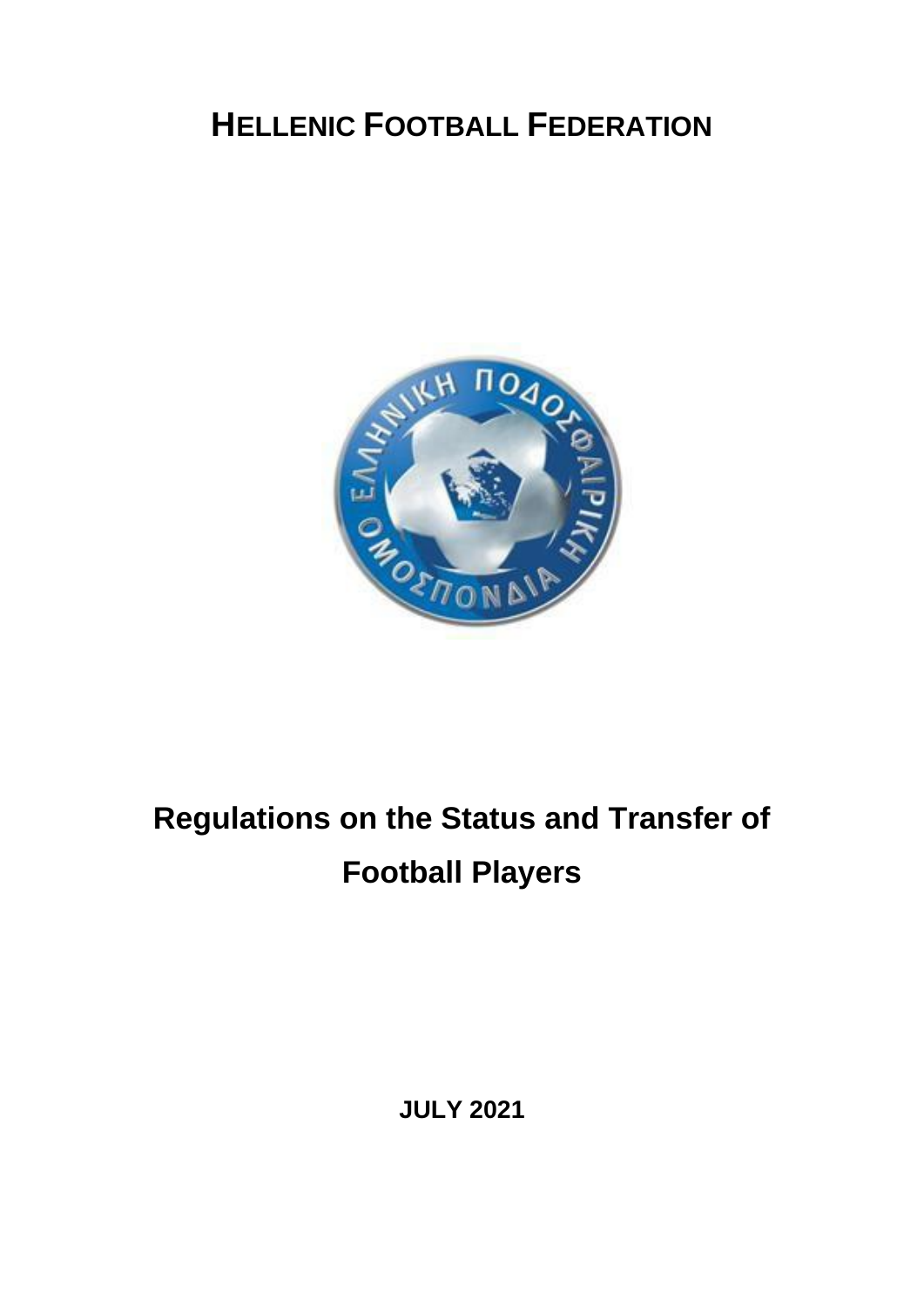## **Content**

|                                                                              | <b>DEFINITIONS</b><br>6                                                             |    |  |  |  |  |
|------------------------------------------------------------------------------|-------------------------------------------------------------------------------------|----|--|--|--|--|
| Article 1                                                                    | General principals - Implementation Limits - Purpose                                | 10 |  |  |  |  |
| Article 2                                                                    | Status of Football Players: Amateur and Professional Football players               | 11 |  |  |  |  |
| Article 3                                                                    | Reacquisition of amateur status                                                     | 11 |  |  |  |  |
| Article 4                                                                    | Termination of activity                                                             | 12 |  |  |  |  |
| Article 5                                                                    | Registration                                                                        | 12 |  |  |  |  |
| Article 6                                                                    | <b>Registration period</b>                                                          | 13 |  |  |  |  |
| Article 7                                                                    | Loan of Professionals                                                               | 15 |  |  |  |  |
| Article 8                                                                    | Unregistered football players                                                       | 16 |  |  |  |  |
| Article 9                                                                    | Enforcement of disciplinary suspensions                                             | 16 |  |  |  |  |
|                                                                              | Article 9b Overdue Depts                                                            | 17 |  |  |  |  |
|                                                                              | Article 10 Respect of contract                                                      | 18 |  |  |  |  |
|                                                                              | Article 10A Insurance of the football players                                       | 18 |  |  |  |  |
|                                                                              | Article 11 Termination of the contract for just cause                               | 19 |  |  |  |  |
|                                                                              | Article 12 Termination of Contract with sporting just cause (Justified grounds)     | 21 |  |  |  |  |
|                                                                              | Article 13 Restriction on terminating a contract during the season                  | 22 |  |  |  |  |
|                                                                              | Article 14 Consequences of terminating a contract without just cause                | 22 |  |  |  |  |
|                                                                              | Article 15 Special provisions relating to contracts between professionals and clubs |    |  |  |  |  |
|                                                                              | 25                                                                                  |    |  |  |  |  |
|                                                                              | Article 16 Third-party influence on clubs                                           | 26 |  |  |  |  |
|                                                                              | Article 17 Acquisition of financial rights of football players by third parties     | 26 |  |  |  |  |
|                                                                              | Article 18 Protection of Minors                                                     | 27 |  |  |  |  |
|                                                                              | Article 19 Registration and Declaration of Minors of Academies                      | 27 |  |  |  |  |
|                                                                              | Article 20 HFF competence                                                           | 28 |  |  |  |  |
|                                                                              | Article 21 Football Players' Status Committee                                       | 29 |  |  |  |  |
|                                                                              | Article 22 First Instance Dispute Resolution Committee (PEEOD)                      | 29 |  |  |  |  |
|                                                                              | Article 23 Procedural Rules                                                         | 29 |  |  |  |  |
|                                                                              | Article 24 Court of Arbitration for Football                                        | 30 |  |  |  |  |
|                                                                              | Article 25 Training Compensations and B Clubs                                       | 32 |  |  |  |  |
|                                                                              | Article 26 Transitional Provisions                                                  | 33 |  |  |  |  |
|                                                                              | Article 27 Matters not provided for-Deficiences-Entry into force of Provisions      | 33 |  |  |  |  |
|                                                                              |                                                                                     |    |  |  |  |  |
| Implementing Provisions of Regulations for Professional Football Players  35 |                                                                                     |    |  |  |  |  |
| Article 1                                                                    | Football players that may be maintained by FCs                                      | 36 |  |  |  |  |
| Article 2                                                                    | Status/Registration/Procedure of Transferred/Loan Football players                  | 36 |  |  |  |  |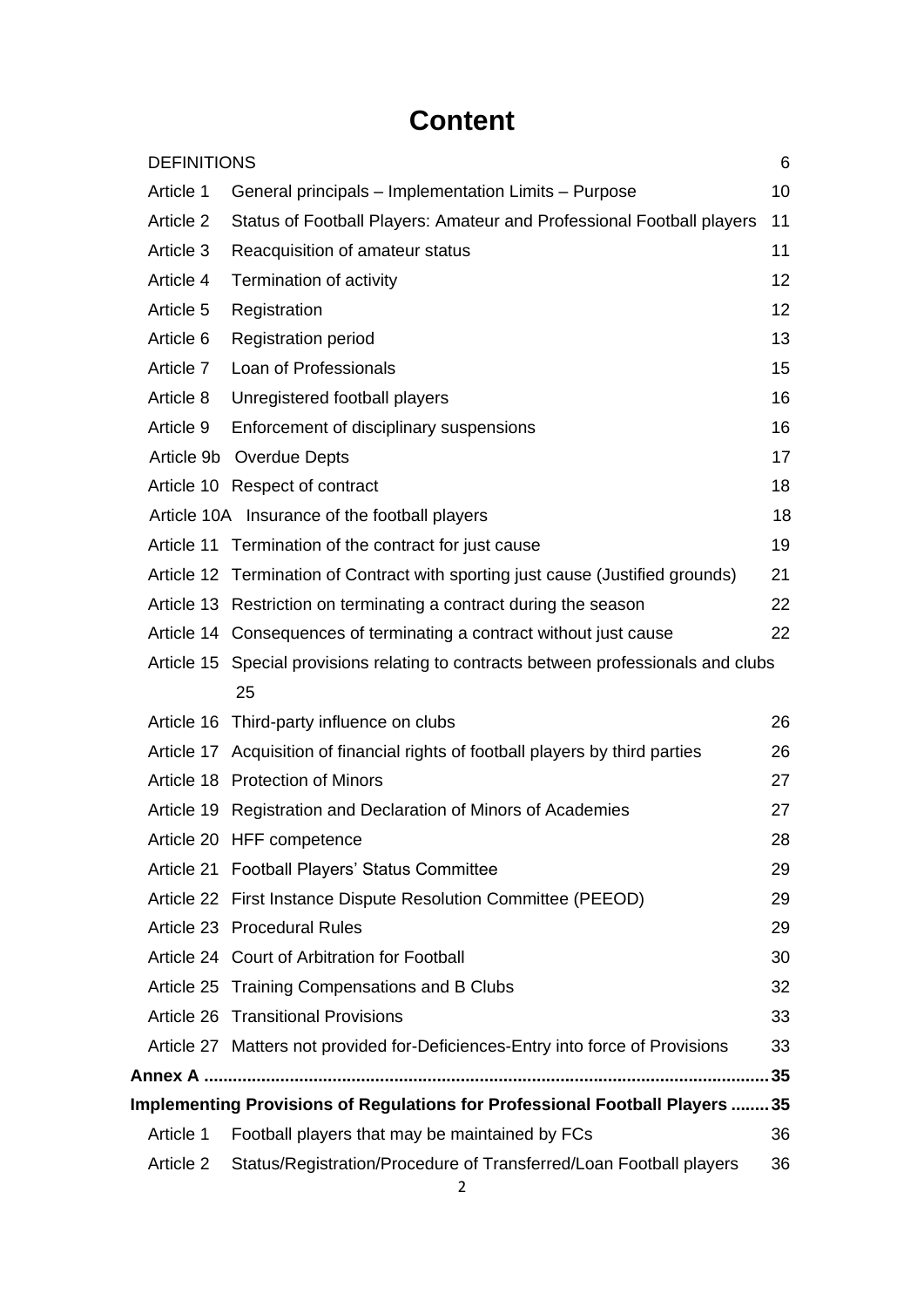| Article 3  | Number of football players per FC                                              | 36  |
|------------|--------------------------------------------------------------------------------|-----|
| Article 4  | Illegitimate participation                                                     | 38  |
| Article 5  | Concluding a professional contract by an amateur football player               | 38  |
| Article 6  | Sanctions due to participation of Professional Football players in National    |     |
|            | teams                                                                          | 38  |
| Article 7  | Incompetence of football player                                                | 38  |
| Article 8  | Determination of remuneration of football players                              | 39  |
| Article 9  | Vacations- Weekly rest football players Training-Education-Football            |     |
|            | player's subscriptions                                                         | 40  |
|            | Article 10 Establishment of Fund                                               | 41  |
|            | Article 11 Final Provisions                                                    | 41  |
|            |                                                                                | .43 |
|            | Implementing Provisions of Regulations for Amateur Football Players  43        |     |
| Article 1  | Acquisition of status - Number of football players                             | 44  |
| Article 2  | Sport's Certificate of Amateur football player                                 | 46  |
| Article 3  | First registration - Conditions                                                | 46  |
| Article 4  | First registration of foreign amateur football players                         | 47  |
| Article 5  | <b>Tranfer condition</b>                                                       | 47  |
| Article 6  | Special provisions for trasfers abroad                                         | 47  |
| Article 7  | Transfer for a certain period of time by the obligation to return              | 48  |
| Article 8  | Exceptional cases of release                                                   | 49  |
| Article 9  | Method of lodging the application for changes of football player               | 51  |
| Article 10 | Special provisions - Sanctions - Compensation                                  | 52  |
|            | Article 11 Competent Judicial Bodies                                           | 54  |
|            | Article 12 Loss of status of amateur football player                           | 54  |
|            | Article 13 Operating charge - Fee                                              | 54  |
|            |                                                                                |     |
|            | Provisions for the issue of certificates for professional and amateur football |     |
|            |                                                                                |     |
| Article 1  | Football player's Individual Information Certificate                           | 57  |
| Article 2  | International Transfer Certificate (ITC)                                       | 57  |
| Article 3  | Application for registration - Transfer of professional football player        | 57  |
| Article 4  | Application for registration - Transfer of professional football player        |     |
|            | (Foreigner)                                                                    | 59  |
| Article 5  | Content of contract                                                            | 61  |
| Article 6  | Contract type - Control by the Organizer                                       | 61  |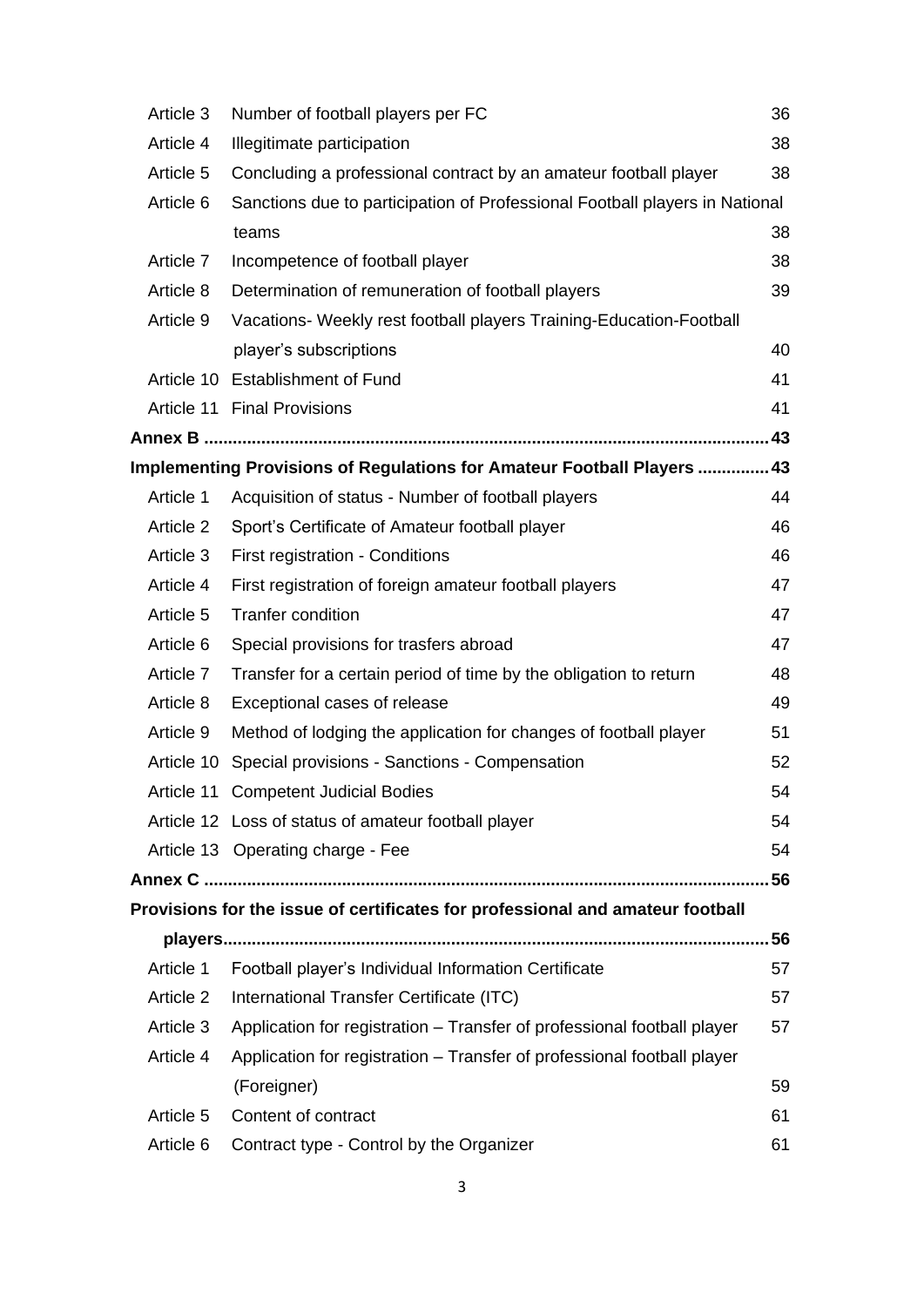|                                     | Article 7                          | First registration of amateur football players- Supporting documents         | 63 |  |  |  |  |
|-------------------------------------|------------------------------------|------------------------------------------------------------------------------|----|--|--|--|--|
|                                     | Article 8                          | First registration of nationals of Member States of the European Union       |    |  |  |  |  |
|                                     |                                    | and foreign amateur football players -Supporting documents                   | 64 |  |  |  |  |
|                                     | Article 9                          | Re-registration of released football players as amateurs- Supporting         |    |  |  |  |  |
|                                     |                                    | documents                                                                    | 66 |  |  |  |  |
|                                     | Article 10                         | Supporting documents of transfer of amateur football players                 | 67 |  |  |  |  |
|                                     | Article 11                         | Method of lodging the application for changes of football player             | 68 |  |  |  |  |
|                                     |                                    | Article 12 First Registration and International transfers of minors (in TMS) | 69 |  |  |  |  |
|                                     |                                    | Article 13 Card revoaction. Penalties.                                       | 69 |  |  |  |  |
|                                     |                                    |                                                                              |    |  |  |  |  |
|                                     |                                    |                                                                              |    |  |  |  |  |
|                                     |                                    |                                                                              |    |  |  |  |  |
|                                     |                                    |                                                                              |    |  |  |  |  |
|                                     |                                    |                                                                              |    |  |  |  |  |
| 73                                  |                                    |                                                                              |    |  |  |  |  |
|                                     | 73                                 |                                                                              |    |  |  |  |  |
|                                     |                                    |                                                                              |    |  |  |  |  |
|                                     |                                    | Article 7 Jurisdiction. Deadlines Disciplinary Measures. Sanctions  74       |    |  |  |  |  |
|                                     |                                    |                                                                              |    |  |  |  |  |
| <b>Annex E</b> Protection of Minors |                                    |                                                                              |    |  |  |  |  |
|                                     | <b>Annex F Models of Contracts</b> |                                                                              |    |  |  |  |  |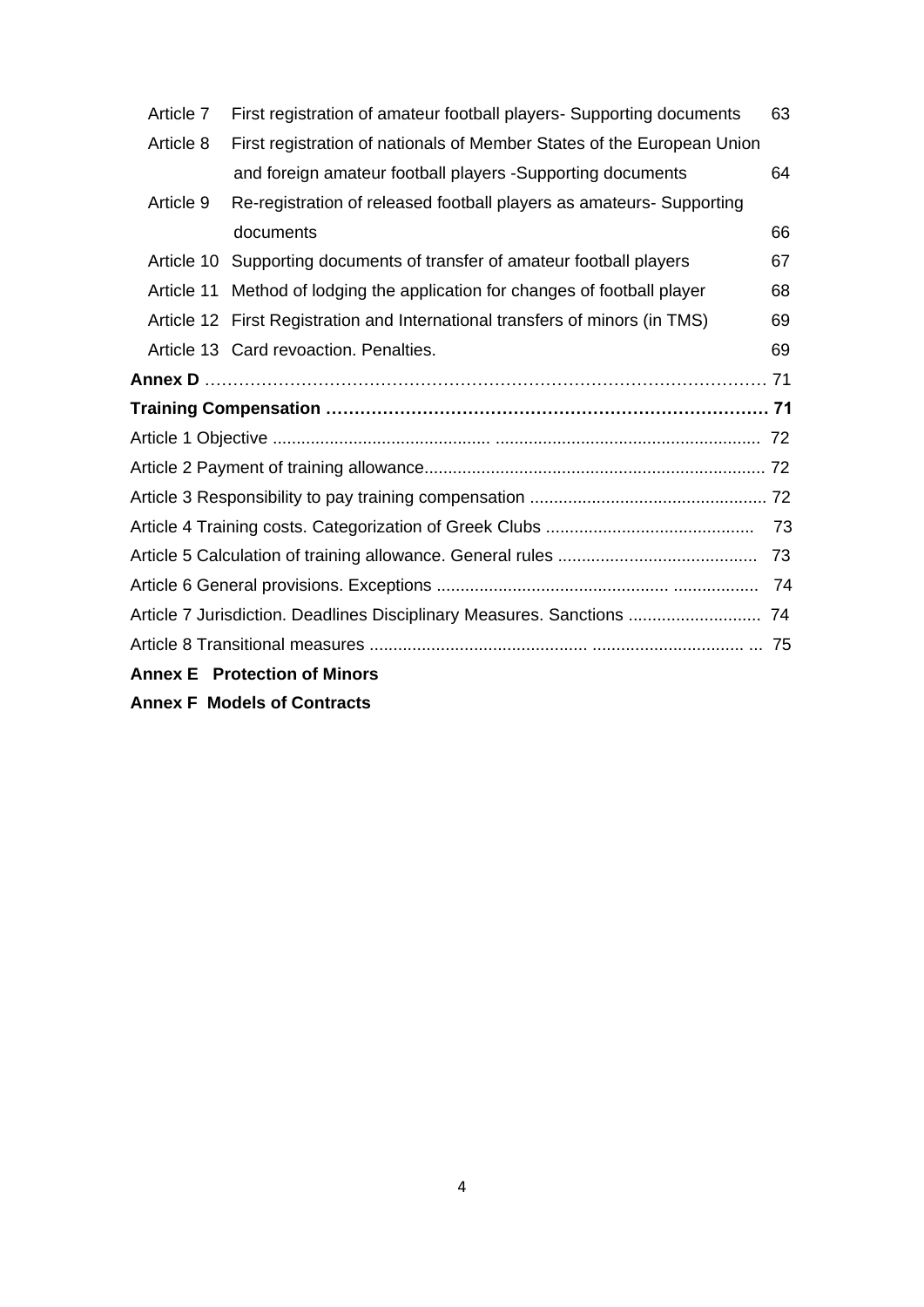#### **REGULATIONS ON THE STATUS AND TRANSFER OF FOOTBALL**

### **PLAYERS**

Pursuant to Article 2 and 35 of the Articles of Association of the HFF, the Executive Committee of the HFF amended and codified these Regulations and its Annexes A, B and C, which consist of an integral part hereof.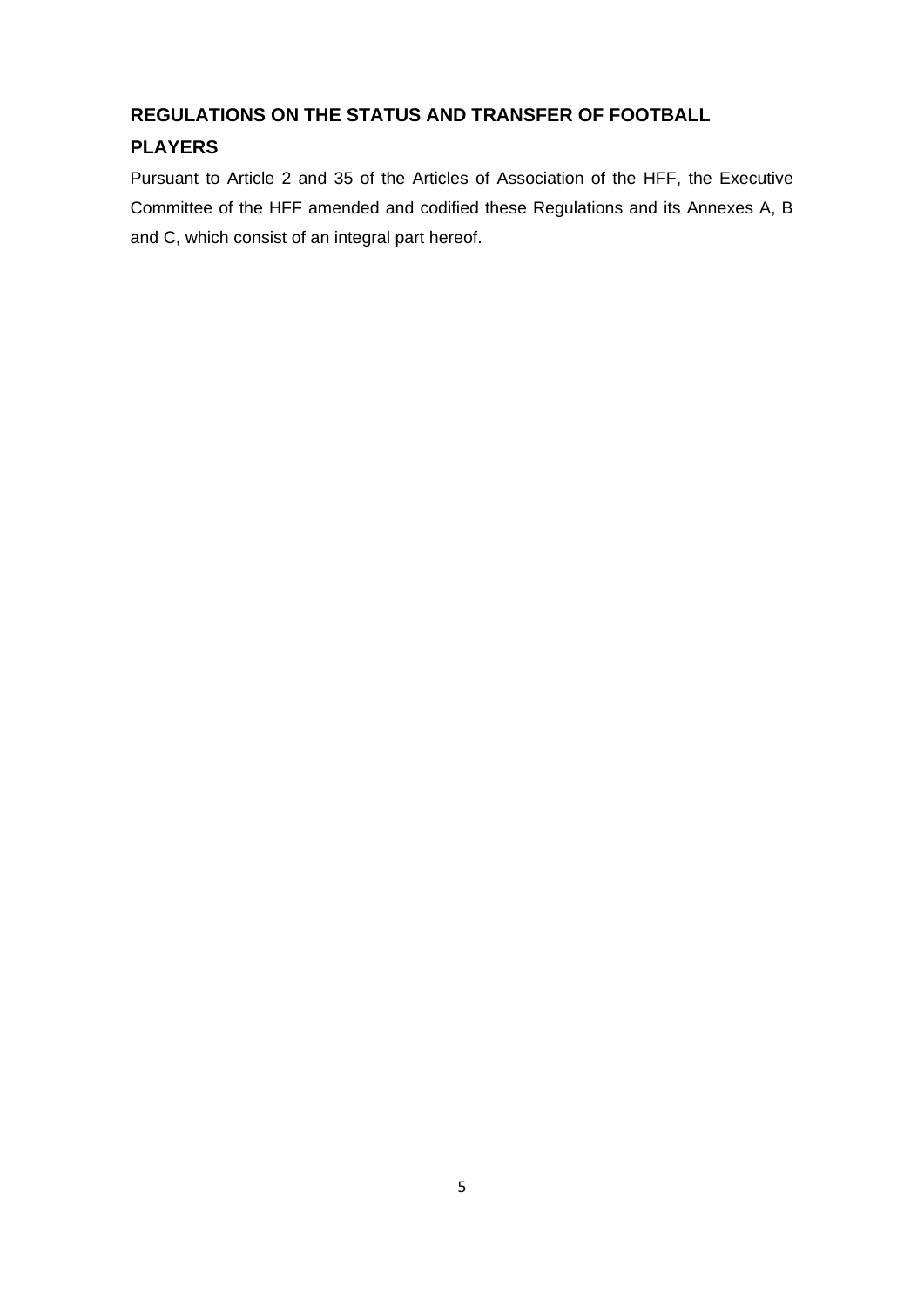#### **I. INTRODUCTORY PROVISIONS**

#### <span id="page-5-0"></span>**DEFINITIONS**

For the purpose of these Regulations, the terms set out below have the following meaning:

- 1. **FIFA**: International Federation of Football Association
- 2. **Federation**: A football **Federation** recognized by FIFA. It is a Member of FIFA, unless a different meaning is given by the text.
- 3. **League**: An organization of associations subject to the Hellenic Football Federation and member of it.
- 4. **Confederation**: A union of **Federations** recognized by FIFA belonging to the same continent (or same geographic area).
- 5. **Club**: A member of a Regional (Local) or a Panhellenic Association of a Federation – Member of FIFA or a League recognized by a Federation, which participates in at least one collective event.
- 6. **Officer**: Any member of the board of directors, member of committee, referee and assistant referee, coach, trainer and any other person responsible for technical, medical and administrative issues in the HFF, in an Association or a club.
- 7. **Football player**: Any football player registered at the HFF for a club.
- 8. **Third party**: **a** party beyond the two clubs which transfer a football player, the one to the other, or any former club in which the football player was registered.
- 9. **Former Federation**: The **Federation to** which the former club is affiliated.
- 10. **Former club**: The club from that the football player is leaving.
- 11. **New Federation**: The **Federation** to which the new club is affiliated.
- 12. **New Club**: The club that the football player **is joining**.
- 13. **Official Matches**: The matches carried out in the context of Organized Greek Football, such as Panhellenic or local championships, Panhellenic or local cups, not including however friendly or test matches.
- 14. **Organized Greek Football**: Football conducted and organized by the HFF or its **associations-members of Football Clubs** by way of assignment by it.
- 15. **Protected Period**: A period of three entire seasons or three years, whichever comes first, following the entry into force of a contract, where such contract is concluded prior to the twenty-eighth (28th) birthday of the professional football player or two entire seasons or two years, whichever comes first, following the entry into force of a contract, if it is concluded after the twenty-eighth (28th)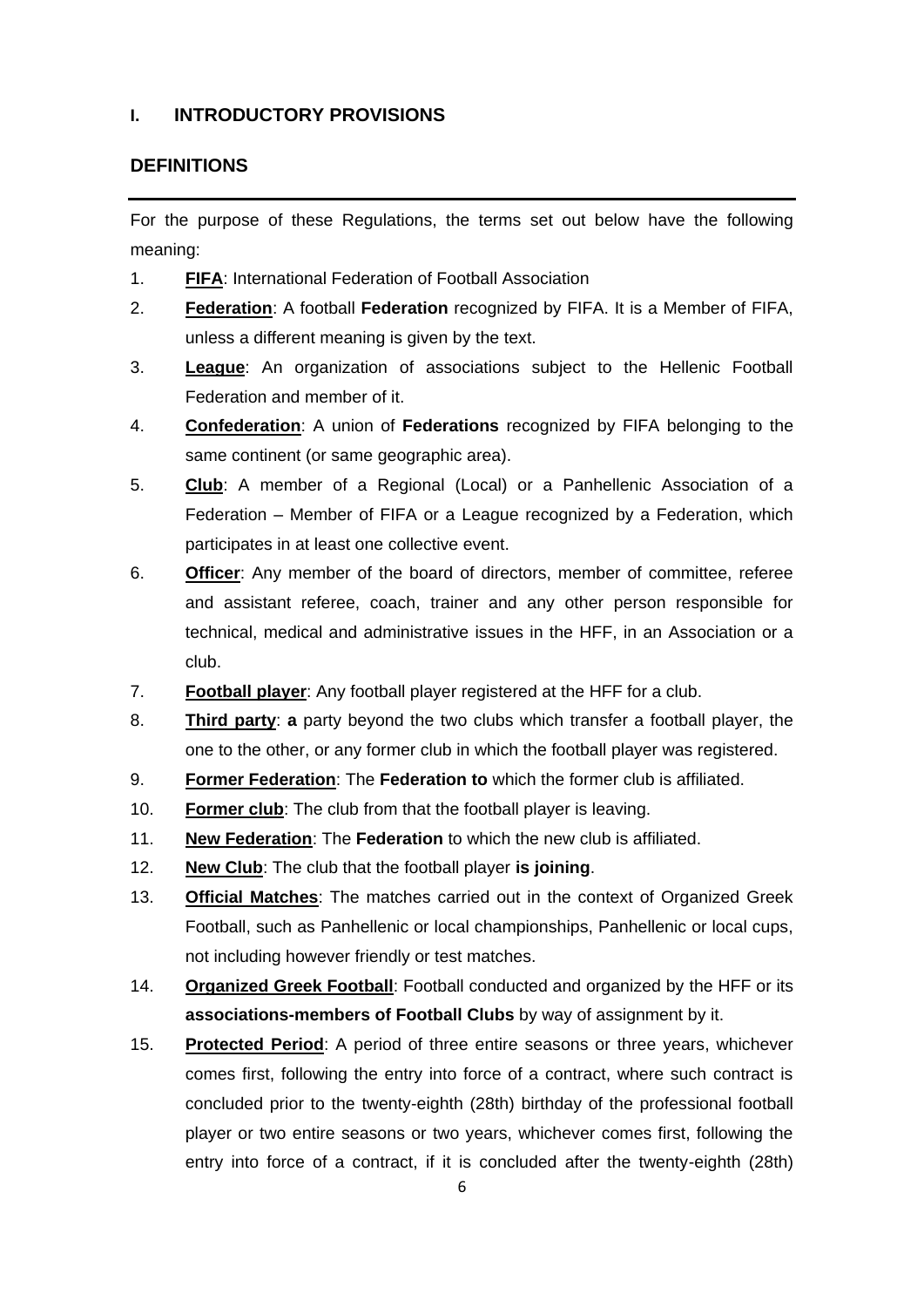birthday of the professional football player.

- 16. **Registration period**: A period fixed by the HFF.
- 17. **Season**: **A time period of twelve (12) months, starting from the first day of the first transfer window, as set by the Federation, in compliance with the article 6 of the present Regulation.**
- 18. **Minor**: A football player who has not reached his eighteenth (18) year of age.
- 19. **Academy**: An organization or independent legal person of which the principal and long-term purpose is to provide to football players long-term training through the provision of the required training facilities and infrastructure. This shall include, without limitation, football training centers, football fields, football schools, etc.
- 20. **Transfer Matching System (ESSM, ITMS, DTMS)**: **it is an IT data information** system on the basis of the Web with main purpose the simplification of the procedure of transfer of international football players, as well as the enhancement of transparency and data flow. We refer to the passage Definitions of the Articles of Association of FIFA.
- 21. **Registration**: **The creation of a written file, which includes details about a football player, like the following:**
- **a. The registration date**
- **b. The full name of the football player**
- **c. The date of birth, the sex, the nationality and the status of player (professional or amateur football player)**
- **d. The type of football in which the player is going to compete (11X11, Futsal, Beach Soccer)**
- **e. The name of the FC or Association registered in the HFF, in which the football player is going to compete (including the FIFA ID of the FC/Association)**
- **f. The training category of the FC/Association on the registration date of the football player**
- **g. The Player's FIFA ID**
- **h. The Federation's FIFA ID**
- **22. Electronic Registration System: The existence of the Domestic Transfer Matching System (HFF ESSM or DTMS) is mandatory and all players can be registered in it. The ESSM must be fully connected to FIFA Connect ID Service and FIFA Connect Interface for the electronic exchange of information. The ESSM must provide all the required / designated**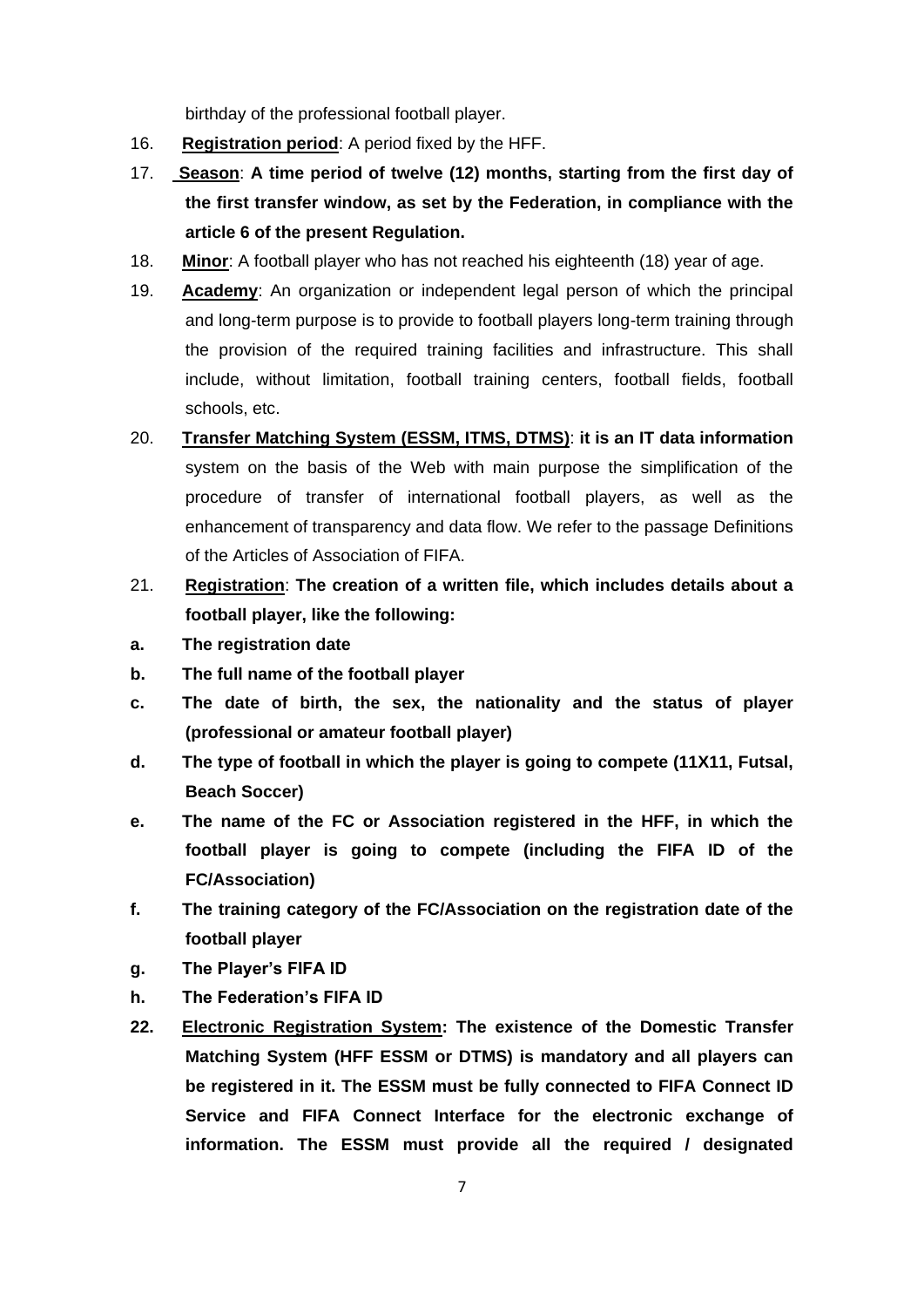**information of each registration and for all football players from the age of twelve (12) years old, through FIFA Connect Interface and must automatically provide a FIFA ID to every football player, using the FIFA Connect ID Service platform .**

- **23. FIFA Connect ID Service: Service provided by FIFA in a worldwide level. Unique and valid identification codes (FIFA ID) are assigned to individuals, organizations and facilities (venues, etc.) ensuring the identification of a possible duplicate registration of the same legal entity and maintaining a central archive for all current registrations of all persons who have been assigned a FIFA ID.**
- **24. FIFA ID: A unique global and valid identification code assigned by FIFA Connect ID Service to each FC or Association, Federation and football player.**
- **25. Domestic Transfer Matching System (HFF ESSM or DTMS): An electronic information system capable of managing and controlling all national transfers, etc. within a Federation, in accordance with the principles of the model applied internationally through the FIFA ITMS. As a minimum requirement, the system must collect as data the full name of the player, his/her gender, nationality, status (professional or amateur), name and FIFA ID of both FCs or Associations participating in the transfer etc., as well as any financial transaction between the two FCs or Associations, if any. The ESSM must be fully connected for the electronic exchange of information with the FIFA Connect Interface.**
- **26. Coach: An employee in a Football Club or Football Association, whose duties**
- **a. Include, among others, the following: Physical conditioning, training and coaching of the players, selecting football players for matches and championships, selecting and deciding for the tactics during matches and championships, and/or,**
- **b. His recruitment requires a coaching diploma in accordance with UEFA-HFF regulations.**

Terms referring to natural persons are applicable to both sexes. Any term in the singular applies to the plural and vice-versa.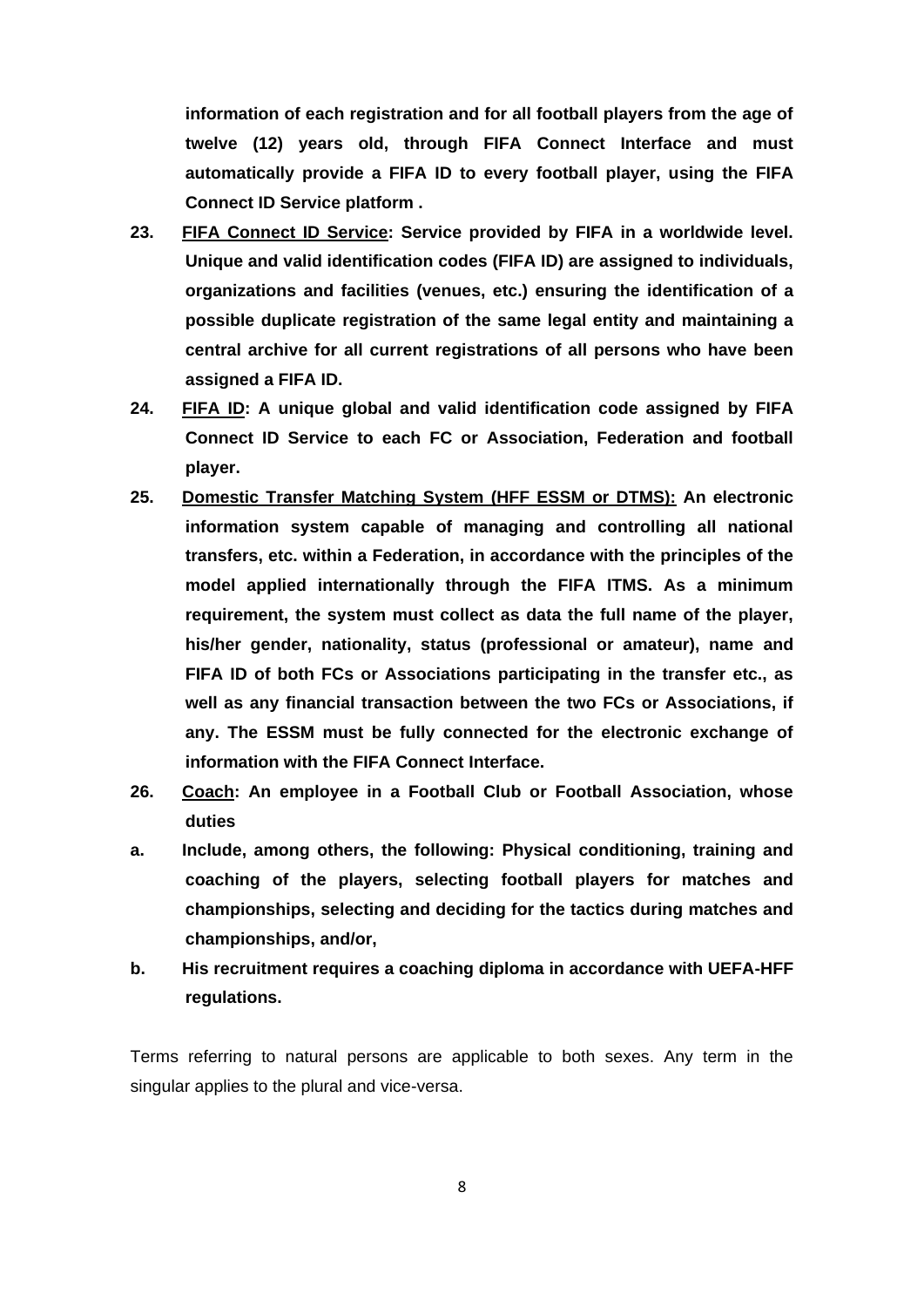#### **Abbreviations**

- **HFF:** Hellenic Football Federation
- **IIC : Individual Information Certificate**
- SQB: Sports Quality Bulletin
- ITC **:** International Transfer Certificate
- FMR **:** Football Matches Regulations
- **RSTP: Regulations of Status and Transfer of Players**
- **RSTP: RSTP FIFA**
- FC **:** Football Company
- PSAP **:** Panhellenic Professional Football Players Association

**Note: The provisions of the Regulations in bold are amendments.**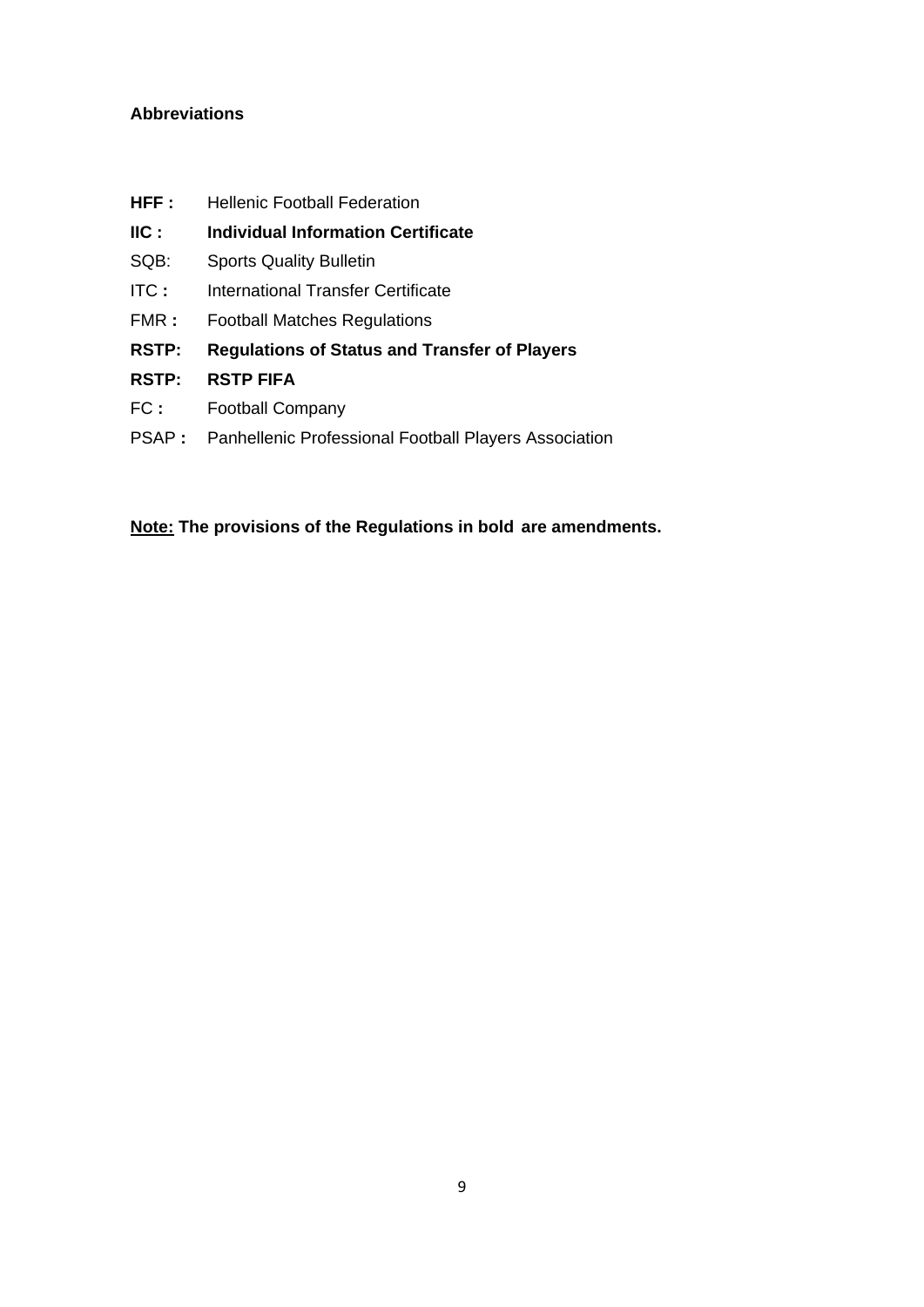#### <span id="page-9-0"></span>**Article 1 General principals – Implementation Limits – Purpose**

- 1. These Regulations together with its Annexes A,B, and C, establishes binding rules regulating and concerning:
	- the status of football players,
	- the registration transfer of football players in Greece and the terms and conditions of issue of Sports Status Certificate
	- their qualification to participate in organized Greek football,
	- the principal that contracts must be respected,
	- the principal that contracts may be terminated where there is just cause,
	- the principal that contracts may be terminated where there is sporting just cause,
	- the principal that contracts cannot be terminated during the course of the season,
	- the principal that in the event of termination of contract without just cause, compensation shall be paid and that such compensation may be stipulated in the contract,
	- the principal that in the event of termination of contract without just cause, sporting sanctions shall be imposed on the party in breach.
- 2. Annexes A, B, C, D, E & F hereto consist of an integral part hereof. Annex A regulates and refers to issues concerning professional football players, Annex B regulates and refers to issues concerning amateur football players and Annex C to issues of issue of certificates, Annex D regulates the training compensation, Annex E contains the provisions for the protection of minors and Annex F contains the contract templates.
- 3. The provisions and arrangements of these Regulations and of Annexes A, B, C, D, E and **F** are aiming at:
	- a) the introduction and implementation of mandatory provisions for global football, as provided for and established in the Regulations on the Status and Transfer of Players of FIFA,
	- b) the harmonization with mandatory provisions of the European Union and in particular of the agreements between the European Union on the hand and UEFA- FIFA on the other hand,
	- c) respect of labor legislation,
	- d) protection of the organized Greek football.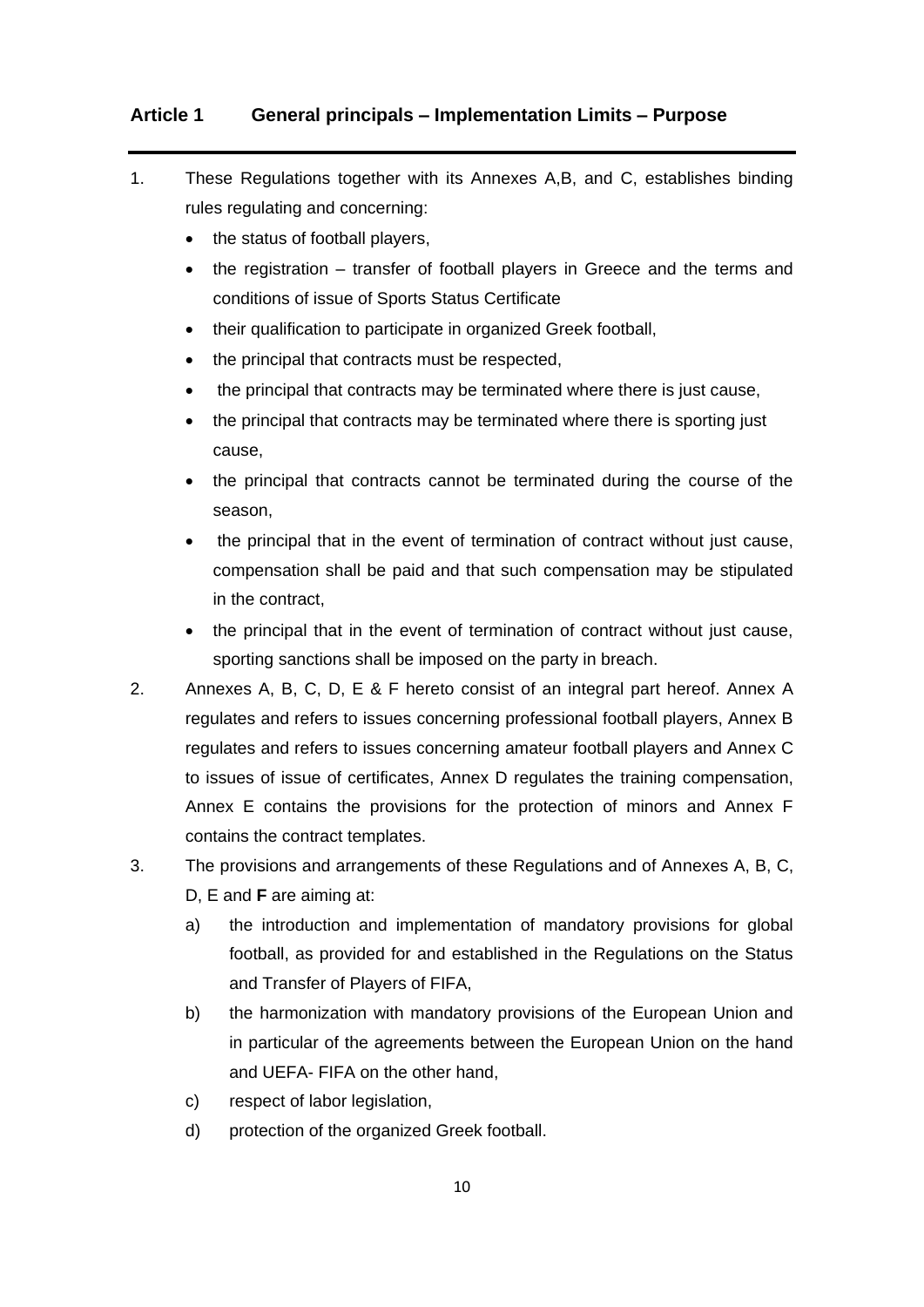**4. The use of a domestic electronic registration system for all transfers etc. of professional or amateur football players, men & women, is mandatory for 11x11 football. A domestic transfer etc. shall be recorded to the ESSM every time a football player is registered in a new FC or Association, belonging to the same Federation. Every registration of a football player to a new FC/Association shall be considered invalid, unless recorded in the ESSM.** 

#### **II. FOOTBALL PLAYERS STATUS**

## <span id="page-10-0"></span>**Article 2 Status of Football Players: Amateur and Professional Football players**

- 1. Football players participating in the organized Greek football are **registered either** amateurs **or** professionals.
- 2. A Professional is a football player who has a written contract with a club and is **remunerated** more for his football activity than the expenses he effectively incurs. All other football players are considered to be amateurs.
- 3. All the other football players are considered as amateurs.

**4. All the Athlete's Certificates of professional and amateur football players are mandatory issued with a specific duration (for a certain period of time), as described in detail in article 2 of appendix B' and in article 11 of appendix C' hereof.**

#### <span id="page-10-1"></span>**Article 3 Reacquisition of amateur status**

- 1. A football player registered as a professional may not re-register as an amateur until at least 30 days after his last official match as a professional.
- 2. No compensation for contract breach is payable upon reacquisition of amateur status unless the player reacquires a professional status in the same season. If a football player re-registers as a professional, within thirty (30) months of being reinstated as an amateur, the club must pay training compensation in accordance with the Article 25. Any amateur is free to acquire professional status, only during the registration period. The aforementioned restriction does not apply to the amateur football players of the professional FCs.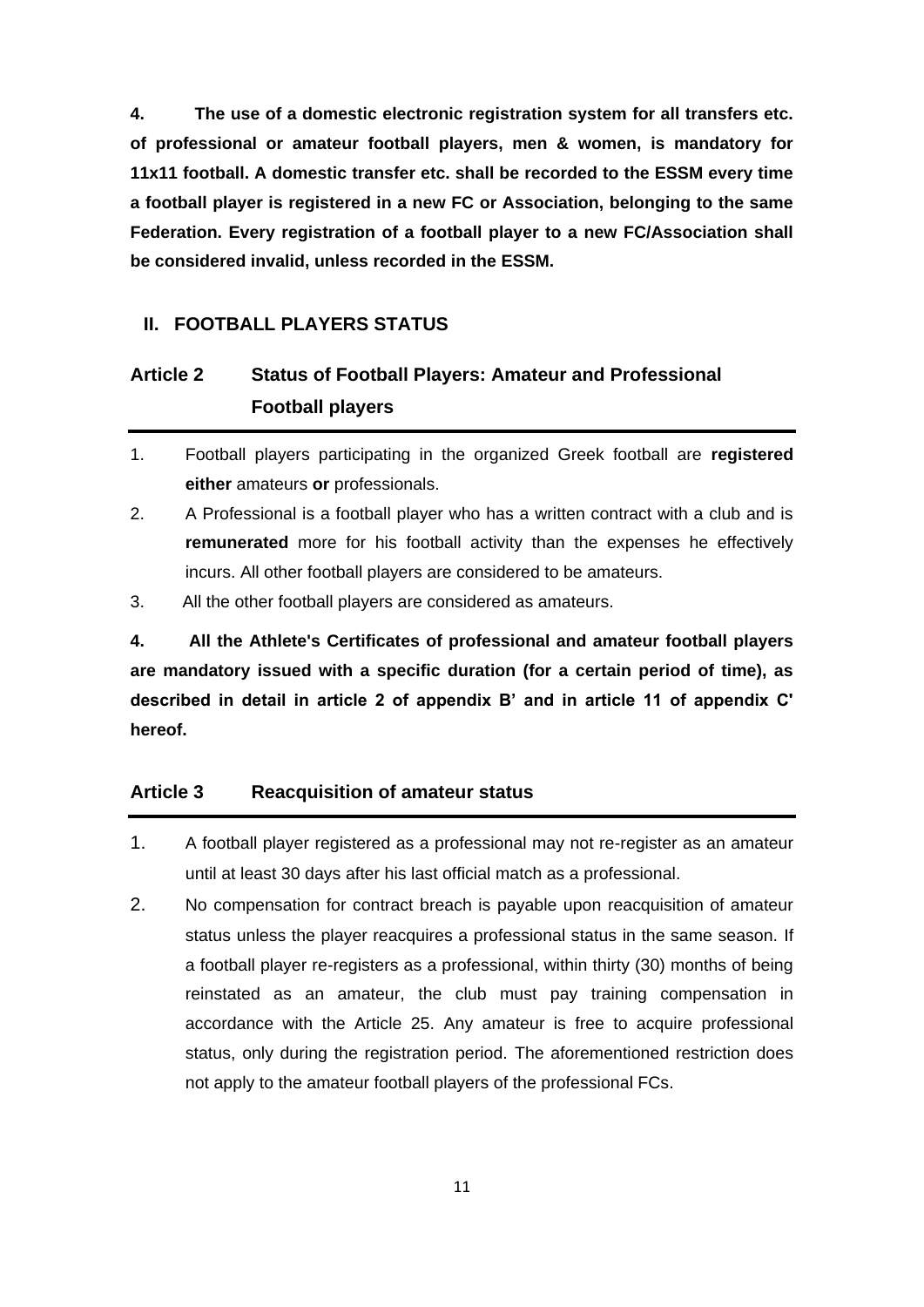#### <span id="page-11-0"></span>**Article 4 Termination of activity**

1. Professionals who end their football activity at the expiration or the termination of their contracts and amateurs who terminate their activity, shall remain registered in the federation of their last team for a period of thirty (30) months, which begins the day after the last participation of the player in an official match of his team. This period begins on the following day after the day that the football player made his last appearance for his club in an official match.

#### **III. REGISTRATION OF FOOTBALL PLAYERS**

#### <span id="page-11-1"></span>**Article 5 Registration**

- 1. A football player must be registered at the HFF to play for a club, as either an amateur or a professional in accordance with the provisions of Article 2. **Every Federation is obliged to has an electronic registration system of football players, who must be provided with a FIFA ID upon their first registration. Only those registered through the ESSM and are recognized by the FIFA ID assigned to them, are entitled to participate in organized football.**
- 2. Registration is considered:
	- a) the first registration, that is when a football player has never been registered with a club,
	- b) re-registration, that is when a football player is released and registers with a club,
	- c) domestic transfer, that is when a football player is transferred from one club to another, within the HFF
	- d) international transfer, that is when a football player is transferred from one club of another federation to a Greek club and vice versa.

By the application for registration, a clause is included states that the football player agrees to comply with the statutes and regulations of HFF, UEFA and FIFA and at the same time, submits a GDPR consent form. Upon his registration the football player may play for any section of his club, that is Men – Adolescences – Children, provided that it is allowed by the regulations of the relevant organization.

3. A football player may only be registered with one club at a time, without prejudice to the provision of Article 7 and the possibility of being registered with a different futsal club and/or beach/street football club.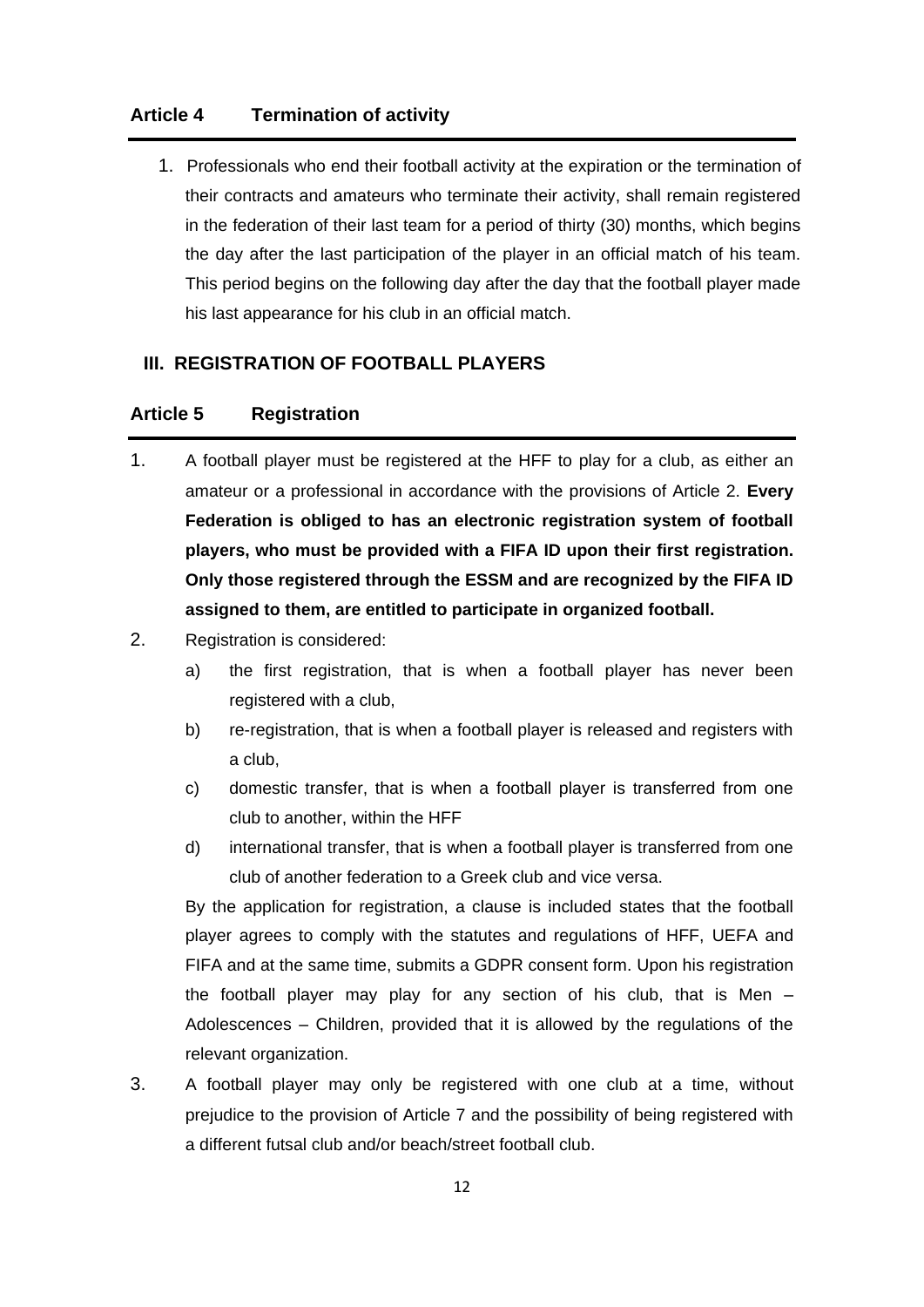4. Football players may be registered with a maximum of three clubs during the period from July 1st to June 30th of the following year. During such period, the football player is only eligible to play official matches for two clubs. As an exception to this rule, a professional footballer who moves between two teams belonging to **overlapping** federations (ie **beginning of** the summer / autumn season as opposed to winter / spring) may play in three official matches for a third team during the relevant season, provided that he has fully complied with his contractual obligations towards his previous teams. Equally, the provisions relating to registration periods, as well as to the minimum length of a contract, must be respected. In particular, a football player may not play in official matches for more than two clubs, competing in the same national championship or cup during the same season. The use of a football player or players in violation of the above constitutes a non-eligible participation, applying the sanctions provided in the Laws of the Game.

#### Explanatory Comment

For the application of the present provision, regarding the calculation of the three allowed registrations - transfers, the team to which the football player belongs is not taken into consideration.

#### <span id="page-12-0"></span>**Article 6 Registration period**

- 1. Football players can be registered in FCs and Associations only during the two registration periods each year **and as they established annually upon decision of the Executive Committee or of the Extraordinary Committee of the Hellenic Football Federation. In any case, the first and basic transfer window of each year will start on the first day of the window. All the transfer windows must be reported in writing to the Players' Status Committee of FIFA.**
- **A. Registration periods/Transfer windows for FCs**
- **- Summer transfer window of associations for international and domestic transfers from 1st of July to 31st of August**
- **- Summer transfer window for unemployed professionals for international and domestic transfers from 1st of September to 17th of September**
- **- Winter transfer window for international and domestic transfers from 1st of January to 31st of January**
- **- Winter transfer window for unemployed professionals for international and**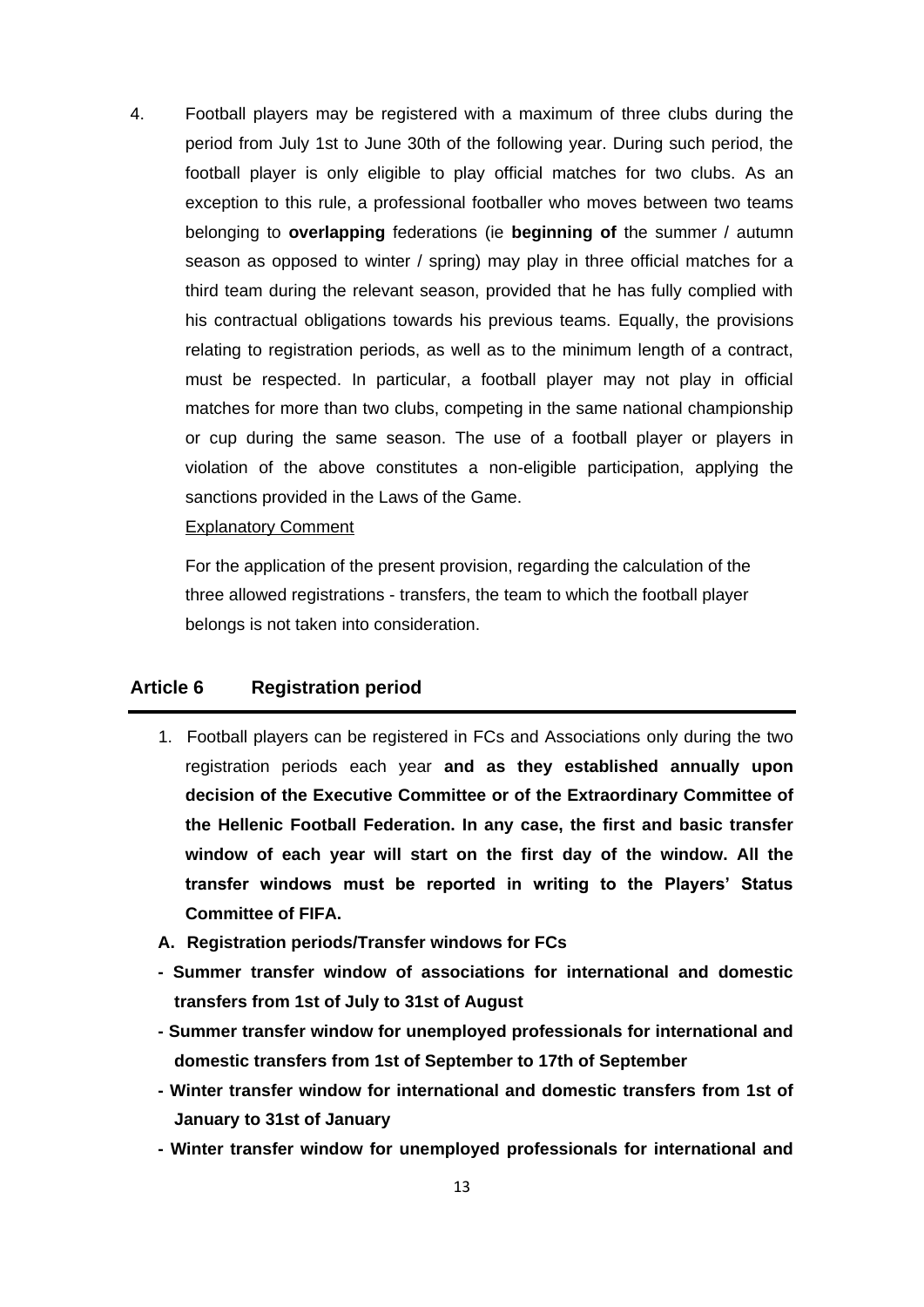**domestic transfers from 1st of February to 15th of February**

- **- Amendments to the contracts of professional football players, who already belong to the force of a FC, are allowed throughout the whole season, from 1st of July to 30th of June**
- **- Amendments to the status of football players (from amateur to professional), who already belong to the force of a FC, are allowed throughout the whole season, from 1st of July to 30th of June**
- **- For the amateur football players, who belong to the force of the founding c of a club of a FC, a transfer is required in order to join the force of the FC and this transfer must take place within the above periods of registration / transfer windows concerning the professional clubs.**
- **B. Registration periods/Transfer windows for FCs in 2022-2023**
- **- For the period 2022-2023, the summer transfer window will start on 16/06/2022 and will end on 15/09/2022. The transfers for unemployed professional football players will last from 16/09/2022 to 30/09/2022. In any case, the exact dates will be determined by a decision of the Executive Committee of HFF.**
- **C. Registration periods/Transfer windows for amateur clubs**
- **- Summer transfer window for international and domestic transfers from 2nd of August to 1st of November**
- **- Winter transfer window for international and domestic transfers from 1st of January to 31st of January**

**-Summer re-registrations from 2nd of August to 1st of November**

- **-Winter re-registrations from 1st of January to 28th of February**
- **-Summers transfers for a certain period of time, with an obligation to return, from 2nd of August to 1st of November**

**-Winter transfers for a certain period of time, with an obligation to return, from 1st of January to 31st of January**

**-First registrations of minors from 1st of July to 30th of June**

**-Summer first registrations of adults from 2nd of August to 1st of November -Winter first registrations of adults from 1st of January to 28th of February**

**-Individual releases from 1st of July to 30th of June**

**-Group releases from 1st of July to 30th of June**

2. **As an exception to this rule:**

**A professional football player, whose contract has expired in time or expired upon decision of the relevant decision-making body during a**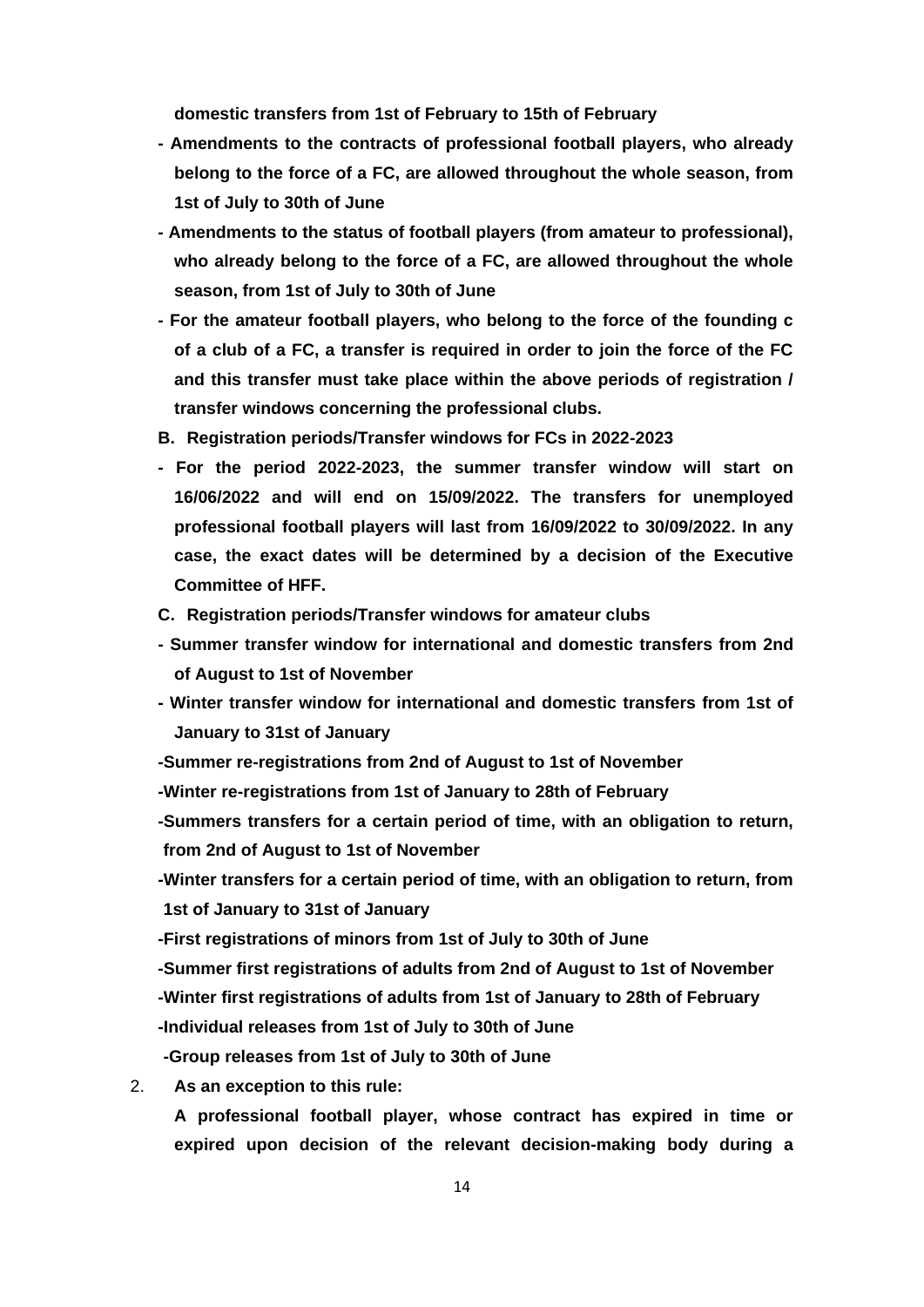**transfer window, but before the end of it, he/she can be registered after the transfer window, within the deadline set by the Executive Committee of the HFF, with its decision about the registration of unemployed football players, with due attention to the athletic integrity of the leagues. If the decision of the decision-making body is issued after the expiration of the deadline for the registration of the unemployed, the football player shall have, in any case, a deadline of two days after the final judgment of the above decision, in order to be registered upon his/her request before the PSC.**

- 3. Any modification of the registration periods is notified to FIFA and enters into force after 12 months of the notification.
- 4. Football players are registered with the exceptions mentioned in **par. 2** of the present article - only if an application by the club is validly submitted to the HFF **through the electronic transfer matching system,** during the transfer window, according to Annex C.
- **5. Free agent professional football players cannot compete in a club as amateurs, before the expiration of at least one month from the last match they competed as professionals. In the event that one (1) month before the expiration or termination of the contract the football player did not play in any match as a professional, he/she can regain the amateur status immediately.**
- **6. Any amateur football player can be transferred as a professional to a FC, only during the transfer windows for professional football players of each year, with the exception of amateur football players of FCs (when they enter into a contract with the same FC to which they belong).**
- **7. Any free agent professional football player shall be registered- reregistered as an amateur, during the amateur re-registration periods.**

#### <span id="page-14-0"></span>**Article 7 Loan of Professionals**

- 1. A professional may be loaned to another club only by a written agreement between him and the (two) clubs concerned. Any such loan is subject to the same rules as apply to the transfer of football players.
- 2. In relation to Article 15, par. 2, the minimum loan period shall be the time between two registration periods.
- 3. The club that has accepted a football player on a loan is not entitled to transfer him to a third club without the written authorization of the club that released the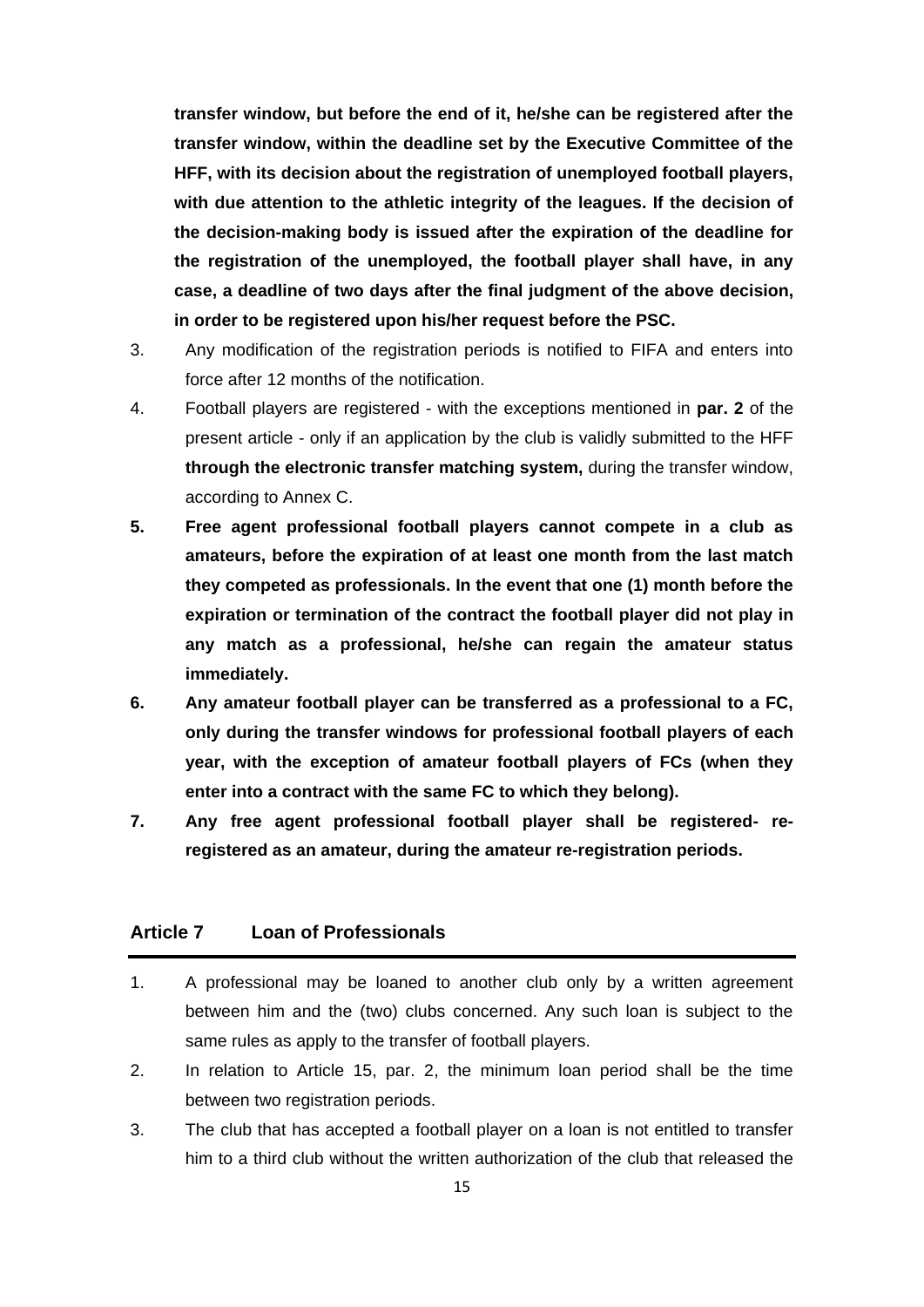player on loan and the football player concerned.

- 4. Upon the expiry of the term of the loan or the termination of the contract, the football player automatically returns to the club that released him, provided that the contract with it has not expired.
- 5. The loan period is counted in the initial contract of the football player without its extension being allowed.
- 6. In order the contract of a football player on loan to be terminated, agreement of the two clubs and the football player is required.
- 7. In case of termination of the contract by the fault of the FC, the football player returns to the releasing FC, and he may play upon the start of the new registration period, and the responsible FC is liable to compensate the remuneration mentioned in his loan contract up to the start of the registration period increased by 50%.
- 8. In case of termination of the contract by the fault of the football player, the FC is not liable for any compensation. The football player returns to the releasing FC, he plays, and he is paid remuneration only from the start of the new registration period.

#### <span id="page-15-0"></span>**Article 8 Unregistered football players**

If a football player, not registered at the HFF, appears in any official match, the football player shall be considered to have played illegitimately, the match shall be awarded in favor of the opposite club, according to article 23 of the FMR. Given the participation of football players in matches, only by the official sports status certificate, further sanctions for identity theft shall be imposed on the club and the football player **as well** according to article 23 of the FMR.

#### <span id="page-15-1"></span>**Article 9 Enforcement of disciplinary suspensions**

1. Any disciplinary suspension up to four matches or three months, imposed on a registered at the HFF football player by the previous federation, but not yet served until the time of transfer, **is still valid for the HFF** in order to be served. Upon issuing the ITC, the HFF shall notify the new federation through the Transfer Matching System (TMS) (for football players registered as professionals) or in writing (for football players registered as amateurs) on any such disciplinary suspension which has not been fully served.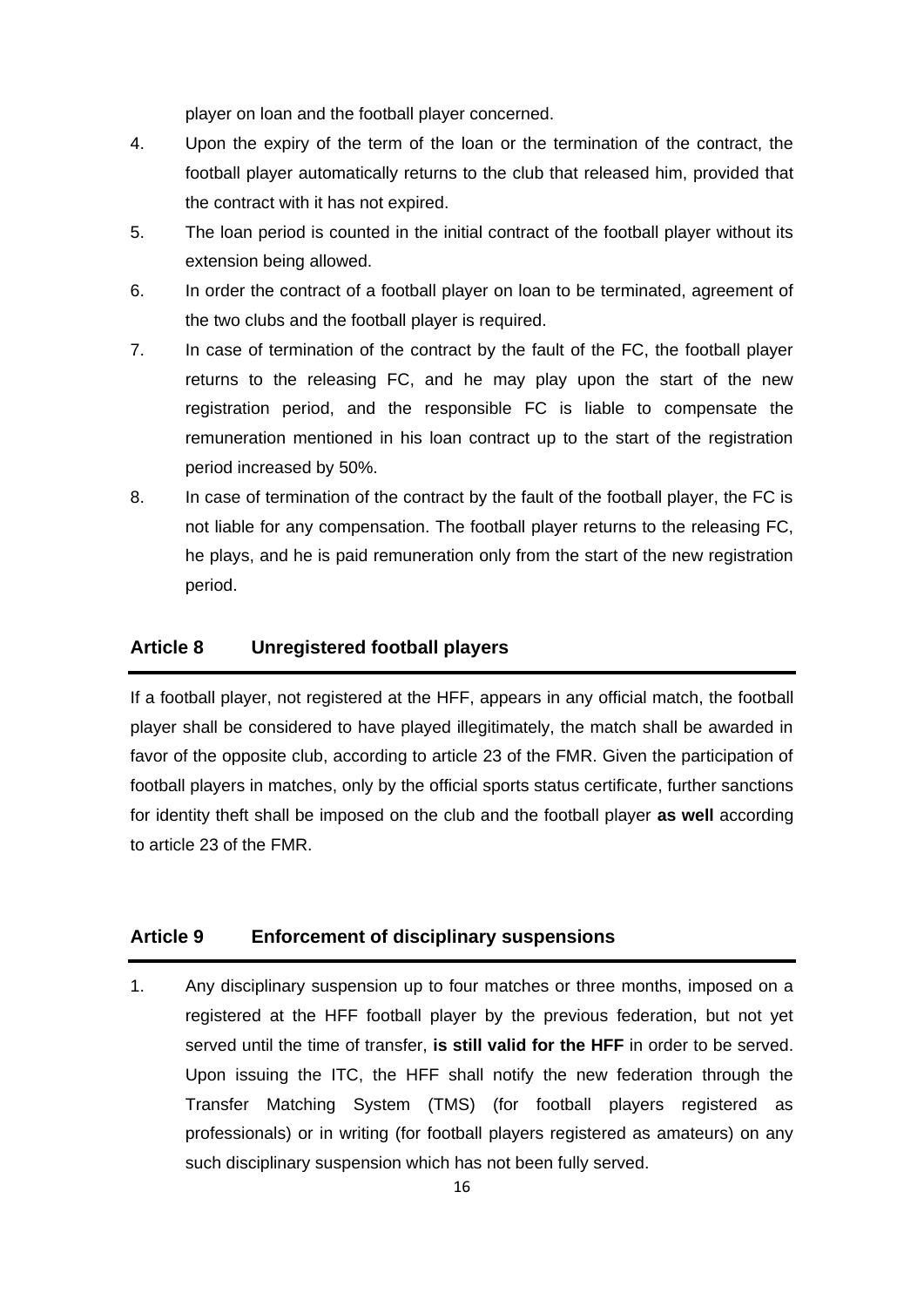2. Any disciplinary suspension of more than four matches or three months, which has not been fully served by a registered at the HFF football player shall be executed by the HFF only if the Disciplinary Committee of FIFA has extended the disciplinary action in order to have global application. In addition, upon issuing the ITC, the HFF shall notify the new federation through the Transfer Matching System (TMS) (for football players registered as professionals) or in writing (for football players registered as amateurs) on any such disciplinary action which is pending to be fully served.

#### **Article 9b Overdue Depts**

- **1. The teams must comply with their financial obligations to the players and the other teams, in accordance with the terms of the contracts they sign with the professional football players and the transfer agreements.**
- **2. Any team that has delayed a payment due for a period that exceeds the 30 days, without an obvious contractual basis, may be subject to the penalties provided for in the following paragraphs.**
- **3. In order for a team to be considered to have overdue payments (debts) within the meaning of the present article, the creditor (football player or team) must have notified in writing the team for a breach of contract and must have provided a deadline of at least ten days to the team, in order to comply with its financial obligations.**
- **4. Within the framework of its responsibilities described in article 24, the Arbitration Tribunal of Football of HFF may impose the following penalties: a) warning,**

**b) reprimand,**

**c) fine up to € 30,000.00 for the teams of Super League1 and up to € 20,000.00 for the teams of Super League 2,**

**d) transfer ban for one or two transfer windows**

**The penalty of the fine cannot be imposed for the first violation and the penalty of transfer ban can be imposed only if the FC has committed 3 or more violations within the same season. The violations may concern different natural or legal persons (football players or teams).**

- **5. The penalties provided for in the aforementioned violation may also be imposed cumulatively.**
- **6. A repeated violation will be considered an aggravating circumstance and**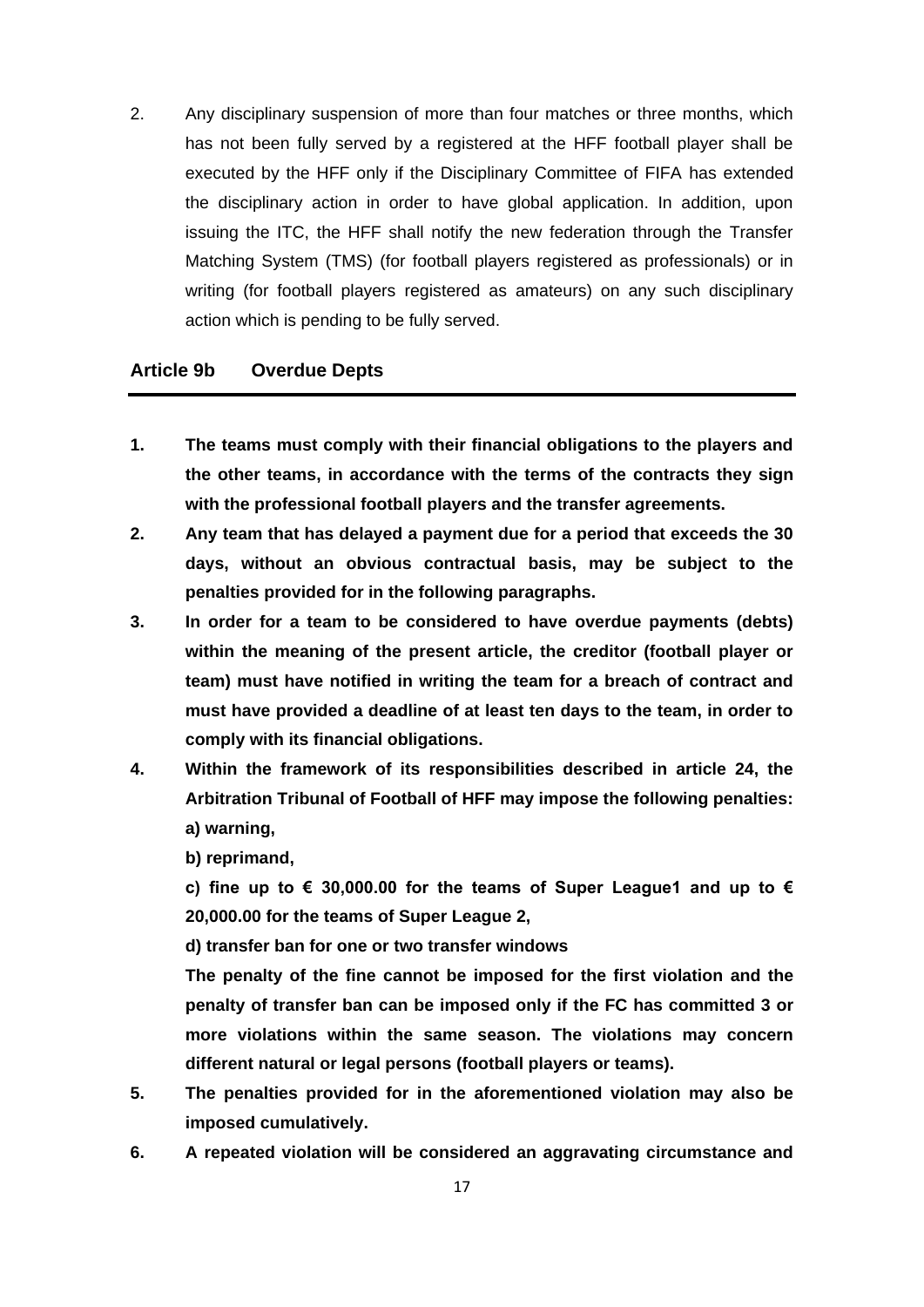**will lead to more severe sanctions.**

**7. The terms of the present article do not preclude the application of other measures and, particularly, of the provisions of Article 14, in the event of a unilateral termination of the contractual relationship**.

## **IV. MAINTENANCE OF CONTRACTUAL STABILITY BETWEEN PROFESSIONALS AND CLUBS**

#### <span id="page-17-0"></span>**Article 10 Respect of contract**

- 1. A contract between a professional and a club may only be terminated upon expiry of the term of the contract or by mutual agreement at any time
- 2. a) The previous day of the start of the registration period shall be established as the contractual termination of a contract.
	- b) The termination by mutual agreement is made in writing, pursuant to all terms and conditions required for the execution of the contract and determines the date of termination-expiry of the contract, as well as any other agreed subject.
	- c) The mutual agreement on the termination of a contract is allowed, without time limitation, throughout its term.
- 3. A contract between a professional and a club may be terminated at any time, without cause for both parties, due to:
	- a) the physical inability of the football player to perform the terms of the contract, due to full incompetence or death,
	- b) legal inability of the FC, that is bankruptcy, revocation of license, relegation to amateur category.
	- c) partial incompetence of the football player, as specifically set out in Article 11 of Annex A.

#### **Article 10A Insurance of the football players**

- 1. The clubs are obliged to fully cover the healthcare needs of their players, from the beginning to the end of their contracts.
- 2. The Professional Football Associations will insure **to a private insurance company** as a group all the football players of all their FC-members, up to a week before the beginning of the championship of every Union, as far as it concerns the full coverage of their healthcare needs. In case that a team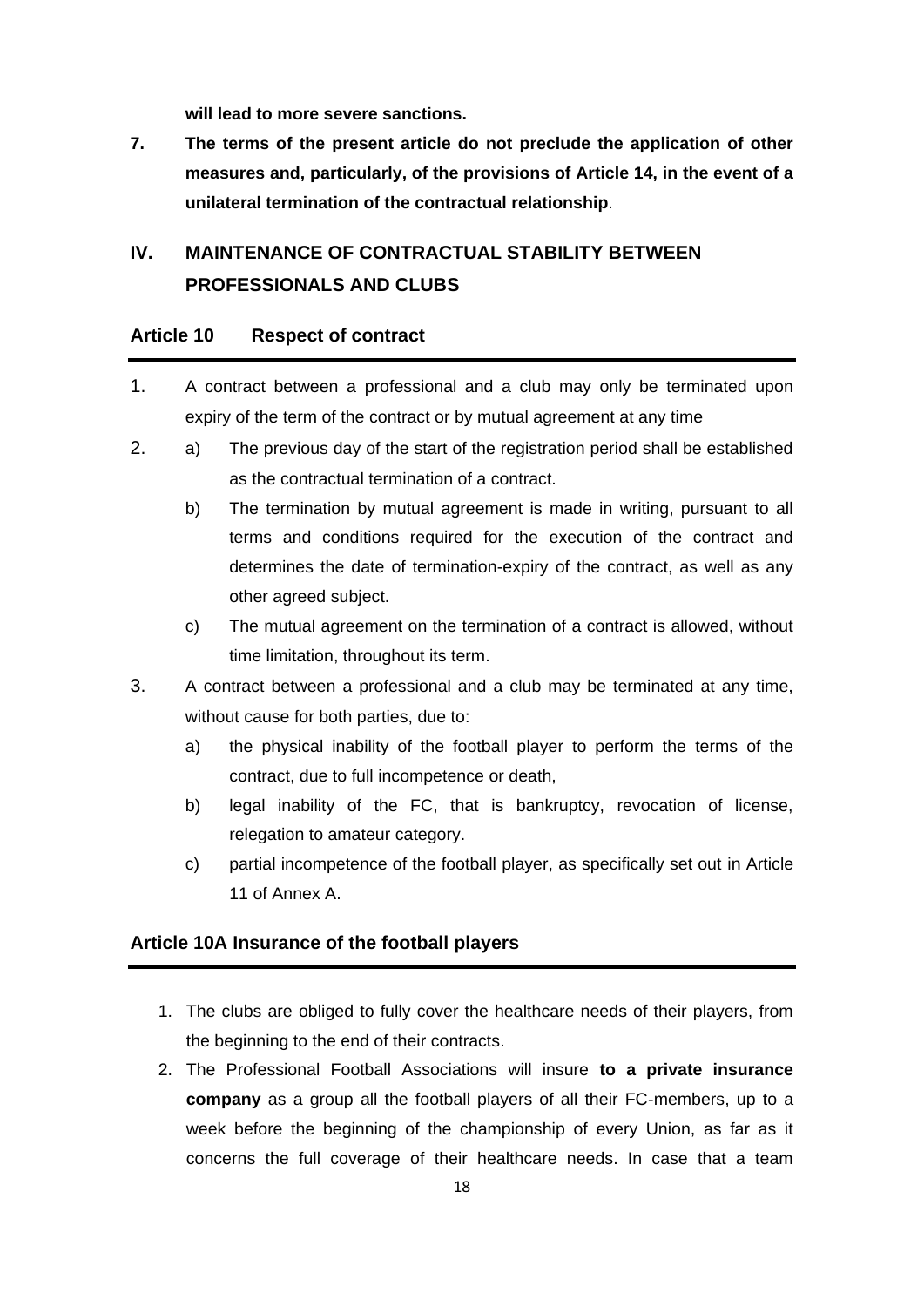insurance policy is not obtained by the Union, every club is obliged to insure on its own all of its players in a private insurance company, no later than the beginning of the championship. If a FC does not wish to participate in the group insurance, it is obliged to insure on its own all of its players in a private insurance company, no later than the beginning of the championship and providing at least the same insurance benefits with the group insurance of the Union.

- 3. In the event of an injury of a player, whether during a training **(group or personal training, taking place in the facilities of the club or in the facilities indicated by the club and under its supervision) or during a match of the FC,** the Club has to cover all the medical expenses needed for the recovery of the player (in a recognized private clinic or hospital), whether the player is insured or not. **In these cases,** the football player must follow his treatment in accordance with the doctors, private clinics, etc., who collaborate with his club or with the insurance company in which he is insured by the club.
- 4. In case that a FC does not fully cover the treatment expenses of one of its players, who got injured during the training, or during a match, while the player has an active contract with the club, the player can claim these money before the First Instance Dispute Resolution Chamber. By the same decision that the DRC orders a FC to pay the medical expenses, it refers the same FC to the Disciplinary Committee of the relevant Organizing Authority, which imposes a fine equal to the unpaid medical expenses.

#### <span id="page-18-0"></span>**Article 11 Termination of the contract for just cause**

- 1. A contract may be terminated by either party, without consequences of any kind, for the party without fault, for just cause reasons. The termination of the contract requires the submission of a relevant request to the competent bodies of the HFF and a decision issued by them. The date of termination of the contract is the date of submission of the relevant request.
- 2. The determination of just cause, with the exception of the indicatively mentioned cases in these Regulations, is considered according to the facts of each special case.
- 3. Just cause for the termination of the contract is, indicatively:
	- a) the non-payment of the regular remuneration of the football player for a period of two (2) months in total. For the regular remuneration of the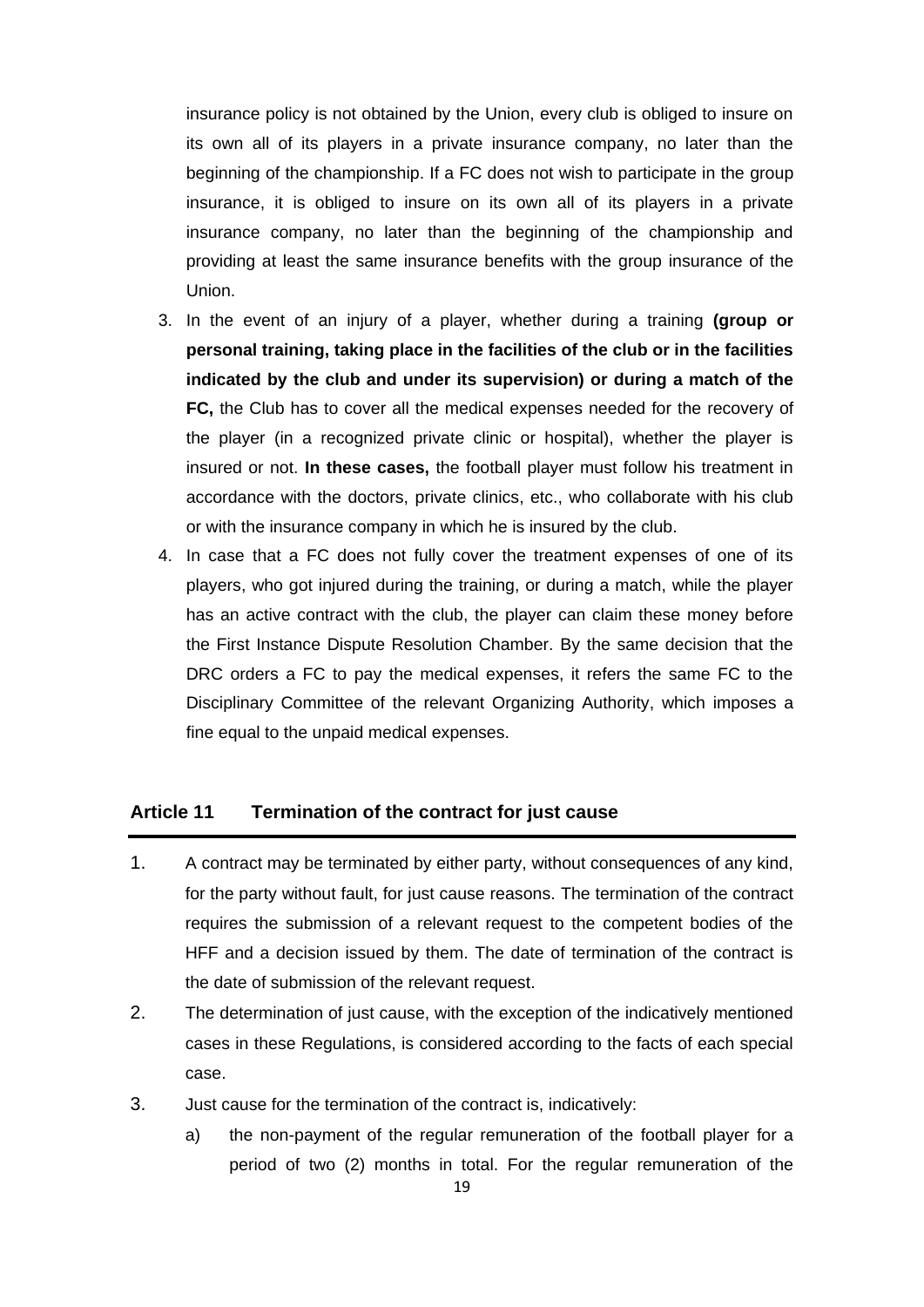football player, not paid on a monthly basis, the proportionate value of salaries of at least two months shall be taken into account.

- b) the non-payment of exceptional benefits (bonuses) for a period of three (3) consecutive months,
- c) the non-payment of an instalment **(in accordance with the provisions of par. 4.4 of a professional contract, as indicated in the templates of annex F of the present)** mentioned in the contract for a period beyond thirty (30) days,
- d) the non-payment on behalf of the FC of the amounts due for social or private insurance of the football player for a period beyond three (3) months
- e) the non-execution of a private insurance contract on behalf of the FC or the relevant professional association, for a period **up to 30 days from** the start of the relevant championship,
- f) the punishment of the football player for doping, by decision of the Greek National Anti-Doping Organization
- g) the punishment of the FC for encouraging the doping of the football player, given that a decision by the Greek National Anti-Doping Organization is issued, regarding the football player and the relevant judicial body for the FC,
- h) the punishment of the football player for disciplinary offence by exclusion for more than eight (8) matches or two (2) calendar months for a one-year contract, for more than four (4) months for a two-year contract, for more than six (6) months for a three-year contract, for more than seven (7) months for a four-year contract and for more than eight (8) months for a five-year contract.
- i) any abusive behavior by one of the parties aiming to force the counterparty to terminate or amend the terms of the contract.
- 4. In case of termination of a contract:
	- a) sporting sanctions are imposed on the party in breach, if the breach occurred during the protected period,
	- b) the payment of compensation is imposed to the party without fault.
- 5. The final punishment of the football player for the offences of Articles 20, 21, 27, 28, 29 and 31 of the Code of Ethics of the HFF by the competent Disciplinary organs of the HFF consists just cause for the termination of the agreement.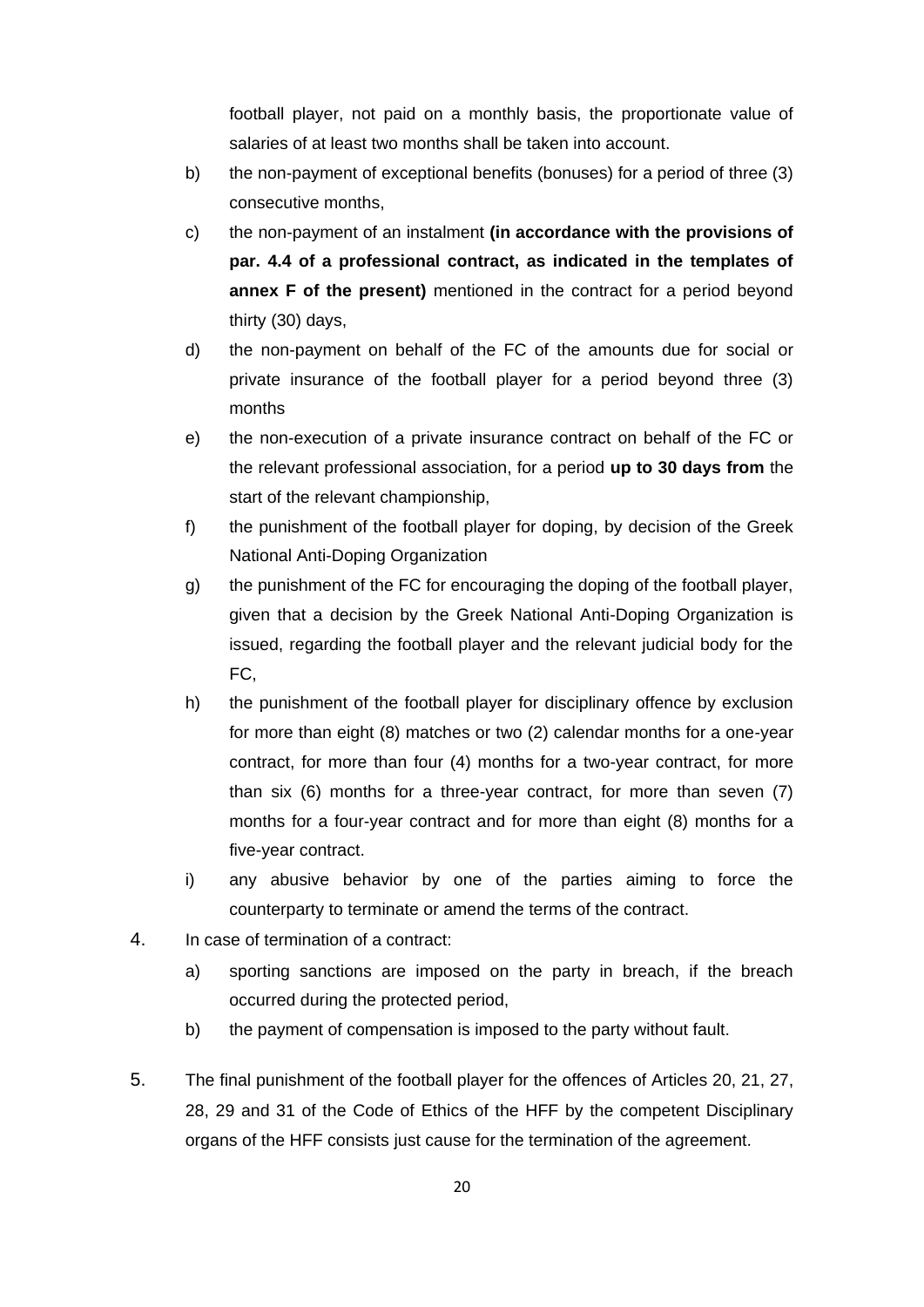6. Condition for the admissibility of any application for the termination of a contract of this article is the prior notification of an extrajudicial notice of the applicant to the FC and the expiry of the time limit of eight (8) days of the day of service of the aforementioned notice. Such notice must be sent after the expiry of the time limits provided for in this article. In case the other party complies within the above time limit of eight (8) days, the application for termination of the contract shall be inadmissible. In case of recidivism during the same season, for example, debts of a FC to the same player for second time and for every next time and especially in the cases of article 11 par. 3a of the present regulation, an out-of-court notification is not required. Provision with different content from the above, that may be included in contracts at the time that this provision enters into force, may be taken into account. In case the FC pays off the football player after the 8 days deadline, but before **the appeal is filed**, the appeal is rejected.

## <span id="page-20-0"></span>**Article 12 Termination of Contract with sporting just cause (Justified grounds)**

The existence of justified grounds is a reason for the termination of contract with sporting just cause, whether they are met by the football player, or by the club. The conditions for justified grounds to be met are considered according to the meaning set out by the Greek labor legislation.

- 1. An established professional player who has, in the course of the season, appeared in fewer than 10% of the official matches in which his club has been involved, may terminate his contract prematurely on the ground of sporting just cause.
- 2. A professional may terminate his contract for the above cause, only within a time limit of fifteen (15) days after the last official match of the season of the club with which he is registered.
- 3. The existence of sporting just cause shall be established on a case-to-case basis. Due consideration shall be given to the circumstances invoked by the football player and the club in the appraisal of such cases.
- 4. In case of termination of a contract for sporting just cause, sporting sanctions shall not be imposed, to the football player or the club, though compensation may be payable either to the football player or to the club.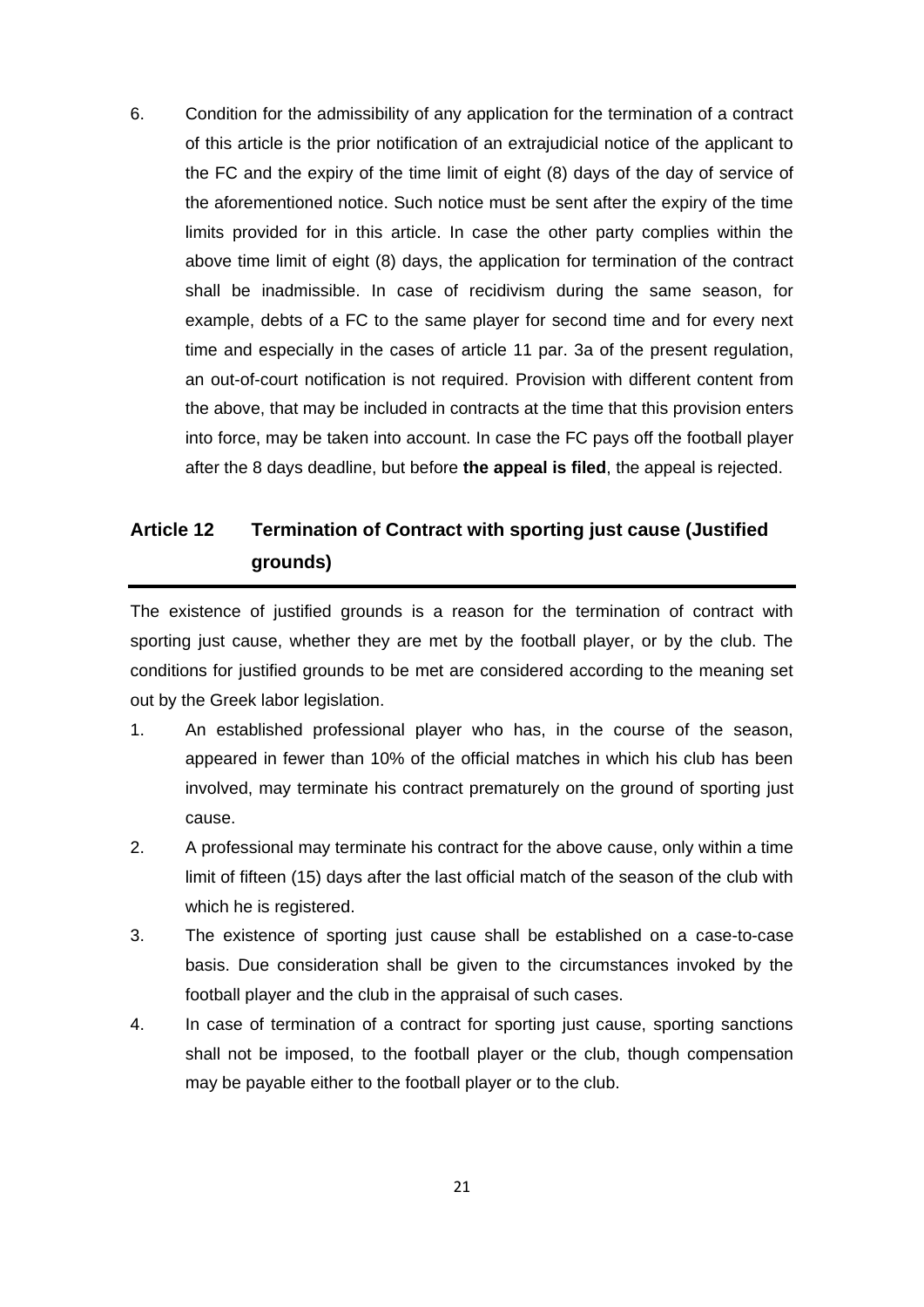#### <span id="page-21-0"></span>**Article 13 Restriction on terminating a contract during the season**

A contract cannot be unilaterally terminated during the course of a season, subject to articles 10 and 11 hereof.

#### <span id="page-21-1"></span>**Article 14 Consequences of terminating a contract without just cause**

The following provisions on compensation and sporting sanctions apply if a contract is terminated without just cause:

- 1. In all cases, the party in breach of the terms of the contract shall pay compensation. The amount of the payable compensation for contract breach to the party without fault, either during the protected period, or outside the protected period, may be determined in the contract by the two contracting parties.
- 2. If the amount of the compensation is not determined in the contract, the following apply:
	- a) If the FC is in breach for the termination of the contract, it is obliged to pay the football player:
		- i) his regular monthly salaries for the remaining year until the expiry of next from the termination registration period, as well as the proportionate holiday pay and vacation pay
		- ii) amount equal to the total remaining instalments of the contract until its contractual expiry, divided by the total of remaining registration periods.
		- iii) In case the football player has concluded a new contract, upon the adoption of the decision by the judicial body for the termination/suspension of the contract by the fault of the FC, the amount of the new contract for the period corresponding to the remaining time of the contract prematurely terminated, shall be deducted from the remaining value of the contract prematurely terminated ("Mitigated Compensation"). In case of termination/suspension of the contract by the fault of the FC, in addition to the Reduced Compensation, the football player is entitled to an amount corresponding to the agreed on the basis of the contract remuneration of three (3) months ("Additional Compensation"), which in cases of serious breach, may be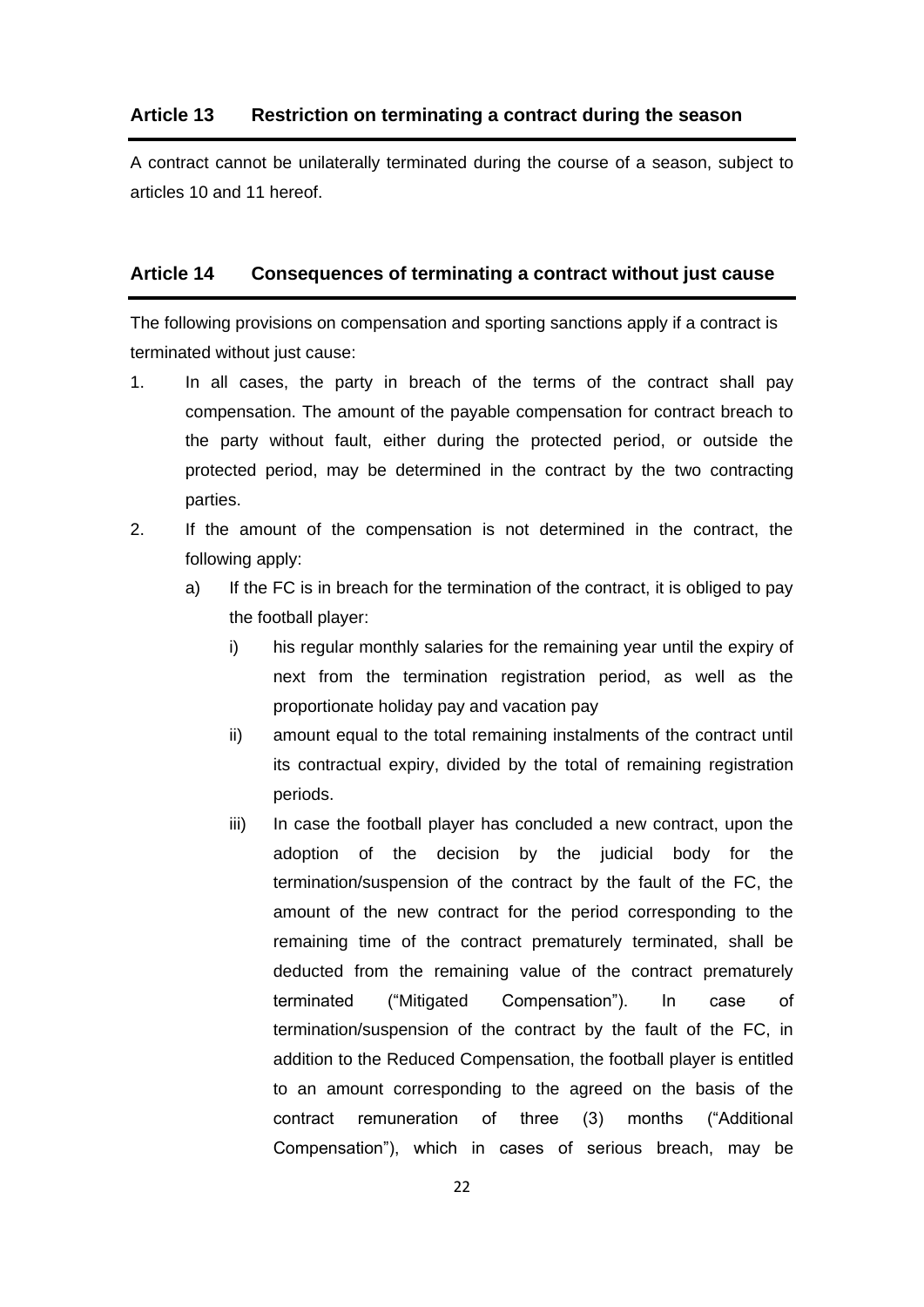increased up to six (6) months. In case the football player has concluded a new contract**, [the validity of which includes the time remaining until the expiration of the prematurely terminated contract], the player will be entitled to "Mitigated Compensation", which is equal to the half value of the contract, for the remaining period until the expiration of the contract, which was terminated prematurely. Any excess amount will be deducted and will be demanded by the FC once it has been paid.**

 The overall compensation may never exceed the rest value of i) and ii) sub-paragraphs of the present paragraph. The FC having a legitimate interest can request the relevant financial information from the new contract, from either the organizing authority or the HFF.

- 3. If the football player is in breach for the termination of the contract, monetary compensation is due only for the following reasons:
- a) Due to deception of the club by false details as to the required documents for the execution of the contract and the issue of athletic status certificates.
- b) Due to the breach of the existing contract in any way, in order to sign a new contract with another club.

 For the aforementioned cases, the compensation due is proportionate and corresponding to those mentioned in par. 2a i) ii) and iii).

- 4. Entitlement to compensation cannot be assigned to any third party, beyond the football player and the FC. On the contrary, if a professional football player is obliged to pay compensation, due to termination/syspension of contract by his fault, the professional and his new club shall be jointly and severally liable for its payment.
- 5. In addition to the obligation to pay compensation, sporting sanctions must be imposed on the party in breach of the terms of the contract during the protected period, as follows:
	- a) On the football player in breach, a four-month restriction on playing in official matches shall be imposed. In the case of aggravating circumstances, the restriction may be extended up to six months. The execution of the sanction starts from the service of the decision. The second appeal suspends the execution. From the end of the season, the sanction remains suspended until the start of the new one. The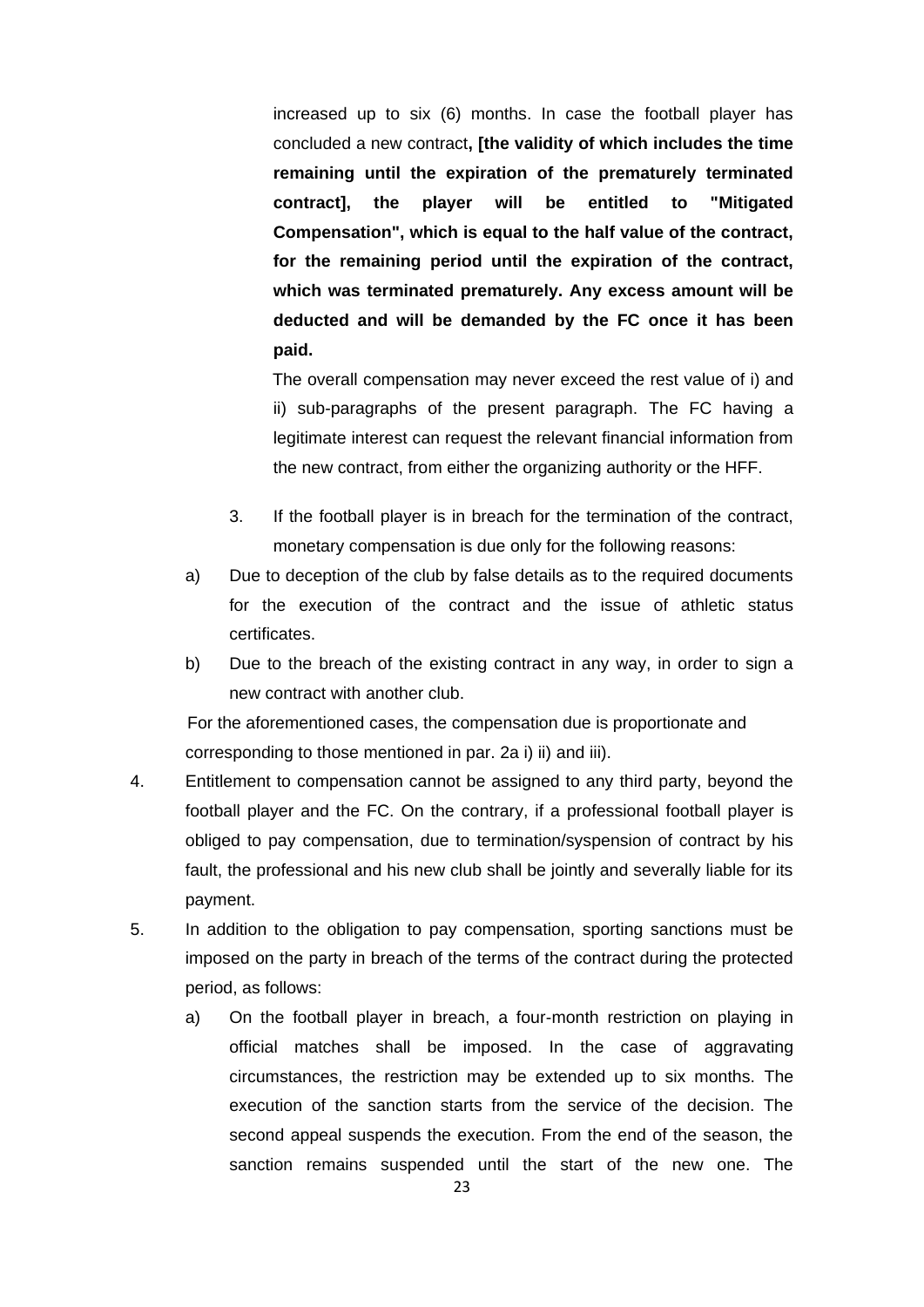suspension will not apply if the player is an established member of the Greek national team that may participate in the final competition of an international tournament during the aforementioned period.

- b) On the club in breach may, depending on the gravity of the circumstances, be additionally imposed the following sanctions:
	- i) a warning
	- ii) a reprimand
	- iii) a fine
	- iv) a ban on registering, any new players either nationally or internationally for one (1) or two (2) entire and consecutive registration periods except from the training amateurs of the Academy of the club which has the right to promote and offer a professional contract.
- 6. Unilateral breach without just causes or sporting just cause after the protected period shall not result in sporting sanctions.
- 7. It is noted that in case of renewal of the contract of a football player a new protected period begins.
- 8. a) Any club acting in a way that aims to incite a breach of contract between a professional football player and a club, in order to facilitate the transfer of the player, will be sanctioned. It is considered, unless proven otherwise, that every club, by signing with a professional football player who has terminated his contract without a legal reason, has incited the specific professional to breach the contract. In this case, the club will be penalized with transfer ban from one (1) to two (2) seasons and it will be allowed to register new players, either native or foreign, only during the transfer window following the completion of the relevant sports penalty. Exceptionally, during the year when the penalty is in force, the club will be able to register amateur football players of itself and of its founding club as professionals.

 b) Any individual who is subject to the statute and the regulations of HFF, UEFA, FIFA (team representatives, intermediaries, football players, etc.) and acts in a way that aims to incite a breach of contract between a professional football player and a club, in order to facilitate the transfer of the player, will be punished:

i. with a fine from ten thousand euros (10,000) to fifty thousand euros (50,000) and

ii. With a participation ban, in any activity relevant to football, from one (1) to six (6) months.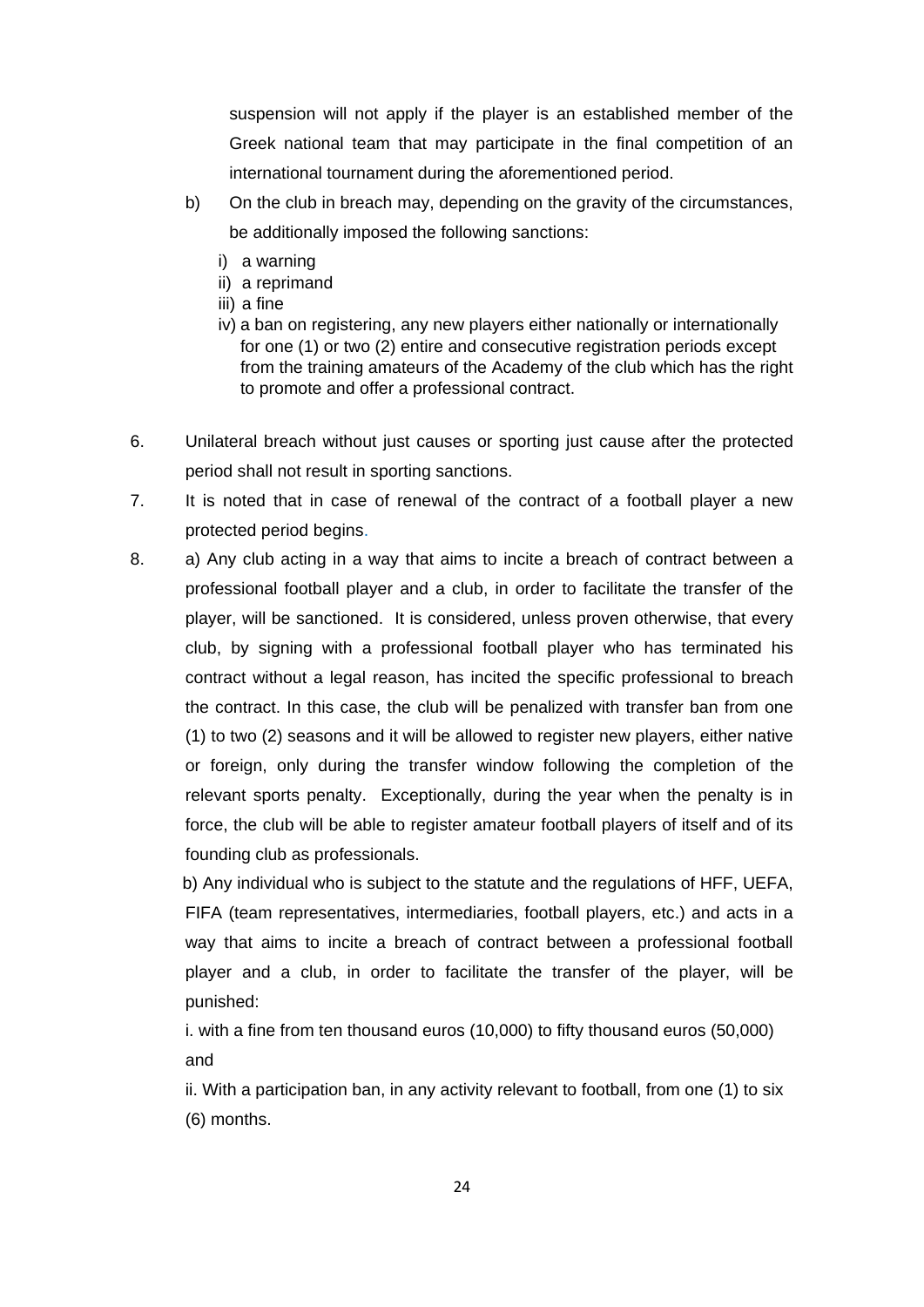## <span id="page-24-0"></span>**Article 15 Special provisions relating to contracts between professionals and clubs**

- 1. **If an intermediary is involved in the negotiation of a contract, he shall be named in that contract.**
- 2. a) The minimum length of a contract shall be from its effective date until the end of the season, while the maximum length of a contract shall be five years. Football players under the age of 18 may not sign a contract for a term longer than three (3) years. Any clause referring to a longer term shall not be recognized
	- b) If the contract has been signed before the twenty-eighth (28) birthday of the professional, a period of three entire seasons or three years, whichever comes first, following the effective date of the contract, shall be the protected period. If the contract has been signed after the twentyeighth (28) birthday of the professional, a period of two entire seasons or two years, whichever comes first, following the effective date of the contract, shall be the protected period.
- 3. A club intending to conclude a contract with a professional, must inform the football player's current club in writing, before entering into negotiations with him.

A professional shall only be free to conclude a contract with another club, if his contract with his present club has expired or is due to expire within six months. Any breach of this provision, relating to the notification in writing, shall be punished by a monetary penalty from thirty thousand Euros (30,000€) up to one hundred Euros (100,000€) on a case-by-case basis.

- 4. The validity of a contract may not be made subject to:
	- a) the condition of a successful medical examination of the football player or
	- b) the grant of a work permit to the footballer, **or/and resident permit**
	- c) its timely submission by the new club to the competent bodies (in case a club does not submit the contract of a football player until the end of the registration period, he is entitled to do it himself for the start of legal effects of the contract and not for the issue of a certificate)
	- d) the issue of a sports status certificate.

The new club is responsible to ensure all above circumstances before the signing of the contract, and any failure or non-compliance by it consists absolute breach of the contract.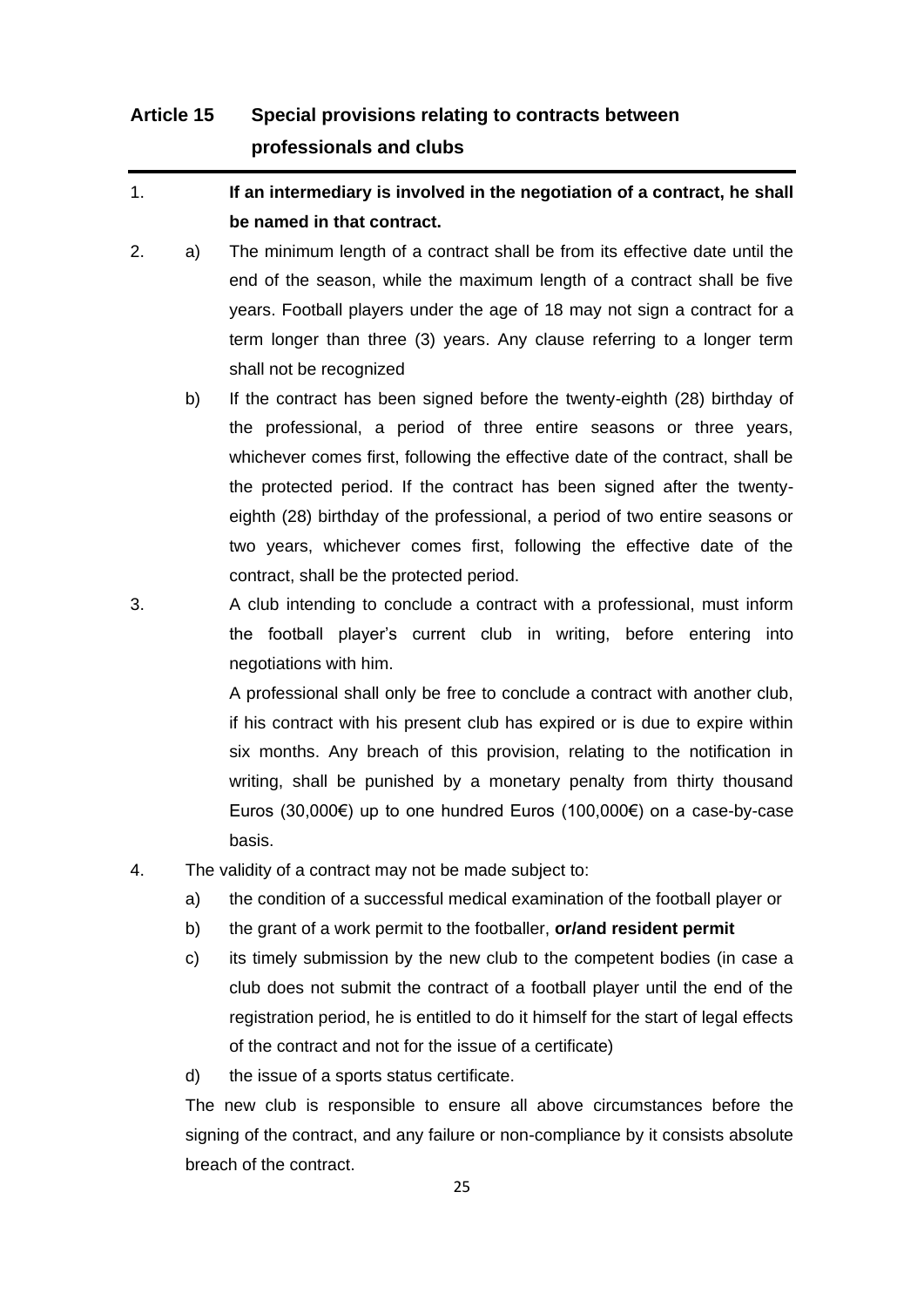5. If a professional enters into more than one contract covering the same period, with the exclusion of the case of Article 7**,** is sanctioned in accordance with the provisions of article **9b.** A valid contract is the first one signed in time, given that it has been signed during the legal period of time (see par. 3 above). The organizing authority ratifies all the contracts fulfilling all the further conditions and the DRC decides whether a contract is valid or not. The additional sports sanctions referred in articles 11, 14 and 15 of the present chapter shall be imposed by the Court of Arbitration of the HFF, upon an independent request of the person having a legitimate interest.

#### <span id="page-25-0"></span>**Article 16 Third-party influence on clubs**

- 1. No club shall enter to a contract which enables the counter club/ counter clubs, and vice versa, or any third party to acquire the ability to influence in employment and transfer - related matters each independent, each policy or the performance of each team.
- 2. The FIFA Disciplinary Committee may impose disciplinary measures on clubs that do not observe the obligations set out in this article.
- 3. The Disciplinary Committee of the relevant organizer may impose disciplinary measures on clubs that do not observe the obligations set out in this article, as follows:
	- a) Monetary penalty from ten thousand euros (10,000) up to fifty thousand euros (50,000).
	- b) Transfer ban.

### <span id="page-25-1"></span>**Article 17 Acquisition of financial rights of football players by third parties**

- 1. No club or football player shall enter into a contract with a third natural or legal person according to which the third party acquires the right to participate, in whole or in part, in a compensation paid in relation to a future transfer of the football player from one club to another, or any rights are assigned to it in relation to a future transfer or transfer compensation.
- 2. The HFF Disciplinary Committee may impose fine up to fifty thousand (50.000, 00) euros on clubs and restriction on playing up to six (6) months on football players that do not observe the obligations set out in this article.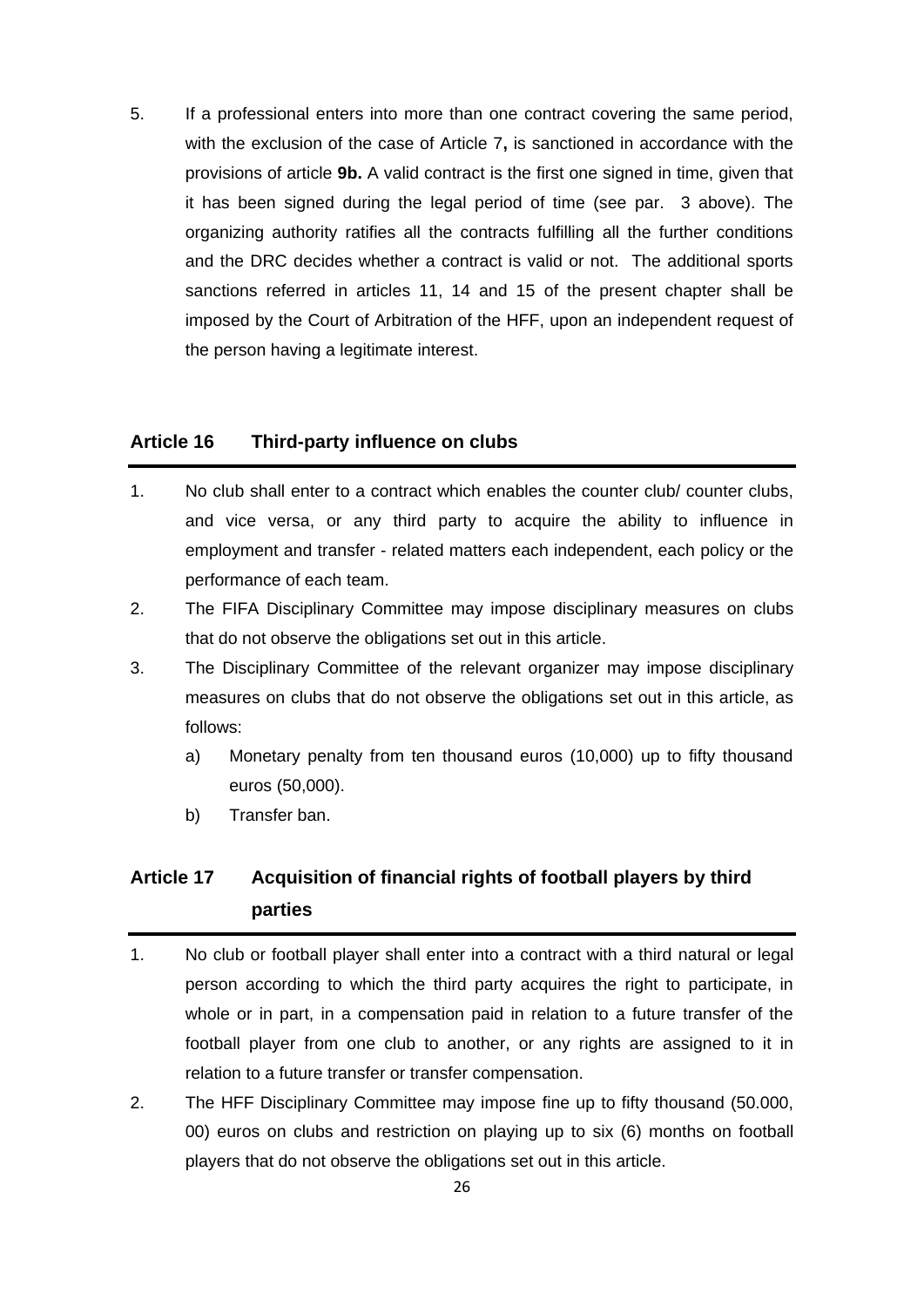#### **V. INTERNATIONAL TRANSFERS IN WHICH MINORS ARE INVOLVED**

#### <span id="page-26-0"></span>**Article 18 Protection of Minors**

- 1. International transfers of minors' players are pertaining to the special protection regime of FIFA, as mentioned in details on annex E of the current regulations.
- 2. The conditions of this article shall also apply to any football player who has never previously been registered with a club and is not a national of Greece.
- 3. The procedures for the submission of applications to the sub-committee for first registration and international certificate of a minor are included in Annex 2 of the Regulations on the Status and Transfer of Players of FIFA.

#### <span id="page-26-1"></span>**Article 19 Registration and Declaration of Minors of Academies**

- 1. The clubs operating an academy which has legal, financial or actual relationships with the club, are obliged to declare to the HFF all minors participating in the academy.
- 2. HFF is obliged to ensure that all academies which do not have legal, financial or actual relationships with a club have their own club, which participates in the championships of the relevant Union, and all football players shall be registered at the club and shall be declared to the HFF all the minors over 10 years old, participating in the Academy, for training purposes. HFF shall keep a record containing the full names and dates of birth of minors declared to it by the clubs or the academies.
- 3. Through the declaration, the academies and football players promise to train in football according to the Statutes of FIFA and HFF and to respect and promote the moral principals of organized football.
- 4. Any breach of this provision shall be sanctioned by the Disciplinary Committee of HFF.
- 5. This article shall apply for the declaration of all minor football players who are not nationals of Greece.
- 6. This Article and Article 18 shall also apply to the relevant articles for registrations and transfers of minor football players included in Annex A and B to these regulations.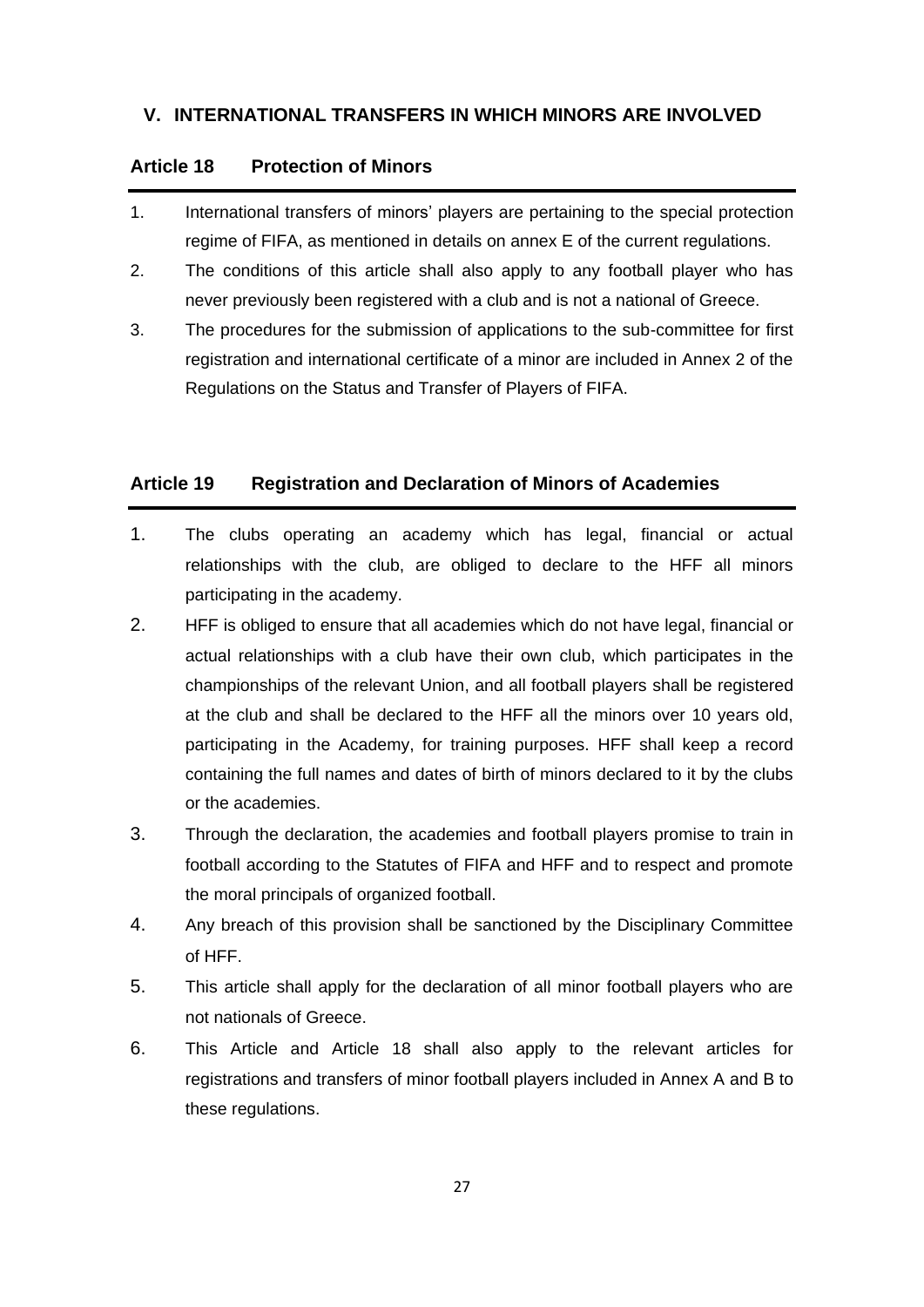#### **VI. JURISDICTION – COMMITTEES**

#### <span id="page-27-0"></span>**Article 20 HFF competence**

Without prejudice to the right of any football player, coach, or club to seek redress before a civil court for employment-related disputes, HFF is competent to hear:

- 1. Disputes between clubs and football players in relation to the maintenance of contractual stability **(articles 10-15),** and the health insurance of the football players **(article 10A)** sporting sanctions or compensation for breach of contract.
- 2. Employment-related disputes between a club and a professional football player.
- 3. Employment-related disputes between a club belonging to a professional category and a coach.
- 4. Financial or other disputes between clubs relevant to a transfer of a player which do not fall under the aforementioned cases 1 to 3.
- 5. For the resolution of financial disputes, which arise from the employment relationship between coaches and clubs belonging to amateur categories.
- 6. For the classification of football players as Amateurs or professionals in various competitions on the basis of the relevant Regulations.
- 7. For the inspection of the completeness of the supporting documents and their legitimacy before the issue of any Football Player's Sports Status Certificate, as well as for the revocation of the certificate of the player.
- 8. For the adjudication of appeals of football players and clubs against the decisions that reject the request of change of football player (first registration, transfer, etc.)
- 9. For taking decisions on issues of registration or transfer of amateur and professional football players.
- 10. For the determination of classification of football players, in various matches organizations.
- 11. For the interpretation of the provisions of the Statutes or Regulations related to the registration or transfer of football players.
- 12. Disputes between teams (Association and FC or FC and FC) regarding the calculation and the payment of the training compensation, as well as disputes arising from private agreements between teams during the transfer of amateur football players are adjudicated in **First-Degree Dispute Resolution Committee (PEEOD)** and last instance by the Court of Arbitration of Football.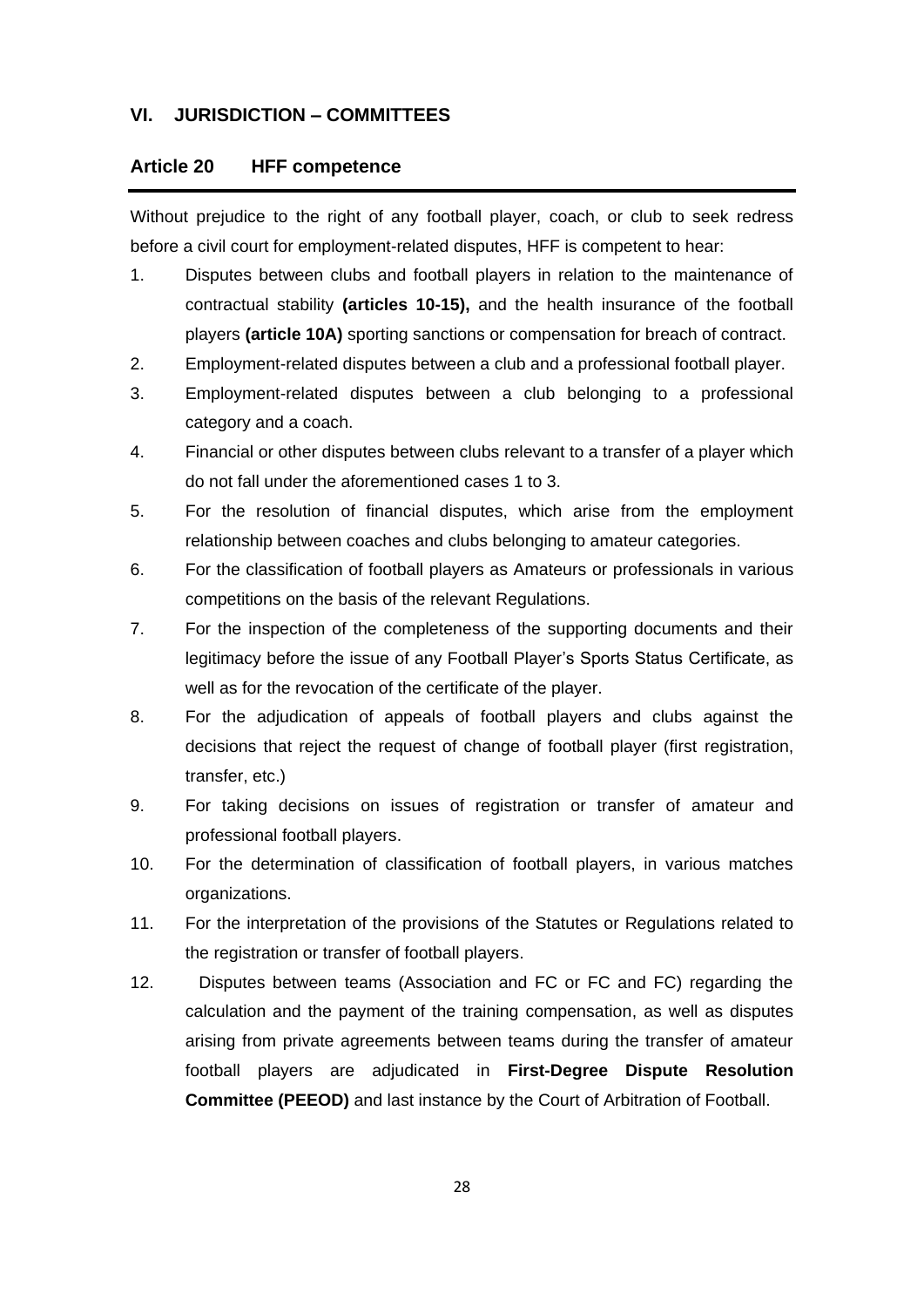#### <span id="page-28-0"></span>**Article 21 Football Players' Status Committee**

- 1. The Football Players' Status Committee shall adjudicate on any of the cases described under Article 20 cases 6, 7, 8, 9, 10 and 11, and any other relevant dispute arising from the apply of the provisions of the present Code and is not subject, by express provision, to the jurisdiction of the DRC, the Court of Arbitration of Football and the disciplinary committees being competent at the same time to authorize the Certificate Register Department to issue certificates.
- 2. In case of uncertainty as to any of the competence of the Committee, the chairman of the committee shall decide on the referral to another competent committee.
- 3. The decisions of the Football Players' Status Committee may be appealed before the Court of Arbitration for Football.

#### <span id="page-28-1"></span>**Article 22 First Instance Dispute Resolution Chamber (PEEOD)**

- 1. For professional football a three-member First-Degree Dispute Resolution Committee (PEEOD) shall operate.
- 2. The Committee shall adjudicate on any dispute related to Article 20 par. 1, 2, 3, 4,**5** and **12** hereof **at first instance.**
- 3. The President of the Committee and its substitute shall be officers of court in office or not. The Committee has two more members appointed as other members (Association and PSAP, etc.).
- 4. The operation and the procedure before the Committee is set out in the following article and in the Procedural Regulations of Operation of HFF.
- 5. The decision of the Dispute Resolution Committee may be appealed before the independent Court of Arbitration for Football within the deadline of five (5) days which starts from the next day of the notification of the decision otherwise in any case within ten (10) days from its adoption. If the above time limit expires without the lodging of an appeal, the decisions become final and enforceable, while no other appeal or remedy is allowed.

#### <span id="page-28-2"></span>**Article 23 Procedural Rules**

1. In cases of dispute, the Football Players' Status Committee and the Instance Dispute Resolution Chamber must be seized within ten (10) days from the submission of a valid request and adopt a decision within (10) days from the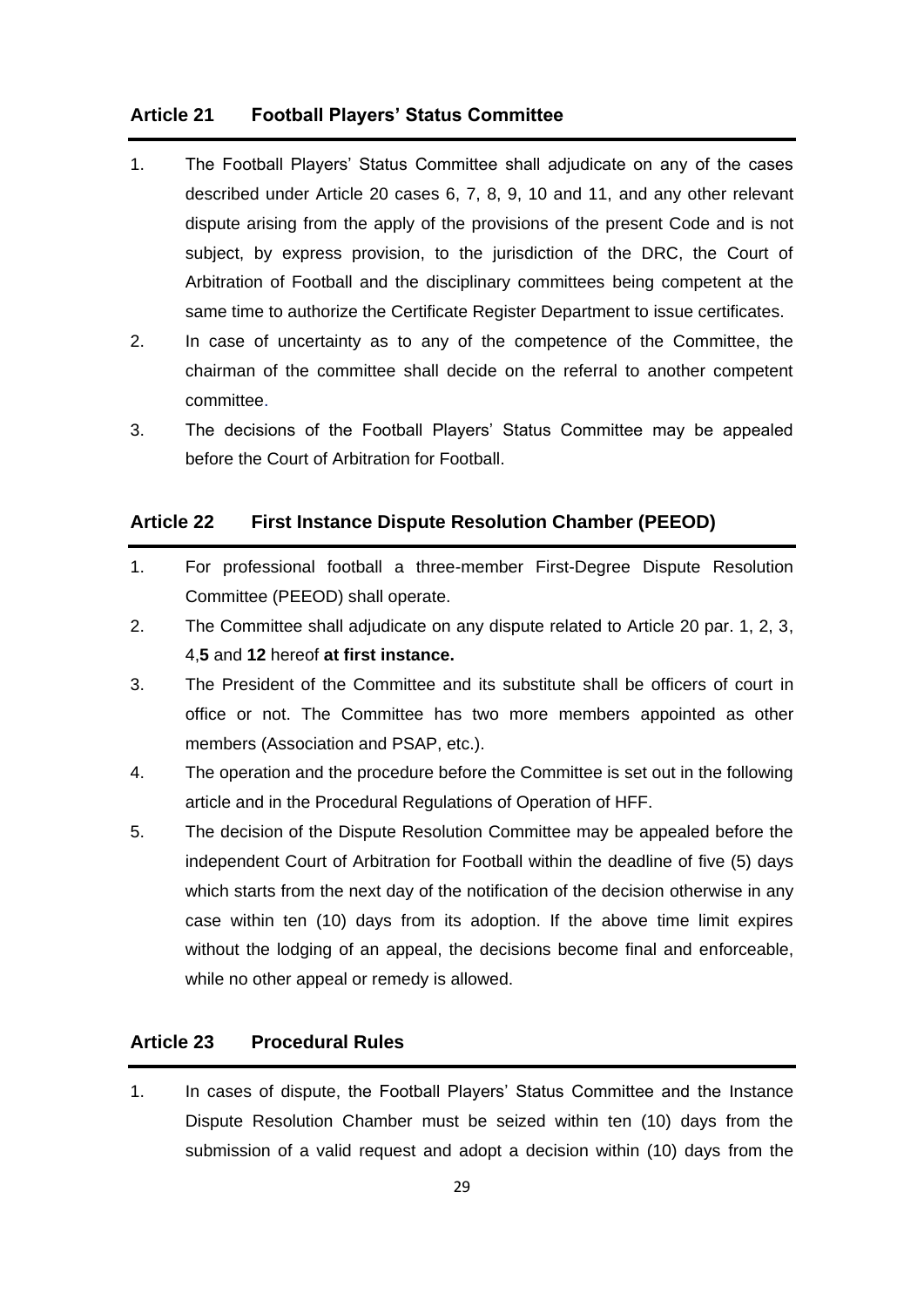hearing of the case. If the dispute concerns the termination of a contract, the DRC must adjudicate the case and decide within 10 days.

2. In cases of termination of contracts by mutual consent, along with the request, the specified operating fee and the relevant documents will be submitted, and the decision will be issued within three (3) days from the submission of the request. Decisions will be issued by a member of the Chamber (arbitrator) appointed by its President. If the file is not complete, the case will be recorded, dated and signed by the aforementioned Arbitrator **and the FC shall be informed in written form.**

The procedures shall be obliged from Procedural Rules of HFF.

- 3. The disciplinary procedures for the breach of these Regulations shall harmonize with the Disciplinary Code of HFF, unless set out differently herein. This time limit **is interrupted, if, within the period of two (2) years,** an arrangement for partial payment of the debt is agreed and **it is extended for as long as this arrangement lasts. If the arrangement ceases to be observed or if it is terminated, the interrupted time limit starts again for the remaining part of it, from the day the debtor FC becomes overdue.** The implementation of the above time limit shall be examined ex officio in each case.
- 4. The Football Players' Status Committee and the First Instance Dispute Resolution Chamber, upon adopting their decisions, shall implement these regulations, taking into account all relevant provisions, as well as the special features of the sport, according to those specifically provided for in Article 1 hereof.
- 5. The detailed procedure for the resolution of disputes arising from the implementation of these Regulations, is specified in the Procedural Regulations of **PEEOD** of the HFF.

#### <span id="page-29-0"></span>**Article 24 Court of Arbitration for Football**

- 1. The Court of Arbitration for Football operates within HFF, with the competencies described in its relevant Regulations.
- 2. The scope of the Court of Arbitration for Football is described in its Rules of Procedure, in its Statute and in further regulations of the HFF. In the competencies of the Court of Arbitration for Football, among others, the hearing at second instance of the appeals against the decisions of the First Instance Dispute Resolution Chamber, over the decisions of the PSC.
- 3. The enforceable decisions of the First Instance Dispute Resolution Chamber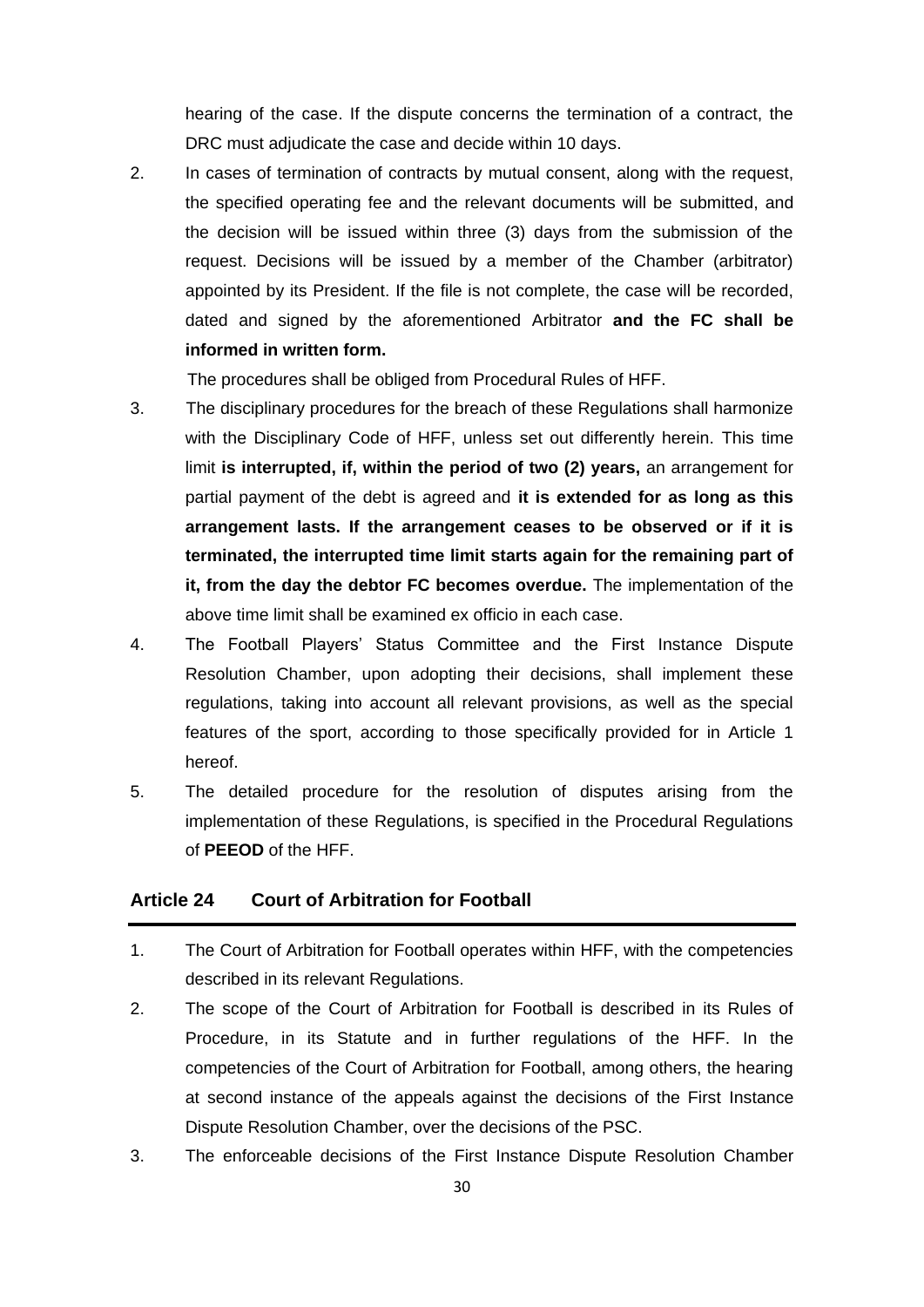and the final decisions of the Court of Arbitration for Football, provided that they are not fully repaid by the party in breach within sixty (60) days, grant the right to the other party by a document to the Court of Arbitration for Football to request **of the sanctions of the following paragraph, in two phases: a) implementation and b) activation of sanctions. During the procedure, the debtor FC may request the payment of the debt in installments, in accordance with the provisions of the CBA of the two parties.**

In particular, in addition to the other sanctions, that may be imposed by the court, in cases of decisions on non-payment of compensations for any reason to football players and coaches in Professional Category, during the stage of enforcement of sanctions, in accordance **with the following,** the sanction of deduction of three (-3) points in the championship it participates is compulsorily imposed to the debtor club according to the following procedure:

- By the notification to the relevant Association of the decision of the Court of Arbitration for Football, by which the above sanction is imposed, a time limit of five (5) working days shall be granted to the FC, the day of notification not being counted, to repay it. In case it is not repaid, then by a decision of the relevant Association three (3) points shall be deducted from the scoreboard of the championship from the debtor FC, while its next match shall be normally conducted.
- If the debtor FC repays its debt, for which the deduction of points was imposed, within the next five (5) working days from the day the match was conducted (this day not being included), the points shall be returned to it.
- If it does not repay its debt within the prescribed period, then for its next match also the aforementioned shall apply, that is three points shall be deducted from it and a new 5-day time limit shall be granted to it for the payment of the debt. In case the debtor FC pays in time its debt after its second or third match, only the points of such match are returned and not of the others. **The same procedure is followed in the event that more than one sanction activation decision has been issued against a FC, separately for each of them.**

If a FC, within the same season, commits three (3) times the above breach (that is nine points have been finally deducted from it from the scoreboard, **regardless of whether the punishment arises from the same decision or several decisions against it**), **is expelled** from the league, **occupying the last position in the league standings** and the provisions of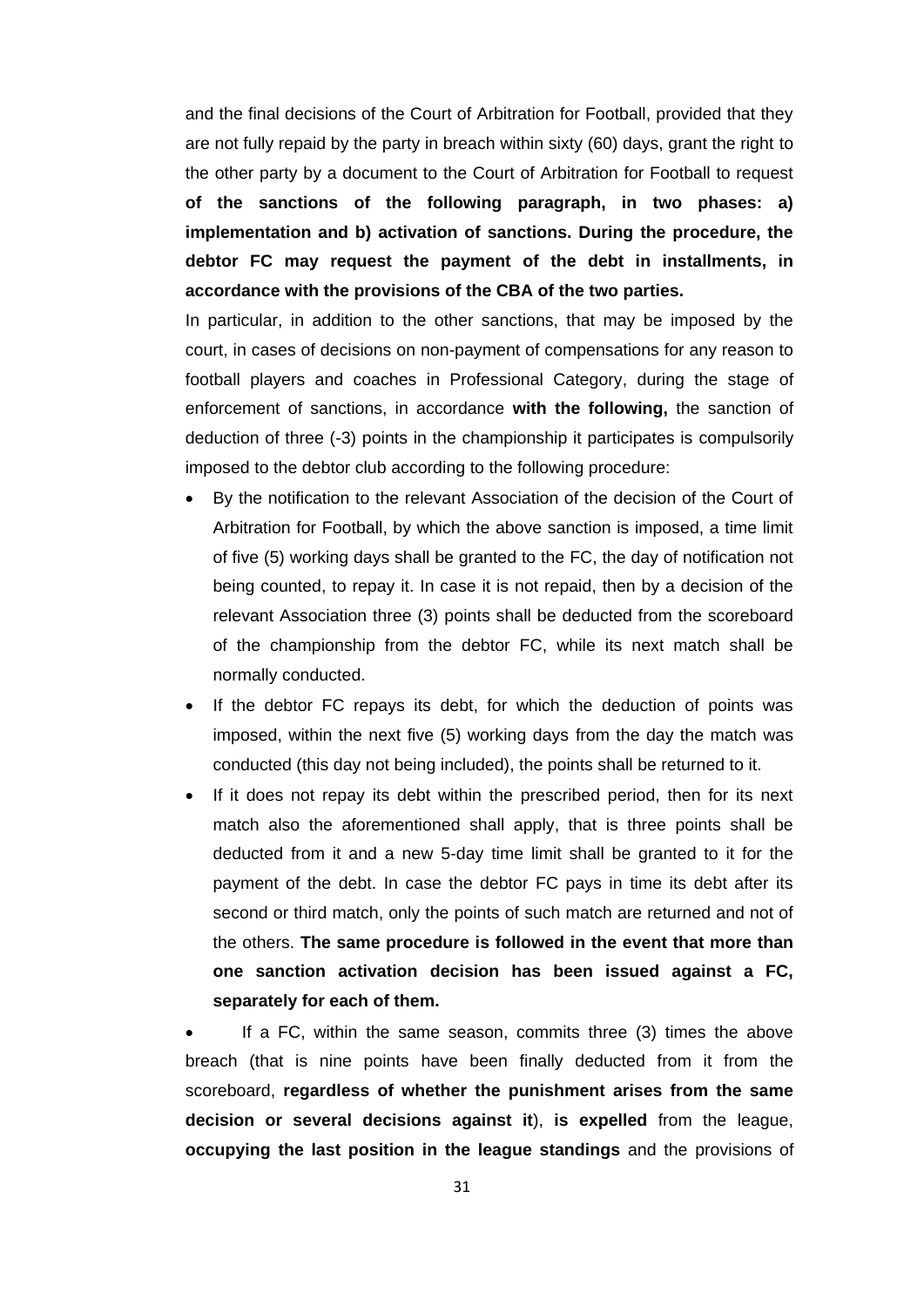Article 33 of the FMR of Professional and Amateur Championships apply.

- 5. **The present procedure for the implementation and activation of sanctions applies: a) for decisions against teams participating in professional leagues, which have been issued during the current season and / or the previous one and relate to debts of the current season and / or the previous one, and b) for decisions of the last three (3) seasons, before the current one, given that an arrangement for repayment in installments of the debt has been agreed and this arrangement ceases to be observed in the current season. All other cases regarding decisions of previous years, with a request for the implementation and / or activation of sanctions, are tried by the regular composition of the Arbitration Tribunal and not by the Single Member Body.**
- 6. In case that after a decision of the DRC or the HFF`s Court of Arbitration, the payment of the overdue amount is ordered to be paid in installments, after the agreement of the parties or according to a CBA, then with the same decision, the consequences of the breach of the agreement and the imposition and activation of penalties will be related to the payment of an overdue installment or the entire decision are foreseen.
- 7. **To the football player or coach or mediator, who does not pay a corresponding executable / final decision of paragraph 3 of the present article, is imposed one of the following penalties:**
- 8. **a) a fine of up to twenty thousand (20,000.00) euros; and**
- 9. **b) prohibition of exercising his/her activity for up to four (4) months.**

#### <span id="page-31-0"></span>**Article 25 Training Compensations and B Clubs.**

- 1. A training compensation must be paid to the club or the clubs for the training of a football player, when an amateur player signs his first contract as a professional until his 23rd birthday. It is a financial reimbursement for the training period spent until the age of 21, in accordance with the provisions of Annex D of the present. In case that FIFA has different provisions, which are binding for the internal transfers, regarding the training compensation, these are the provisions that will be applicable. The provisions regarding the training compensation are not applicable to Women's football in Greece.
- **2. By a special Regulation of the Executive Committee of the HFF, in derogation from the provisions of the present regulation, second teams**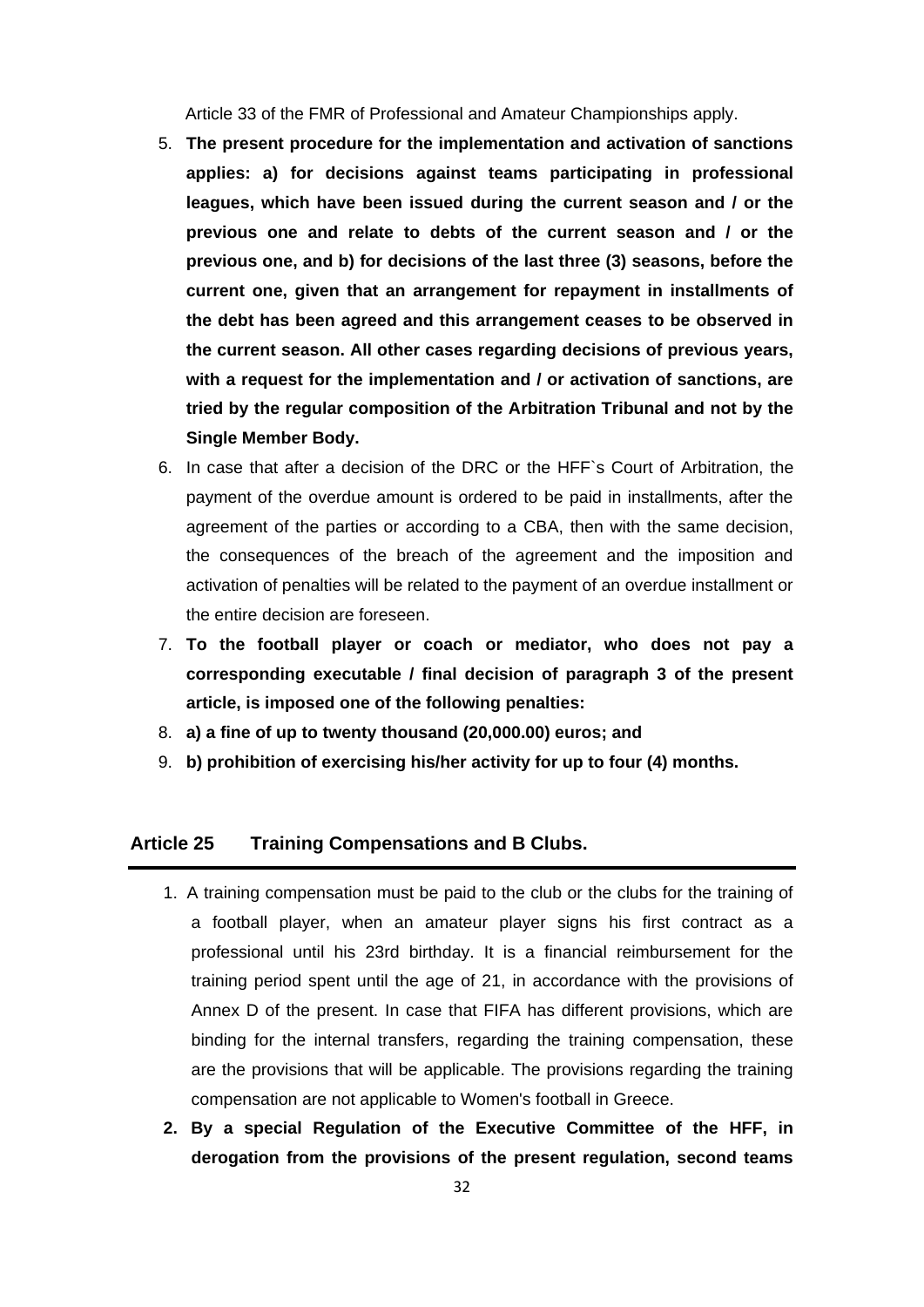**may be established by the FCs of Super League-1 or Super League-2.**

#### **VII. FINAL PROVISIONS**

#### **Article 26 Transitional provisions**

- 1. Any appeal lodged before the entry into force hereof, is assessed and adjudicated according to the previous regulations.
- 2. Following the entry into force hereof, all cases shall be adjudicated according to these Regulations.
- 3. After the entry into force of these Regulations, any party choosing bodies and procedures to satisfy its rights not provided for by these Regulations, shall not be entitled to request protection or regulation provided for by these Regulations.
- 4. Final decisions of courts or judicial football bodies adopted before the entry into force of these Regulations, may be satisfied (by the application of the sporting sanctions hereof) upon request to the Court of Arbitration for Football**.**

## <span id="page-32-0"></span>**Article 27 Matters not provided for – Deficiencies - Entry into force of Provisions**

- 1. The interpretation of the present Regulation falls under the judicial bodies applying it. Unforeseen issues **in case of force majeure or where there are serious ambiguities, they will be resolved** or serious ambiguities will be clarified by decisions of the Executive Committee of the HFF, in accordance with the Regulations of International Confederations.
- 2. The present Regulation, as amended, is applicable by **July 1st , 2021.**
- **3.** Exceptionally and without prejudice to the provisions of Article 24 of the present, the collective agreements and the memorandums of cooperation signed between professional associations and PSAP, at any time, and concern issues of football employment relationships (that is, salaries, compensations, licenses of football players, payment of overdue debts, etc), which may be subject to a different regulation from those provided in the present Regulation apply promptly after their ratification by HFF and may differ from the provisions of chapter **IV** (MAINTENANCE OF CONTRACTUAL STABILITY BETWEEN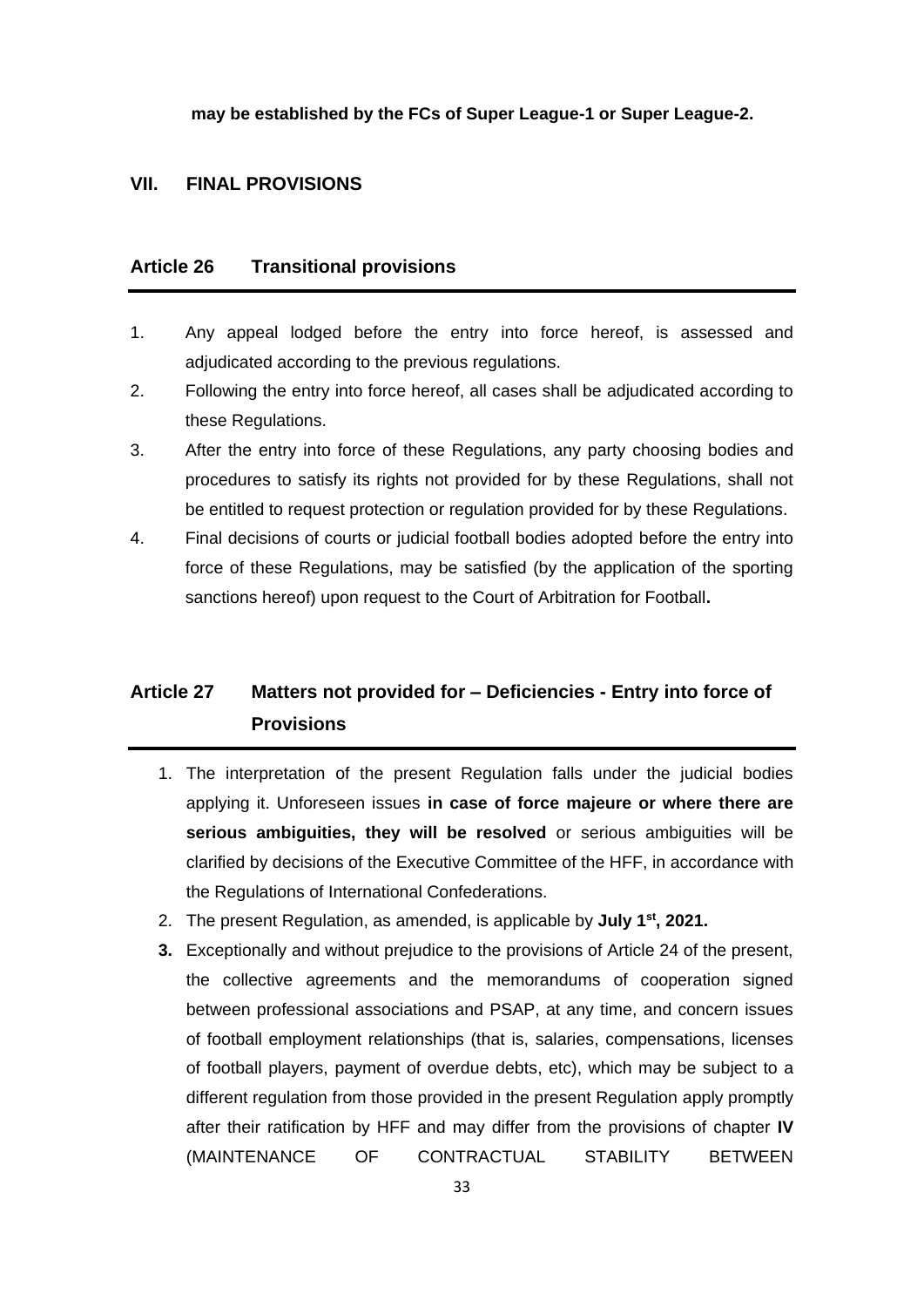PROFESSIONALS AND CLUBS), articles 10 to **15**, as well as articles 11 and 12 of Annex A '.

4. In the event of exceptional circumstances or force majeure, by an EU decision approved by FIFA, different provisions may apply as to the start and end of the season and the transfer window and other matters.

The present regulation was amended, codified and approved by the decision **04/16.06.2021 of the Executive Committee of the HFF, on the 16th of June 2021 and enters into force from the 1st of July 2021.**

**Athens, July 1st 2021**

**THE PRESIDENT**

**THE EXECUTIVE SECRETARY**

**THEODOROS ZAGORAKIS**

**IAKOVOS FILIPPOUSIS**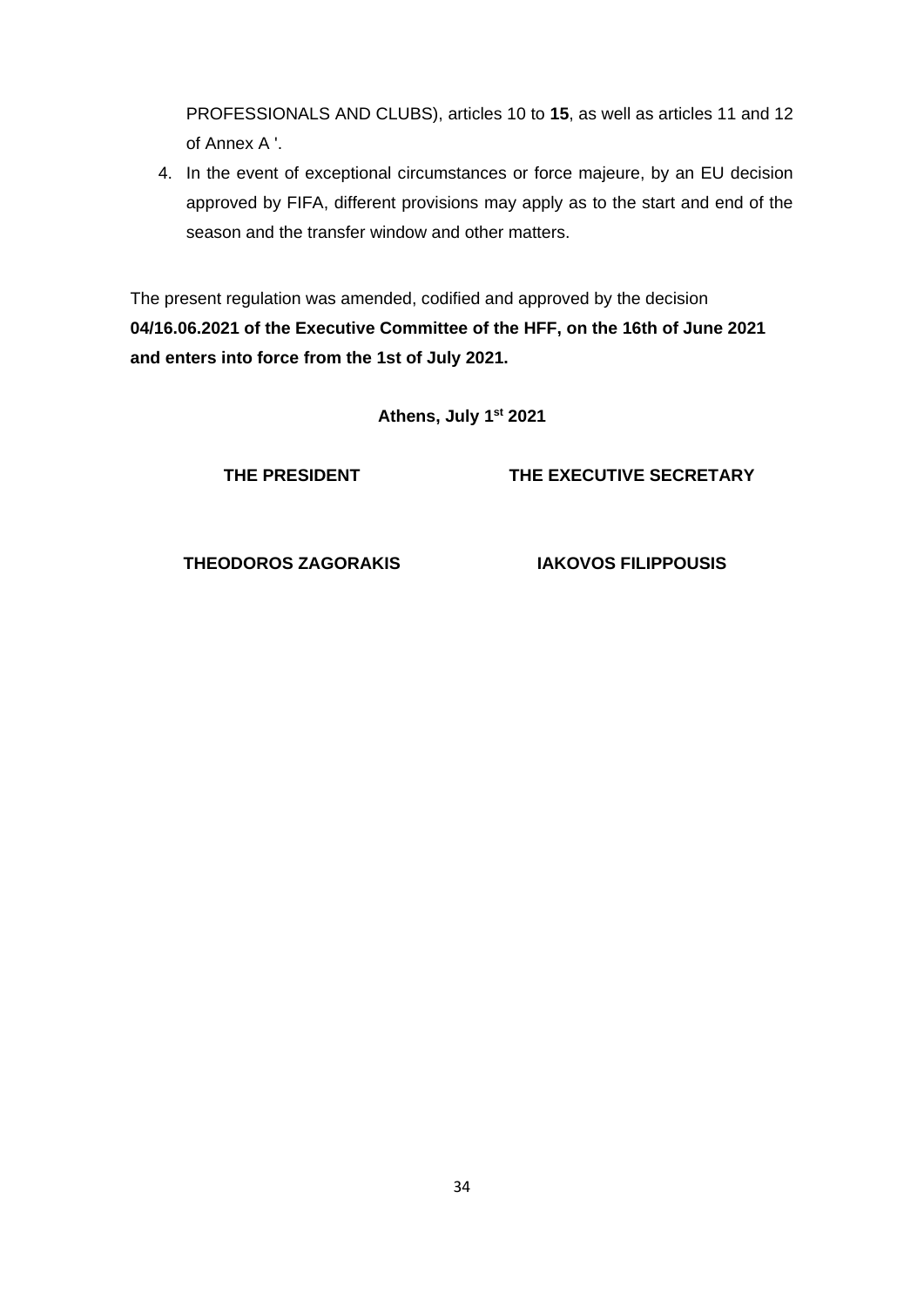## **HELLENIC FOOTBALL FEDERATION**



## <span id="page-34-1"></span><span id="page-34-0"></span>**Annex A Implementing Provisions of Regulations for Professional Football Players**

**JULY 2021**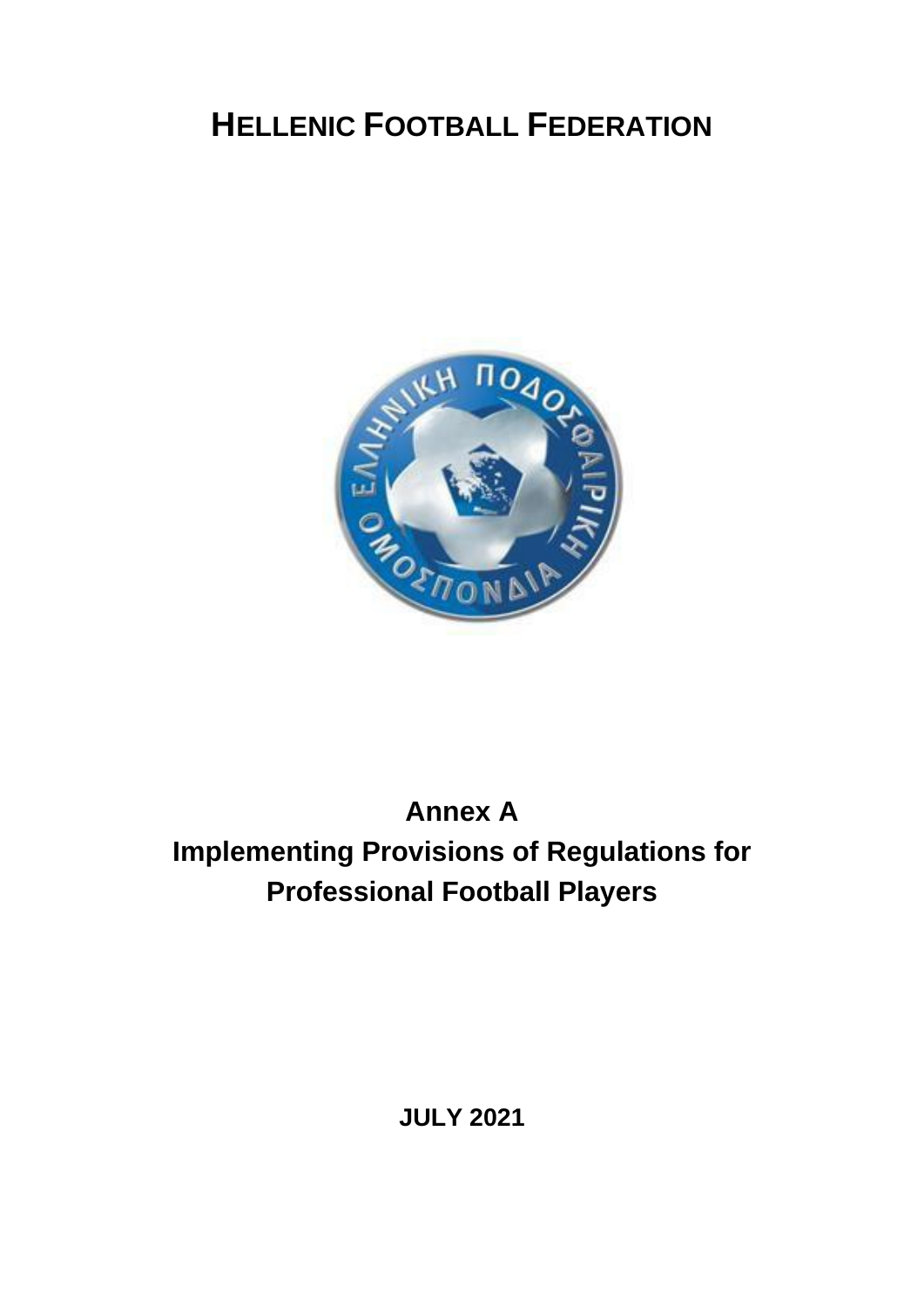#### <span id="page-35-0"></span>**Article 1 Football players that may be maintained by FCs**

Every FC maintains in its force:

- a) Professional football players,
- b) Training amateur football players up to the age of 21.

At the end of the season, during which their 21st year of age is reached, **who at the end of the season during which they completed their 21st year of age and are not registered as professionals by the FC, they become free upon their request before the PSC.**

### <span id="page-35-1"></span>**Article 2 Status/ Registration/ Procedure of Transferred/Loan Football players**

- **1. The status of professional football player is acquired by signing a contract and registering in the Football Players' Registry Department of the HFF.**
- **2. In order for someone to be registered as a professional football player he/she has to:**

**a) Have reached the age provided by current legislation and FIFA Regulations.**

**b) Have concluded, in accordance with the existing provisions, a contract for services (contract).**

**c) The contract of a football player who has not completed the eighteenth (18) year of age is co-signed by one of the custodial parents with authenticated signature and the duration of the contract shall not be longer than three (3) years.**

**3. For the transfer/loan of a professional football player, while his/her contract is still running, the written consent of the FC he/she belongs to is required, as reflected in the request for changes.**

#### <span id="page-35-2"></span>**Article 3 Number of football players per FC**

- 1. Every FC is allowed to maintain in its force and use Professional football players who are nationals of Greece or a Member State of the European Union or a Member State of the European Economic Area, in the number it wishes.
- 2. The FCs of SL1 may have foreign football players are allowed to maintain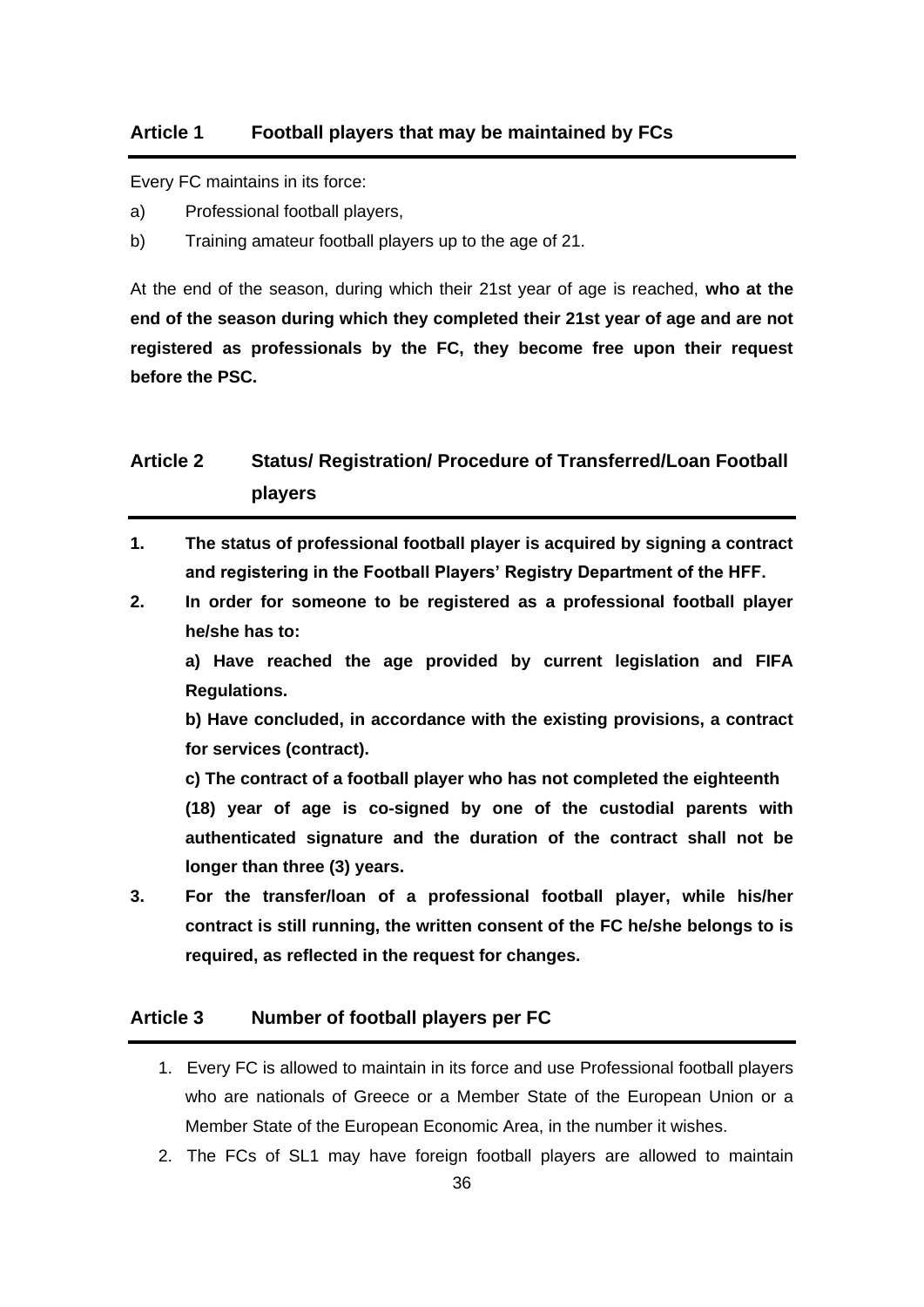foreign football players, coming from countries which are not members of the EU/EEA at a maximum of eight (8) from whom up to five (5) may be over twentythree years (23) old. From those eight (8) every FC may use, per match, up to five (5), without age limitation (that is, up to five foreign football players may be indicated in the Match Sheet). For the period from the start of the summer registration period until five (5) full days before the first official match for the championship of the new season and, in any case, before August 20th, a FC may maintain in its force foreign football players, exceeding the above limits, being obliged, however, until the above closing date, to declare to HFF the eight (8) foreign football players it wishes to maintain in its force. This declaration (a FC having supernumerary players up to 20 August) may be modified once, no later than 5 September. After 5th of September, the PSC of the HFF will revoke any supernumerary certificates. In case of no declaration, the PSC, shall also revoke supernumerary certificates, with start from the one issued most recently and back and the FC in breach shall be punished by a fine of 5,000.00 Euros. For the 2020-2021 season exceptionally, the aforementioned declaration of the FCs of SL1 will be submitted no later than 10 September 2020 and any modification no later than 5 October 2020.

- 3. The FCs of SL2 also, are able to have up to eight (8) foreign football players, from which up to five (5) can be over twenty-three (23) years old. From these eight (8), up to four (4) foreign football players may appear on the match sheet and play in a match, with no age restriction.
- 4. The number of registered amateur football players for each FC (in its Academies), should not exceed:

A) the four hundred (400) for FCs of SL1

b) the three hundred (300) for FCs of SL2

c) the two hundred (200) for FCs of FL.

The FCs should not have more than fifty (50) registered football players from 18 to 21 years old at SL1 and more than forty (40) at SL2 and FL.

5. For the amateur football players belonging to a FC, there is a different register in the HFF and there are more specific provisions, regarding the periods of acquisition of the professional status (**article 6 of the introductory provisions of the RSTP**), regarding the way of release, due to age (article 1 of this Annex), in terms of concluding a professional contract with another FC and regarding the training compensation **as provided in Annex D of the Regulation hereof**. As to the remainder, the same provisions apply as for rest of the amateurs.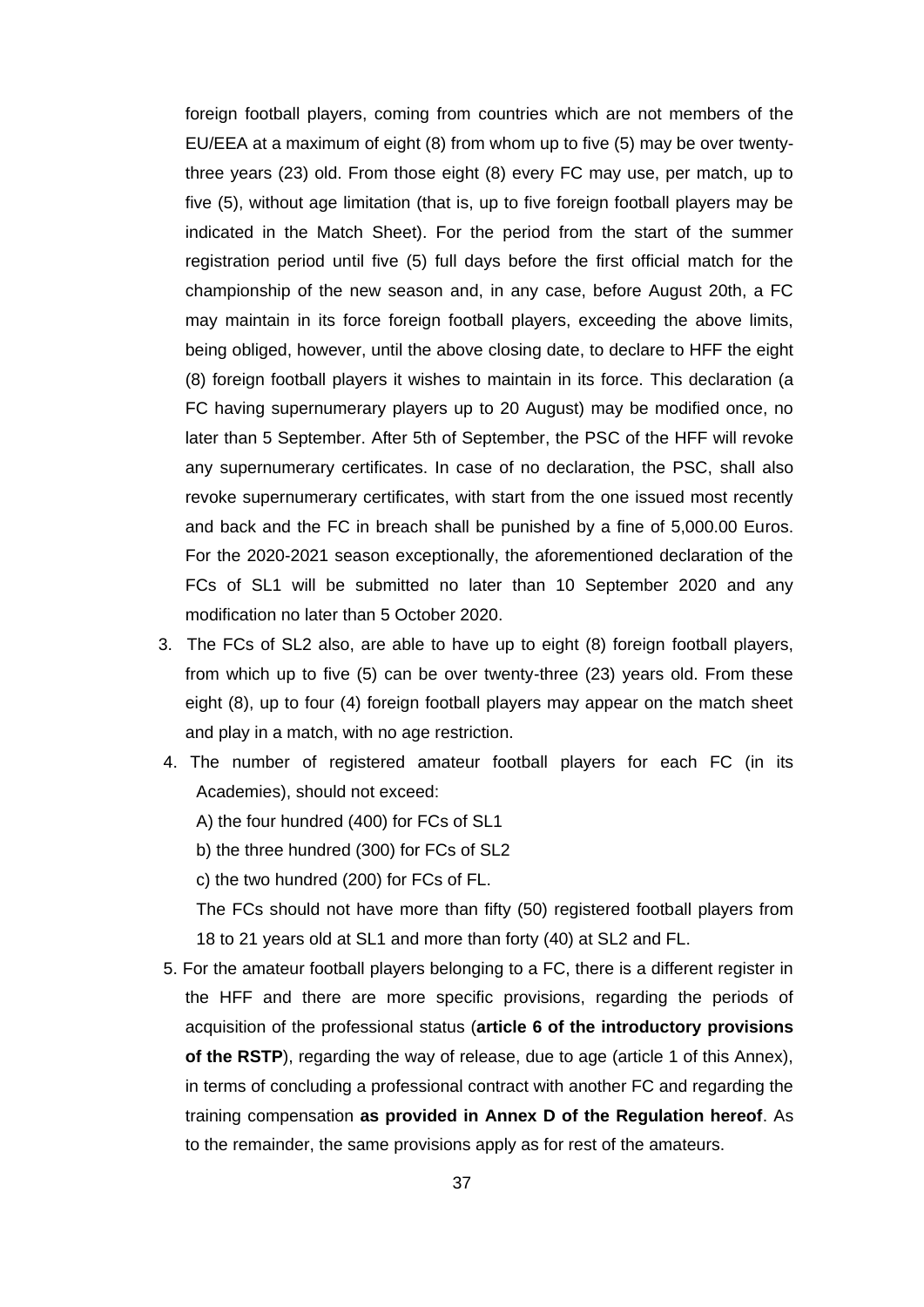The amateurs of FCs are not the same with the amateurs of the founding clubs of the FCs, for which the same provisions apply as for rest of the amateurs.

### **Article 4 Illegitimate participation**

The use of a football player or football players, in breach of Article 3 para. 2,3,4 and 5 hereof, consists illegitimate participation, and the sanctions provided for in the FMR apply.

### **Article 5 Concluding a professional contract by an amateur football player**

Amateur football players, of any club, are entitled, even without the consent of their club, to enter into professional contracts with FCs**,** (In Greece or abroad) with or without the consent of their team. In this case, the provisions regarding the training compensation shall apply.

## **Article 6 Sanctions due to participation of Professional Football players in National teams**

- 1. FCs are obliged to release their football players to HFF in order to participate in any kind of matches and training sessions of the National teams. Any agreement between the football player and the club to the contrary is prohibited.
- 2. Unjustified refusal of the footballers to offer their services to the National Team is punished in accordance with the provisions of the Laws of the Game by a decision of the Disciplinary Committee of HFF by a penalty of exclusion from the official matches of the FC to which the football player belongs, of three (3) match days. In case of repeat offence, the above penalty is doubled.

### **Article 7 Incompetence of football player**

1. The incompetence of the football player for more than three (3) months for a one-year contract, for more than four (4) months for a two-year contract, for more than six (6) months for a three-year contract, for more than eight (8) months for a four-year contract and for more than ten (10) months for a five-year contract, consists just cause for the termination of the contract by the FC without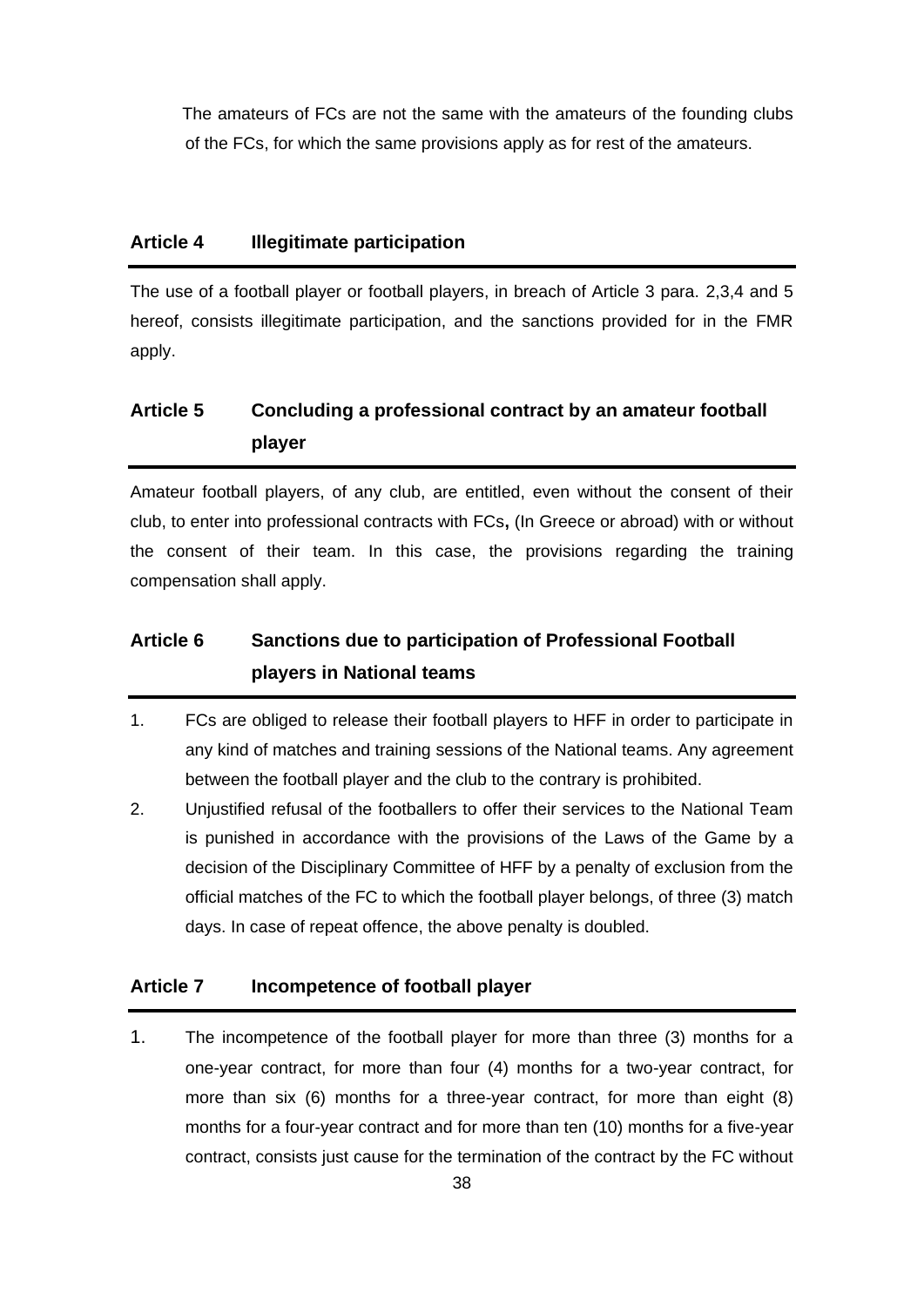the football player being in breach.

- 2. If the incompetence occurred during a match or training session or service in general by the football player to the FC, the above-mentioned time of incompetence is doubled.
- 3. For the termination of the contract, without a cause or both parties, because of incapacity a certifying act by the Health Committee operating within the relevant Professional Association is required permanently operating or recommended ad hoc, in the relevant Professional Association.
- 4. Such Committee consists of:
	- a) a doctor, appointed by the Athens Medical Association, as president,
	- b) a doctor, appointed by the FC,
	- c) a doctor, appointed by the football player, and it adopts its decision within ten (10) days of the filing of the relevant application.

In case a doctor is not appointed by one side, he/she is appointed by the Board of Directors of the relevant professional association.

### **Article 8 Determination of remuneration of football players**

- 1. Subject to the provisions of the following paragraphs, the regular and exceptional benefits of professional football players are determined freely by the contract signed between them and the relevant FC.
- 2. In any case the minimum limits of the regular monthly remuneration of professional football players cannot be lower than the current, based on the NCLA remunerations of elementary workers, per month.
- 3. a) Exceptional benefits (bonuses), as well as the specific terms and conditions of their payment, either they are indicated in an explicit provision of the contract of the football player, or they are granted on the basis of a relevant decision of the Board of Directors of the FC, or on the basis of special regulations of the FC, submitted to the organizer.
	- b) In every document (receipt) issued by the FC upon the payment of its football players for any reason, the reason for which the payment is made to the football players is compulsorily indicated.
- 4. All kinds of expenses for transport, accommodation and food of the professionals during the matches (official or friendly) of the FC, are exclusively borne by the FC.
- 5. Professional football players are not entitled to additional remuneration for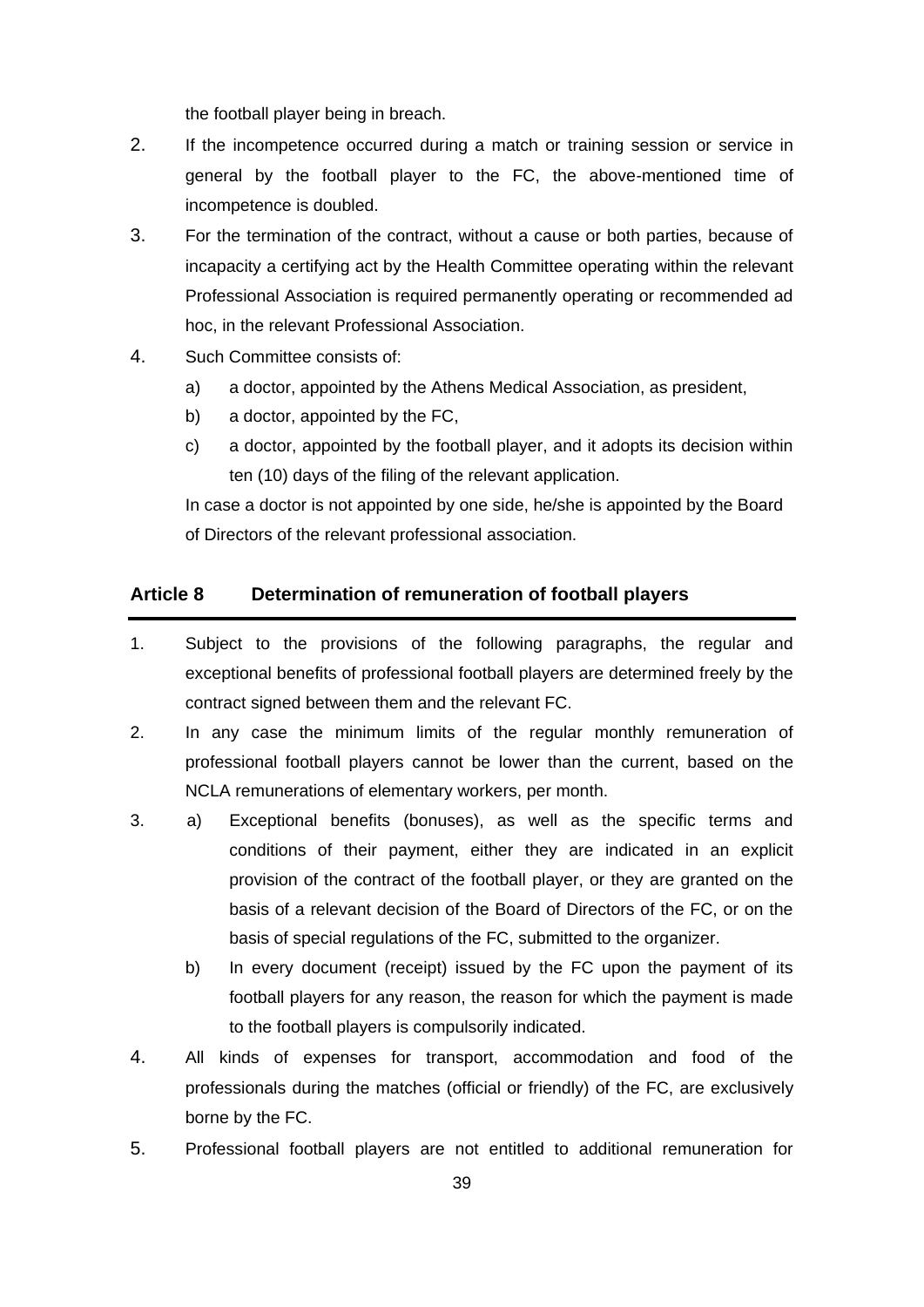transports and overnight accommodations away.

- 6. Conscription of Greek football players does not consist just cause for the termination of their contract. Football players are obliged, upon request by the FC, to produce a certification on the fulfillment or not of their military obligations. If the provision of their services to the FC is rendered impossible, their payable regular and exceptional monthly remunerations is reduced by half.
- 7. The FC is obliged to pay timely and in full social security contributions.
- 8. FCs or the relevant Professional Association for all its members are obliged to conclude insurance policies for the medical coverage of all football players of every club. Such policies must be signed compulsorily before the start of the season, as provided in article 10A of the RSTP.
- 9. The Rules of Procedure of the FC issued each year until the 10th of June by a decision of the Board of Directors of the FC, may include sanctions for possible disciplinary offences by the football players. Such penalties are:
	- a) reprimand,
	- b) fines.

In order any of the above sanctions to be imposed, a prior written call of the football player to account by registered mail is required.

The fine imposed may not exceed 3% of the total corresponding annual earnings of the football player throughout a season. Fines up to 15% may be imposed by a decision of the competent Dispute Resolution Chamber.

## **Article 9 Vacations - Weekly rest of football players Training – Education - Football player's subscriptions**

- 1. Professional football players are entitled to annual leave of four (4) weeks at a time determined by the FC according to their obligations related to matches. During leave, regular remuneration as well as vacation pay are paid to the football player.
- 2. Leave according to the previous paragraph, must be continuous for at least two (2) weeks. In case the FC wants to call back the football player during his leave, it is obliged to pay him the expenses of his movement and to grant him days of leave equal to the suspension time.
- 3. FC must grant to its football players weekly rest of 24 continuous hours, at a time available according to the obligations related to matches of the club.
- 4. Each year, before the start of the season, three (3) leaders of the club are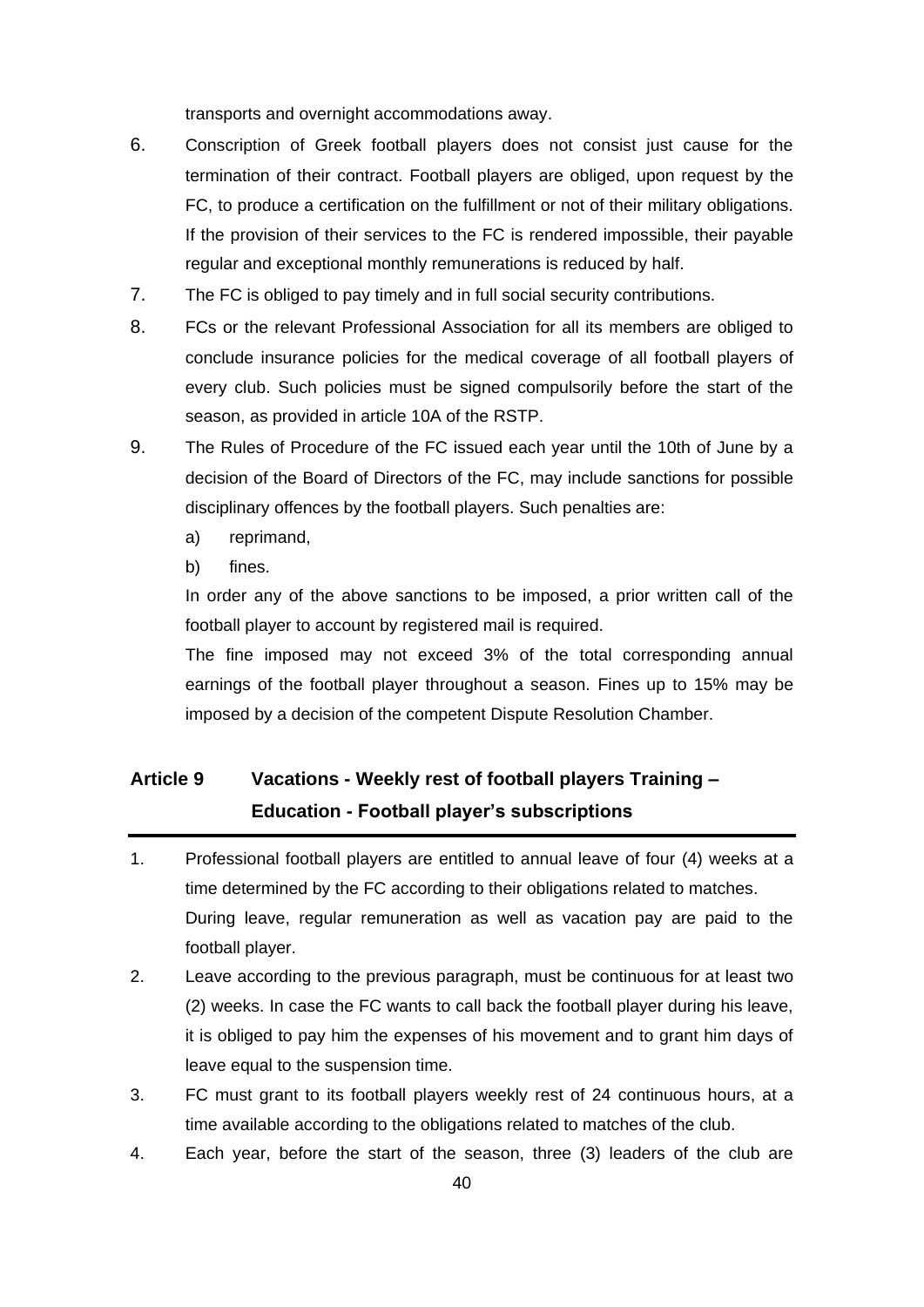elected among the professional football players in each FC.

- 5. Also, FCs with the cooperation of PSAP are obliged to organize, periodically, speeches aiming to educate football players as regards to their rights and obligations arising from these regulations and any other relevant provision of the legislation in force.
- 6. Also training seminars of the football players must be organized by the relevant professional Association on the basis of a plan established by it. FCs are obliged to make available all football players for such purpose.
- 7. PSAP organizes the annual football players festival. During that day matches between FCs and training sessions are not allowed. The same applies during the day that the PSAP convenes an ordinary or extraordinary General Meeting of its members (day of week Monday).
- 8. FCs shall compulsorily withhold, on behalf of PSAP, and reimburse to it, the annual subscriptions of football players - members of it, at the latest until October 30th of each season.

In case a FC does not reimburse such subscriptions, they are withheld from the revenue of the FC by the relevant professional Association and reimbursed to PSAP.

#### **Article 10 Establishment of Fund**

By a decision of the Executive Committee of HFF, a special fund is created for the payment of any kind of football players compensation, on the basis of their current contracts or decisions of judicial bodies, in case the responsible FC can not satisfy such claims. The resources and procedure followed in such cases shall be established by special Regulations.

### **Article 11 Final Provisions**

- 1. The contracts of professional football players belonging to FCs downgraded to an amateur category are automatically terminated and the football players are released, as soon as the scoreboard of the championship is validated. By a decision of the PSC, the aforementioned football players may be released, upon their application, before the validation of the scoreboard of the championship and in any case **right after the end of the league.**
- 2. Football players maintain in full their claims arising from their contracts against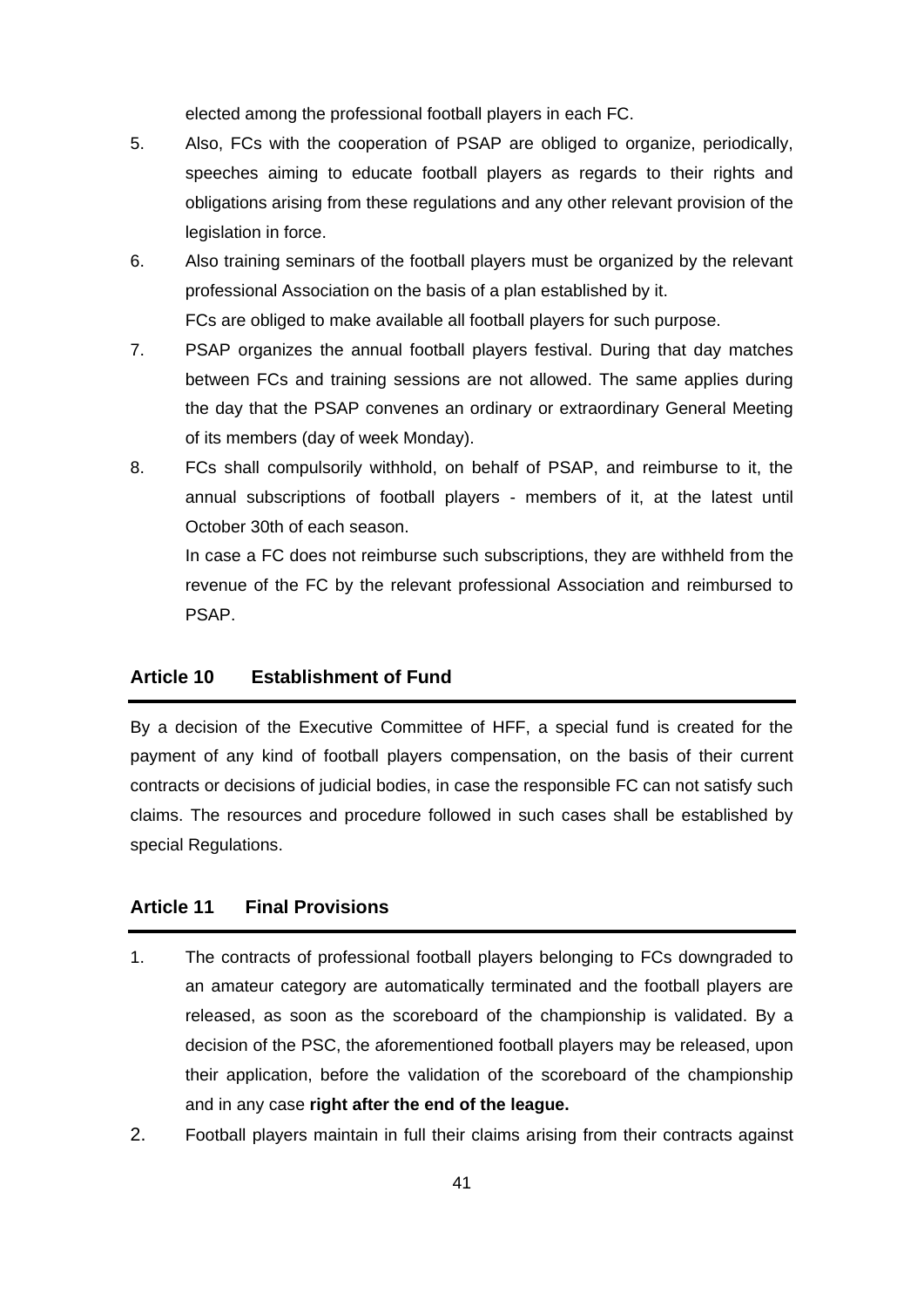the downgraded FC until the end of the season (June 30th), during which it was downgraded.

- 3. Amateur training football players of FCs downgraded to an amateur category, are transferred and become part of the force of the amateur club.
- 4. The terms set out and included in the Model Contracts 1, 2, 3 and 4, which are attached in the Annex F, are integrated herein and consist mandatory provisions of it.

By a circular issued by HFF, the requirements and the obligations of clubs as regards to tax and social insurance certificates and the fulfillment of their obligations concerning them, such as, for example, payment of employment taxes and insurance periodical declarations for professional football players, shall be set out.

**The present regulation was amended, codified and approved by the 77/31.07.2020 decision of the Extraordinary Committee of the HFF, on the 31 July 2020 and is applicable by 03/08/2020.**

The present regulation was amended, codified and approved by the decision **04/16.06.2021 of the Executive Committee of the HFF, on the 16th of June 2021 and enters into force from the 1st of July 2021.**

**Athens, July 1st 2021**

**THE PRESIDENT**

**THE EXECUTIVE SECRETARY**

**THEODOROS ZAGORAKIS**

**IAKOVOS FILIPPOUSIS**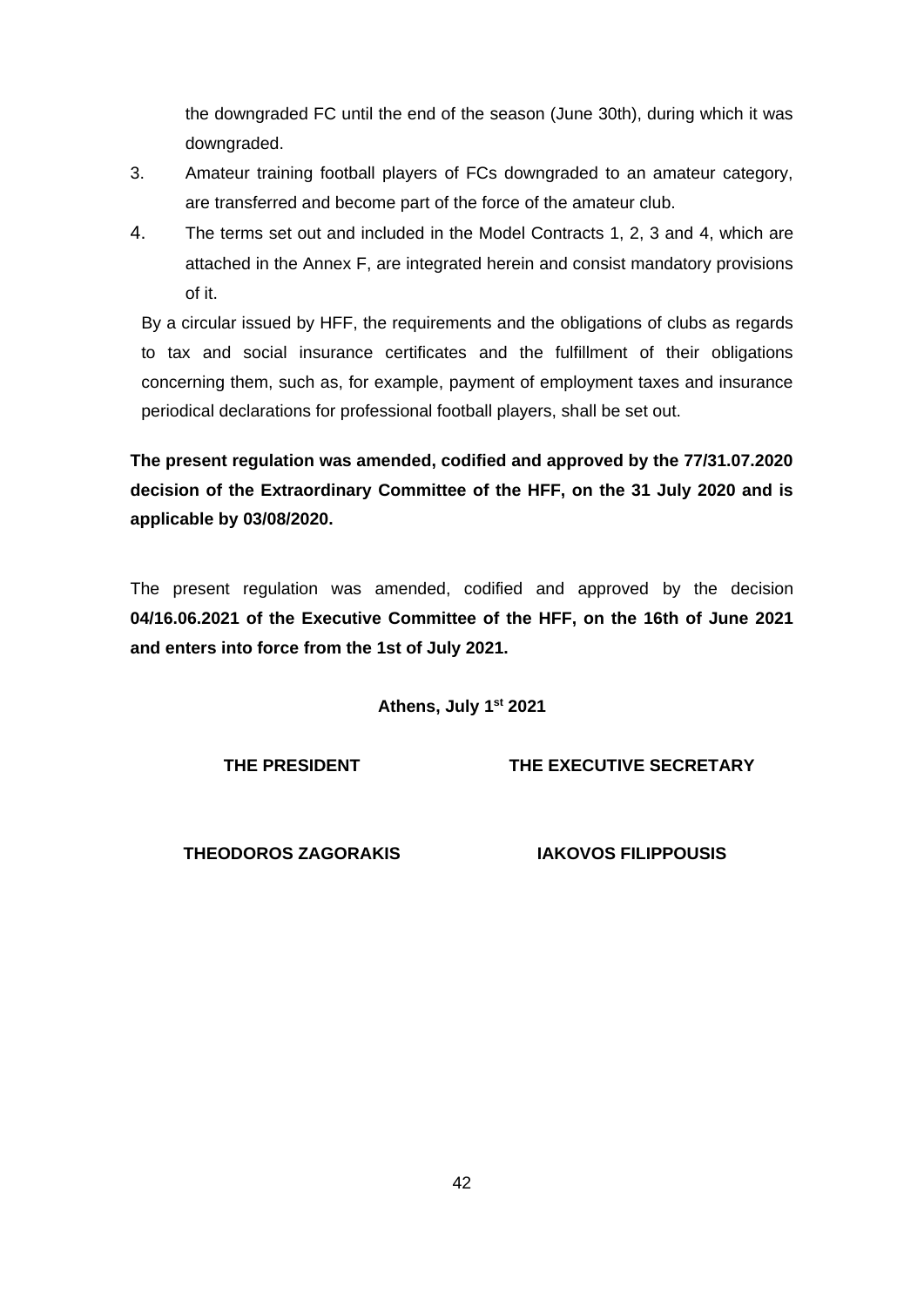# **HELLENIC FOOTBALL FEDERATION**



# **Annex B Implementing Provisions of Regulations for Amateur Football Players**

**JULY 2021**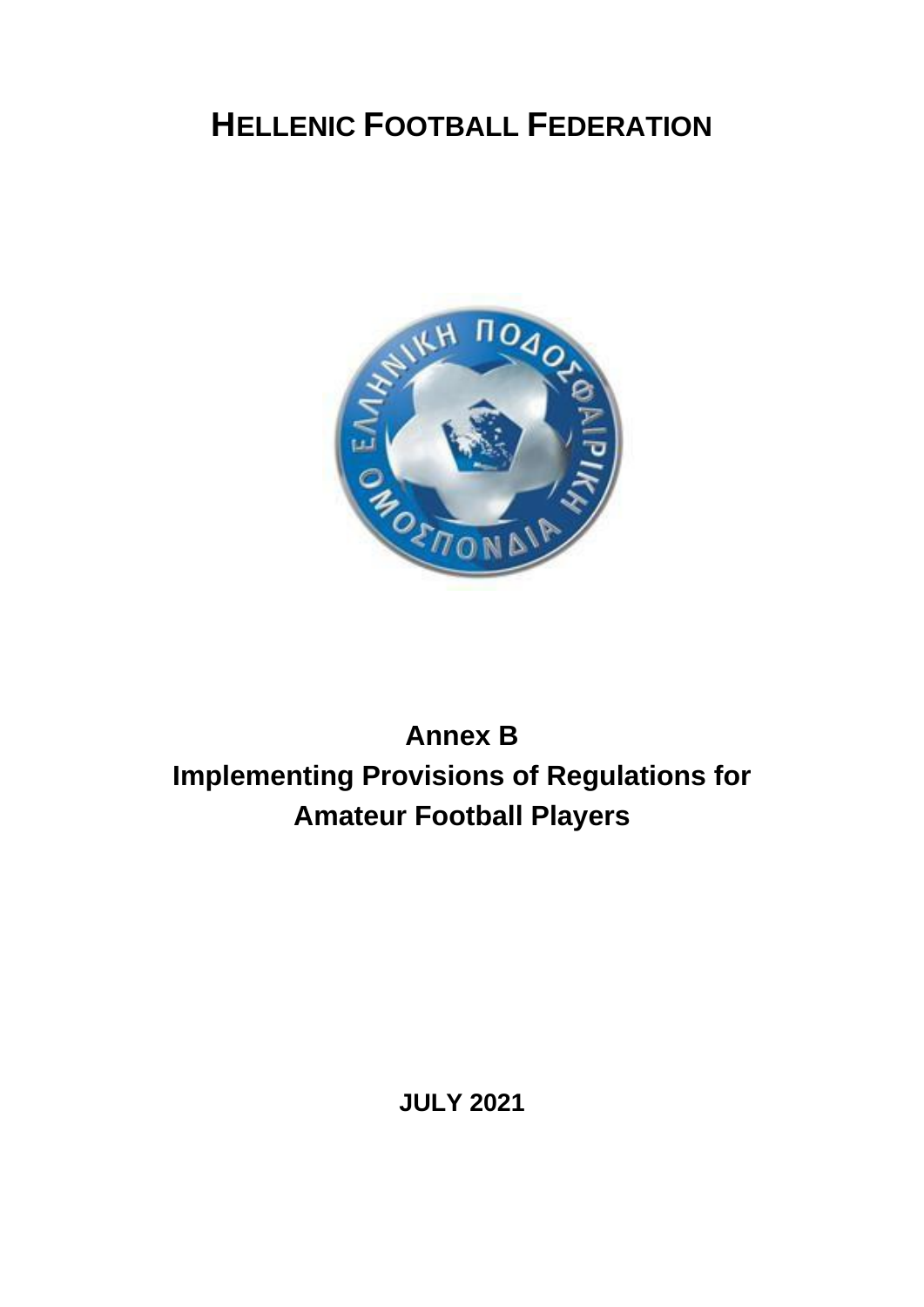### **Article 1 Acquisition of status - Number of football players**

1. The status of amateur football player is acquired by the issue by HFF of a football player's individual **Athlete's Certificate**. The signing of a private agreement between a club and an amateur football player as regards to the payment of any remuneration to the latter for the provision of his services as football player is not allowed.

If permitted by the relevant legislation, the amateur clubs can sign "private partnership agreements" with foreign amateur football players, between the club and the amateur player, which provide that the club covers the player's travel and / or subsistence expenses, insurance and / or anything else required by law, so that a sports visa is granted to the player. For season 2020-2021 the number of private partnership agreements is specified as follows: up to three (3) for the 3rd National Division and for the 1st and 2nd National Women's Division and up to two (2) for the local championships of the Associations of Football Clubs and may be changed by decision of the Executive Committee of the HFF before the start of each season.

- **2. It is possible to sign a private agreement between a team (FC or Association) & an amateur football player or with a custodial parent, if the player is a minor (with authentication of signature of the parties), so that the team can cover the expenses of the football player (e.g. traveling, accommodation, meals, etc.), either by the payment of these expenses by the team to third parties, or by the granting of a small amount of money on a regular or non-regular basis by the team to the player. The non-observance of the agreement by the team stands as a reason for release of the football player upon his/her request before the PSC. The submission of these private agreements to the Football Players' Registry Department of the HFF is mandatory. This provision also applies to female amateur football players, who compete in the national women's football championships. In the event that these championships become professional, the provisions mentioned in the FIFA Circular no.1749 will apply (attachment no. 3, RSTP FIFA, February 2021 edition).**
- 3. Each club may maintain a men's division or a women's division, or both, however, it is not allowed to maintain in the force of each division more than two hundred (200) football players, of which at least forty (40) are under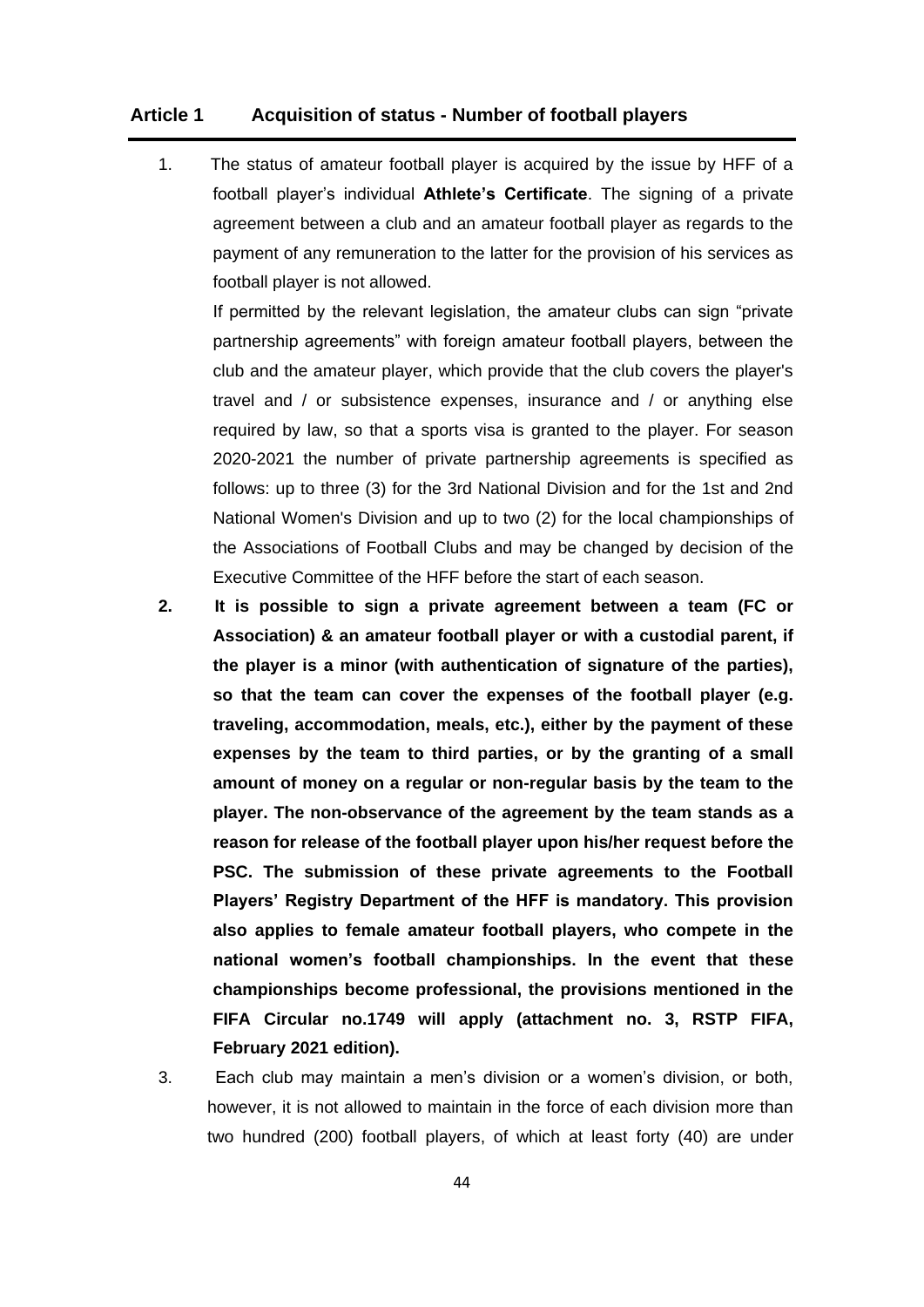eighteen (18) years old.

- 4.The founding clubs of the active FCs, given that they participate at least in two (2) youth leagues of the Unions, they may have up to one hundred (100) amateur football players. For these football players apply exactly the same as with the rest amateur players. Exceptionally, they can compete with the academy teams of the FCs linked with the founding clubs.
- 5. Football players belonging to clubs who may not participate in matches of the relevant Championship due to age limit, may be released upon their application to the Football Players' Status Committee of HFF throughout the year.

- 6. a) Each club may maintain in its force foreign football players up to the age of 18 years, without numerical limitation under the conditions of par. 2 of this article.
	- b) Each club may maintain in its force up to **eight (8)** foreign football players above 18. The club may release foreign football players which are more than **eight (8),** above 18, who fall under the category of this passage, upon reaching maturity, immediately after the eighteenth (18) birthday of the foreign football player it wishes to release, by an application to the Football Players' Status Committee. The large number of foreign players who become adults during the season may remain in the team until the end of the season, with the right to participate in official matches.
	- c) The aforementioned allowed number of **eight (8)** foreign players includes - those who have concluded private partnership agreements in accordance with paragraph 1 of the present article **(up to three (3) for the 3rd National Division and for the 1st and 2nd National Women's Division and up to two (2) for the local championships of the Associations of Football Clubs).** The aforementioned agreements, with the authenticated signature of the parties, must be submitted to the HFF in four (4) original copies in Greek and in two (2) in one of the four official languages of FIFA (English, French, German, Spanish), accompanied by the proof of payment of the relevant fee to the Association of Football Clubs concerned, the amount of which is determined by EC/ HFF decision, and then validated by the HFF, issuing the required certificate for the region.
		- **- those who have concluded private partnership agreements in accordance with paragraph 6b of article 8 of annex C hereof, for the change of amateur football player / refugee (up to three (3)).**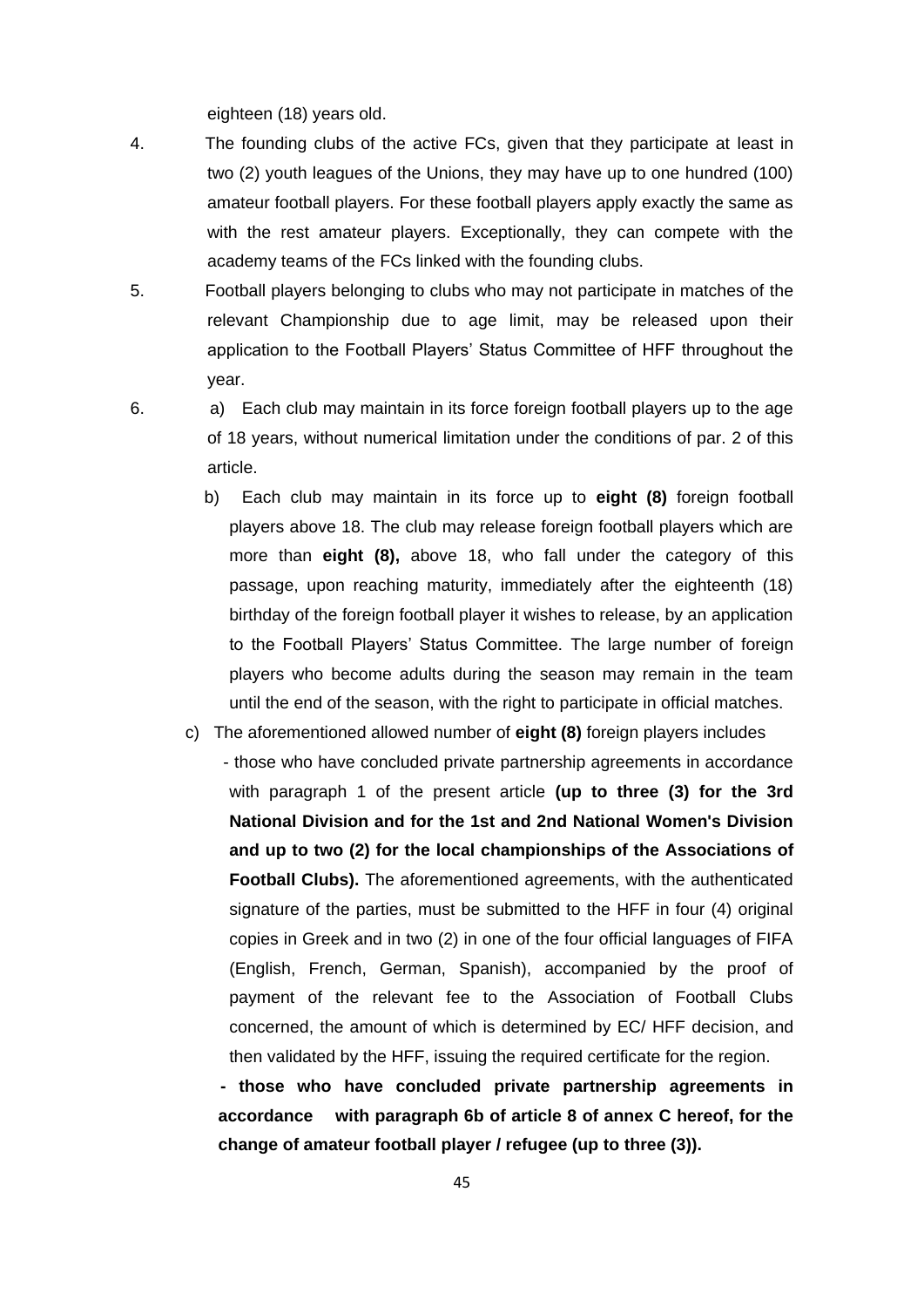7. Citizens of Member States of the European Union and the European Economic Area are considered to be community citizens and not foreigners.

#### **Article 2 Sport's Certificate of Amateur football player**

**1. From 1/7/2021, all Athlete's Certificates (A.C.) for amateurs, either FCs or Associations, will be of a certain period of time, with a minimum duration of one (1) year and a maximum of five (5) years. Exceptionally, only the first registration of a minor football player can be of a certain period of time, with a minimum duration of one (1) year and a maximum of seven (7) years. In any case, the expiration of the A.C. shall be the end of each season. All associations are obliged to replace all A.C. with the new certificate (reissue) for the football players, who already belong to their force, no later than 30/06/2022. The duration of all existing certificates that will be replaced / reissued and are not already classified as certificates of a certain period of time of previous years, will mandatorily expire on 30/6/2024. From 1/7/2024 onwards, the period of validity of the A.C. can be agreed between the parties freely, within the above-mentioned time limits.**

**2. Football players who's old A.C. are not replaced, remain in the force of the association until 30-6-2024, will not be entitled to participate in official matches of organized football and any participation will be considered as illegal, after the submission of the relevant objection (article 23, Laws of the Game).**

### **Article 3 First registration - Conditions**

- 1. For the first registration of a football player in the registers of HFF, the following substantial conditions must be fulfilled:
	- a) The football player having reached his tenth (10) year of age until the  $31_{st}$ December of the previous year of the year of submission of the football player application for changes.
	- b) For the first registration, as well as in any other case of re-registration, transfer, etc. of a football player not having reached his eighteenth (18) year of age, upon the time of submission of application for the issue of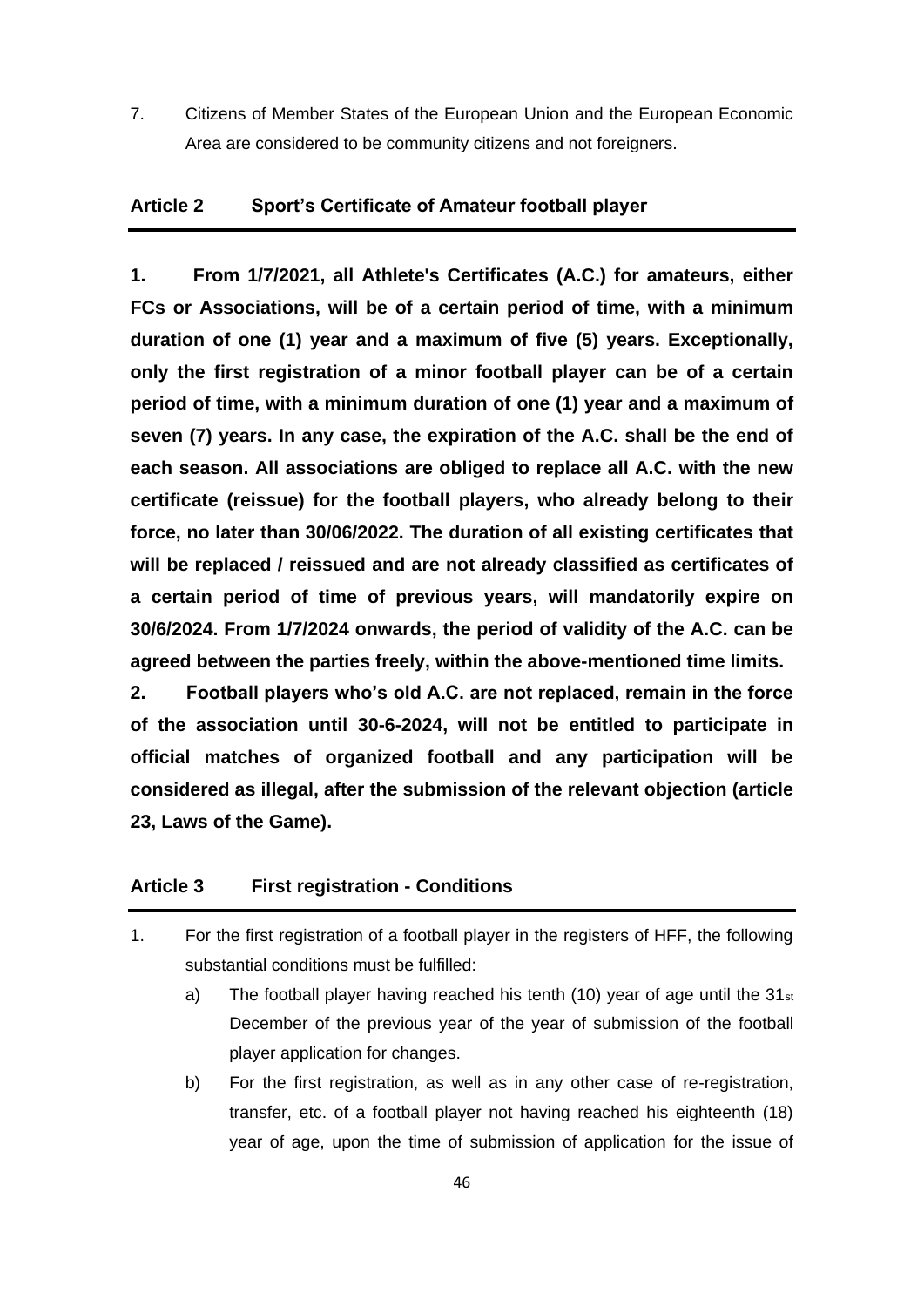football player's individual **sport's certificate**, the positive opinion of one of the persons having parental responsibility is required, which is certified by his/her signature at the prescribed position of the football player application for changes, legally authenticated, in each case.

2. The temporary certificate for ages from seven (7) to ten (10) years of age is repealed. Football players from seven (7) to ten (10) years of age may lodge an application for the issue of a participation certification to the relevant Association of Football Clubs (AFC).

### **Article 4 First registration of foreign amateur football players**

- 1. The registration of foreign football players with a club of any category is allowed, provided that they are legal residents of Greece themselves or those having their parental responsibility, and meet the further conditions provided in other articles of the present, with the exception of par. 1 of article 1 of the present annex.
- 2. A football player that submits a false declaration shall by sanctioned by the sanction provided for in Article **13** Par. C of annex C of the present regulation.

### **Article 5 Transfer condition**

- 1. For the **domestic** transfer of an amateur football player to a club (amateur club) the consent of the club (amateur club) to which the football player belongs is required. Private agreements providing transfer or release agreements among clubs and football players are not taken into account.
- 2. For the transfer of a foreign football player, proof of legal residence is required further conditions provided in other articles of the present are fulfilled.
- 3. For the transfer of a football player from a club abroad to a Greek club, an international registration certificate is required.

### **Article 6 Special provisions for transfers abroad**

1. In case an international transfer certificate of a football player is required, such football player may not play, until the requested certificate of the foreign Federation or the approval of FIFA of the temporary registration of the football player is submitted to HFF.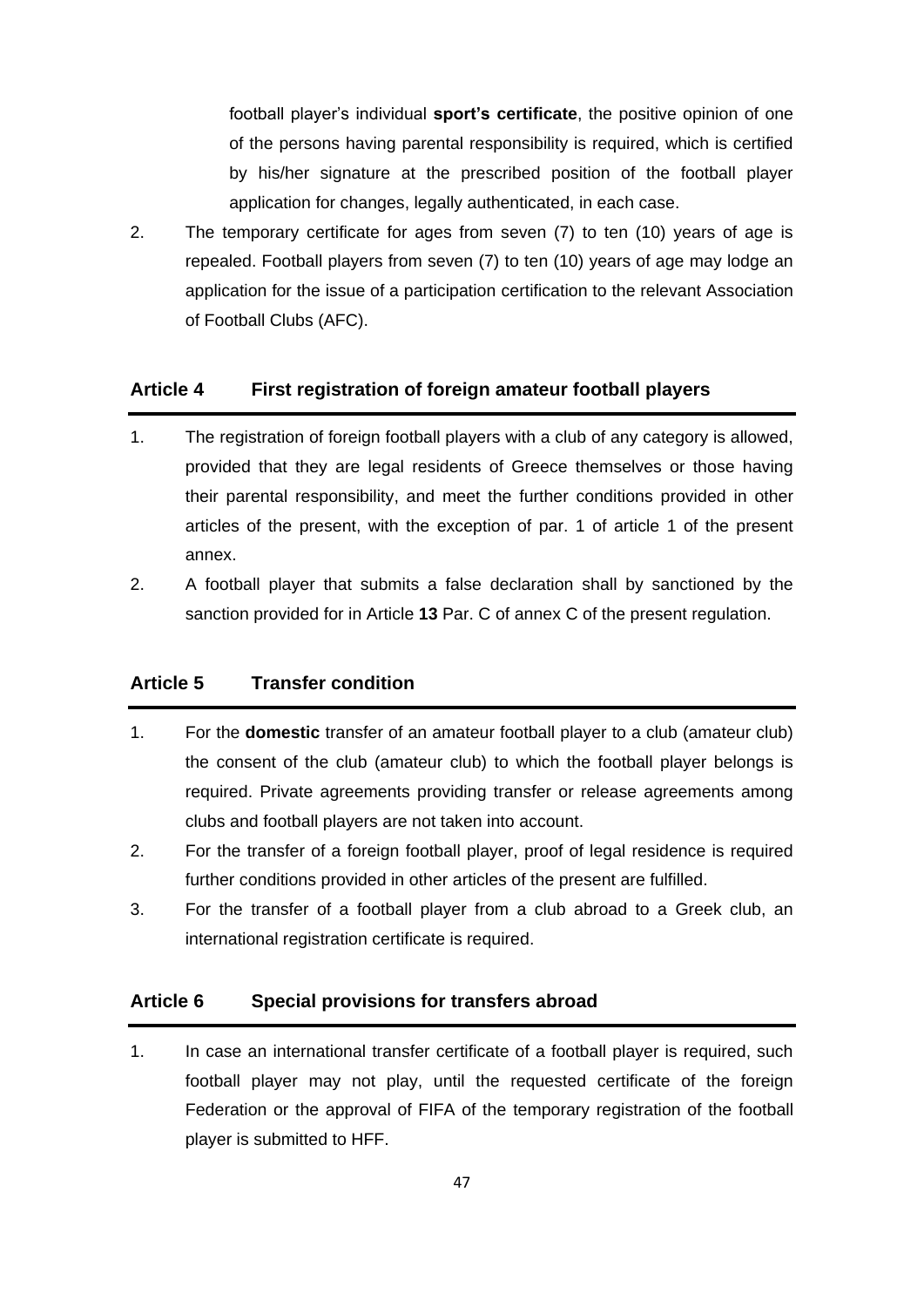- 2. If a respond to the request for an ITC is not submitted to HFF within fifteen (15) days from the date requested, then, the competent FIFA committee allows the issuance of a temporary certificate, transmitted electronically by FIFA ITMS, making possible the participation of the football player in the matches in favor of the applicant club for the issue of the Certificate. Temporary certificate becomes final after a year from the date HFF submitted its request to the foreign Federation.
- 3. An amateur football player may be registered to a club of a foreign federation without the consent of the domestic club, in which he belongs to. If he returns before the completion of one year from his above transfer, he shall be able to be transferred by the international transfer procedure, only to the domestic club from which he has been transferred.

### **Article 7 Transfer for a certain period of time by the obligation to return**

- 1. The transfer for a certain period of time is allowed, but the player is obliged to return. The transfer will be accompanied by a private agreement, signed by both teams and the football player, and it will provide that the player will be registered again after the end of the transfer period to the team that originally belonged. The private agreement will be submitted to the HFF, along with the request for changes for the transfer.
- **2. Each team has the right, within the period of time provided in Article 6 of the introductory provisions hereof, to give to different teams and to acquire from different teams up to eight (8) amateur football players, with a transfer for a certain period of time with the obligation to return, only for one period, pursuant to the following restrictions:**
	- **a. It is prohibited to give to the same team and to acquire from the same team more than three (3) amateur football players with a transfer for a certain period of time with the obligation to return.**
	- **b. It is prohibited to move an amateur football player with a transfer for a certain period of time with the obligation to return for more than two (2) transfer windows.**
	- **c. An amateur football player may not be moved with a transfer for a certain period of time with the obligation to return, if he/she is more than twentyone (21) years old.**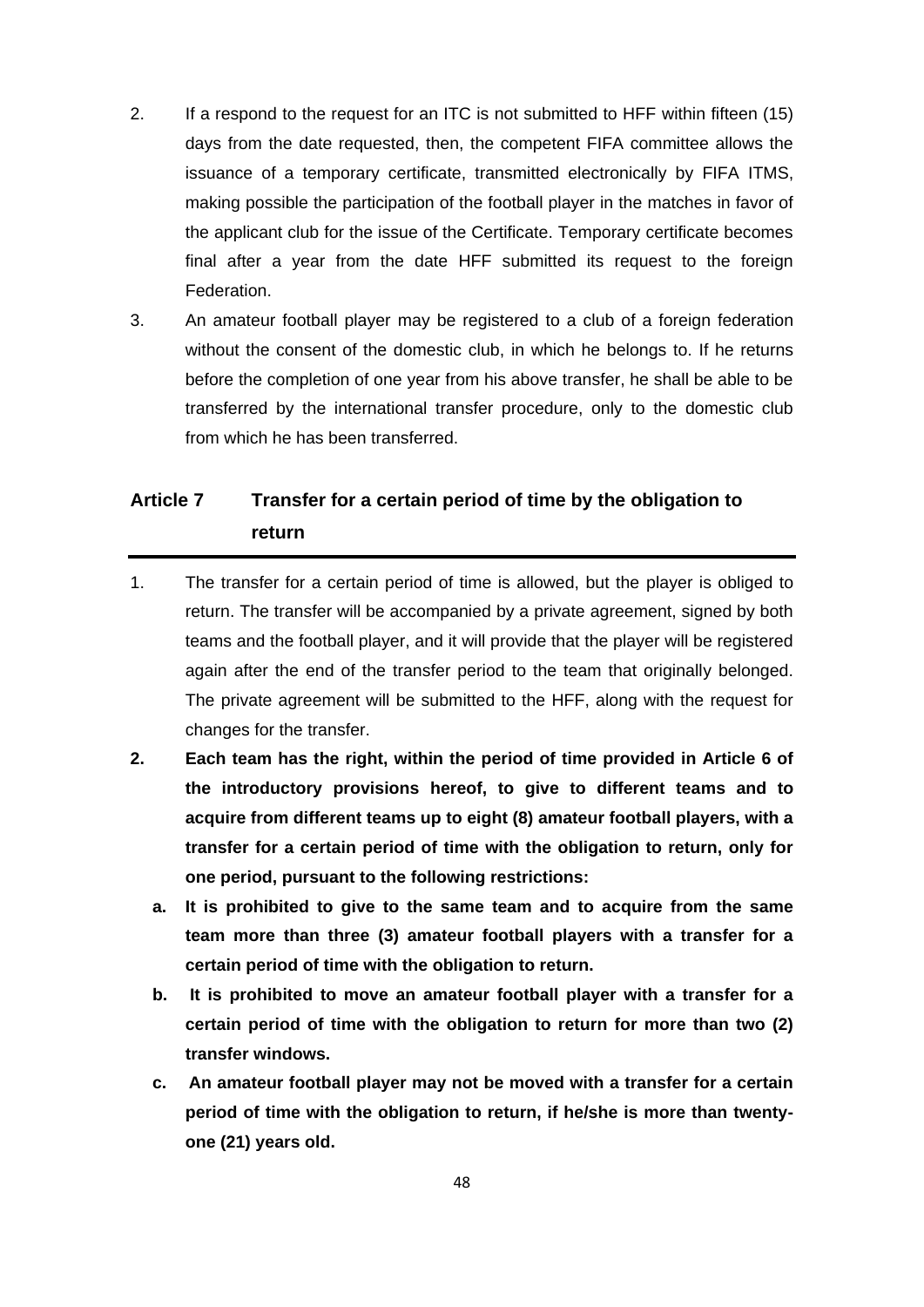### **Article 8 Exceptional cases of release**

Amateur football players may be released by the clubs to which they belong under the following conditions:

1. By the lodging of an application for changes by the football player to HFF through the relevant AFC, duly filled in, signed and sealed according to the instructions indicated in the form. Such application shall be lodged only through the AFC to which the club releasing the football player belongs.

The lodging of the application for the release of the football player is made during the period throughout the whole year. Such releases concern exclusively football players belonging to the force of the club until the start of the registration period of each football season.

2. An amateur football player who demonstrably hasn't been used in official matches for two (2) continuous entire football seasons or for two (2) whole years, may be released throughout the whole year upon his application by a decision of the Football Players' Status Committee of HFF.

This provision concerns exclusively football players, who are entitled to play in the men's team of their club

Time of sanctions, and/or military service and injury depending on the requirements, in accordance with the above, extends the period needed in order to be free.

3. By an application to the Football Players' Status Committee of HFF, clubs may release football players throughout the whole year, under the condition that the force of the club exceeds **eighty 80** football players.

Such releases concern exclusively football players who belonged to the force of the club until the start of the registration period of each football season.

4. a) Football players who demonstratively move due to registration or transfer to Higher Education Institutions and Technological Education Institutions, changing schools, getting married or entering into a partnership, appointment or transfer to a post of the state, of legal persons governed by public law or other public utilities bodies and banks or demonstrated employment for a period of at least (6) months to their new permanent residence or one of the persons having their parental responsibility, may re-register temporarily with a club of the AFC of their new permanent residence, upon their application.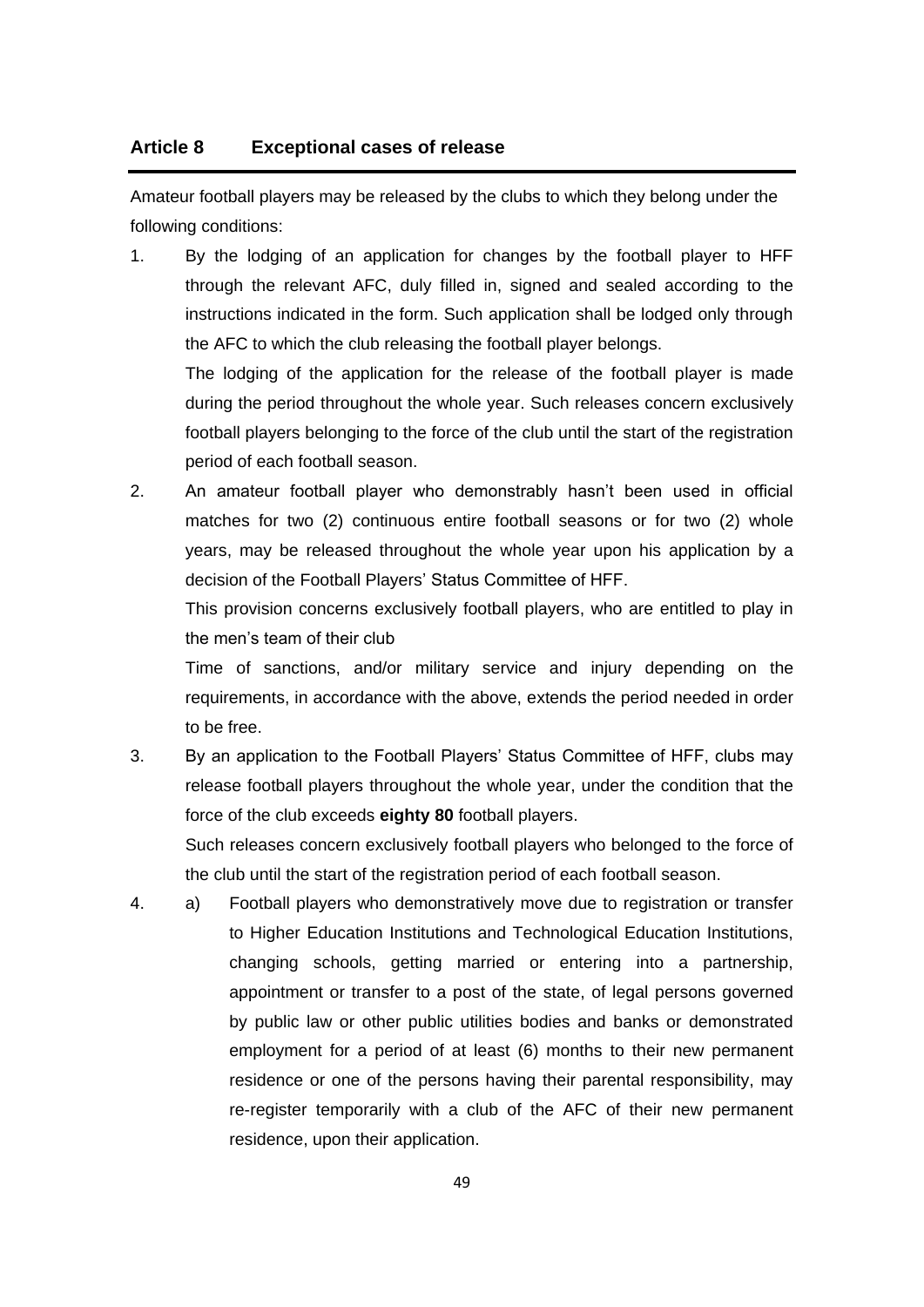The work during the aforementioned periods of time is proven by any legal means.

b) In any case and meeting the aforementioned conditions, it is allowed to apply for temporary transfer or release **and re-registration** for islands, regardless the distance between them or the distance from the mainland, if the transportation of players is proven difficult, either due to geographical conditions, or due to lack of regular or direct maritime transport.

In cases a and b of the present paragraph, the transfer or release request is always lodged **throughout the year** by the football player to the competent Football Players' Status Committee of HFF … throughout the whole year, while the re-registration request is submitted always during the provided re-registration period.

c) In case of re-establishment of such football players, given that the reasons for the temporary movement were absent in the region of the AFC of the club from which they requested to be released temporarily, they are obliged, themselves or the individual having their parental responsibility to request their **re-registration** in the force of the club from which they moved temporarily, either by lodging to the competent AFC an application for transfer changes, during the prescribed registration period.

The above-mentioned football players are not entitled to **re-register** or transfer to any **other association of a regional unit other than the one temporarily registered**, without the consent of the club from which they were temporarily released.

The aforementioned temporary release becomes permanent, and the released players do not have the above obligations, after the lapse of **three (3)** years from the day of the temporary release.

- d) a football player who was temporarily released in accordance with the aforementioned way, is not entitled within **a three-year period** to request again for temporary release for the same reasons (of the aforementioned cases a) and b)), unless the Football Players' Status Committee decides otherwise upon his request.
- 5. Football players belonging to clubs which do not apply to participate in the relevant championship, or withdraw, or are expelled from it, may, within thirty (30) days from the expiry of the time limit for the above application, or withdrawal, or exclusion, be released temporarily by their application (which may be a group request if it concerns more than five persons) to the Football Players'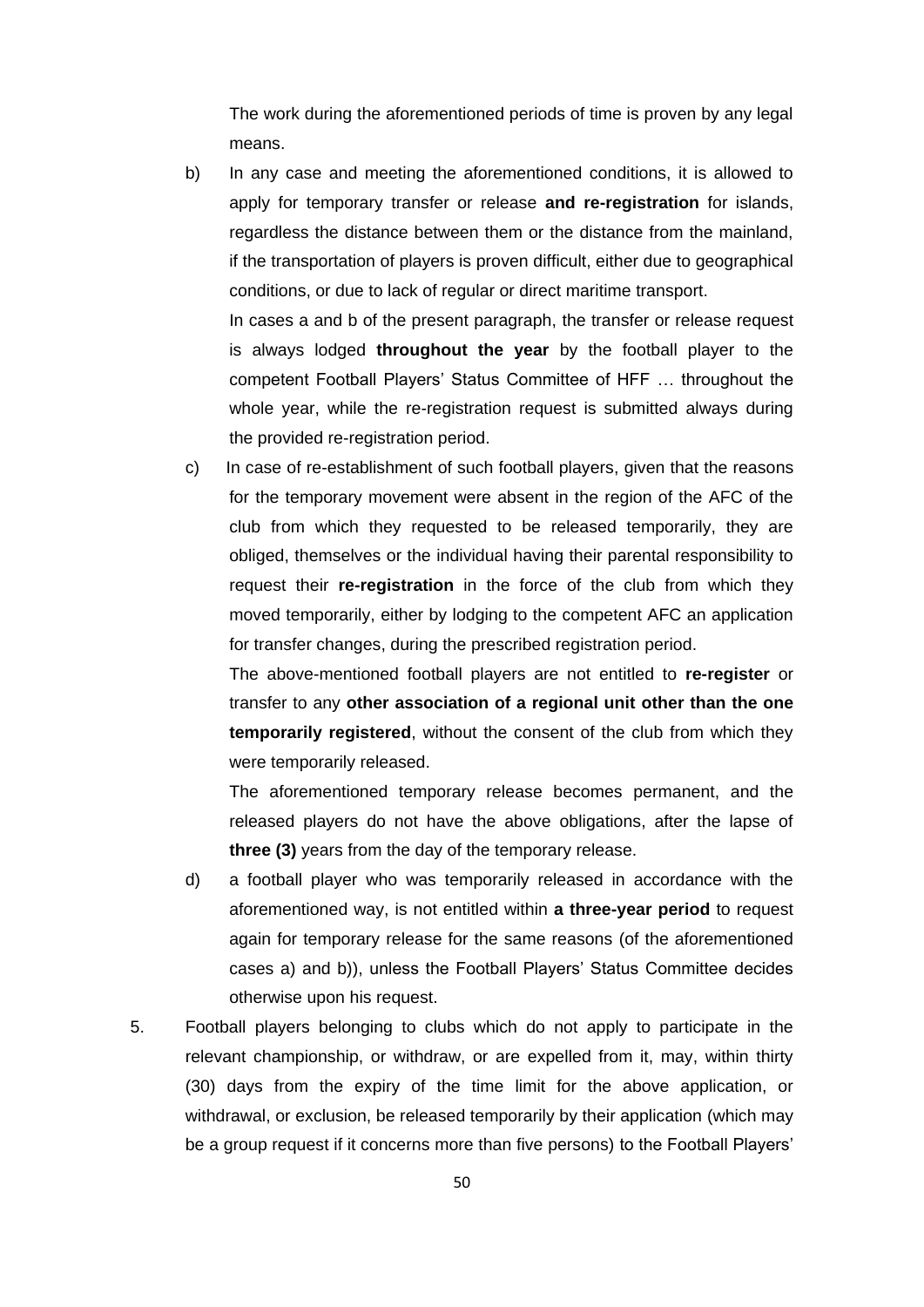Status Committee of HFF and the certification by the relevant association, in order to be registered for this season, with the club they wish, excluding the clubs of other Federation. The request for temporary release and the request for new registration to another club may be submitted until 28-2 of each year. Upon the expiry of the season the football player is entered automatically in the club from which he was temporarily released, **within the same regional unit, reregistration or transfer is allowed.**

- 6. Amateur football player who (has not a certificate of a certain period of time and) is 23 years old and during the five (5) previous consequent seasons he belongs to the same club, is entitled to request his release by his application to the competent Football Players' Status Committee of HFF submitted throughout the year.
- 7. Football players the club of whom didn't come to play for (2) consequent seasons in local Championships or withdrew from the championship in which he participated for any reason, in amateur championships may register during the re-registration period as free football players with another club, submitting, in addition to other documents, a certification of the relevant association which certifies that the club didn't play during such seasons in the local championship.

### **Article 9 Method of lodging the application for changes of football player**

- 1. The lodging of the application for changes of football player is made to HFF, through the relevant AFC, as specifically provided for in Annex C of these Regulations.
- 2. In case of lodging of multiple applications by clubs of different associations two or more teams for the same football player, the date of registration with the protocol of the first application shall be taken into account for the award of the football player.
- 3. The football player's individual **sport's certificate** shall be issued by the competent committee of HFF – or by the Register Division of HFF upon authorization- according to the time series of registration with the protocol of the applications for changes of football player by the competent AFC and according to the time series of delivery to HFF through the computer.
- 4. Football players or clubs having submitted to the competent football authority applications for first registration, re-registration, transfer, letter of undertaking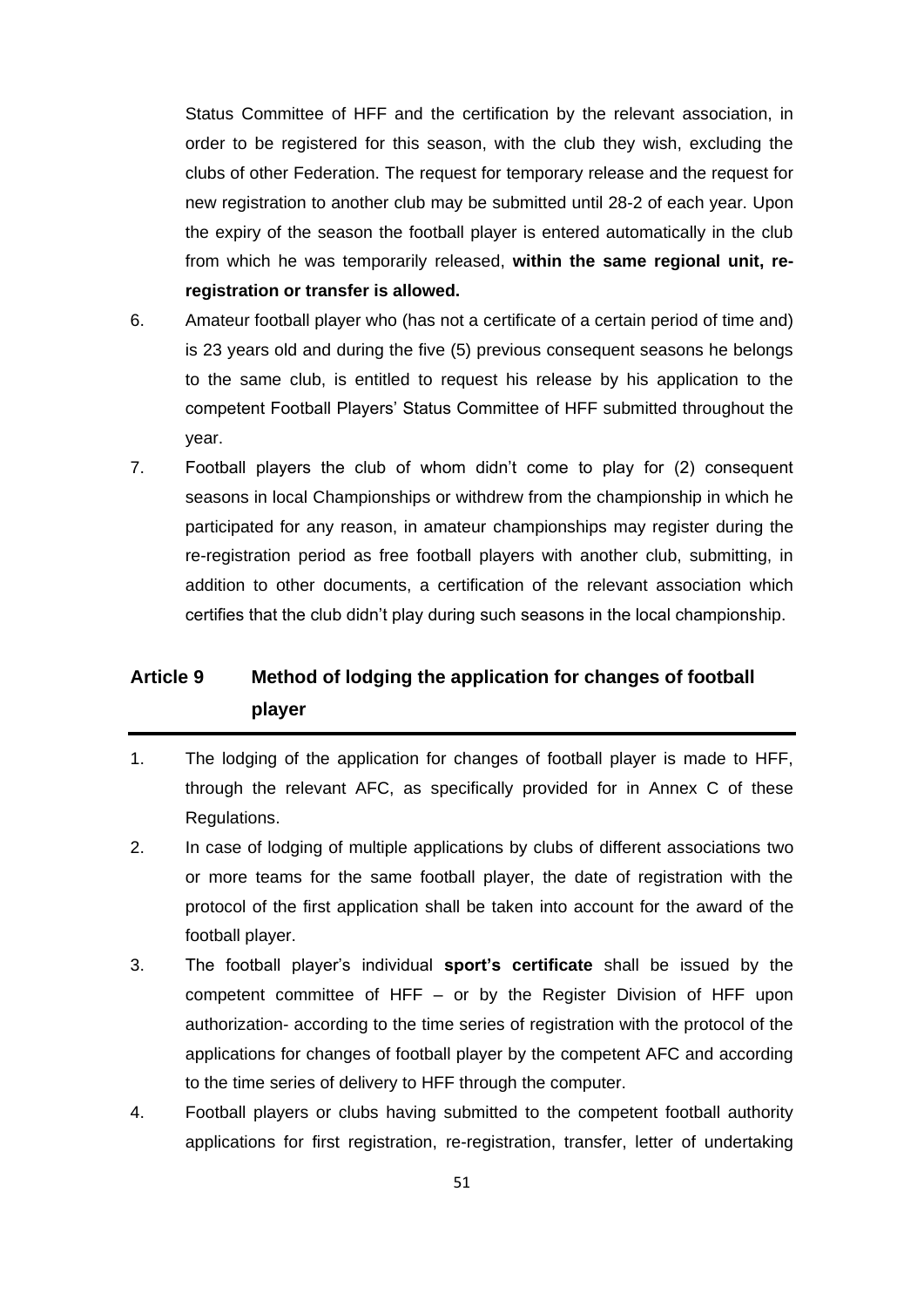and release, shall not be entitled to revoke them for any reason.

5. Football players the application for changes of whom were rejected, without their fault or the fault of their club, as late, due to the non-dispatch in the lawful time limit of the necessary documents by the relevant AFC to HFF, may appeal themselves before the competent bodies (Football Players' Status Committee). If their appeal is accepted, the paid amounts for the procedure (fees, charges, etc.) shall be charged to the relevant AFC.

### **Article 10 Special provisions - Sanctions - Compensation**

- 1. Amateur football players during a season, may register only with three (3), at maximum, clubs and competing in official matches, only with two (2) teams, in accordance with the provision of article 5, par. 4 **of the introductory provisions** of the RSTP.
- 2. It is prohibited for an amateur football player who is banned from competing, to be transferred to a different team, in order to execute his sanction and then return to its original club. In case that he does so, an additional ban of four (4) matches is imposed to him by the Disciplinary Committee of the relevant Union.
- 3. Amateur football player who signs more than one application for first registration transfer or re-registration in favor of different clubs within the same period of registration or transfer, shall be sanctioned, following a previous call to account by PSC, by an exclusion of (1) year from every match, the service of which starts from the date of delivery (registration with the protocol) to the relevant AFC of the second of the above applications.
- 4. The club to which the sanctioned football player belongs according to the previous paragraph shall be liable for any non-eligible participation of the football player in its matches from the day of notification to it of the sanction imposed to him.
- 5. A club, which within the same registration period, granted two (2) applications for changes to the same football player (according to paragraph 2), shall be sanctioned by PSC by the deduction of ten (10) points from the Championship it participates for the year of committing such Disciplinary misconduct or for the next one, while the football player, one the one hand, shall be awarded in favor of the club lodging first the application according to time series, on the other hand, he shall be sanctioned by PSC by the sanction of exclusion for one (1) year from every official match.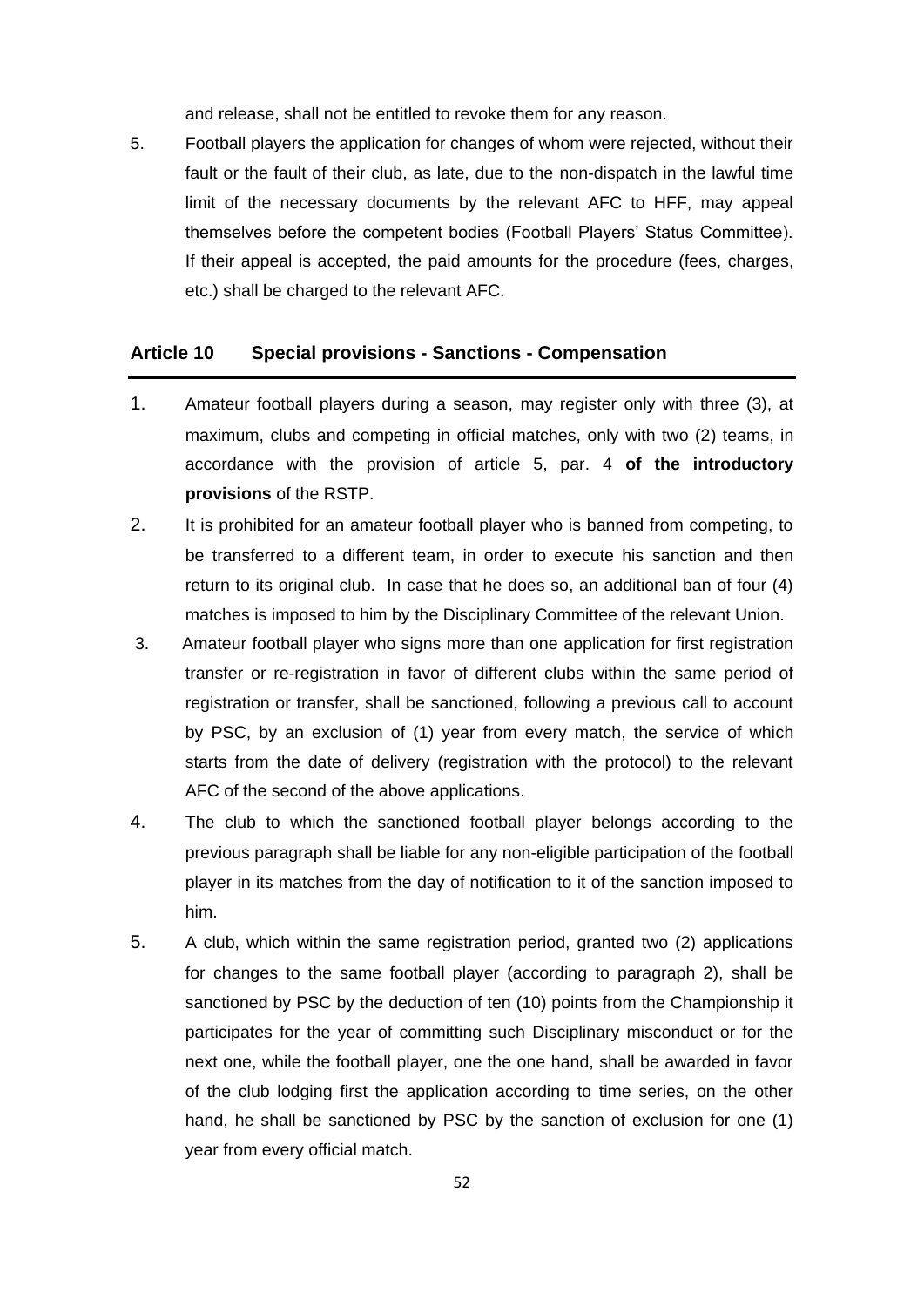Breaches of paragraphs 3,4 and 5 hereof shall be considered on a case-by-case basis by the Status and Transfer of Football Players. For the time of start of service of the penalty, those established in paragraphs 1 and 2 of this articles shall apply.

- 6. The registration or transfer of an amateur football player with a FC as professional is made freely without required the consent of the club to which the professional belongs with the exception of article 8, par. 2 of Annex A of the RSTP. The previous team of teams are entitled to a training compensation, which is calculated and paid in accordance with the provisions of Annex D of the present.
- 7. For the transfer of an amateur football player, a compensation may be paid by the club (amateur club) acquiring the football player to the club (amateur club) to which the football player belonged to, under the condition that the amount paid comes from donations of members and friends of the club, which must be recorded in the kept Treasury book of the club.
- 8. The deletion of an amateur football player, holder of a football player's status **sport's certificate** from the registers of PSC shall be made by a decision of its competent body, for the following reasons:
	- a) Due to disciplinary sanction (deletion) by the competent body.
	- b) Due to deprivation of football fan capacity of the football player. In case sanctions or deprivations are revoked, the football player upon his request to the PSC, returns at the same club.
	- c) Due to passing of 30 months from the last official match for his club, upon his request.
- 9. For all changes of football players (registrations, transfers, releases, etc.) only the forms issued by HFF are valid as official. The fee for the disposal of such forms shall be set out by a decision of the Executive Committee of HFF. For every lodging of an application for changes of football player a fee established by the Executive Committee **or at the HFF** shall be paid to the Treasury of the relevant AFC and allocated according to the same decision to individual beneficiaries.
	- 10. Amateur football players of clubs of the 3rd National Amateur Division promoting **in the immediately higher professional category**, who have not reached their twenty first (21) year of age shall be transferred and are part of the amateurs of the newly established FC, unless the FC registers them as professionals.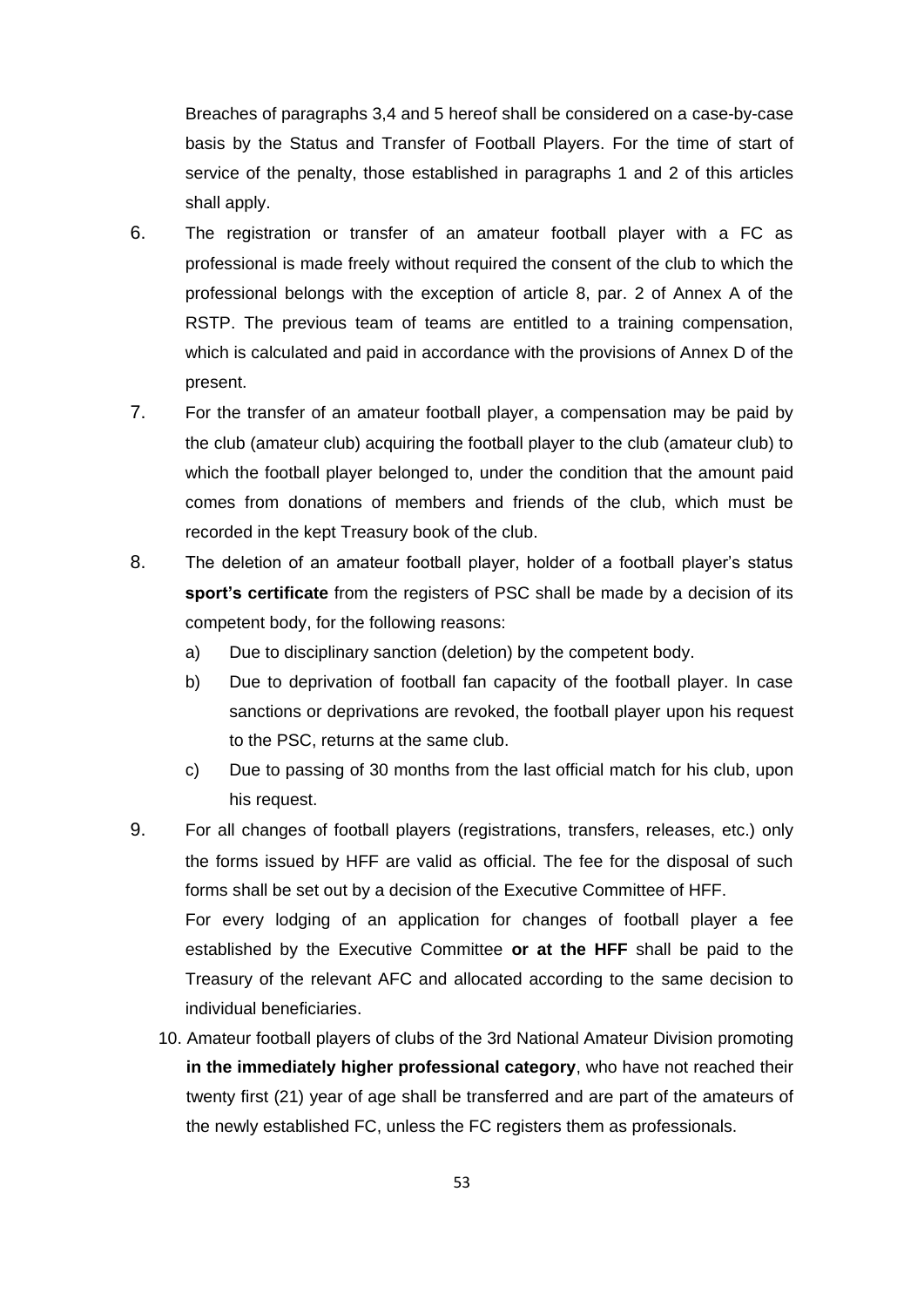- 11. Amateur football players of clubs of the 3rd National Amateur Division promoting **in the immediately higher professional category**, who have completed their twenty first (21) year of age: a) if they are offered a professional contract, they have to remain in the newly-established FC and become professionals; b) if they are not offered a professional contract, **become free after the thirty (30) days from the beginning of the summer transfer window.**
- 12. Any football player servicing a sanction for the disciplinary offences of Articles 17, 18, 19, 20 and 20A of the Disciplinary Code and throughout the duration of the sanction, shall not be entitled to register or transfer with another club.
- 13. Clubs having arrears for any reason to authorities they are subject to (Associations – HFF) may not acquire, release and grant football players in any way.

### **Article 11 Competent Judicial Bodies**

Competent judicial body to adjudicate on all disputes and impose sanctions arising from the enforcement of these **Regulations**, is at first instance the Football Players' Status – Transfer Committee unless otherwise specified in the provisions of the present, and at second instance the Court of Arbitration for Football.

### **Article 12 Loss of status of amateur football player**

For the deletion of an amateur football player, an application by the football player to the Football Players' Status Committee is required, with an authentication of his signature by a public authority.

In such case the football player shall not be entitled to request again the issue of individual information of football player, prior to five years from the date he lost the status of amateur football player.

The persons who are obliged to lose the status of amateur football player (according to other regulations and Statutes of HFF) in order to acquire another status in the field of organized football, which is not compatible to the above, must submit an application for deletion.

### **Article 13 Operating charge- Fee**

Necessary condition for the lodging of any application  $-$  complaint  $-$  appeal to the Football Players' Status Committee, otherwise they shall be considered inadmissible, is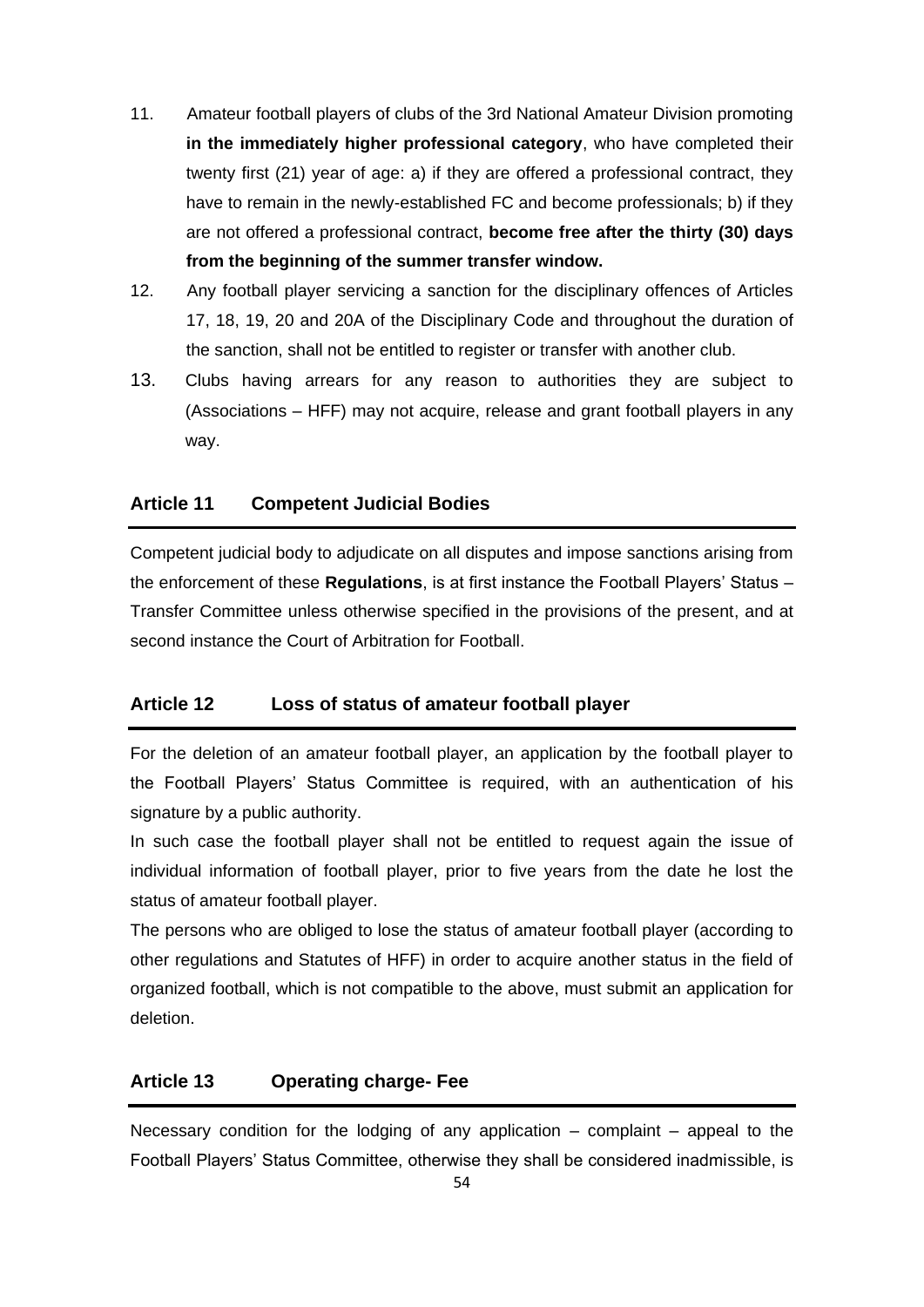the payment of a fee, that is an operating charge of the Committee, which shall not be reimbursed upon the adoption of a decision in favor of the applicant. The amount of the aforementioned fee, for every case, is defined (and adjusted) according to every decision of the Executive Committee of HFF from time to time.

The present regulation was amended, codified and approved by the decision **04/16.06.2021 of the Executive Committee of the HFF, on the 16th of June 2021 and enters into force from the 1st of July 2021.**

**Athens, July 1st, 2021**

**THE PRESIDENT**

**THE EXECUTIVE SECRETARY**

**THEODOROS ZAGORAKIS IAKOVOS FILIPPOUSIS**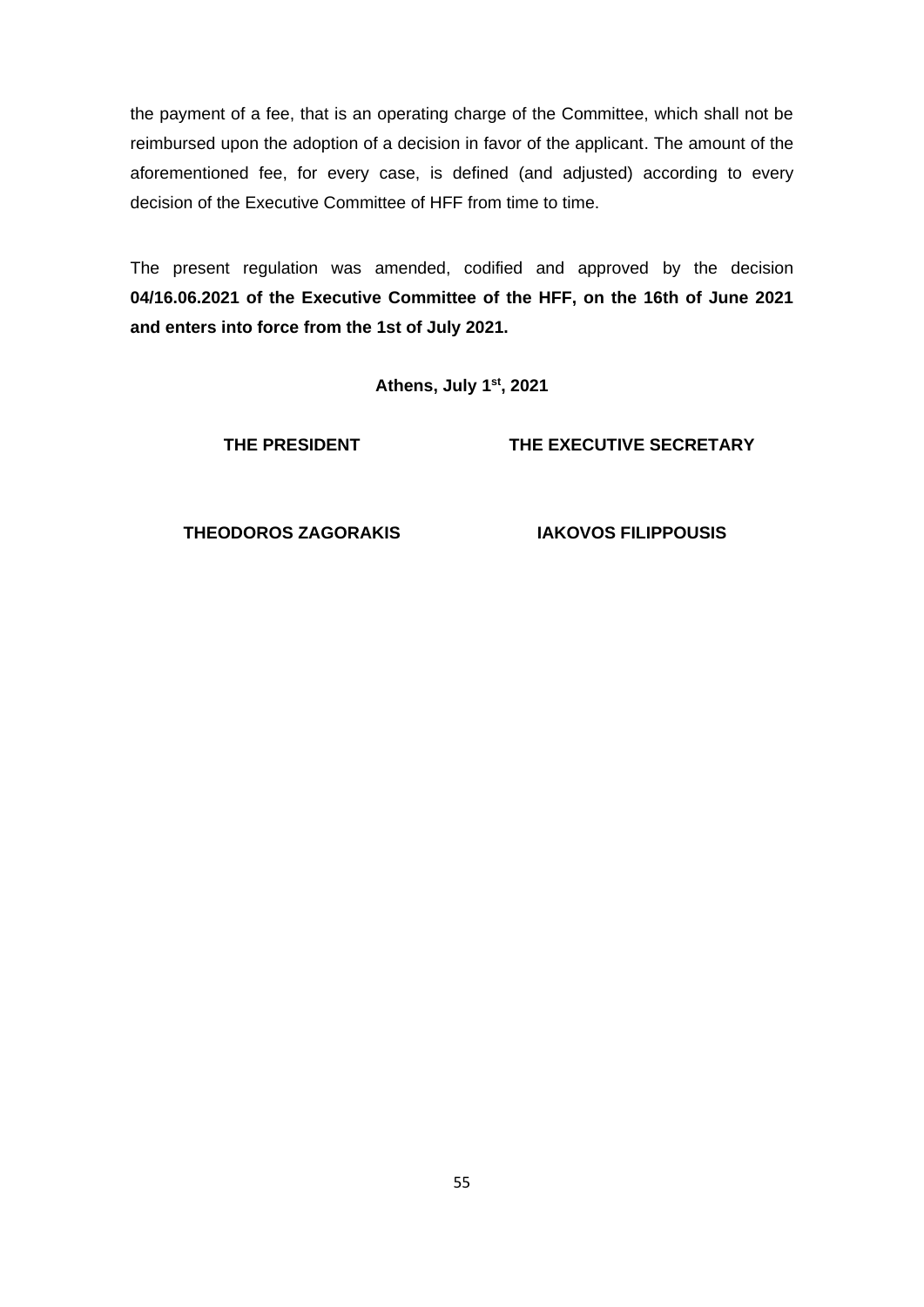# **HELLENIC FOOTBALL FEDERATION**



# **Annex C Provisions for the issue of certificates for professional and amateur football players**

**JULY 2021**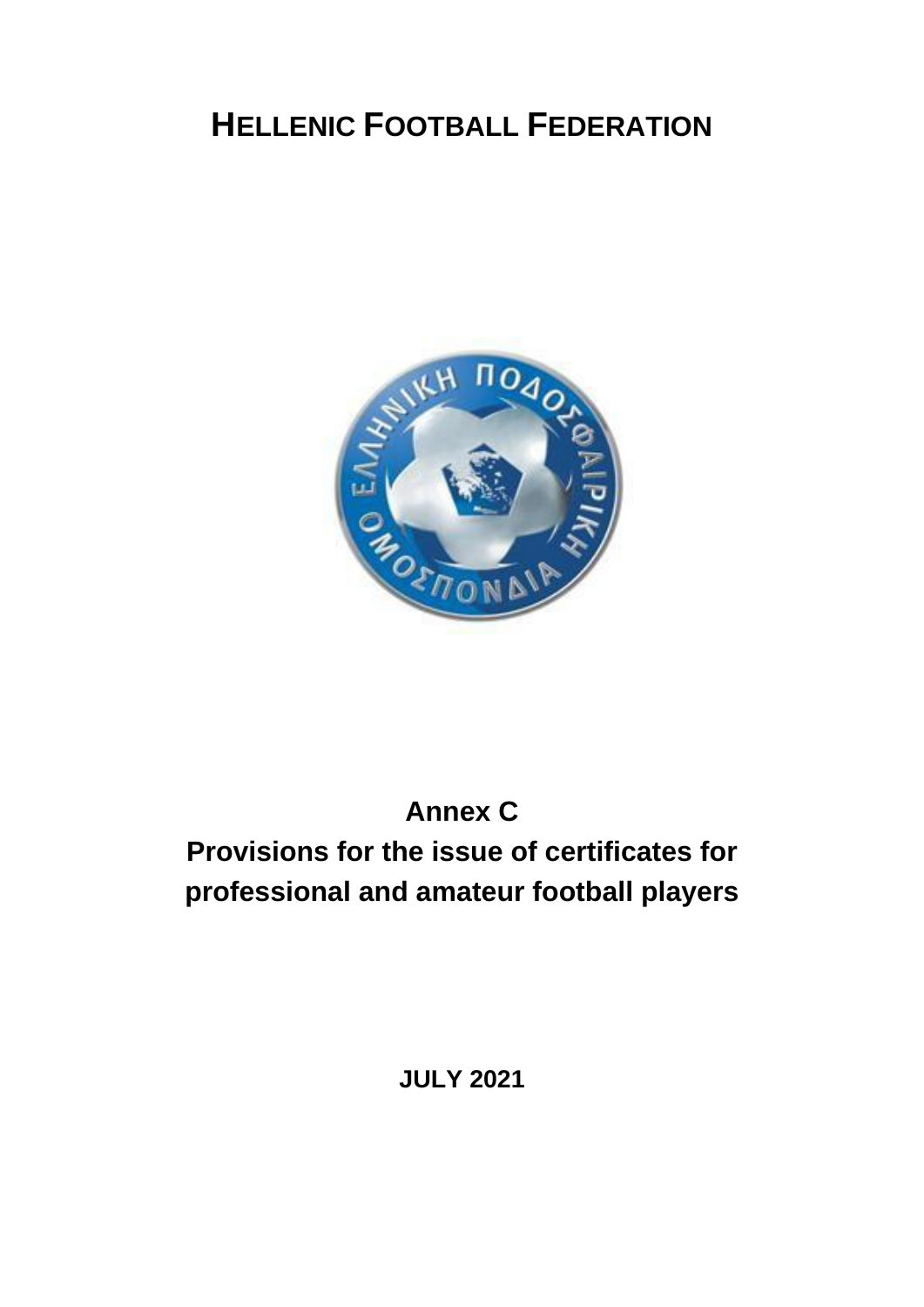### **Article 1 Football player's Individual Information Certificate**

- 1. HFF is obliged to deliver to the club, in which the professional football player is registered, the Sporting Status Certificate. In addition, it keeps and delivers upon request by the party concerned an Individual Information Certificate (IIC) of football player, which contains the relevant information for the football player.
- 2. In the Individual Information Certificate, at least the following details shall be included:
	- a) full name and date of birth of the football player,
	- b) **name** of club (or clubs), category and period of registration of football player from his tenth (10) birthday.
- 3. The entry of a football player in the Personal Information Sheet is made after he becomes ten years old, for the team that he belongs to or is registered, during the season that follows its completion.

### **Article 2 International Transfer Certificate (ITC)**

1. Football players registered at a foreign federation, may be registered or transferred in Greece, only if HFF has received an International Transfer Certificate (ITC) through **ITMS** department of FIFA and it is issued free of charge.

The issue of ITC may not be requested in order a football player to participate in testing matches.

- 2. For football players below twelve (12) no ITC is required.
- 3. HFF, before a request for an ITC, regarding any international transfer of a foreign minor football player shall be obliged to lodge a request for approval by the sub-committee appointed by the Players' Status Committee of FIFA.
- 4. Upon the expiry of the duration of loan or upon the termination of the contract, the football player returns to the previous club through the procedure provided in the **ITMS** of FIFA, unless the player acquisition agreement provided in the loan agreement is activated.

## **Article 3 Application for registration – Transfer of professional football player**

<sup>1.</sup> For the registration of a football player, as professional, the timely submission of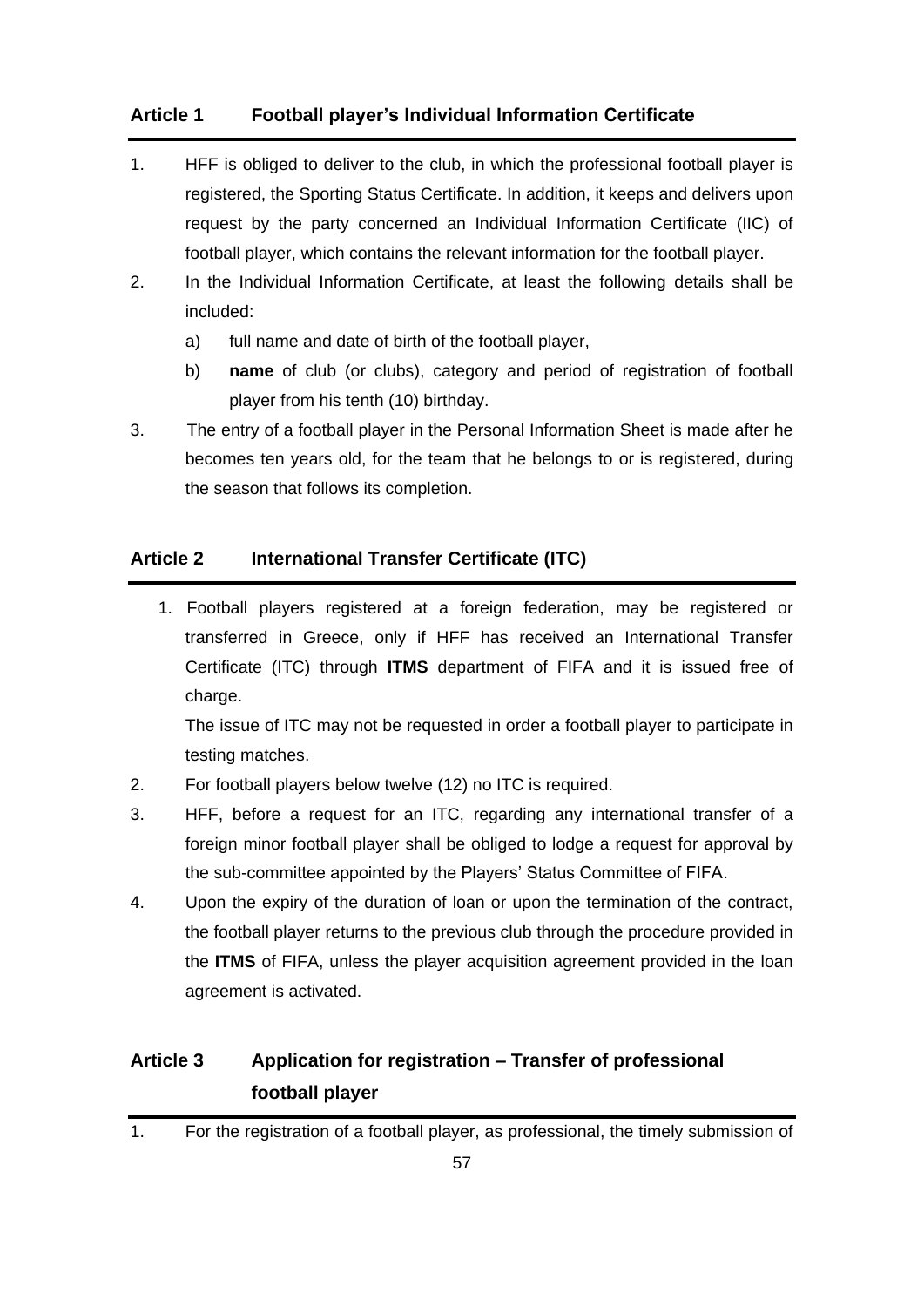the following supporting documents to HFF is required, **in accordance with the article 11 of the present annex** according to the time limits set out as appropriate.

- a) Application for changes of the football player duly filled in together with two photographs, the one of which is affixed on the application and sealed by the FC.
- b) Copy of the two sides of the national identity card or passport of the football player and if such does not exist, certification for the submission of issuing the Identity Card.
- c) A certified copy of the contract shall be sent by the relevant professional Association to the HFF according to those set out in Articles 5 and 6 of this Annex
- d) Certifications **with an original cover sheet from the FC** showing that the FC wishing to acquire the football player has no tax or social security arrears, no arrears to HFF – relevant Association – PSAP **(original forms)** and Solemn declaration by the legal representative of the FC that it has no arrears to football players and coaches **(original forms). In case of promotion or relegation of a FC, the certificate of non-debt to a Professional Association will apply to both associations.**
- e) **Presentation of the provided fee that is required for the change**
- f) For the football player who has not reached eighteen (18), the condition of Article 5 par. 1 c of Annex A is also necessary **the co-signing of his/her contract by one of the custodial parents with authenticated signature,** and subject to the terms of compliance with the provisions on the protection of minor football players.
- g) Statement of consent for the processing of personal data (GDPR).
- 2. For the transfer of a professional football player to an FC, the timely submission of the following documents to HFF is required, **in accordance with the article 11 of the present annex** according to the time limits set out as appropriate.
	- a) application for changes of the football player duly filled in together with two photographs, the one of which is affixed on the application and sealed by the FC.
	- b) A certified by the relevant professional Association copy of the contract shall be sent to HFF according to those set out in Articles 5 and 6 of this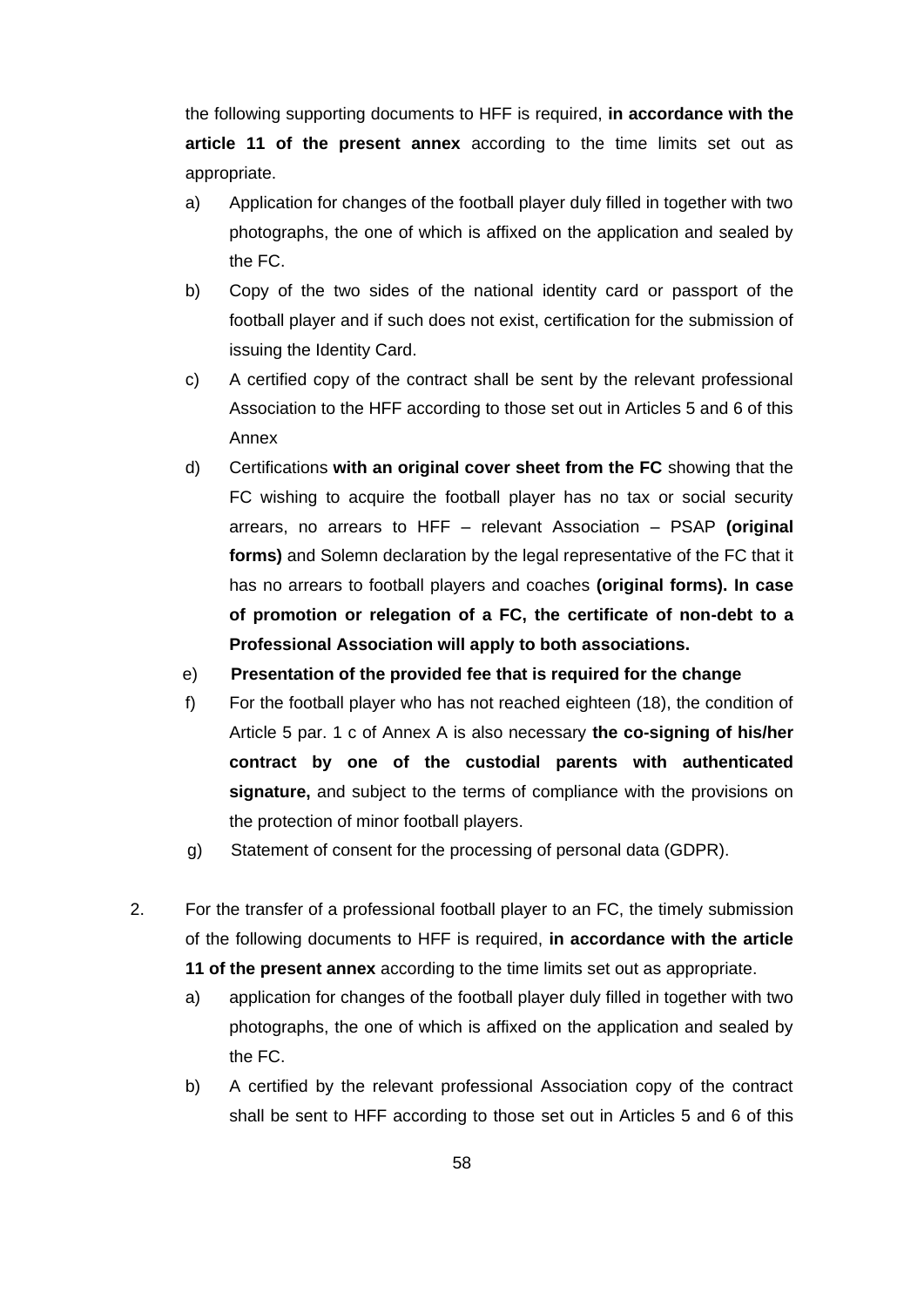Annex.

- c) Original private transfer agreement of the footballer signed by the two FCs and the footballer, which refers to the financial exchanges and more specific terms of the transfer.
- d) **Certificates with an original cover sheet from the FC, from which it appears that the FC wishing to acquire the football player holds a tax and social security clearance form and does not owe to the HFFrelevant professional association - PSAP (original) and a Self-Declaration Document of the legal representative of the FC stating that there are no debts to football players and coaches (original). In case of promotion or relegation of a FC, the certificate of non-debt to a Professional Association will apply to both associations.**
- e) **Presentation of the provided fee that is required for the change.**
- f) For the football player who has not reached eighteen (18), the condition of Article 5 par. 1 c of Annex A is also necessary **the co-signing of his/her contract by one of the custodial parents with authenticated signature,** and subject to the terms of compliance with the provisions on the protection of minor football players.
- g) Statement of consent for the processing of personal data (GDPR).
- 3. **For the modification-renewal of the contract of a professional football player, during the transfer windows, which concerns the duration of the contract, the submission of the aforementioned supporting documents is also required, in addition to the payment of the set fee.**

## **Article 4 Application for registration – Transfer of professional football player (Foreigner)**

For the registration or transfer to a FC of **professional** foreign football players, the following supporting documents **must be submitted to the HFF in time, in accordance with the article 11 of the present annex and in accordance with the deadlines set on a case-by-case basis:**

- a) application for changes of the football player duly filled in together with two photographs, the one of which is affixed on the application and sealed by the FC.
- b) A certified copy of the contract shall be sent by the relevant professional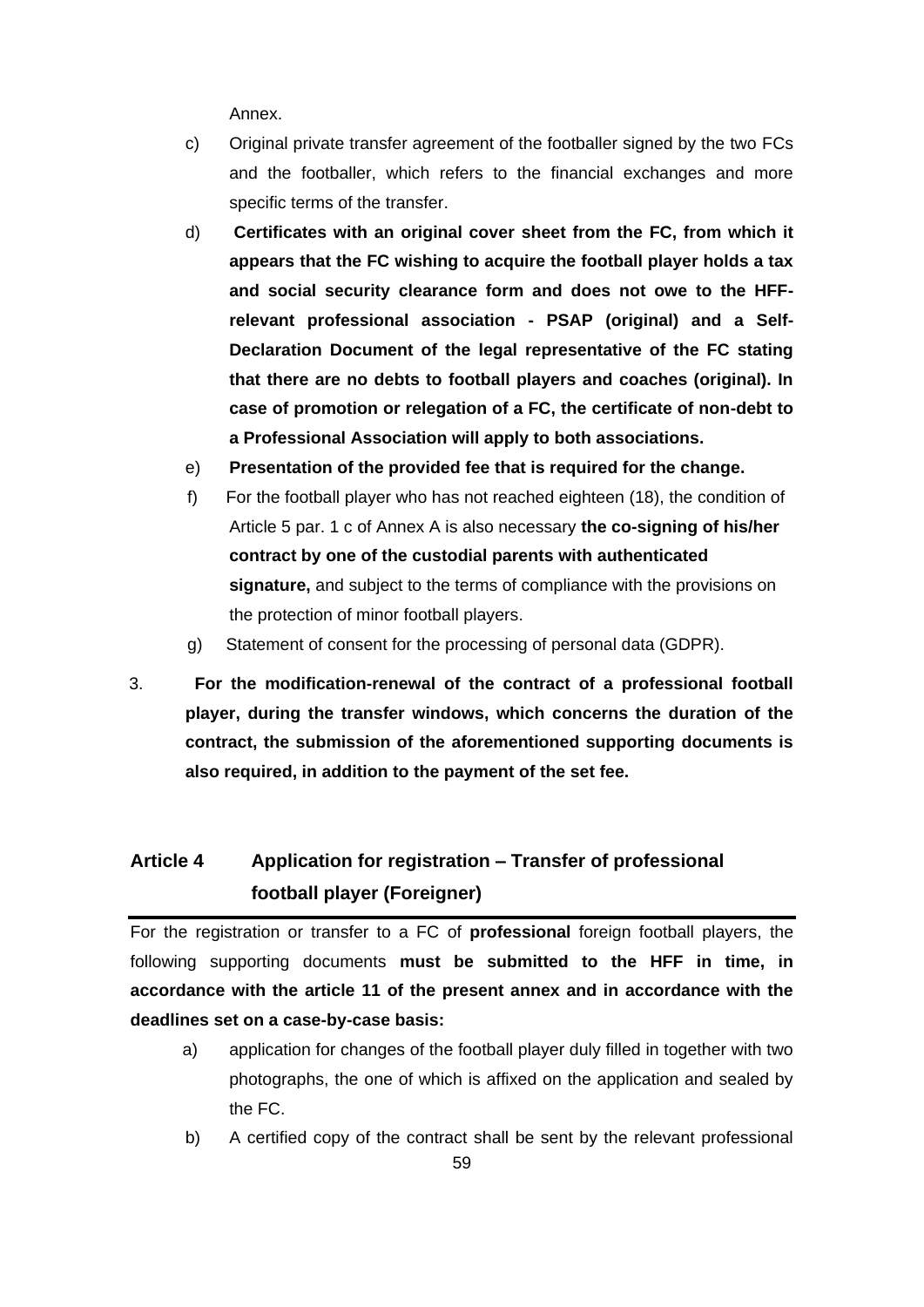Association to HFF according to those set out in Articles 5 and 6 of this Annex.

- c) **Original Private agreement regarding the transfer of the football player, signed by both FCs and the player, stating the financial considerations and the specific terms of the transfer (in case of domestic transfer).**
- d) International Transfer Certificate by the foreign Federation related to his international transfer, submitted to HFF. Until such certificate is received by the HFF, the issue of the relevant status certificate is prohibited, as well as the football player playing in official matches. Any communication of the consent of the foreign federation by telegraph or otherwise shall not be taken into account.
- e) **Certificates with an original cover sheet from the FC, from which it appears that the FC wishing to acquire the football player holds a tax and social security clearance form and does not owe to the HFFrelevant professional association - PSAP (original) and a Self-Declaration Document of the legal representative of the FC stating that there are no debts to football players and coaches (original). In case of promotion or relegation of a FC, the certificate of non-debt to a Professional Association will apply to both previous and next association (both associations).**
- **f) Presentation of the provided fee that is required for the change.**
- g) FCs are obliged to ensure and have at their disposal the residence permit of foreigner in Greece, issued **by the competent state service** or certification for the lodging of an application for a residence permit, as well as any equivalent document granting the right of residence at the time of registration.
- h) copy of passport lawfully validated
- i) For the football player who has not reached eighteen (18), the condition of Article 5 par. 1 c of Annex A is also necessary **the co-signing of his/her contract by one of the custodial parents with authenticated signature,** and subject to the terms of compliance with the provisions on the protection of minor football players.
- j) Statement of consent for the processing of personal data (GDPR).
- k) Accordingly, paragraph 3 of article 3 of the present applies.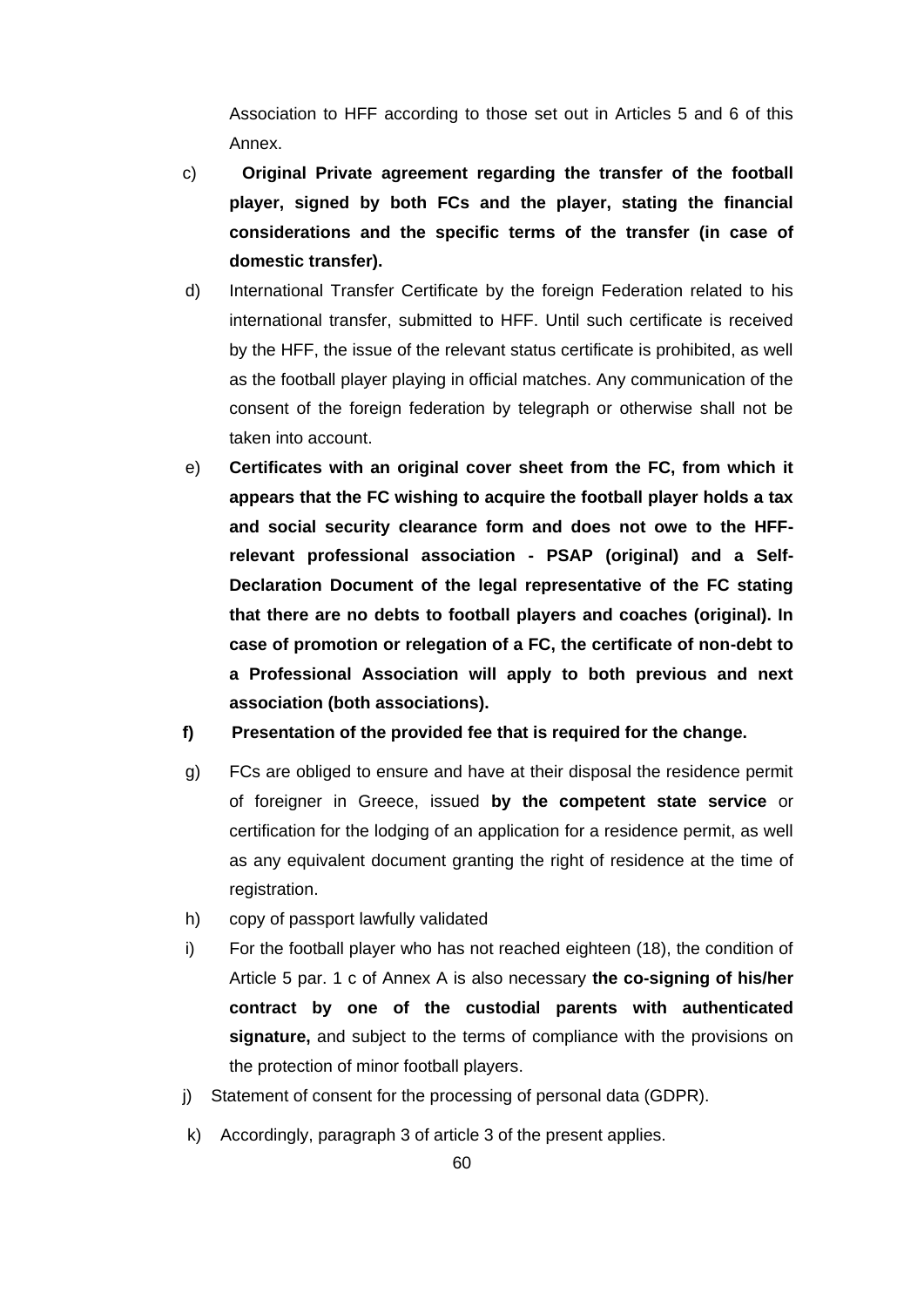### **Article 5 Content of contract**

- 1. Football players' s contracts shall be signed in a special form issued by the relevant professional Association, whose content has to be the same with the draft contract attached as Model 1 to these regulations (and of the Amendment as Template 3).
- 2. Football players loan contracts shall be signed in a special form issued by the relevant professional Association before the 1st Registration period of each year. They must be identical to the draft contract attached as Model 2 to these regulations (and of the Amendment as Template 4).
- 3. The above-mentioned forms of Model Contracts (1 and 2) shall be translated in the four (4) official languages of FIFA, that is English – French – Spanish and German. Foreign football players shall sign together with the Greek form, a contract in one of the above languages, whichever they wish, in the same number of copies, which shall be attached to each copy of the Greek contract. In case of discrepancy of the added terms by the two parties, the contract in Greek shall prevail and considered as authentic.

### **Article 6 Contract type - Control by the Organizer**

- 1. The contract between the FC and the football player shall be prepared in five (5) copies in a special form provided by the relevant professional Association and shall be submitted to it for control, under the responsibility of the FC, at the latest seven (7) days from its signing. Upon the execution of the contract, the football player shall receive one of the copies. **Exceptionally, for international transfers of professional football players, the submission and ratification of the contract by the organizing authority is allowed before the start of the transfer window defined by article 6 (introductory provisions), provided that the contract will enter into force the first (1st) day of that transfer window.**
- 2. The relevant professional Association within five (5) days from the receipt of the contract, controls the legality of its terms and files it. This control does not extend to whether the agreed salary meets the requirements of labor law **or if another contract has been signed**. If during control a legal fault is found or non-indication of all mandatory details of the contracting parties or of any other term specified by special provisions, the contract is promptly returned to the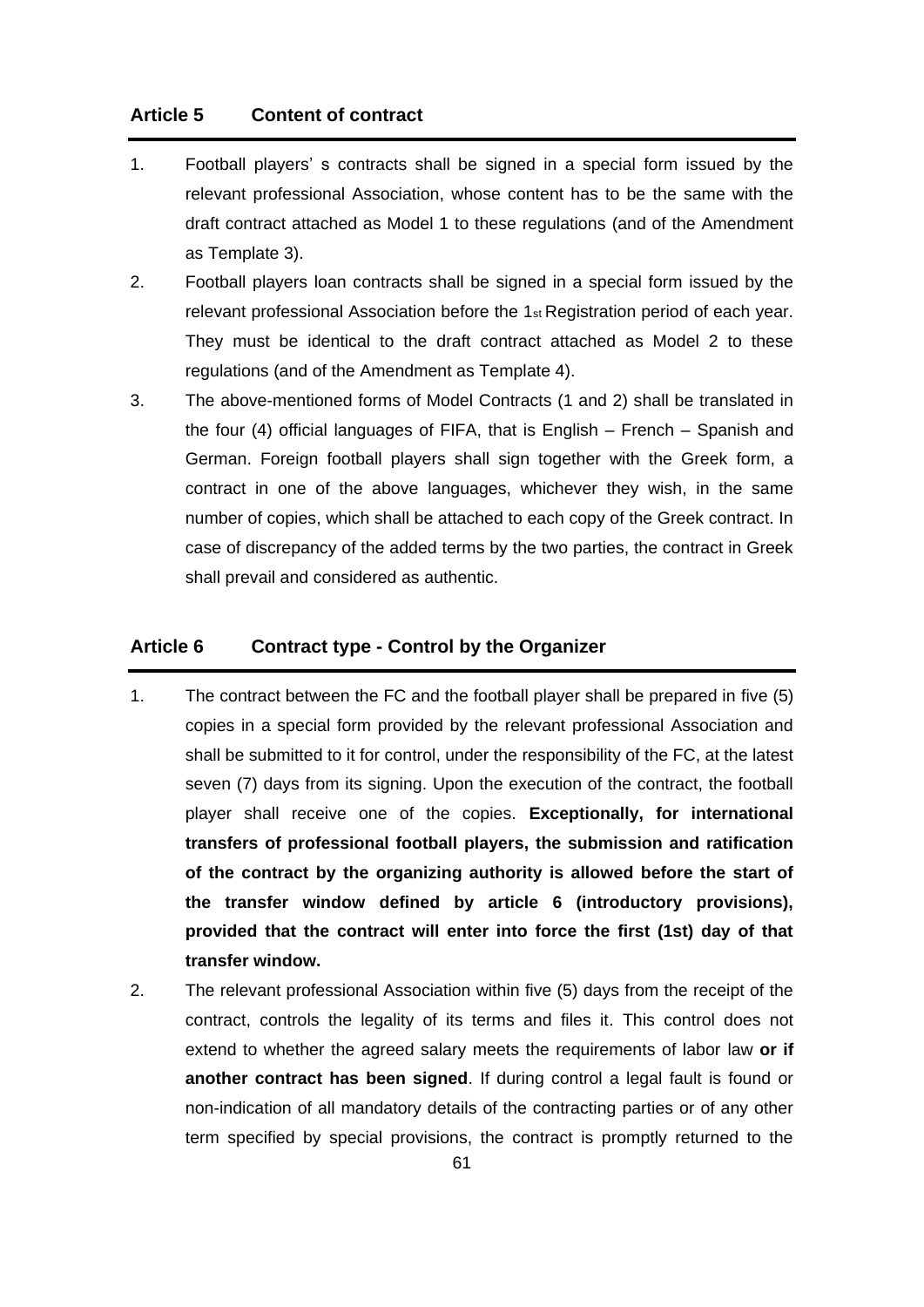relevant FC, which is obliged within five (5) days from its receipt to make any necessary corrections or additions together with the football player and to submit it again for control. After the final control of the contract from the other four (4) official-certified copies, one (1) is recorded by the relevant Professional Association shall sent one (1) certified copy to HFF (unless the football player is a foreigner, in which case two (2) certified copies are required), one (1) certified copy to the FC and one (1) to PSAP. The contract shall be sent to HFF within a time limit of 7 days.

3. a) Amendments of the terms of the contract shall be made by the contracting parties, under the same conditions and in the same number of copies required for contracts, at any time within the contractual duration and shall be evidenced, otherwise they shall be void, by a document of certain date signed by the football player concerned and the FC. The authenticated signature, of the football player at least, is obligatory, under penalty of inadmissibility. Such copies are submitted under the responsibility of the FC for control and archiving, to the relevant professional Association within seven (7) days. The relevant Association, after the control of the amendment contract and its archiving, shall sent one (1) certified copy to HFF to the same recipients mentioned in the previous paragraph.

b) Terminations in writing of the contracts by mutual – common agreement of the parties shall be made, under the same conditions required for contracts, at any time within the contractual duration and shall be evidenced, otherwise they shall be void, by a document of certain date signed by the football player concerned and the FC. The authentication of signature of at least the football player is mandatory, otherwise they shall be inadmissible. The lodging of application to the competent Committee of the HFF for the termination of contract, must be carried out within five (5) days from the day that the relevant documents were signed. The time limit of five (5) days is mandatory.

c) Especially for the written terminations of contracts, with mutual - joint agreement between foreign football players and FCs, it is required, under penalty of inadmissibility of the procedure, the signing of a written agreement by both parties and by a representative of the player, either attorney, or official intermediary. The document of the agreement will be translated at least in one of the four official languages of FIFA and it will be signed by the football player and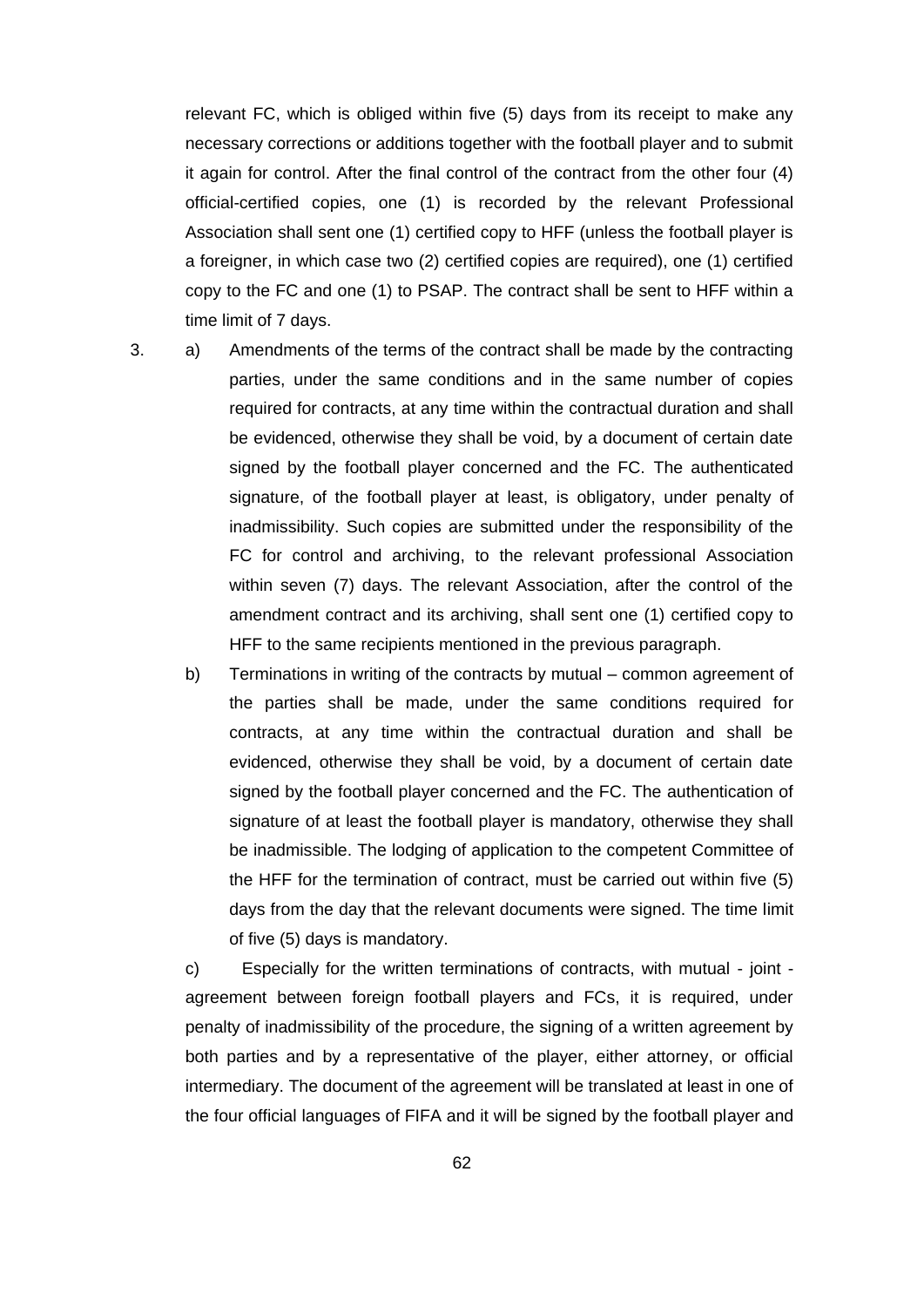his legal representative, with the authenticated signature of the parties. **In exceptional cases where it is not objectively possible to draw up a written agreement bearing the signatures of the parties and the player's representative, relevant self-declaration documents shall be accepted, in its discretion. Similarly, the content of the aforementioned Self-Declaration Documents will be translated at least in one of the four official languages of FIFA and it will be verified/signed by the football player and his/her legal representative, with the authenticated signature of the parties.**

- **4.** Mediators involved in the negotiations for the conclusion of a contract, must cosign the contract
- **5.** Any contractual amendment and additional agreement, providing benefits beyond those mentioned in the contract of the football player, must be submitted to the organizing authority and the HFF. The relevant decision-making body has discretion to take account of any contractual amendments that has not been duly submitted to it, applying at the same time the deductions provided by the HFF's Statute**.**

### **Article 7 First registration of amateur football players- Supporting documents**

- 1. For the first registration of a football player in the amateur football players register of HFF, the submission to HFF through the relevant AFC of the following documents is required, according to the time limits set out as appropriate in the articles of Annex B, otherwise the application shall be rejected as inadmissible:
	- a) Application for changes of the football player, duly filled in, signed and sealed, according to the instructions indicated in the form.
	- b) Two (2) recent photographs of the football player, from which one (1) shall be affixed on the application and sealed by the club with which the football player is registered and the other shall be delivered to the relevant AFC for the issue of the individual certificate of football player.
	- c) Copy of the two (2) sides of the national identity card of the football player and if there is no identity card, photocopy of the certification for the submission of supporting documents for the issue of identity card by the relevant police authority. In case the previous supporting documents do not exist, a recent certificate of identification shall be submitted for minors up to 12 years of age, for whom the issue of identity card is not obligatory.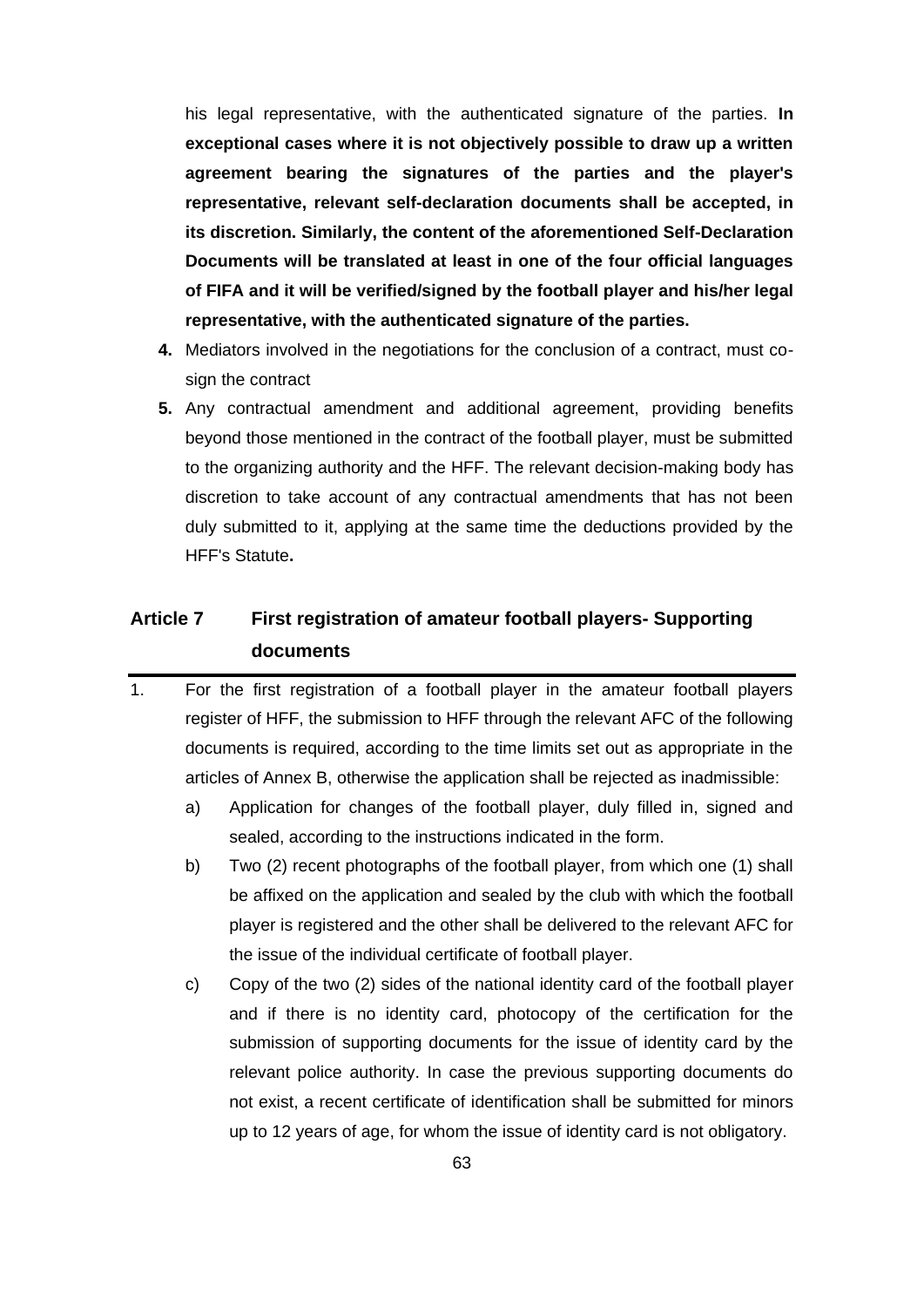- d) Annual Athlete's Health Card which proves that the football player was examined and found healthy and capable to play the sport of federal football. For every new change of the football player, a certified copy of the (annual) valid Athlete's Health Card will be submitted.
- e) For the football player who has not reached eighteen (18), the condition of Article **3** par. 1 b of Annex B is also necessary and subject to the terms of compliance with the provisions on the protection of minor football players.
- f) Declaration of consent to processing personal information (GDPR).
- 2. Furthermore, HFF, according to the provisions of FMR for Professional and Amateur Championships, requires additional supporting documents for playing in matches.

## **Article 8 First registration of nationals of Member States of the European Union and foreign amateur football players - Supporting documents**

- 1. The registration of foreign football players with a club of any category is allowed, provided that they are legal residents of Greece themselves or those having their parental responsibility. For their registration, in addition to the registration supporting documents of the previous article, the following supporting documents shall be submitted to the HFF, through the relevant AFC necessarily, according to the time limits set out, as appropriate, in articles of Annex B:
	- a) Copy of residence permit of foreigner in Greece or certification for the lodging of an application for a residence permit, as well as any equivalent document granting the right of residence at the time of registration.
	- b) Health record card of a public insurance institution if the football player or the person having parental responsibility works or is engaged in an occupation in Greece or European Health Insurance Card or other equivalent EU document, in case of moving from a country of the EU or private insurance certification in the cases it is provided for by immigration laws and at least for the amount and insurance categories as they result from the provisions in force from time to time.
	- c) Attendance certificate by an Education Institution, if the football player studies in Greece.
	- d) Certificate by the competent Authority of the State of which he is citizen,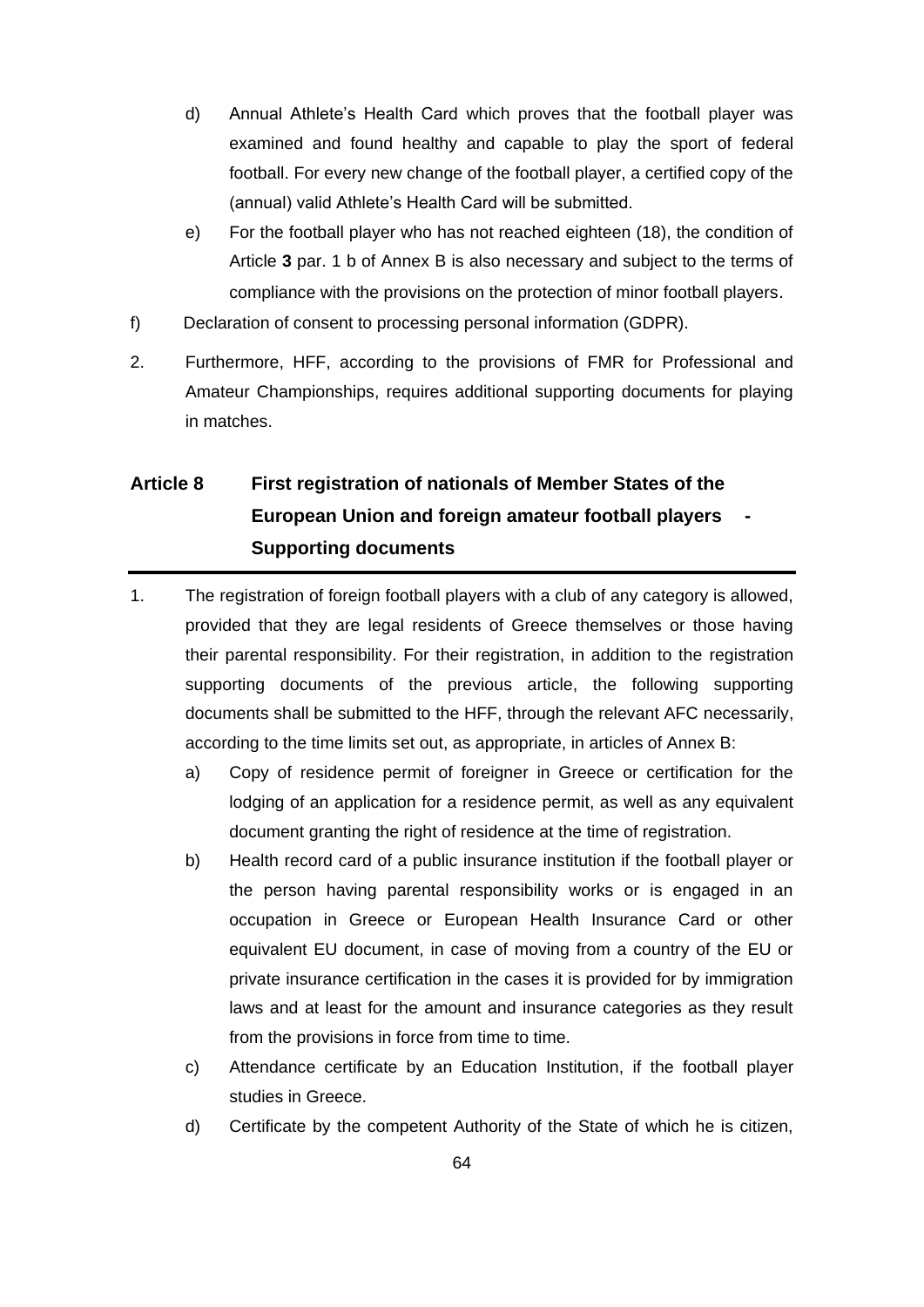together with its official translation (if it has not been prepared in English or Latin), which shows all identity details of the football player which are required for his registration, that is, Full name, father's name and mother's name, date and place of birth, nationality and citizenship.

- e) Health certificate by a Greek public hospital institution certifying that the citizen of third country doesn't suffer from a disease, which, according to international facts and WHO, may be dangerous for public health.
- f) Certificate of the competent Authority of the State of which he is a citizen, with an official translation thereof (unless it has been written in English or printed in Latin characters), from which all the identification data of the football player that are necessary for his registration, ie , Name, father's and mother's name, date and place of birth, nationality and nationality.
- g) An annual Athlete's Health Card, which proves that the football player was examined and found healthy and competent to compete in the sport of football. For every new change of the football player, a certified copy of the (annual) valid Athlete's Health Card will be submitted.
- h) copy of passport lawfully validated.
- i) In any case, the validity period of the residence permit must be indicated in the special fields of entry into force – expiry of the individual information certificate of the football player or the photocopy of passport.
- j) Declaration of consent to processing personal information (GDPR).

All aforementioned documents must be submitted lawfully validated, while validation by a lawyer is also allowed.

- 2. HFF may request any other document by an official Authority of the State of which the said football player is citizen or by Greek Authorities in order to confirm the nationality and details of the football player.
- 3. The registration of citizens of Member States of the European Union is allowed, under the condition that a validated copy of their passport or identity card issued by the Member State, their EU Member State citizen card and their birth certificate is submitted.
- 4. Football players of this article under twelve (12), must submit, together with the other supporting documents, a solemn statement from one of the custodial parents, duly certified by a public authority, by which they certify that they don't belong, nor did they belong to a foreign club.
- 5. A football player that submits a false declaration shall by sanctioned by the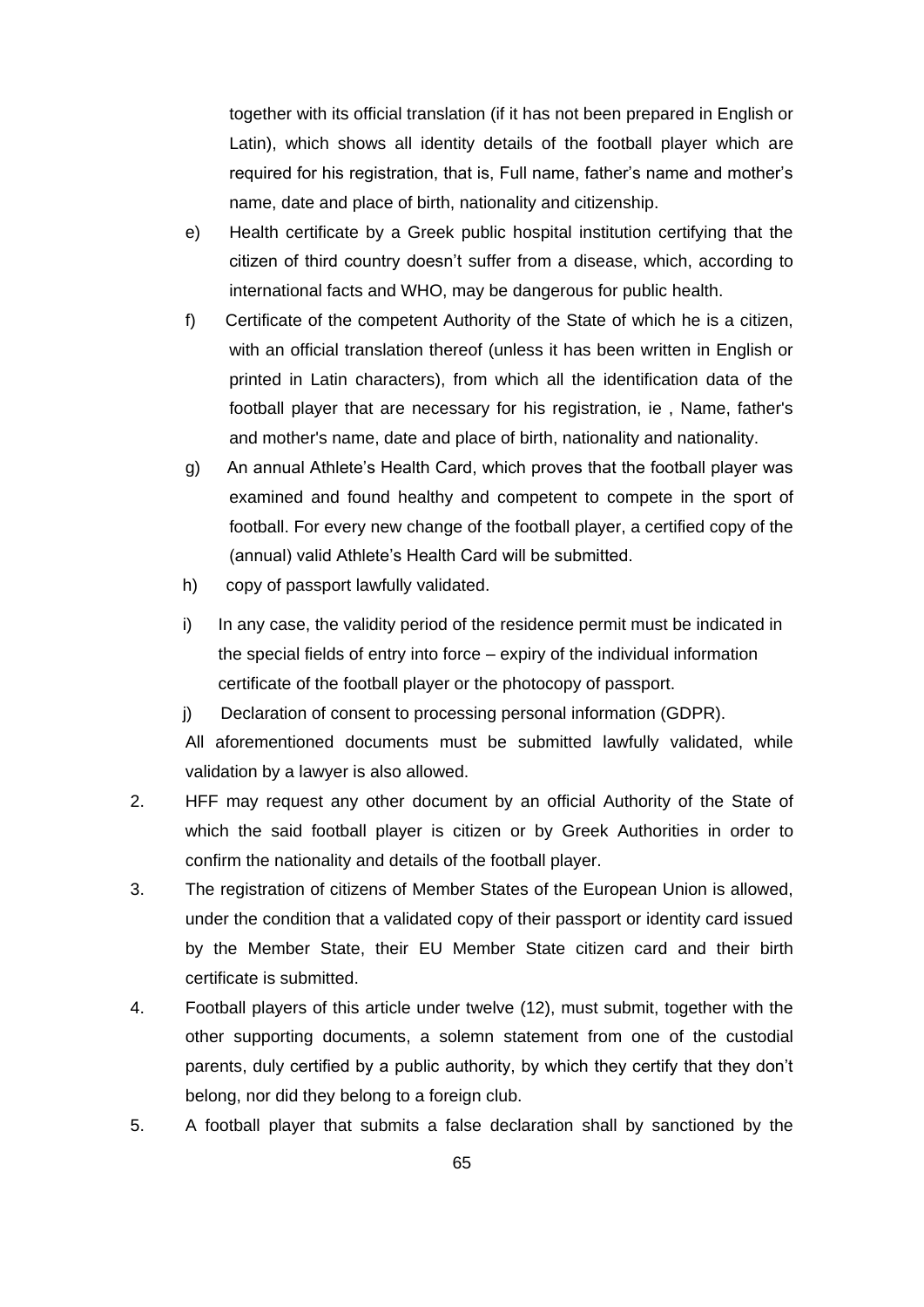sanction provided for in Article **13** of the present Annex.

6. **a.** For the first registration of refugees the decisions and circulars of FIFA apply. In exceptional cases and especially for beneficiaries of international protection, the PSC, upon request of the interested party and by examining each case individually, may issue a sports certificate, after the submission of other documents, as a proof of the identity of the player, in addition to those provided in par.1d and in par.1f of the present article. For the minor refugees' additional criteria apply, as provided by FIFA.

 **b. Any change concerning the football players of the above paragraph (first registration, transfer, re-registration, etc.) will be accompanied by a "private partnership agreement" between the club and an amateur football player, with the authenticated signature of the parties, in accordance to article 1, par. 2 of annex B hereof The above agreement must be submitted to the relevant Association of Football Clubs (EPS) in two (2) original copies in Greek and in one (1) in one of the four official languages of FIFA (English, French, German, Spanish), a total of three (3) agreements ratified by the Association of Football Clubs (EPS), accompanied by the proof of payment to the of the relevant fee to the Association of Football Clubs (EPS). The amount of the fee is determined by decision of the Executive Committee of the HFF.**

 **Each association cannot maintain into its force more than three (3) amateur football players/refugees.**

### **Article 9 Re-registration of released football players as amateurs-Supporting documents**

- 1. For the re-registration with a club of released football players, the lodging of an application for changes is required by the football player, duly filled in, signed and sealed, according to the instructions indicated in the form, according to **the**  time limits set out in the articles of Annex B.
- 2. Especially for the re-registration of foreign released football players with a club, a copy of residence permit of foreigner in Greece or certification for the lodging of an application for a residence permit, as well as any equivalent document granting the right of residence at the time of registration are required, lawfully validated. Moreover, for the foreign professional football player who wishes to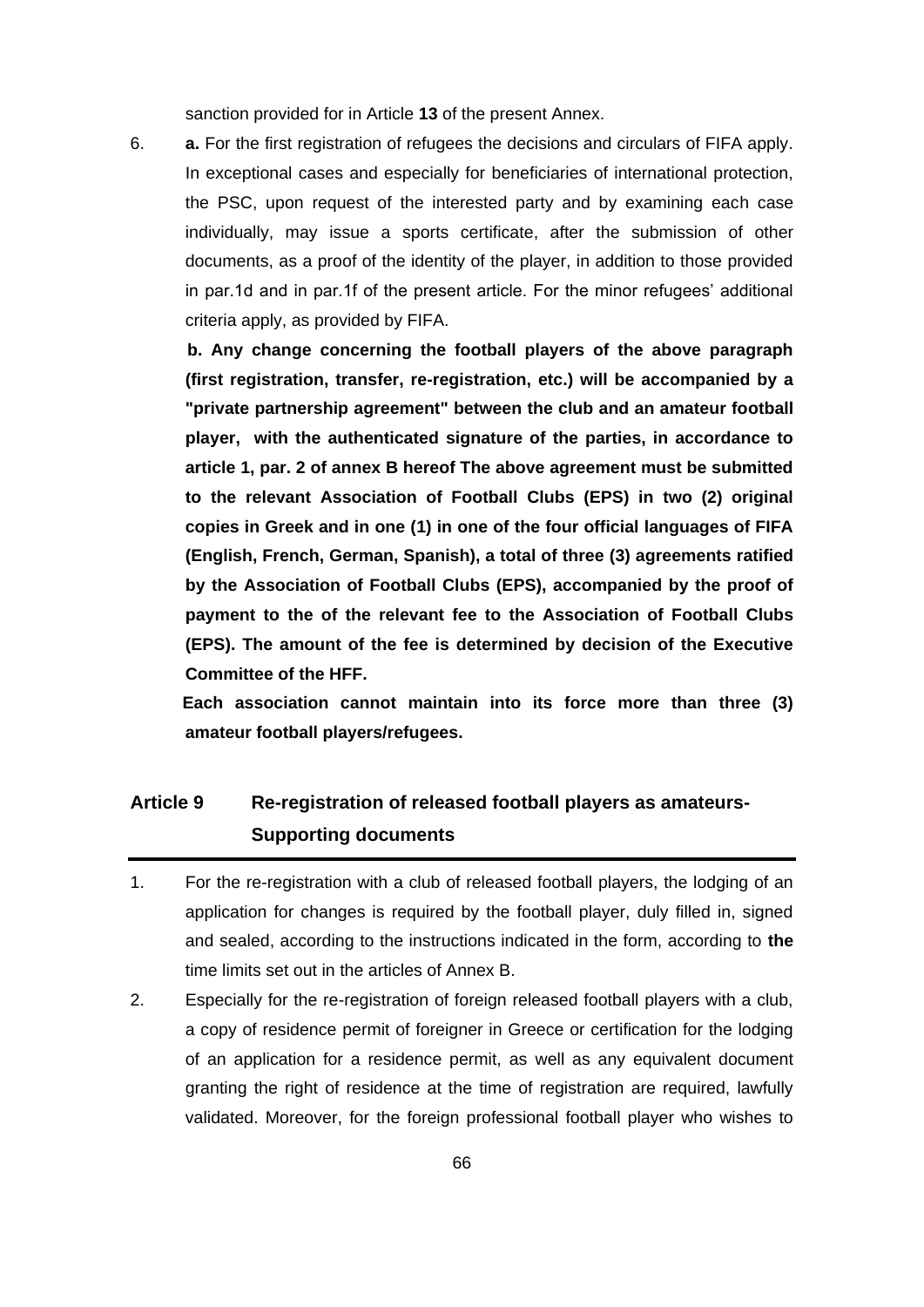re-register with an amateur club, the supporting documents of Article 8 for foreign amateur football players are required. The legal residence permit of a foreigner, used during the issuance of a professional football player certificate and who wishes to re-register as an amateur, is valid (given that it is valid during the relevant period) until the end of the season in which the change took place, given that the football player has been a professional for a period of five (5) months.

## **Article 10 Supporting documents of transfer of amateur football players**

For the transfer of an amateur football player from the club he belongs to another club, the following are required:

- 1. The lodging of an application for changes by the football player, duly filled in, signed and sealed, according to the instructions indicated in the form, according to the time limits set out in the articles of Annex B.
- 2. For the transfer of a training amateur FC football player to a club (FC or Union), the written consent by the FC is required.
- 3. For the transfer as amateur football players, of Greeks, citizens of the European Union and foreigners acquired from abroad, apart from the request of par.1 of this article, the following documents are required correspondingly:
	- a) For Greeks acquired abroad, international transfer, the submission of photocopy of the two (2) sides of his national identity card or identification certificate for minors up to 12, for whom the issue of identity card is not mandatory
	- b) For citizens of Member States of the European Union, the submission of the supporting documents of Article 8 par. 3 hereof is required.
	- c) For foreigners, the substantial condition of legal residence in the country is required.
	- d) The International Transfer Certificate (ITC) of the football player by which the football player declares his last club abroad, is required from HFF.
	- e) Declaration of consent to processing personal information (GDPR).

Any communication of the consent of the foreign Federation by telegraph or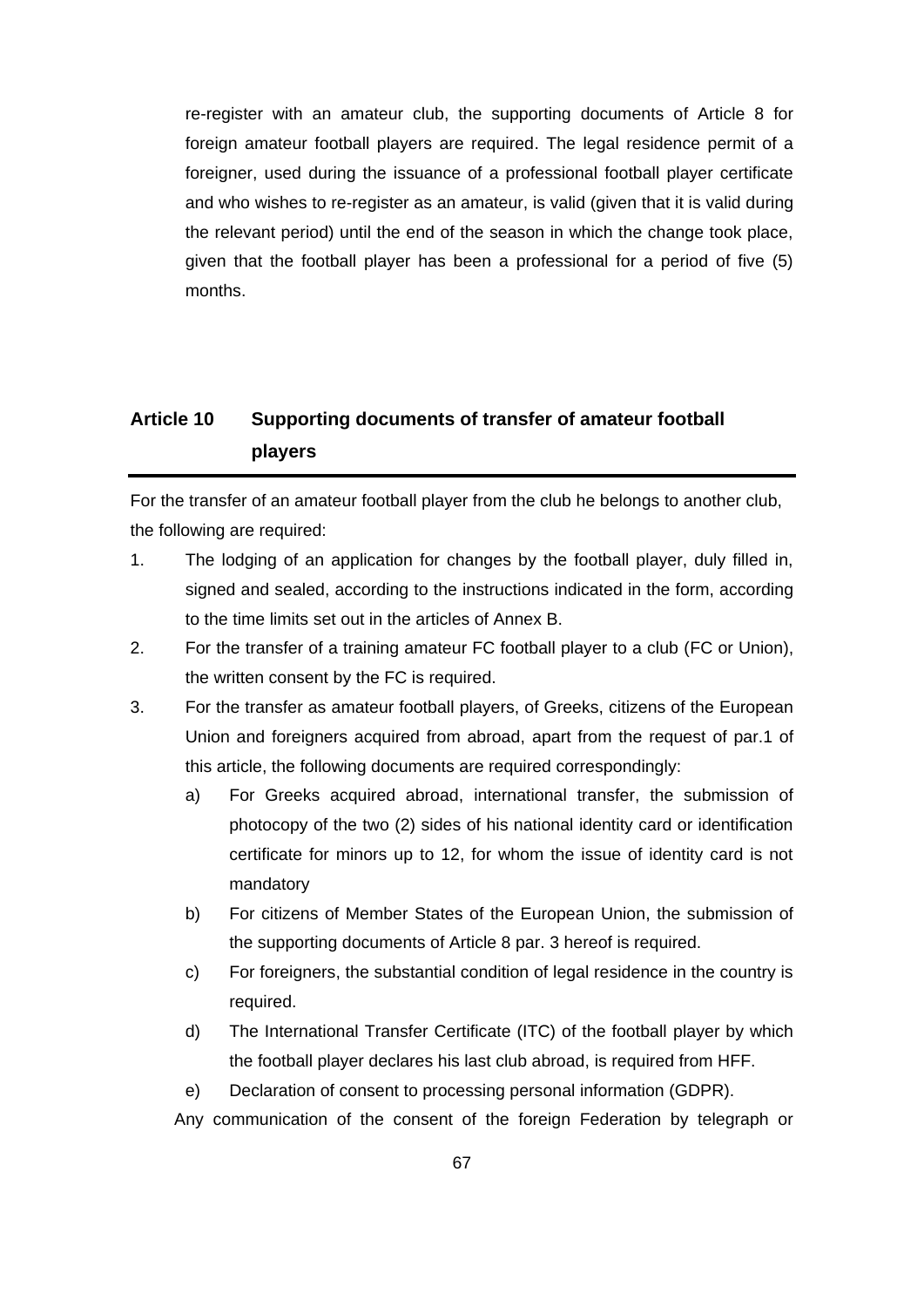otherwise shall not be taken into account.

### **Article 11 Method of lodging the application for changes of football player**

- 1. **The request of changes, all the required supporting documents and the fee set on a case-by-case basis for the issuance of the Athlete's Certificate of professional and amateur football players of the FCs are submitted, in the first phase, compulsorily through the Domestic Transfer Matching System (ESSM or DTMS) of the HFF, always within the foreseen transfer windows of each year. In the second phase, the FCs are obliged to submit to the Football Players' Registry Department of the HFF all the original supporting documents with a cover sheet, within a period of thirty (30) days from the date of approval and issuance of the Athlete's Certificate of each football player. In case of expiration of the time limit of thirty (30) days, the Football Players' Registry Department refers the FC before the PSC, with a request to revoke the Athlete's Certificate(s). The submission of all the original supporting documents before the PSC, with the repayment of the fee set on a case-by-case basis, exempts the FC.**
- 2. The request for changes of amateur football players is submitted to the HFF, by the Amateur Football Union concerned, by transmitting to the central system of the HFF copies of all the supporting documents required and the fee which is set according to the case. The relevant request is submitted to the protocol of the HFF, during the working days and hours, and the party interested receives a certificate of submission with serial number, where the date and the time of the submission must appear.

The date of filing of the application is taken into account the day of its registration in the relevant Amateur Football Union, regardless of the manner of sending the relevant documents. The requests for changes that are delivered in any way to the offices of Amateur Football Union are not taken into account and are considered invalid, even by registered letters, if the delivery was made after the expiration of the specified time periods.

The issuance of the cards of the amateur football players is done by the relevant Amateur Football Union after their pre-approval by **Football Players' Registry Department of the HFF.**

3. The player's application for changes must be fully completed, signed and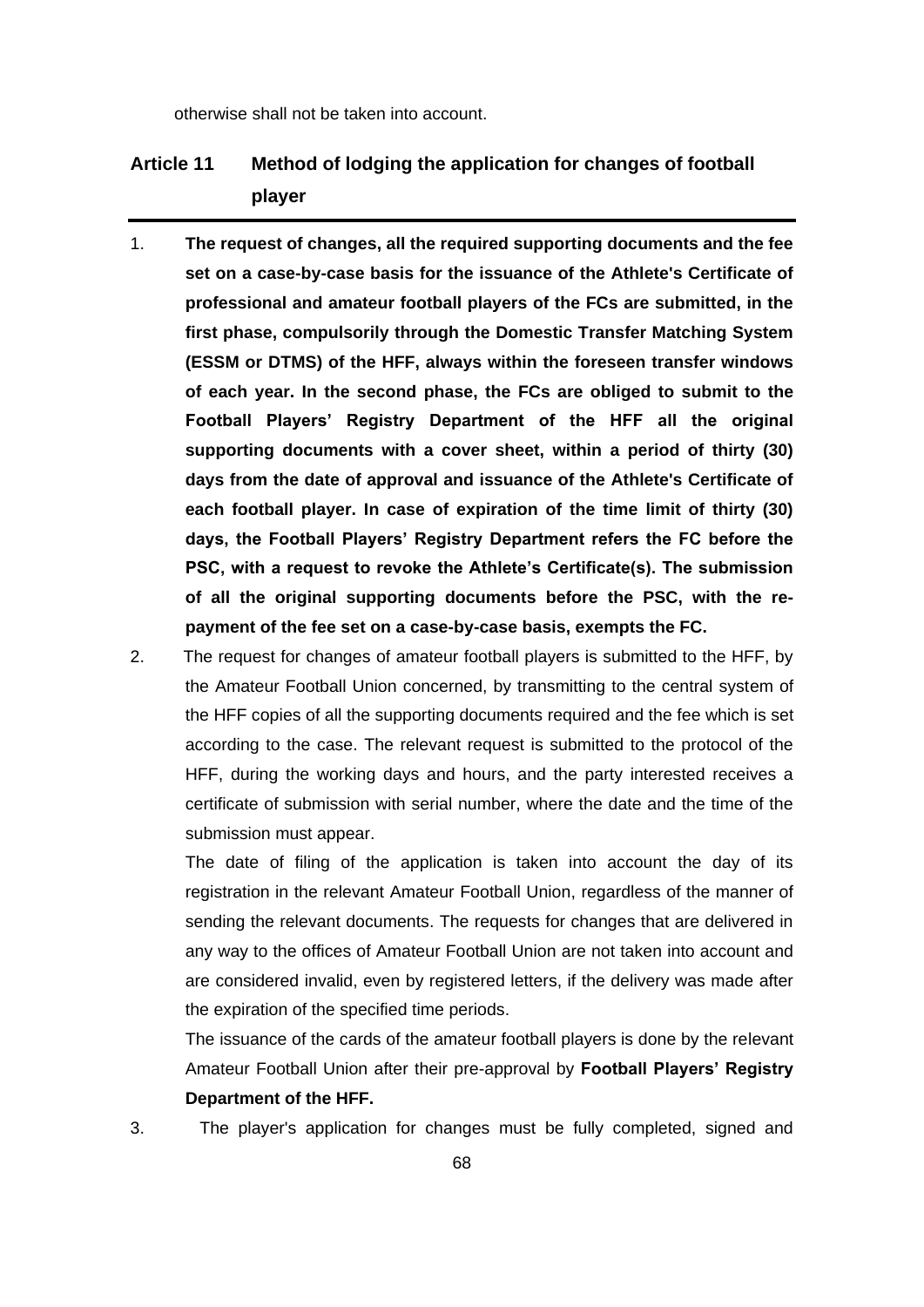stamped. Any lack or deletions, spots, use of corrective fluid, is a reason to reject the application.

- 4. Application for changes submitted to HFF after 24.00 of the expiry date of the period of each change (first registration, release, transfer, re-registration, letter of undertaking, etc.) shall be late.
- 5. Every football player, whose request has been rejected, or every club submitting the request, may appeal before the PSC, within a deadline of twenty (20) days from the day when the request was rejected by the Football Players' Registry Department of the HFF.
- 6. Every football player may request, by his application before the PSC, the correction/modification of his personal details, as they are registered in the sports status certificate, provided that he submits to the PSC all legitimizing documents (identity card, decisions of administrative bodies, certificates) lawfully validated by a public authority and translated, if they are foreign documents (the translation being validated by a lawyer).

### **Article 12 First Registration and International transfers of minors (in TMS)**

- 1. A. For the first registration of a foreign amateur football player aged 12-18, the conditions and formalities provided in Annex E here are required for each individual case, unless otherwise specified by FIFA.
	- B. For the international transfer of an amateur football player aged 12-18, the same applies as in the first registration, with the difference that the word "transfer" is selected in the application.
- 2. The above changes are subject to the observance of article 18 "Protection of Minors" of this Regulation and Annex E. These conditions may be restricted if FIFA grants an Exemption from the Limited Minor Exemption procedure.

### **Article 13 Card revocation. Penalties**

**The Players' Status Committee of HFF may, at any time, permanently revoke the individual certificate and the transfer certificate of a football player, if in its discretion, there is sufficient evidence that:**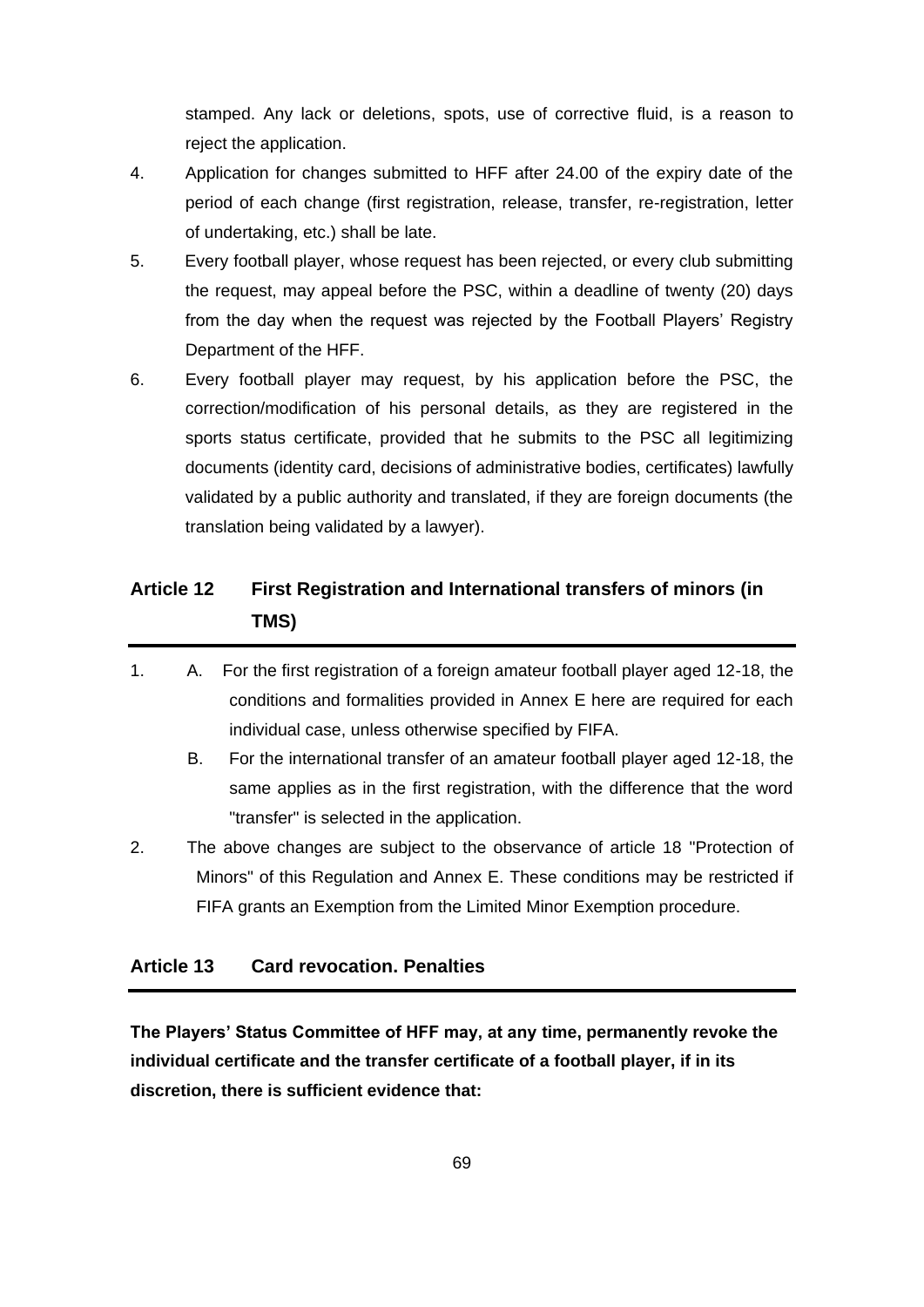- **a) issued by mistake or in an illegal or irregular way**
- b) issued on the basis of false or falsified information
- c) in case of a final revocation of an individual football player certificate and the certificate of status and transfer due to false or falsified information **or concealment of information, in order to achieve a change in the situation**, is punished with a penalty of exclusion of three (3) years from each match. In the event that the team, which is listed in the application for changes of the footballer is deemed co-responsible, is punished with the provisions of article 34 par. 1 c 'of laws of the Game, **that is, the football player is punished with a penalty of exclusion of three (3) years from all matches and in case the team, which is listed in the request for change of the player, is deemed co-responsible, it is punished with a penalty of deduction of five (5) points and if it is a FC, with a fine from eight thousand (8,000.00) euros up to forty thousand (40,000.00) euros, and if it is an association, with a fine of up to two thousand (2,000.00) euros.**

The present regulation was amended, codified and approved by the decision **04/16.06.2021 of the Executive Committee of the HFF, on the 16th of June 2021 and enters into force from the 1st of July 2021.**

**Athens, July 1st, 2021**

**THE PRESIDENT**

**THE EXECUTIVE SECRETARY**

**THEODOROS ZAGORAKIS**

**IAKOVOS FILIPPOUSIS**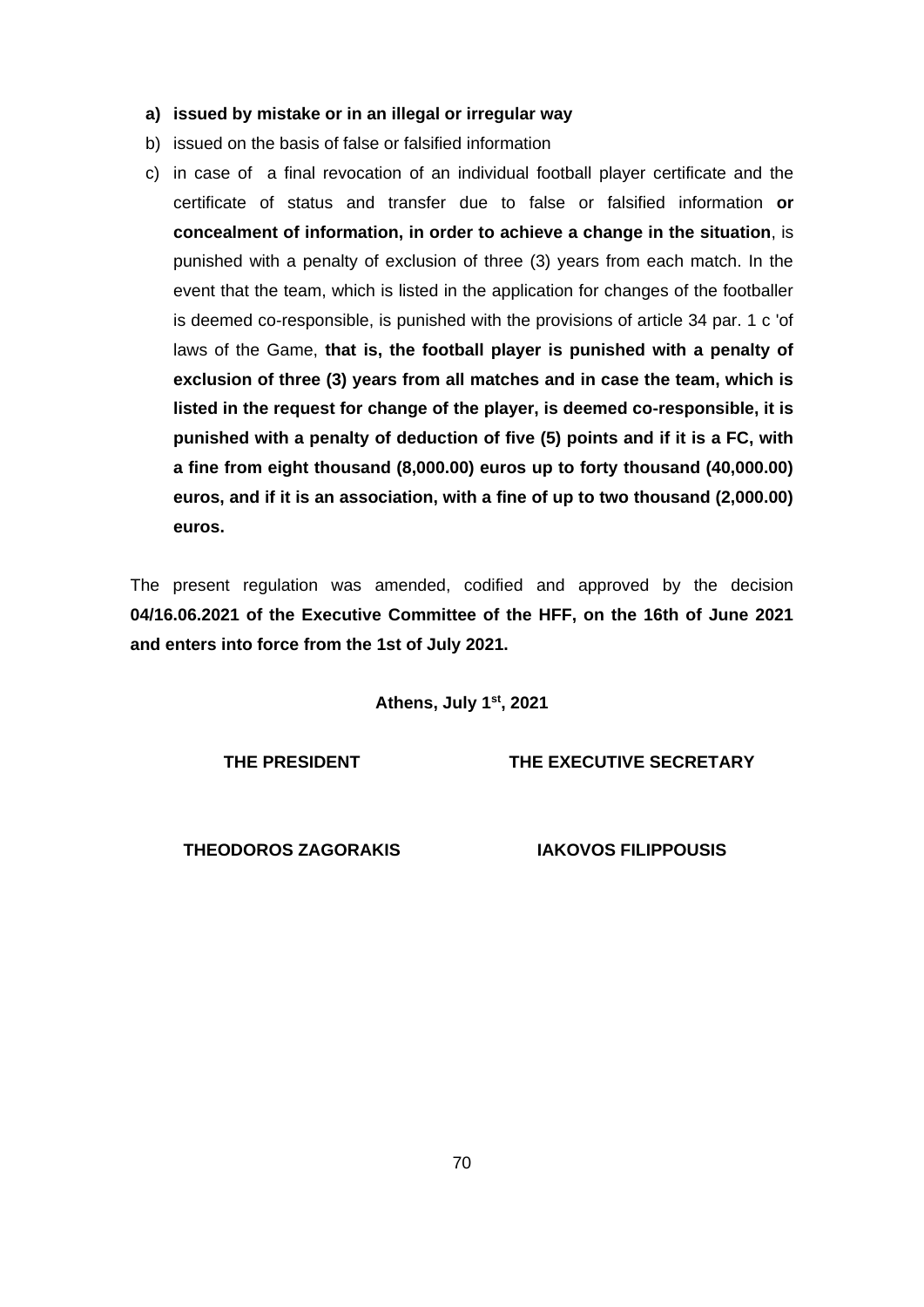# **HELLENIC FOOTBALL FEDERATION**



# **Annex D**

# **Training Compensation**

**JULY 2021**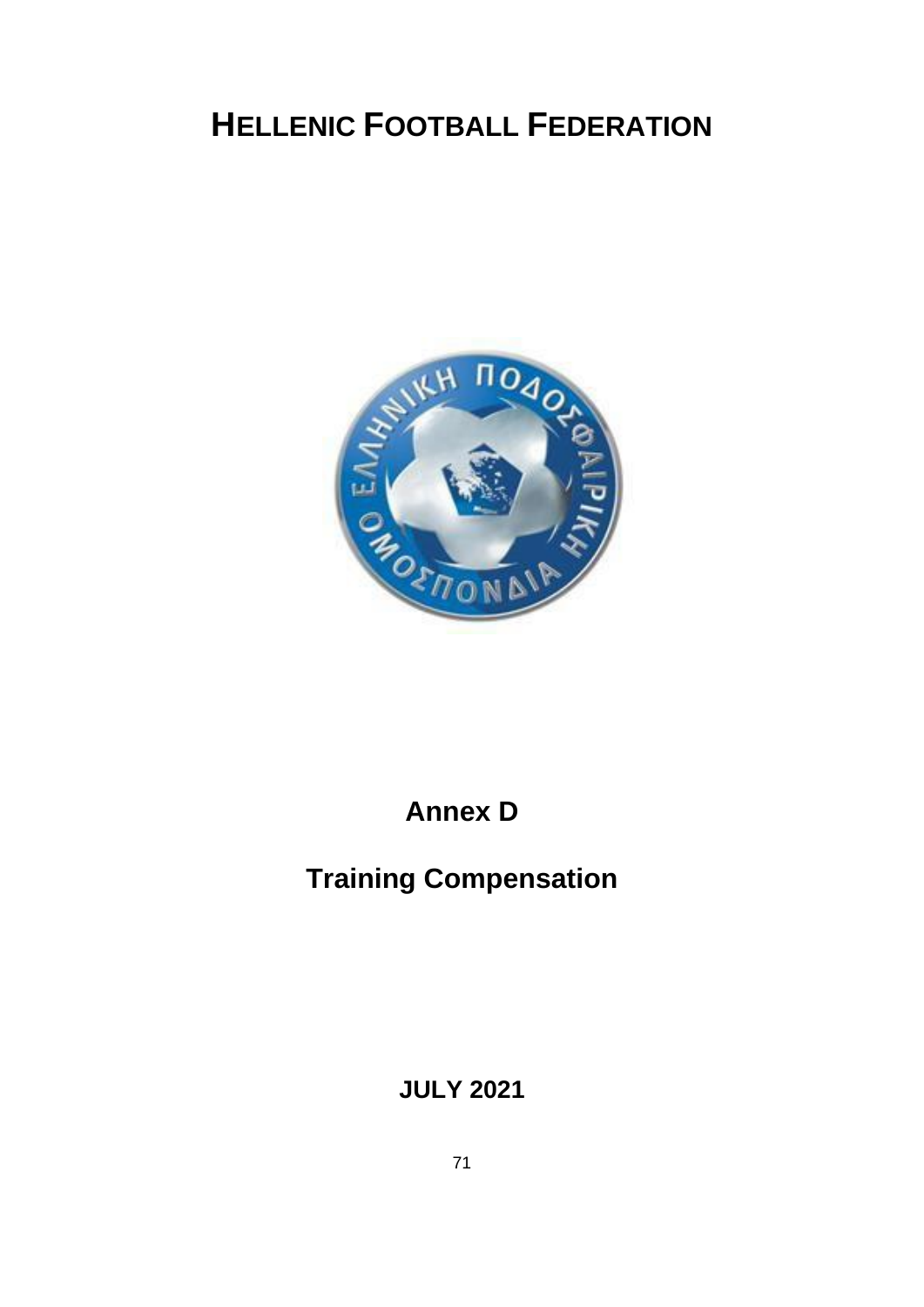A player's training and education takes place between the ages of 12 and 21. Training compensation shall be payable, as a general rule, up to the age of 23 for training incurred up to the age of 21. If he signs his first professional contract (with a club of SL1 or SL2) at a younger age (e.g. 17 or 18 years old), the training compensation shall be paid only until this age.

### **Article 2 Payment of training compensation**

Training compensation shall be payable all at once, when an amateur football player is registered for the first time as a professional in a FC of SUPER LEAGUE 1 and SUPER LEAGUE 2, until the end of the season in which the player reaches the age of 23.

#### **Article 3 Responsibility to pay training compensation**

1. On registering as a professional for the first time, the club with which the player is registered is responsible for paying training compensation within 30 days of registration. The compensation is paid to every club with which the player has previously been registered (in accordance with the players' career history as provided in the player passport) and that has contributed to his training, starting from the season of his 12th birthday until the player reaches the age of 21. The amount payable is calculated on a pro rata basis according to the period of training that the player spent with each club.

2. The HFF is entitled to receive the training compensation from a transfer (international or not) which in principle would be due to one of its affiliated clubs, if it can provide evidence that the club in question – with which the professional was registered and trained – has in the meantime ceased to participate in organized football and/ or no longer exists due to, in particular, bankruptcy, liquidation, dissolution or loss of affiliation.

This compensation shall be reserved for youth football development programs of the HFF (teams of the Associations of Football Clubs).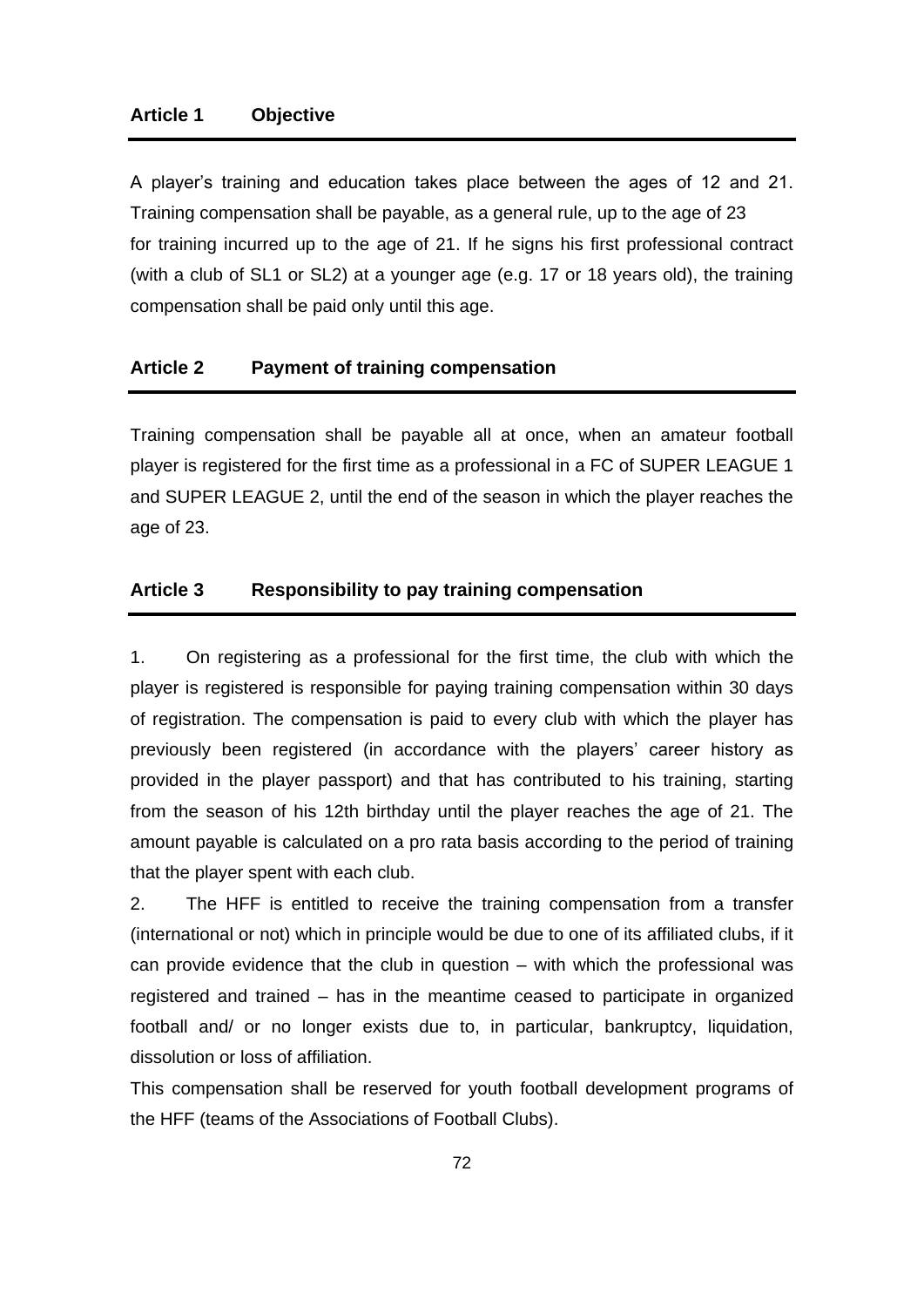#### **Article 4 Training costs Categorization of Greek clubs**

1. In order to calculate the compensation due for training and education costs, the HFF sets a list annually, dividing all its affiliated clubs (unions and FCs), in three (3) categories, depending on the league in which they compete.

2. Training costs are set for each category at a specific amount, according to the following**:**

**Category I Category II Category III**

**40.000,00 Euros 20.000,00 Euros 3.000,00 Euros**

**Corresponding categories of FIFA II, III, IV.**

**The aforementioned amounts represent the training compensation for the football player for every year from the age of 12 to the day when he/she signed the professional contract.**

**3. a) The teams of Super League I belong in Division I**

 **b) the teams of Super League II belong in Division II**

 **c) The rest of the teams of amateur football (3rd National Division and local leagues of the Unions) belong to Division III.**

**4. The categorization of clubs of the HFF, are published on the HFF website and on the FIFA website (www.FIFA.com) and it is updated (validated) at the end of every calendar year**

**The validated data regarding the training category of clubs are inserted in TMS.**

#### **Article 5 Calculation of training compensation General Rules**

1. The first time than an amateur football player registers as a professional, according to article 2, the training compensation payable is calculated by:

 A) his age and the years of training from the next season of the completion of his 11 years of age, until his registration as a professional football player (in FCs of SL1 and SL2), or if this happens after his 21st birthday, up to the completion of his 21 years of age.

B) the category of the club or clubs to which he was registered and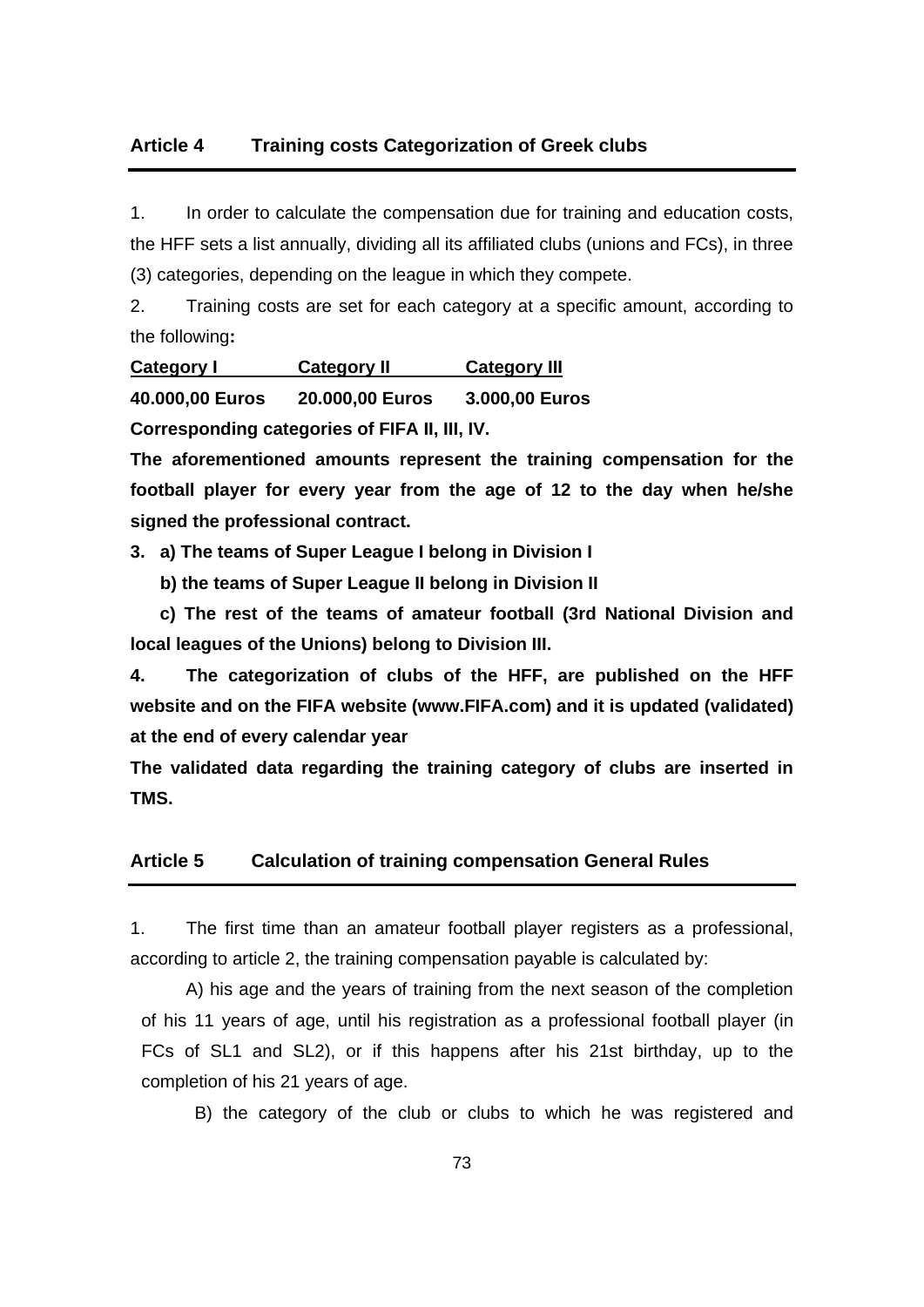trained, and

C) the training time in each one of them.

**2. The training compensation, as provided in par. 2 of article 4, concerns every year of training from the 12th year of age (11 years completed) to the 21st year of age of the football player (ten years in total) and is paid, distributed accordingly, to the clubs entitled to receive compensation.**

**3. The training compensation of the players for the seasons between the next season of the completion of his 11th year of age up to the 15th year (ie four seasons) will be calculated at half the amount of the compensation provided for the respective category for the first two categories (€ 20,000.00 for the 1st category, € 10,000.00 for the 2nd category) and at € 2,000.00 for the 3rd category).**

#### **Article 6 General Provisions Exceptions**

1. A club that has trained a player who later became a professional (signed a professional contract in accordance with the provisions of Article 2), may, by written agreement (during the transfer of the player either as an amateur at a previous stage or during his first registration as professional) to agree to a different - of the above - amount, as training compensation or as a percentage of his future transfer as a professional, or to resign from it. This written agreement binds the club and the judicial bodies of football but does not bind third clubs involved in the player's training. A copy of this written agreement will be submitted to the HFF (or the relevant Union) where a relevant file will be kept.

2. For the registration of a football player competing as an amateur in Greece, in a club of a foreign Federation as a professional, or vice versa, given that he is within the prescribed age limits, the provisions of the present Annex are not applicable, and the corresponding provisions of the FIFA and UEFA Regulations apply.

#### **Article 7 Jurisdiction Deadlines Disciplinary Measures. Sanctions**

1. The amount of the training compensation shall be paid to the entitled clubs,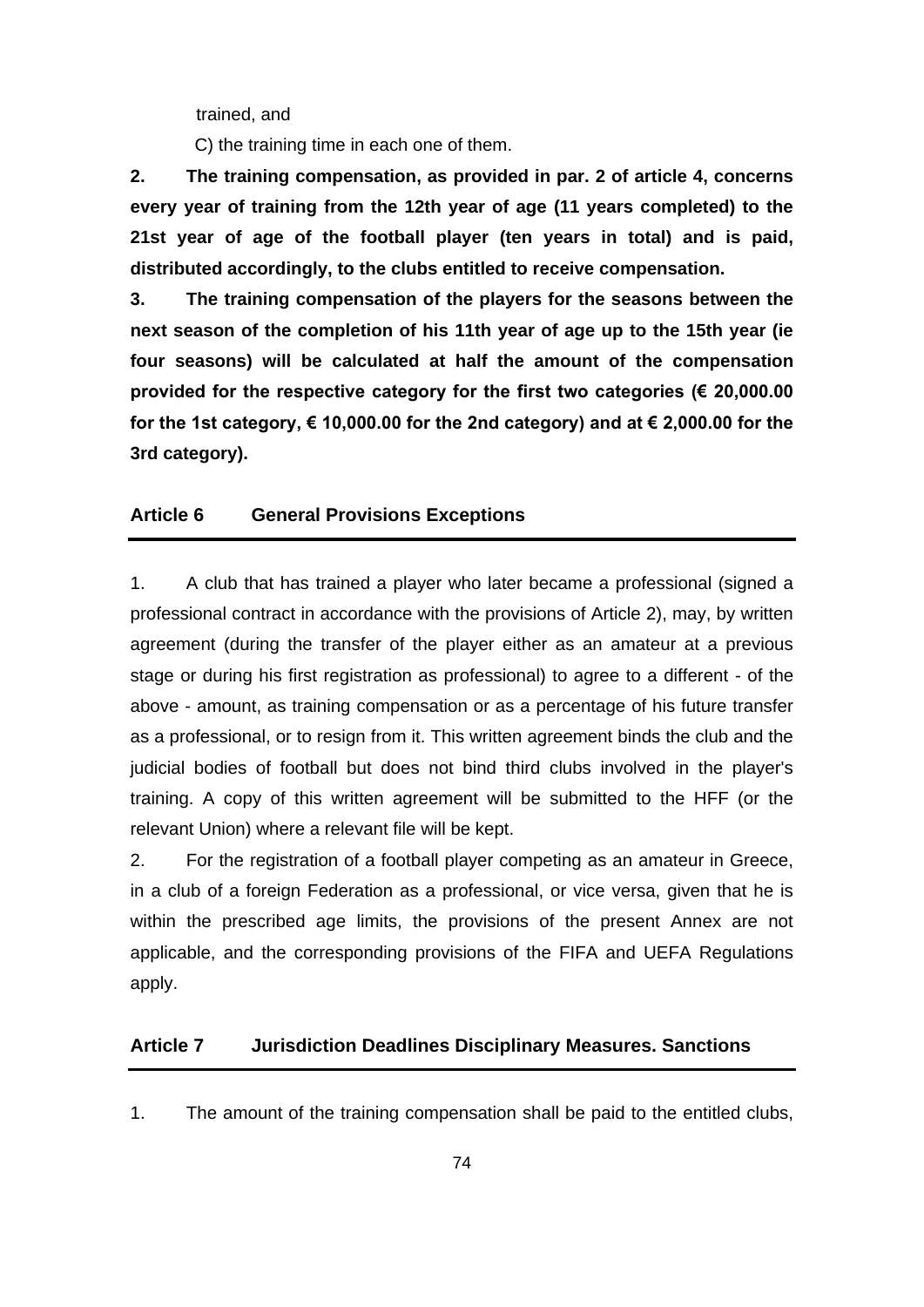within a deadline of 30 days, from the registration of an amateur football player as a professional.

2. In case that the training compensation is not paid within the aforementioned deadline, all the entitled clubs may appeal **to the First Instance Dispute Resolution Chamber (PEEOD) in first instance** and to the Arbitration Tribunal of Football **in second instance** and claim the amount of the training compensation within thirty (30) days, from the next day after the expiration of the deadline of paragraph 1.

3. If, despite the issuance of the decision of the Arbitration Tribunal of Football **of the aforementioned judicial bodies** of the HFF, the club does not pay the compensation, the club entitled may submit a request to the PSC to revoke the athlete's certificate.

4. The amounts provided in private agreements among clubs, in the event that an amateur football player becomes a professional and concern either the payment of a certain amount as compensation or the payment of a percentage of the amount of a future transfer, and so on, shall be paid to the entitled clubs, within 30 days from the day on which the event giving rise to the right to compensation occurs, unless otherwise agreed.

In case that it is not paid within the aforementioned deadline, the club entitled to compensation can appeal to the Arbitration Tribunal of Football.

#### **Article 8 Transitional measures**

The training compensation (will be calculated) in accordance with the present Annex of the RSTP, will be paid to the clubs entitled for each amateur football player who signs a professional contract up to the age of 23, according to the provisions of the present, from the day of its entry into force.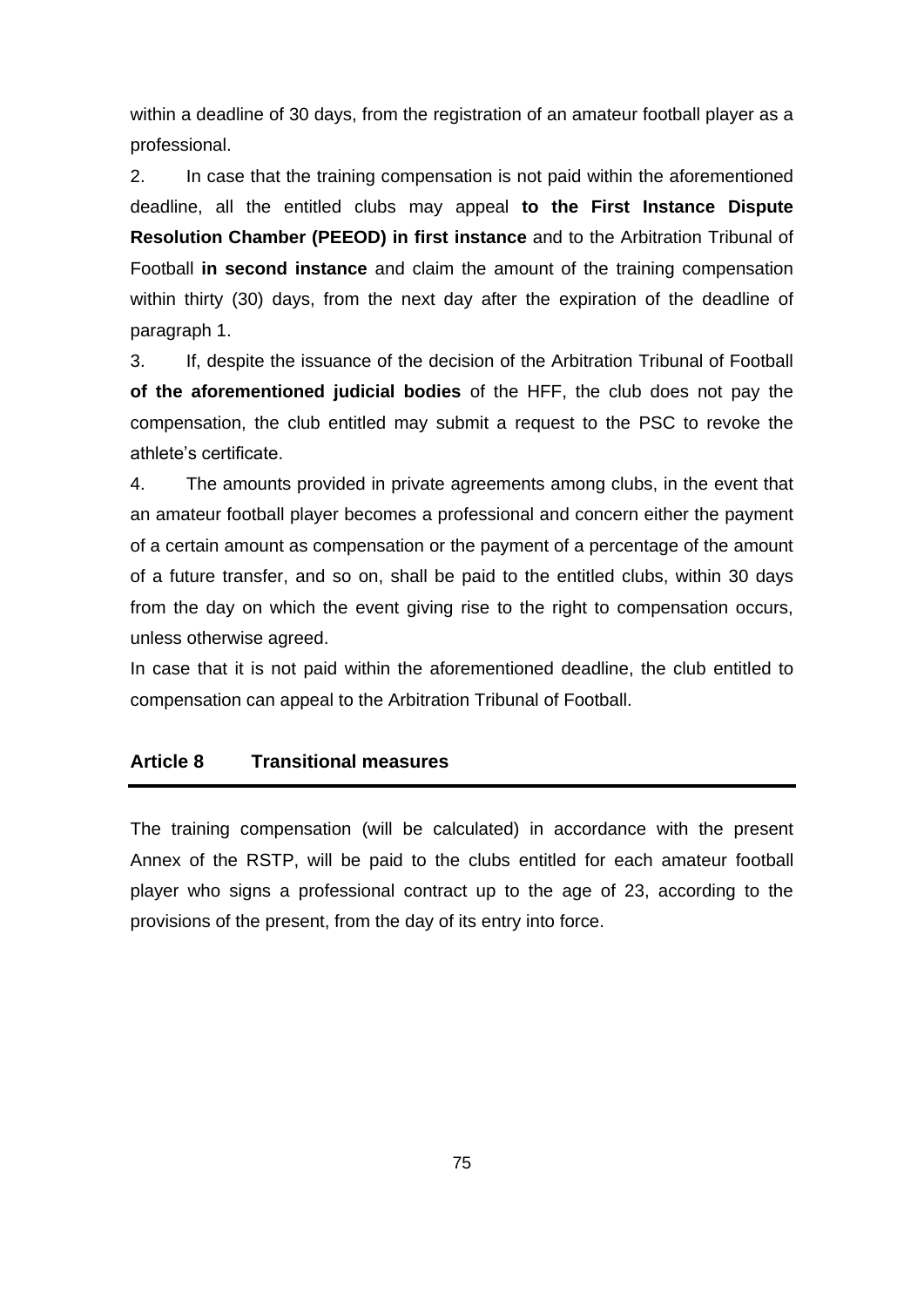The present regulation was amended, codified and approved by the decision **04/16.06.2021 of the Executive Committee of the HFF, on the 16th of June 2021 and enters into force from the 1st of July 2021.**

**Athens, July 1st, 2021**

**THE PRESIDENT**

**THE EXECUTIVE SECRETARY**

**THEODOROS ZAGORAKIS**

**IAKOVOS FILIPPOUSIS**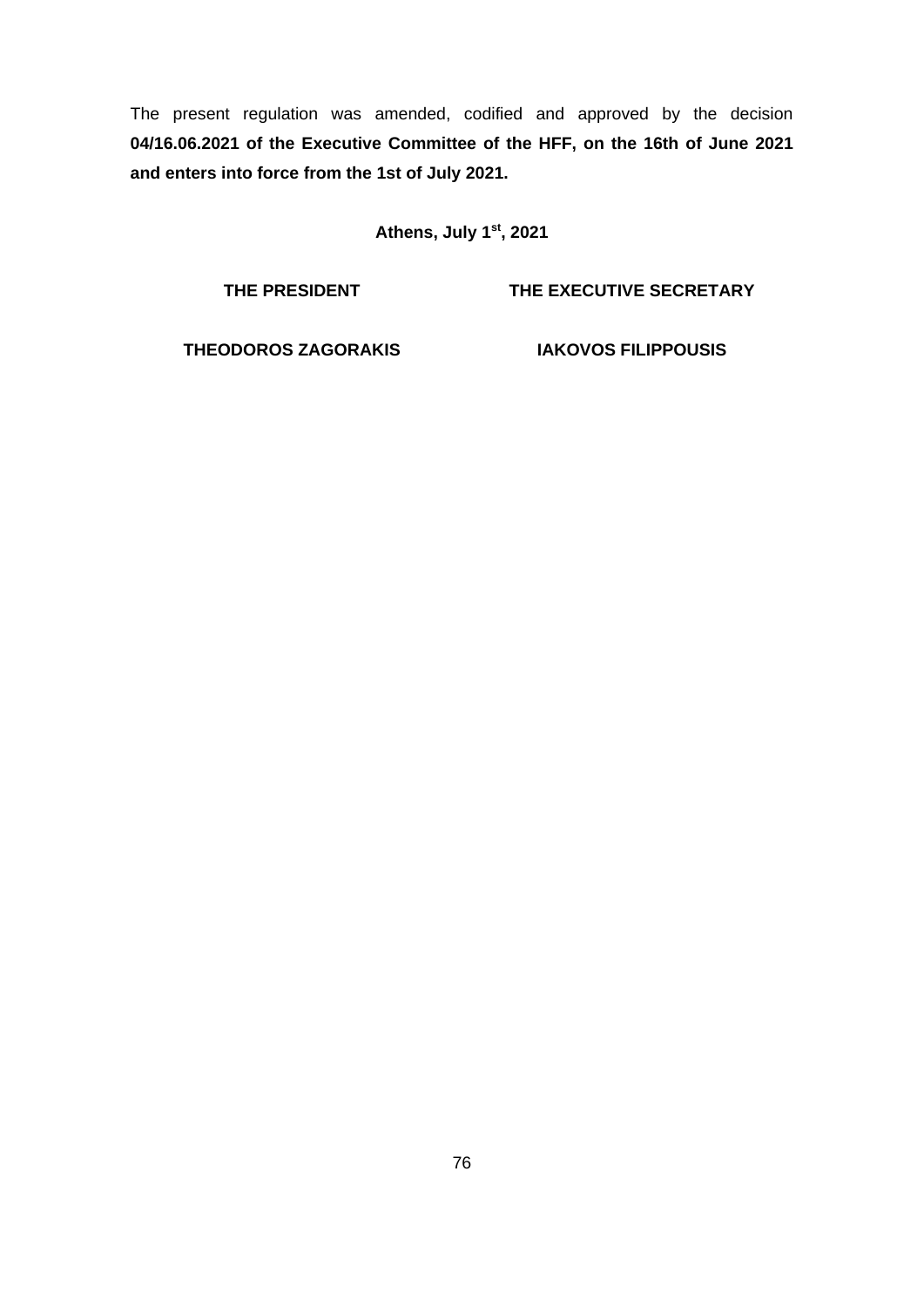

### **Annex F**

### **MODELS OF CONTRACTS**

**JULY 2021**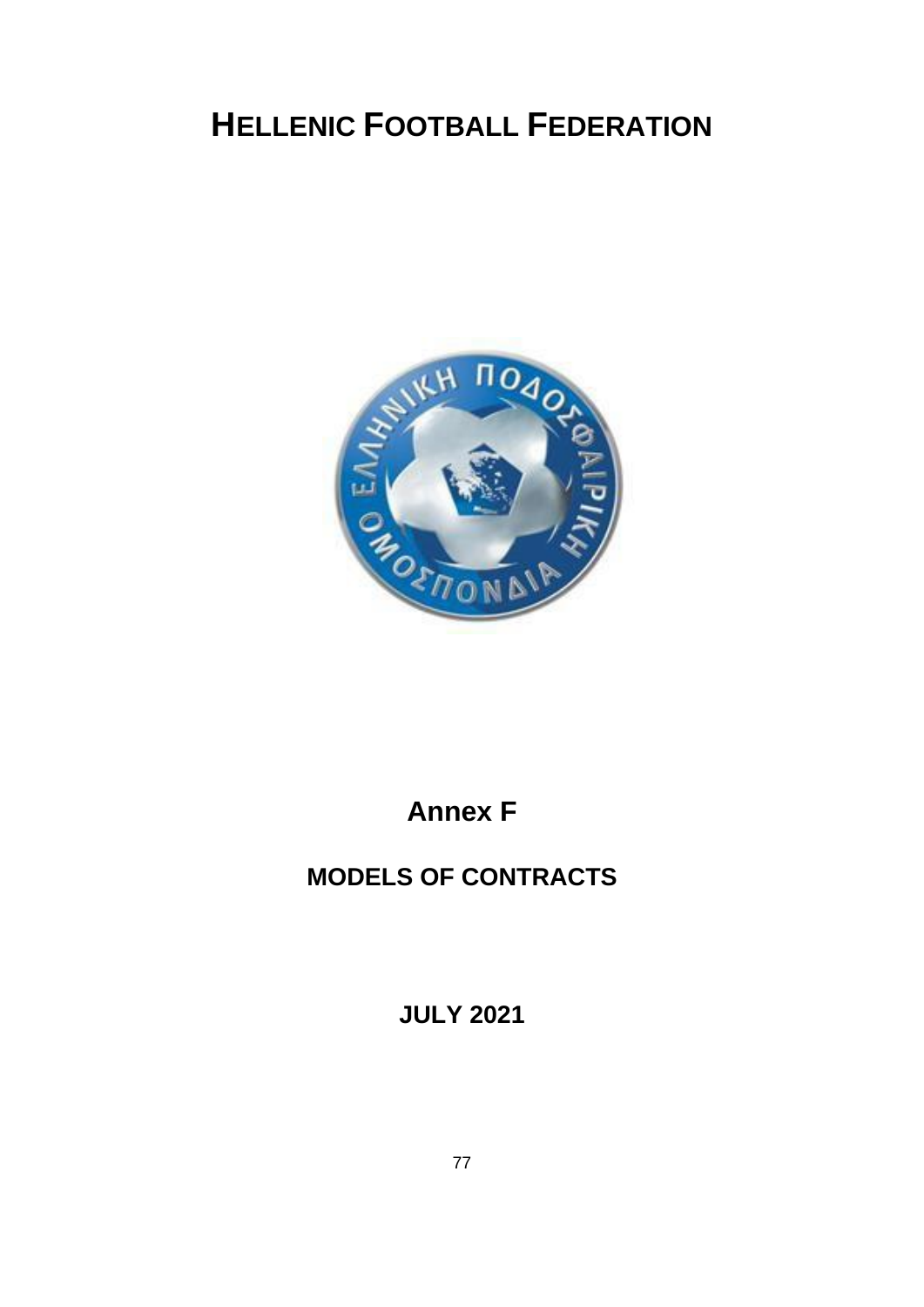

# **MODEL 1**

## **Contract of Professional Football player**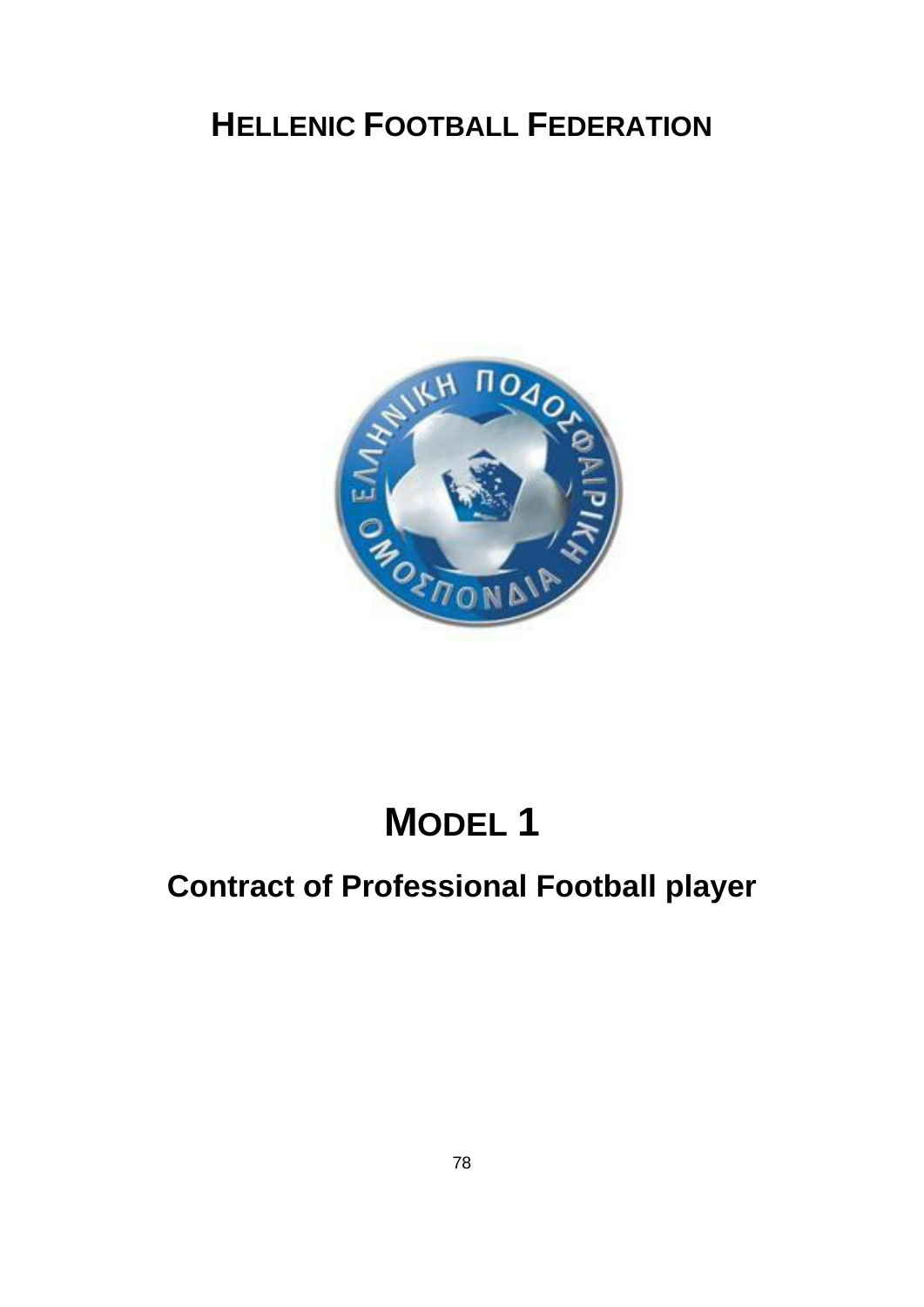### **PROFESSIONAL PLAYER'S CONTRACT**

| 1. Contracting parties: Between the Football Club:                                                                                                        |                           |
|-----------------------------------------------------------------------------------------------------------------------------------------------------------|---------------------------|
|                                                                                                                                                           |                           |
| VAT Number, Revenue office , Phone , email                                                                                                                |                           |
| and the PROFESSIONAL PLAYER:                                                                                                                              |                           |
| (Name)                                                                                                                                                    | (Surname) (Father's name) |
| VAT Number, Revenue office , Phone , email                                                                                                                |                           |
| the two parties executing this contract, on the one hand                                                                                                  |                           |
| Director or legal representative of the Professional Club                                                                                                 |                           |
| the  National Division, hereinafter referred to as "the Club" and on the<br>date of birth , nationality , resident of                                     |                           |
|                                                                                                                                                           |                           |
| of the Identification Card or Passport Nr. , hereinafter to as the<br>"Player", expressly and unreservedly stipulated and jointly accepted the following: |                           |

#### **2. Agreement**

- **2.1.** The Club wishes, and the Player agrees to his employment as Professional, pursuant to the terms set out in this contract.
- **2.2.** The employment period of the Player starts on ……………………………… (during the Transfer period) and ends on …………………………………………… (one day before the start of Transfer period).
- **2.3.** The two parties are equally entitled to legally extend the term of the present contract or terminate earlier the agreement by mutual consent.
- **2.4.** Any existing additional or subsequent agreements will be in writing and make reference to this agreement and in all cases, in order to be valid, must be dispatched within seven days to the competent bodies. No other additional contract may regulate the legal relationship between the parties.

#### **3. Definitions**

The terms of the present agreement are defined and understood by both parties. Any terms hereof not defined and understood, shall have the meaning and definition indicated pursuant to their definitions in the Statutes and the Regulations of FIFA,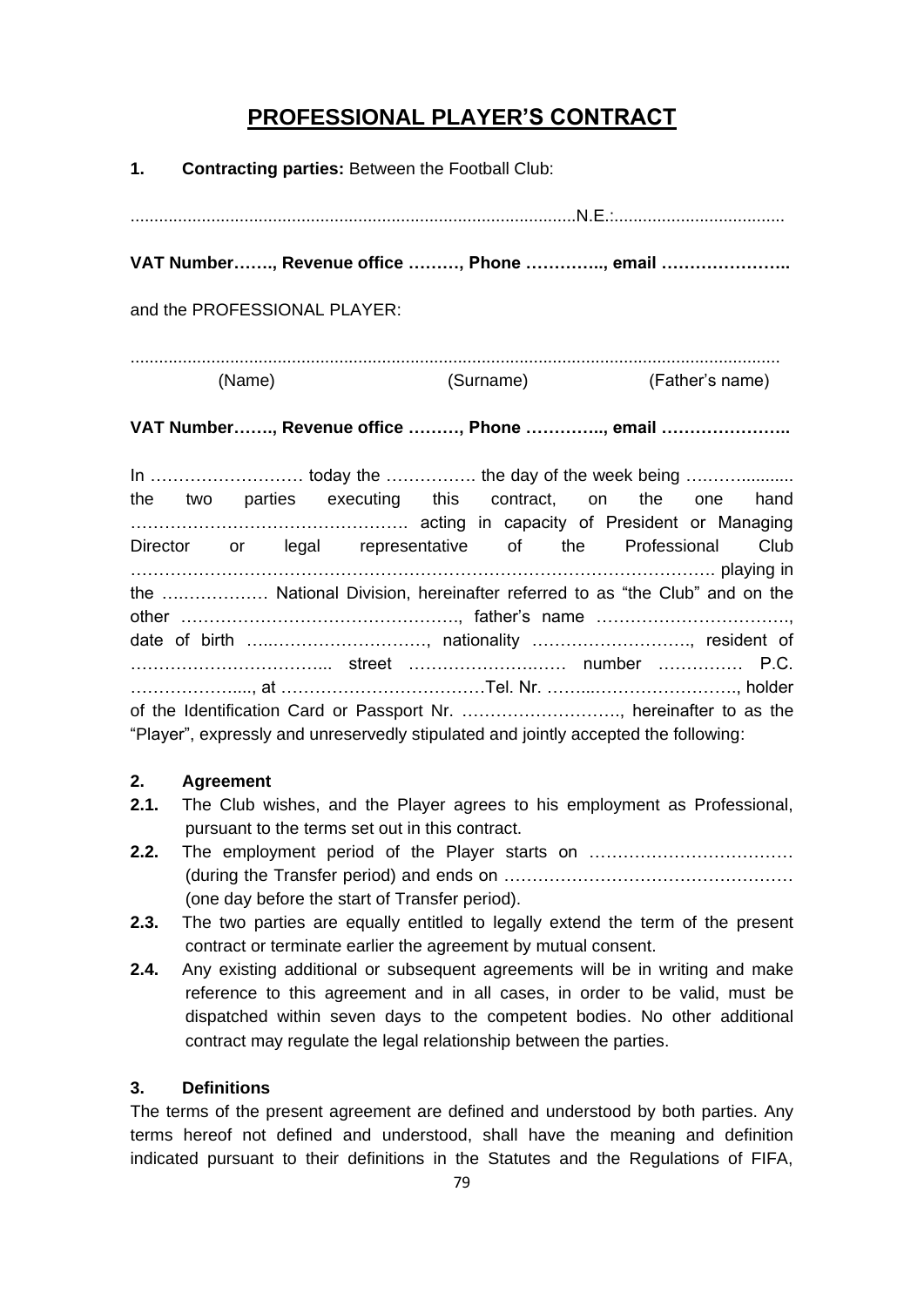UEFA and H.F.F. and the amendments thereof from time to time.

#### **4. Obligations of the Club**

**4.1.** It is hereby stipulated, that the monthly fees of the Player – which in any case may not be lower than the current monthly salary of an unskilled worker set out in the National Collective Bargaining Agreement - are set to the amount of ………………………………€, paid out to the Player by the Club the latest at the end of each month, twelve months per year.

Apart from the aforementioned monthly fees, the Club is obligated to pay out to the Player Christmas bonus (the amount thereof being equal to the monthly fees of the Player) and Easter bonus (the amount thereof being half of the monthly fees of the Player), as well as Holidays benefit (the amount thereof being half of the monthly fees of the Player).

| 4.2. | <b>Bonuses</b> |
|------|----------------|
|      |                |
|      |                |
|      |                |
| 4.3  |                |
|      |                |
|      |                |
|      |                |
| 4.4. |                |
|      |                |
|      |                |
|      |                |
|      |                |
|      |                |
|      |                |
|      |                |
|      |                |
|      |                |
|      |                |
|      |                |
|      |                |
|      |                |
|      |                |
|      |                |
|      |                |
|      |                |
|      |                |
|      |                |
|      |                |
|      |                |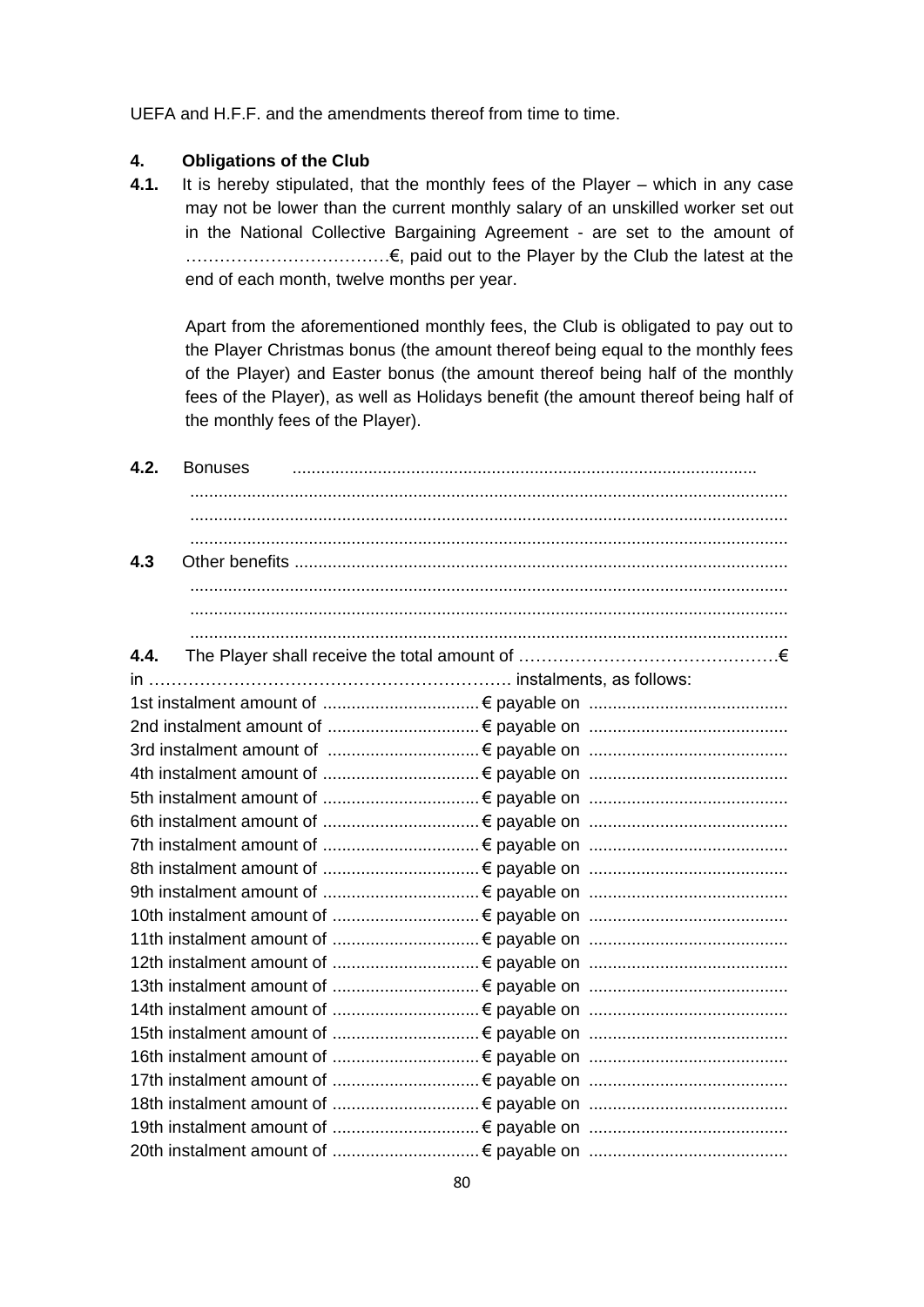- **4.5.** Medical insurance as foreseen by the Regulations by a personal or group insurance policy contract ...................................................................................... .............................................................................................................................. Life insurance ....................................................................................................... ..............................................................................................................................
- **4.6.** Pension contributions and social security expenses as foreseen by the law promptly and fully paid.
- **4.7.** The amounts stated above (4.1., 4.2., 4.3., 4.4.) are paid in full and complete to the bank account of the Player, in conjunction with the provisions of Article 12 par. **3b** of Annex A.

| 4.8. | a)                                                                                              |
|------|-------------------------------------------------------------------------------------------------|
|      |                                                                                                 |
|      | b)                                                                                              |
|      |                                                                                                 |
|      | instalments as follows:                                                                         |
|      |                                                                                                 |
|      |                                                                                                 |
|      |                                                                                                 |
|      |                                                                                                 |
|      |                                                                                                 |
| 4.9. | In the event of relegation of the Club, the aforementioned amounts are reduced                  |
|      |                                                                                                 |
|      |                                                                                                 |
|      | In the event of advance of the club, the aforementioned amounts are increased                   |
|      |                                                                                                 |
|      |                                                                                                 |
|      | 4.10. Payment of taxes is effected pursuant to the requirements of the Hellenic<br>legislation. |

**4.11.** In the event of termination of the contract due to fault of the Club it is hereby stipulated that the compensation due to the Player amounts to: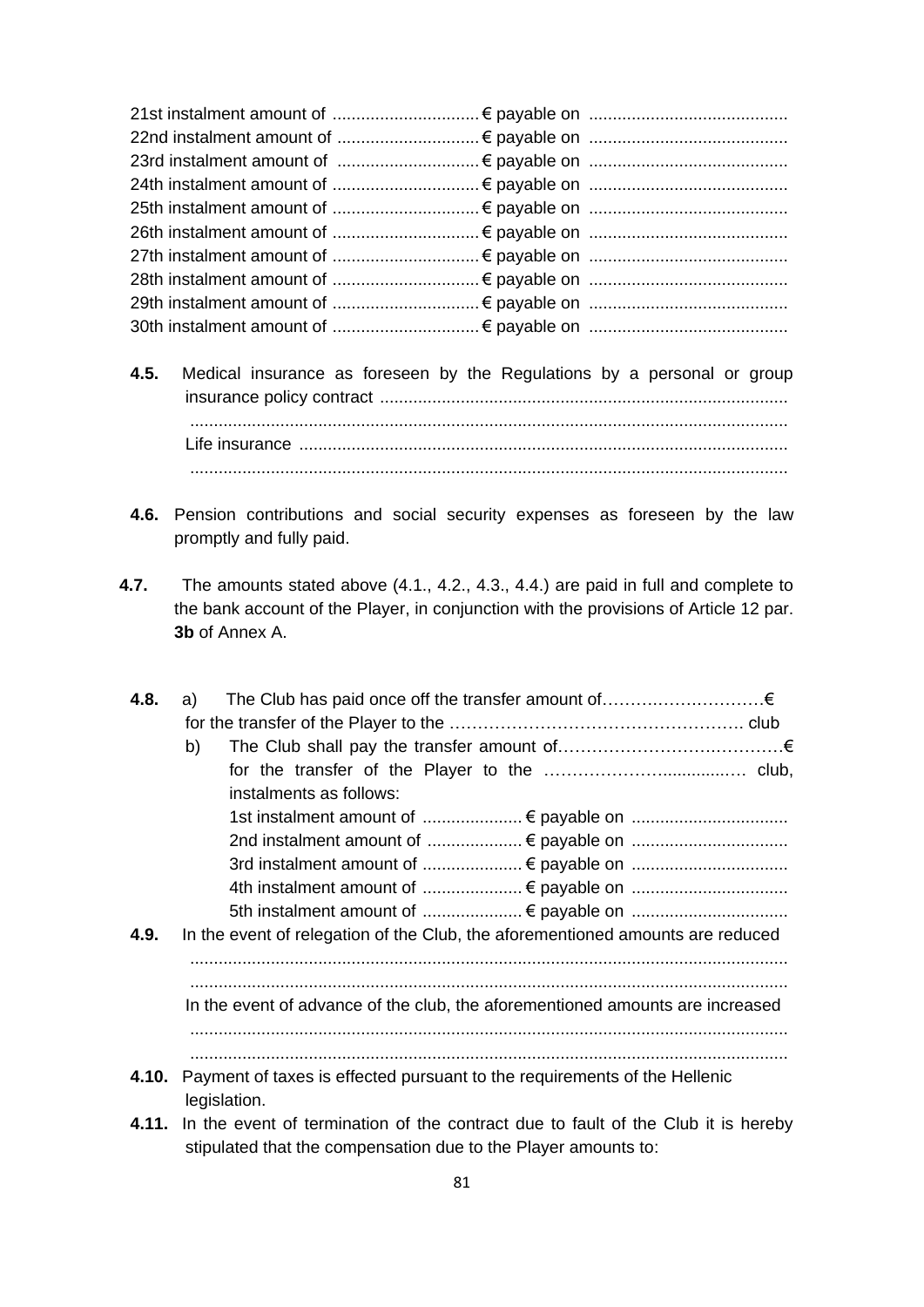- a) During the protected period  $\dots\dots\dots\dots\dots\dots\dots\dots\dots\dots\dots\dots\dots$
- b) Outside the protected period ……………………………. €
- **4.12** The Player is entitled to a paid leave of absence of four weeks for each twelve months period. At least two weeks are taken consecutively. Additionally, the Player is entitled to one day's rest each week.
- **4.13.** The Club is obligated to protect the Player's human rights and deter discriminations against the Player, as set out by the international treaties.
- **4.14.** The Club is obliged to maintain a record of injuries illnesses of the Player, always in respect of privacy and personal information. The record is maintained and kept by the competent team medical doctor.
- **4.15.** The Club recognizes respects and complies with the Statutes, Regulations and Decisions of FIFA, UEFA and H.F.F. and the relevant Professional Association.

#### **5. Obligations of the Player**

- **5.1.** The obligations of the Player to the Club are the following:
- **5.2.** With regards the Club:
	- a) Participate in the matches to the best of his abilities when selected to play.
	- b) Participate in the training sessions and the preparations for a match, pursuant to the instructions of his superiors (e.g. coach)
	- c) Lead a healthy way of life, maintaining his physical condition at high levels
	- d) Comply with and act pursuant to the instructions of those being responsible for the team (to the extent that it is reasonable e.g. stay at a place that purposes of the Club).
	- e) Participate in the Club activities (sporting, social and commercial too).
	- f) Obey the regulations of the Club (including the by-laws that have been notified to him duly prior to the execution of the contract, if applicable).
	- g) Behave in the spirit of sportsmanship to people involved in matches and training, know the rules of the game and accept the decisions of match officials.
	- h) Abstain from and not participate in other football activities, activities of other type or in general dangerous activities that have not been previously approved by the Club and not covered by the Club insurance.
	- i) Take care of the Club property and return it past the end of the contract.
	- j) Notify the Club immediately in the event of illness or accident and not undergo any type of medical therapy without prior knowledge of the team doctor (emergencies excluded).
	- k) Undergo regular medical tests and care, following the request of the team doctor.
	- l) Comply with the terms of all policies aiming to abolish discriminations, as exercised by the H.F.F., the relevant Professional Association, the Players Association and the Club.
	- m) Not bring the Club or football in general to disrepute (e.g. through media statements).
	- n) Not participate in games of chance or other similar activities within football.
- **5.3.** The Player recognizes, respects and complies with the Statutes, Regulations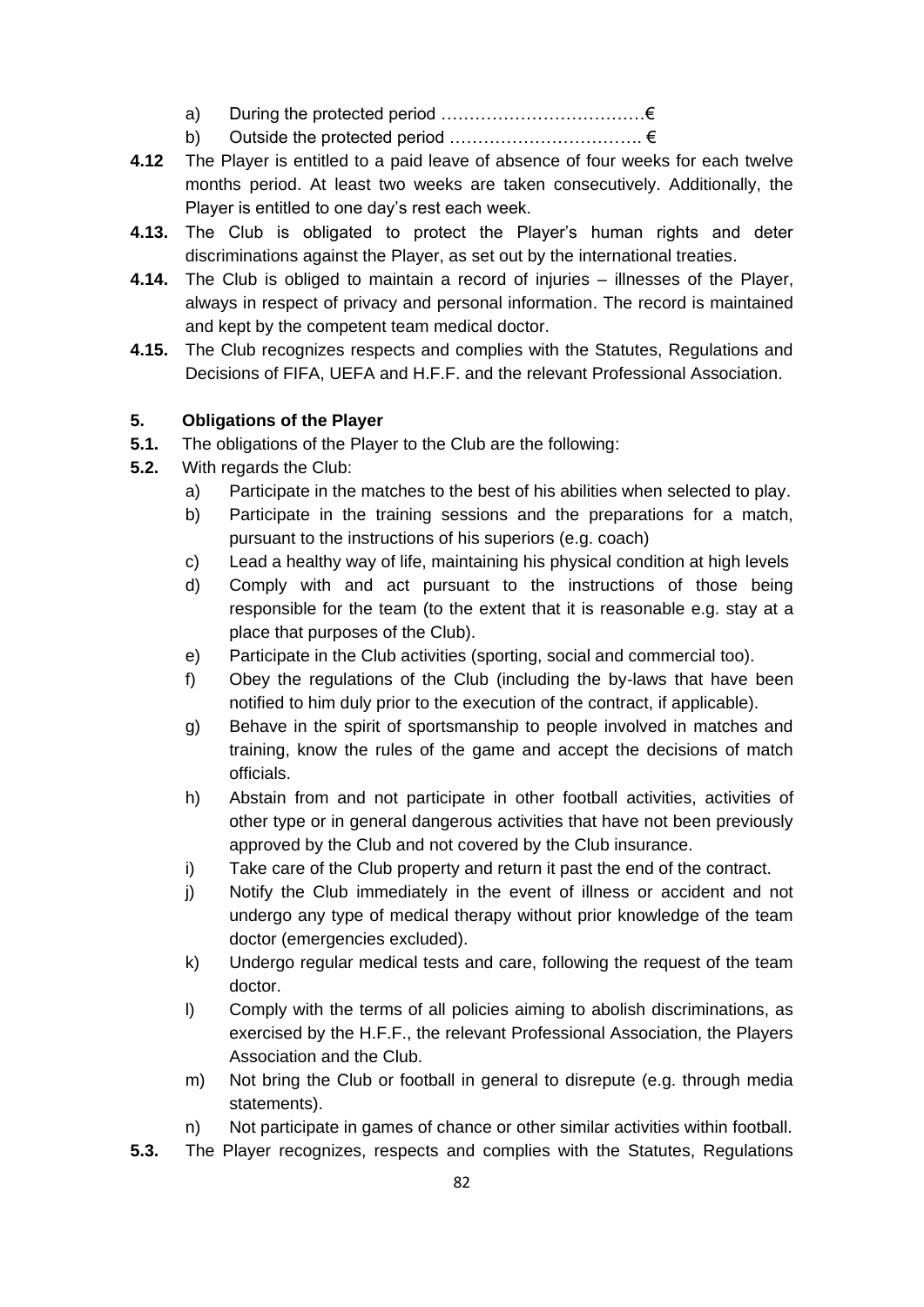and Decisions of FIFA, UEFA, H.F.F. and of the relevant Professional Association.

- **5.4.** If the Player doubts the opinion of the medical doctor of the team, he is entitled to a second opinion from an independent specialized medical doctor. In the event that the opinions are still dissenting, the parties hereby agree to accept a third independent opinion which shall be binding.
- **5.5.** In the event of termination of the contract by the fault of the Player, it is hereby stipulated that the compensation due to the Professional Club amount to:
	- a) During the protected period ………………………………€
	- b) Outside the protected period ……………………………. €
- **5.6.** The Player is entitled to buy the remainder of his contract, by paying out the Club the amount of  $\dots\dots\dots\dots\dots \in$

#### **6. Image rights**

The Player and the Club agree to exploit the rights from the image of the Player in the following manner:

- a) The Club may exploit exclusively the rights from the image of the Player to the extent that they serve as part of its whole image.
- b) The exploitation of the rights arising exclusively from the image of the Player is affected by ............................................................................................................ .............................................................................................................................. ..............................................................................................................................

#### **7. Loan**

In the event that the Player is loaned to a third club, the three must sign a contract.

#### **8. Player Discipline and Complaints**

- **8.1.** The Player is obliged to obey and comply with the existing by-laws of the Club.
- **8.2.** In the event of a violation foreseen by the internal rule, the Player is subject to the sanctions foreseen therein.
- **8.3.** The Player is entitled to seek recourse against Club decisions that impose sanctions.

#### **9. Oppose the use prohibited methods and substances (doping).**

- **9.1.** The Player and the Club comply with all relevant regulations of football bodies towards bodies the use of prohibited methods and substances.
- **9.2.** As prohibited methods and substances are deemed those detailed in the List of Prohibited Methods and Substances of FIFA.
- **9.3.** The use of such methods and substances is prohibited. Any one that gives illegal substances or encourages by any means whatsoever the use of illegal methods, shall be brought before the competent Disciplinary Bodies of the H.F.F. or the International Disciplinary Bodies.
- **9.4.** Additionally, the Club reserves the right to any other measures against the Player found guilty for participating in such activities, taking into consideration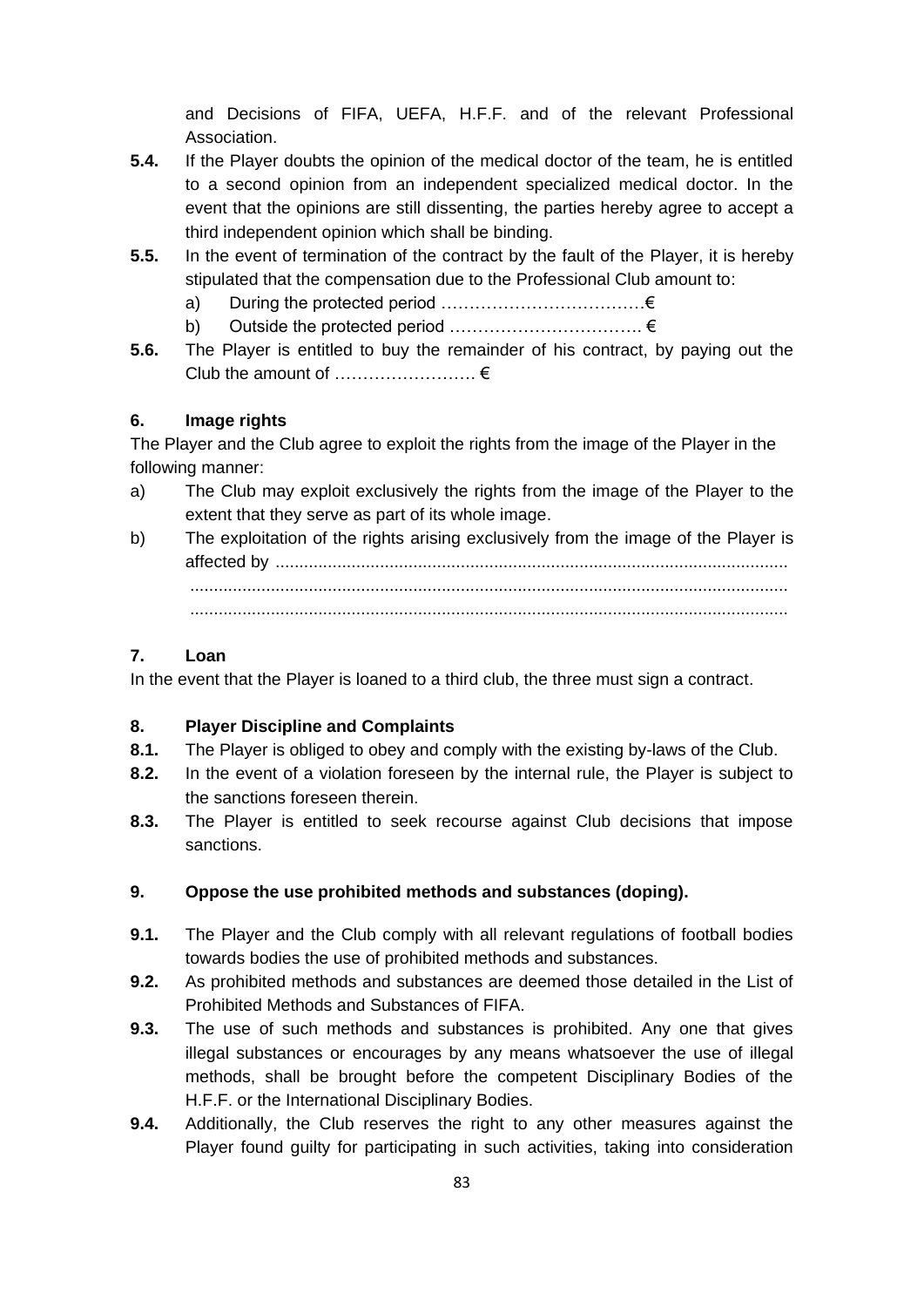the principle of administration of personal information.

**10.** Resolution of disputes

All disputes between the parties are settled by the Appeals Committee for the Resolution of Financial Disputes (PEEOD) at first instance, and the Court of Arbitration of the H.F.F. at second instance. **Disputes concerning foreign football players can be resolved by the competent bodies of FIFA.**

- **11.** Football rules
- **11.1**. The football rules are the Statutes, Regulations and Decisions of FIFA, UEFA, H.F.F. and, where applicable, the relevant Professional Association.
- **11.2.** The Club and the Player are obliged to comply with the Statutes, Regulations and Decisions of FIFA, UEFA, H.F.F. and the relevant Professional Association (if applicable), which constitute an integral part of this agreement, and that is recognized by the parties by their signatures.
- **11.3.** The Club and the Player recognize that the aforementioned football regulations may be amended from times to times.
- **12. The football player understands and accepts that the main data of the personal information of the present and every other information or document that, directly or indirectly, is related to the present and concerns the resulting relationship (such as, for example, decisions of the Committees, etc.) will be disclosed, kept and processed by the institutions to which the present is submitted (HFF, organizing authority, PSAP) for a period of up to ten (10) years after the expiration of its legal duration.**
- **13.** In this agreement, apart from the two parties, participated the undersigned (Player's Agent – Interpreter – Minor's Parents). Upon execution of the contract hereof, Player receives one copy.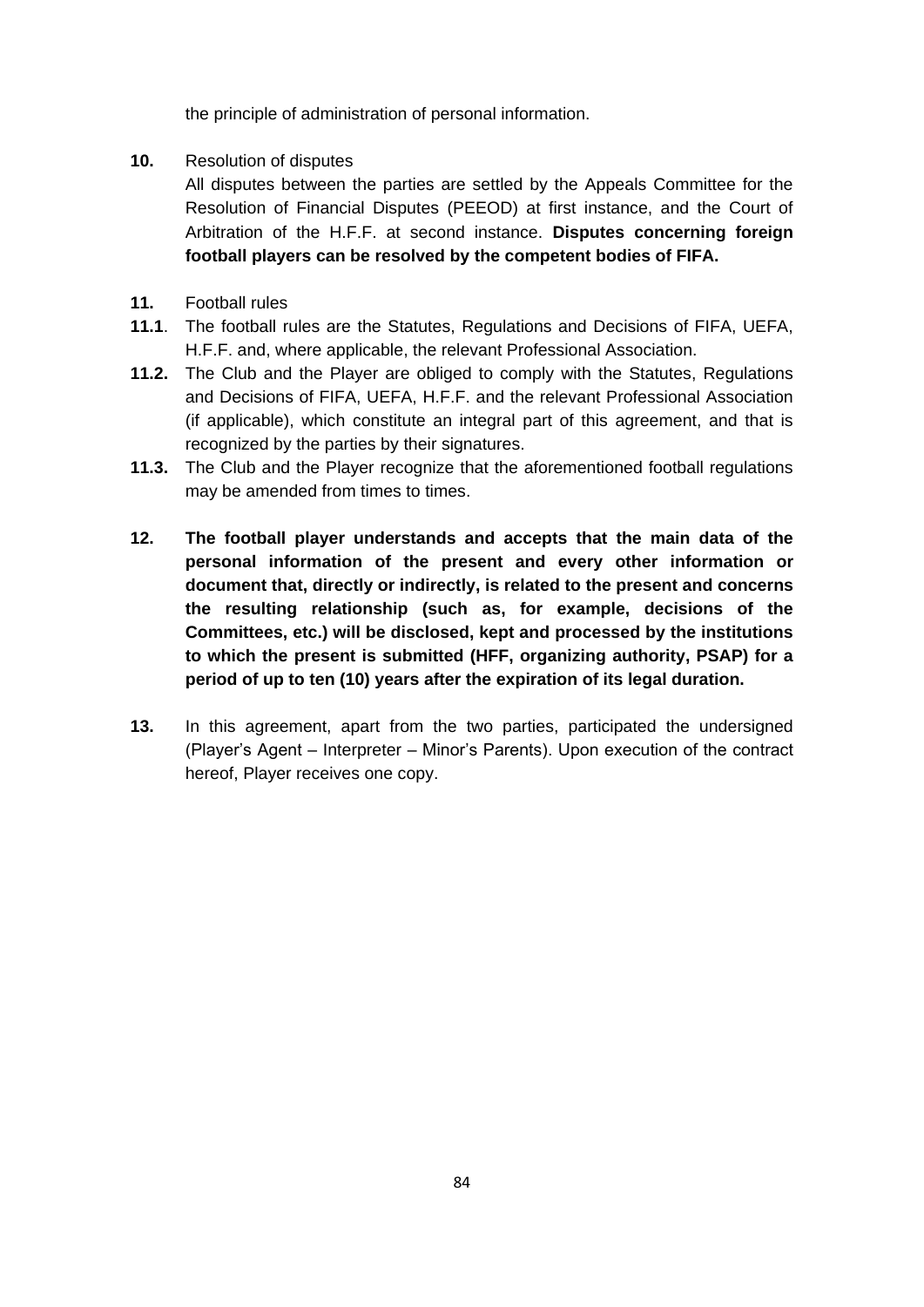

# **MODEL2 Professional Player's Loan Contract**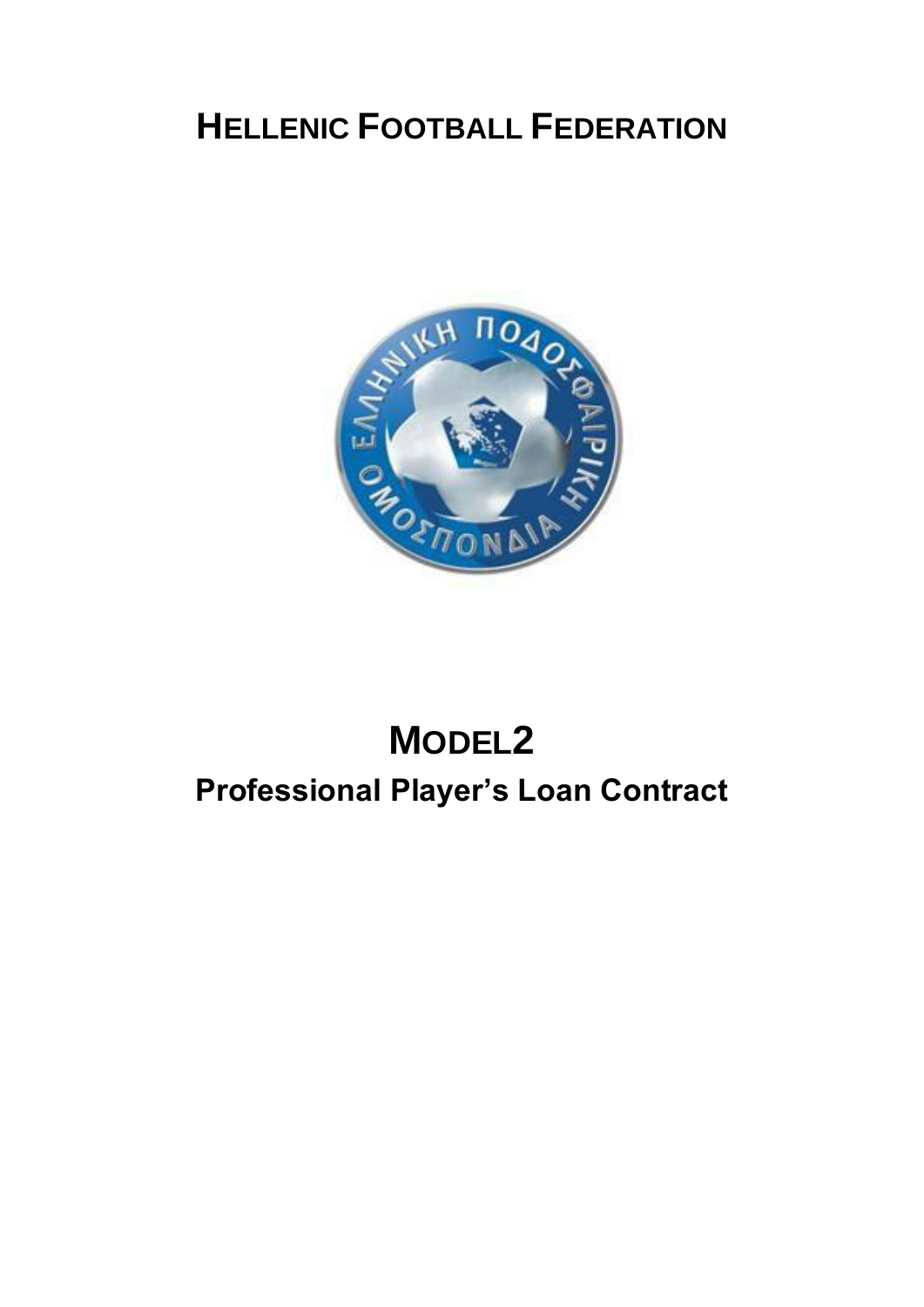### **PROFESSIONALS PLAYER'S LOAN CONTRACT**

#### **1. Contracting parties:**

Between the Football Clubs:

|                                                             |        |  |  | VAT Number, Revenue office , Phone , email                                                                                                                                                                                    |  |  |                 |  |
|-------------------------------------------------------------|--------|--|--|-------------------------------------------------------------------------------------------------------------------------------------------------------------------------------------------------------------------------------|--|--|-----------------|--|
|                                                             |        |  |  |                                                                                                                                                                                                                               |  |  |                 |  |
|                                                             |        |  |  | VAT Number, Revenue office , Phone , email                                                                                                                                                                                    |  |  |                 |  |
| and the PROFESSIONAL PLAYER:                                |        |  |  |                                                                                                                                                                                                                               |  |  |                 |  |
|                                                             | (Name) |  |  | (Surname) and the state of the state of the state of the state of the state of the state of the state of the state of the state of the state of the state of the state of the state of the state of the state of the state of |  |  | (Father's name) |  |
|                                                             |        |  |  |                                                                                                                                                                                                                               |  |  |                 |  |
|                                                             |        |  |  | VAT Number, Revenue office , Phone , email                                                                                                                                                                                    |  |  |                 |  |
|                                                             |        |  |  | , the three parties executing this contract,                                                                                                                                                                                  |  |  |                 |  |
|                                                             |        |  |  |                                                                                                                                                                                                                               |  |  |                 |  |
|                                                             |        |  |  | Managing Director or legal representative of the Professional                                                                                                                                                                 |  |  |                 |  |
|                                                             |        |  |  | National Division, hereinafter referred to as "the Lending Club"                                                                                                                                                              |  |  |                 |  |
|                                                             |        |  |  |                                                                                                                                                                                                                               |  |  |                 |  |
|                                                             |        |  |  | Managing Director or legal representative of the Professional                                                                                                                                                                 |  |  |                 |  |
|                                                             |        |  |  | National Division, hereinafter referred to as "the Recipient Club", and                                                                                                                                                       |  |  |                 |  |
|                                                             |        |  |  |                                                                                                                                                                                                                               |  |  |                 |  |
|                                                             |        |  |  |                                                                                                                                                                                                                               |  |  |                 |  |
|                                                             |        |  |  |                                                                                                                                                                                                                               |  |  |                 |  |
|                                                             |        |  |  | Tel. Nr. , holder of Identification Card or Passport Nr.                                                                                                                                                                      |  |  |                 |  |
|                                                             |        |  |  | , hereinafter referred to as "the Player", expressly and                                                                                                                                                                      |  |  |                 |  |
| unreservedly stipulated and jointly accepted the following: |        |  |  |                                                                                                                                                                                                                               |  |  |                 |  |

#### **2. Agreement**

- **2.1.** The Recipient Club wishes to employ the Player and the Loaning Club and the Player agree to his employment as Professional, pursuant to the terms set out in this contract.
- **2.2.** The loan period of the Player starts on the ……………………………………. (During the Transfer Period) and ends on the …………………………………….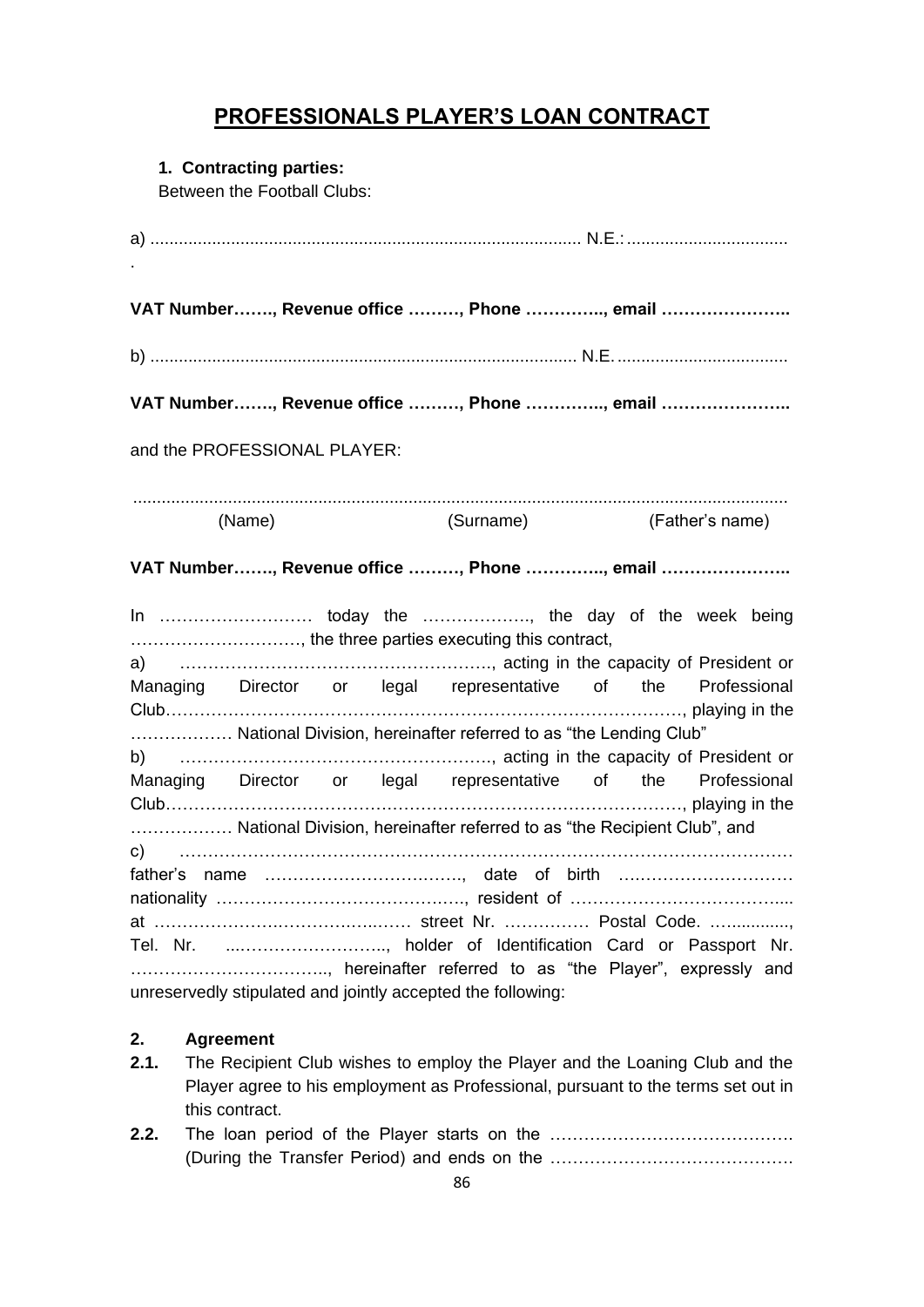(One day before the beginning of the Transfer Period).

- **2.3.** The three parties are equally entitled to legally extend the term of the present contract or terminate earlier the agreement by mutual consent.
- **2.4.** Any existing additional or subsequent agreements will be in writing and make reference to this agreement and in all cases, in order to be valid, must be dispatched within seven days to the competent bodies. No other additional contract may regulate legal relationship between the parties.

#### **3. Definitions**

The terms of the present agreement are defined and understood by both parties. Any terms hereof not defined and understood, shall have the meaning and definition indicated pursuant to their definitions in the Statutes and the Regulations of FIFA, UEFA and H.F.F. and the amendments thereof from time to time.

#### **4. Obligations of the club**

**4.1.** It is hereby stipulated, that the monthly fees of the Player – which in any case may not be lower than the current monthly salary of an unskilled worker set out in the National Collective Bargaining Agreement - are set to the amount of ………………………………€, paid out to the Player by the Club the latest at the end of each month, twelve months per year.

Apart from the aforementioned monthly fees, the Club is obligated to pay out to the Player Christmas bonus (the amount thereof being equal to the monthly fees of the Player) and Easter bonus (the amount thereof being half of the monthly fees of the Player), as well as Holidays benefit (the amount thereof being half of the monthly fees of the Player).

**4.2.** Bonuses …………………………………………………………………………. .............................................................................................................................. **4.3** Other benefits ....................................................................................................... .............................................................................................................................. .............................................................................................................................. .............................................................................................................................. **4.4.** The Player shall receive the total amount of ……………………………….………€ in ………………………………………………………. instalments, as follows: 1st instalment amount of ................................. € payable on .......................................... 2nd instalment amount of ................................ € payable on .......................................... 3rd instalment amount of ................................ € payable on .......................................... 4th instalment amount of ................................. € payable on .......................................... 5th instalment amount of ................................. € payable on .......................................... 6th instalment amount of ................................. € payable on .......................................... 7th instalment amount of ................................. € payable on .......................................... 8th instalment amount of ................................. € payable on .......................................... 9th instalment amount of ................................. € payable on .......................................... 10th instalment amount of ............................... € payable on .......................................... 11th instalment amount of ............................... € payable on .......................................... 12th instalment amount of ............................... € payable on ..........................................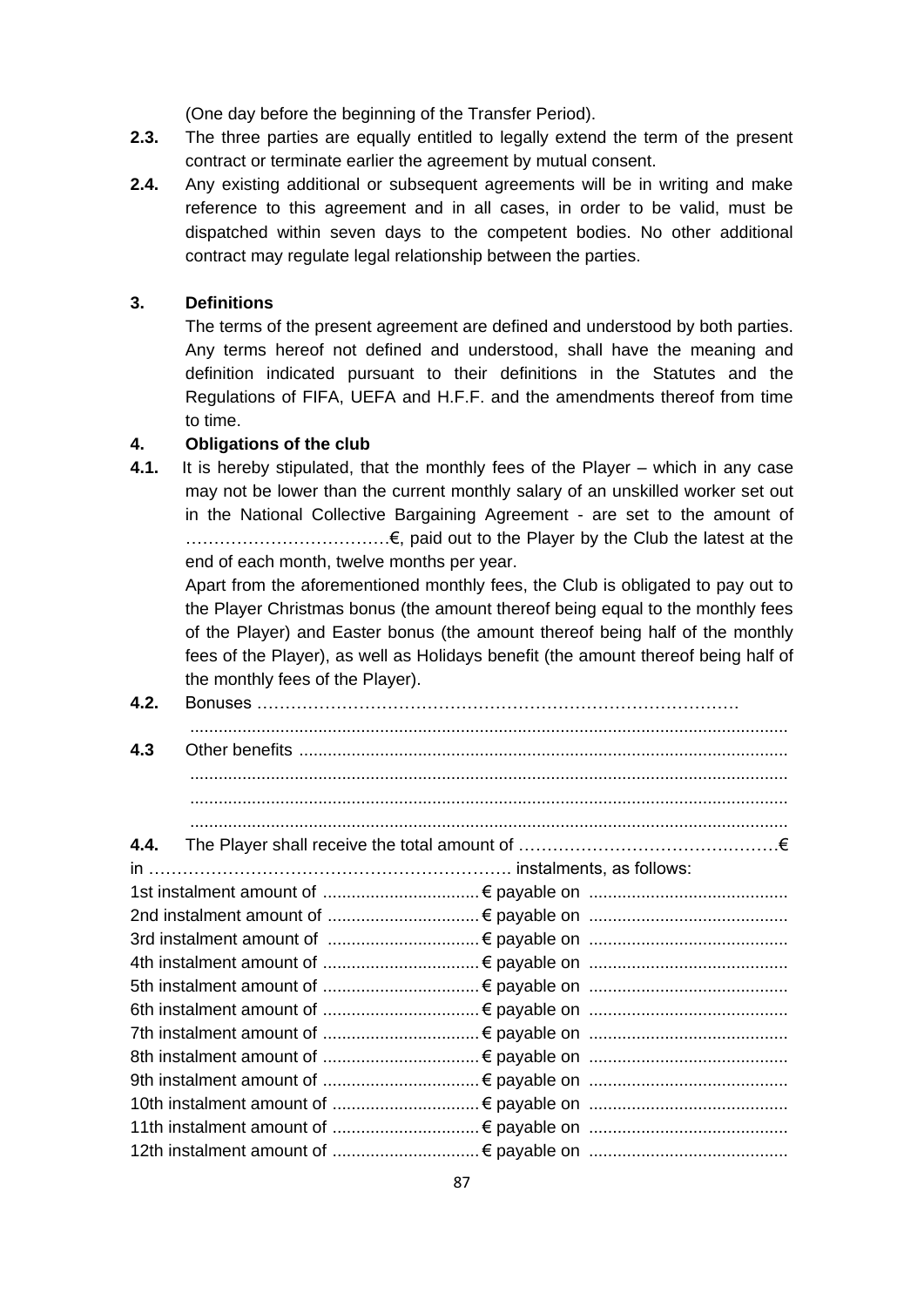|      | 4.10. Payment of taxes is affected pursuant to the requirements of the Hellenic                                                                                        |
|------|------------------------------------------------------------------------------------------------------------------------------------------------------------------------|
|      | In the event of advance of the club, the aforementioned amounts are increased                                                                                          |
| 4.9. | In the event of relegation of the Club, the aforementioned amounts are reduced                                                                                         |
|      |                                                                                                                                                                        |
|      |                                                                                                                                                                        |
|      |                                                                                                                                                                        |
|      |                                                                                                                                                                        |
|      |                                                                                                                                                                        |
|      | instalments as follows:                                                                                                                                                |
|      | b)                                                                                                                                                                     |
|      |                                                                                                                                                                        |
| 4.8. |                                                                                                                                                                        |
|      | par. 3b of Annex A.                                                                                                                                                    |
| 4.7. | The amounts stated above (4.1., 4.2., 4.3., 4.4.) are paid in full and complete to<br>the bank account of the Player, in conjunction with the provisions of Article 12 |
|      | promptly and fully paid.                                                                                                                                               |
| 4.6. | Pension contributions and social security expenses as foreseen by the law                                                                                              |
|      |                                                                                                                                                                        |
|      |                                                                                                                                                                        |
|      | insurance policy contract                                                                                                                                              |
| 4.5. | Medical insurance as foreseen by the Regulations by a personal or group                                                                                                |
|      |                                                                                                                                                                        |
|      |                                                                                                                                                                        |
|      |                                                                                                                                                                        |
|      |                                                                                                                                                                        |
|      |                                                                                                                                                                        |
|      |                                                                                                                                                                        |
|      |                                                                                                                                                                        |
|      |                                                                                                                                                                        |
|      |                                                                                                                                                                        |
|      |                                                                                                                                                                        |
|      |                                                                                                                                                                        |
|      |                                                                                                                                                                        |
|      |                                                                                                                                                                        |
|      |                                                                                                                                                                        |
|      |                                                                                                                                                                        |
|      |                                                                                                                                                                        |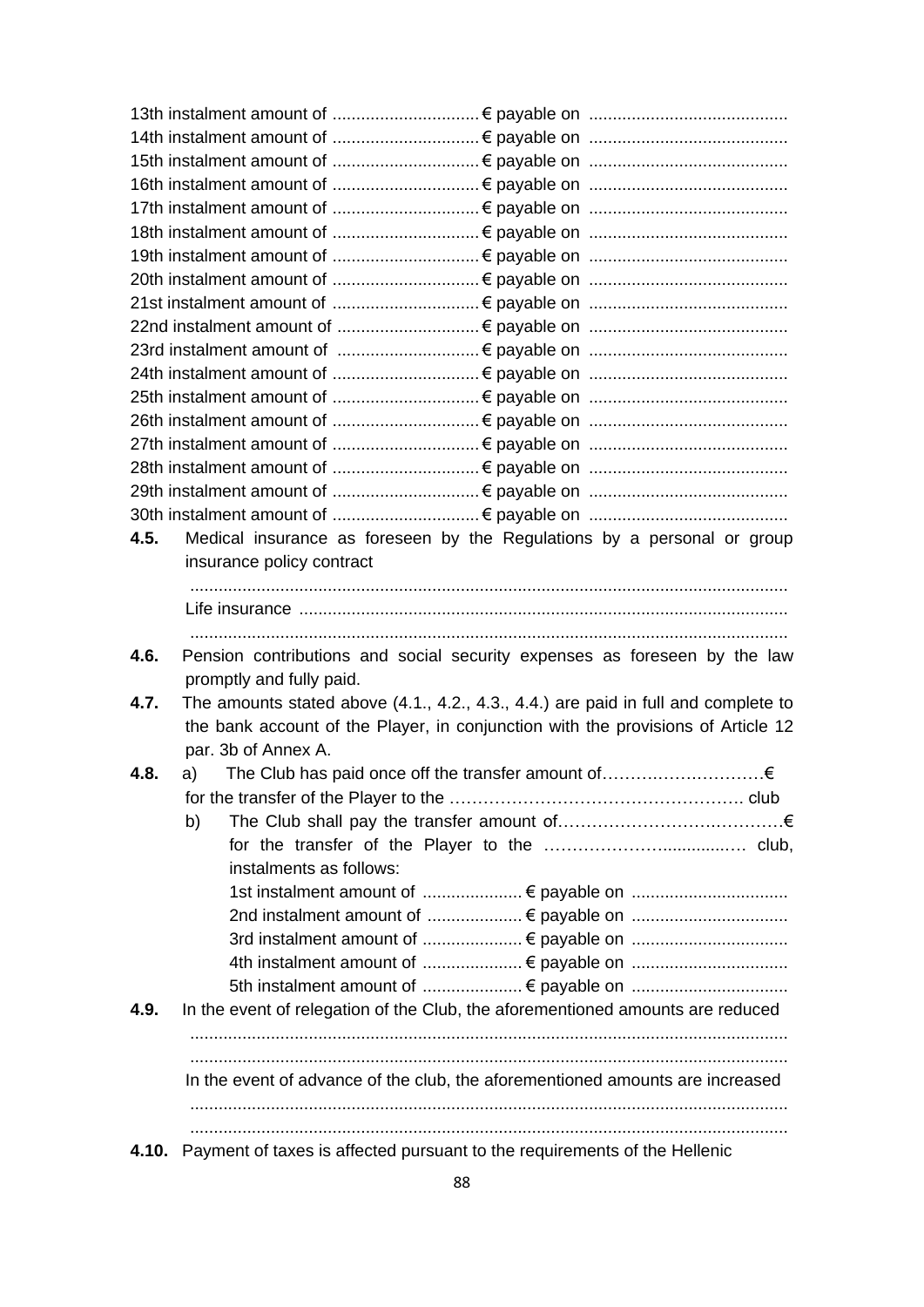legislation.

- **4.11.** In the event of termination of the contract due to fault of the Club it is hereby stipulated that the compensation due to the Player amounts to:
	- a) During the protected period  $\dots\dots\dots\dots\dots\dots\dots\dots\dots\dots\dots\dots\dots$
	- b) Outside the protected period  $\dots\dots\dots\dots\dots\dots\dots\dots\dots\dots\dots\dots\in$
- **4.12** The Player is entitled to a paid leave of absence of four weeks for each twelve months period. At least two weeks are taken consecutively. Additionally, the Player is entitled to one day's rest each week.
- **4.13.** The Club is obligated to protect the Player's human rights and deter discriminations against the Player, as set out by the international treaties.
- **4.14.** The Club is obliged to maintain a record of injuries illnesses of the Player, always in respect of privacy and personal information. The record is maintained and kept by the competent team medical doctor.
- **4.15.** The Club recognizes respects and complies with the Statutes, Regulations and Decisions of FIFA, UEFA and H.F.F. and the relevant Professional Association.

#### **5. Obligations of the Player**

- **5.1.** The obligations of the Player to the Club are the following:
- **5.2.** With regards the Club:
	- a) Participate in the matches to the best of his abilities when selected to play.
	- b) Participate in the training sessions and the preparations for a match, pursuant to the instructions of his superiors (e.g., coach)
	- c) Lead a healthy way of life, maintaining his physical condition at high levels
	- d) Comply with and act pursuant to the instructions of those being responsible for the team (to the extent that it is reasonable e.g., stay at a place that purposes of the Club).
	- e) Participate in the Club activities (sporting, social and commercial too).
	- f) Obey the regulations of the Club (including the by-laws that have been notified to him duly prior to the execution of the contract, if applicable).
	- g) Behave in the spirit of sportsmanship to people involved in matches and training, know the rules of the game and accept the decisions of match officials.
	- h) Abstain from and not participate in other football activities, activities of other type or in general dangerous activities that have not been previously approved by the Club and not covered by the Club insurance.
	- i) Take care of the Club property and return it past the end of the contract.
	- j) Notify the Club immediately in the event of illness or accident and not undergo any type of medical therapy without prior knowledge of the team doctor (emergencies excluded).
	- k) Undergo regular medical tests and care, following the request of the team doctor.
	- l) Comply with the terms of all policies aiming to abolish discriminations, as exercised by the H.F.F., the relevant Professional Association, the Players Association and the Club.
	- m) Not bring the Club or football in general to disrepute (e.g., through media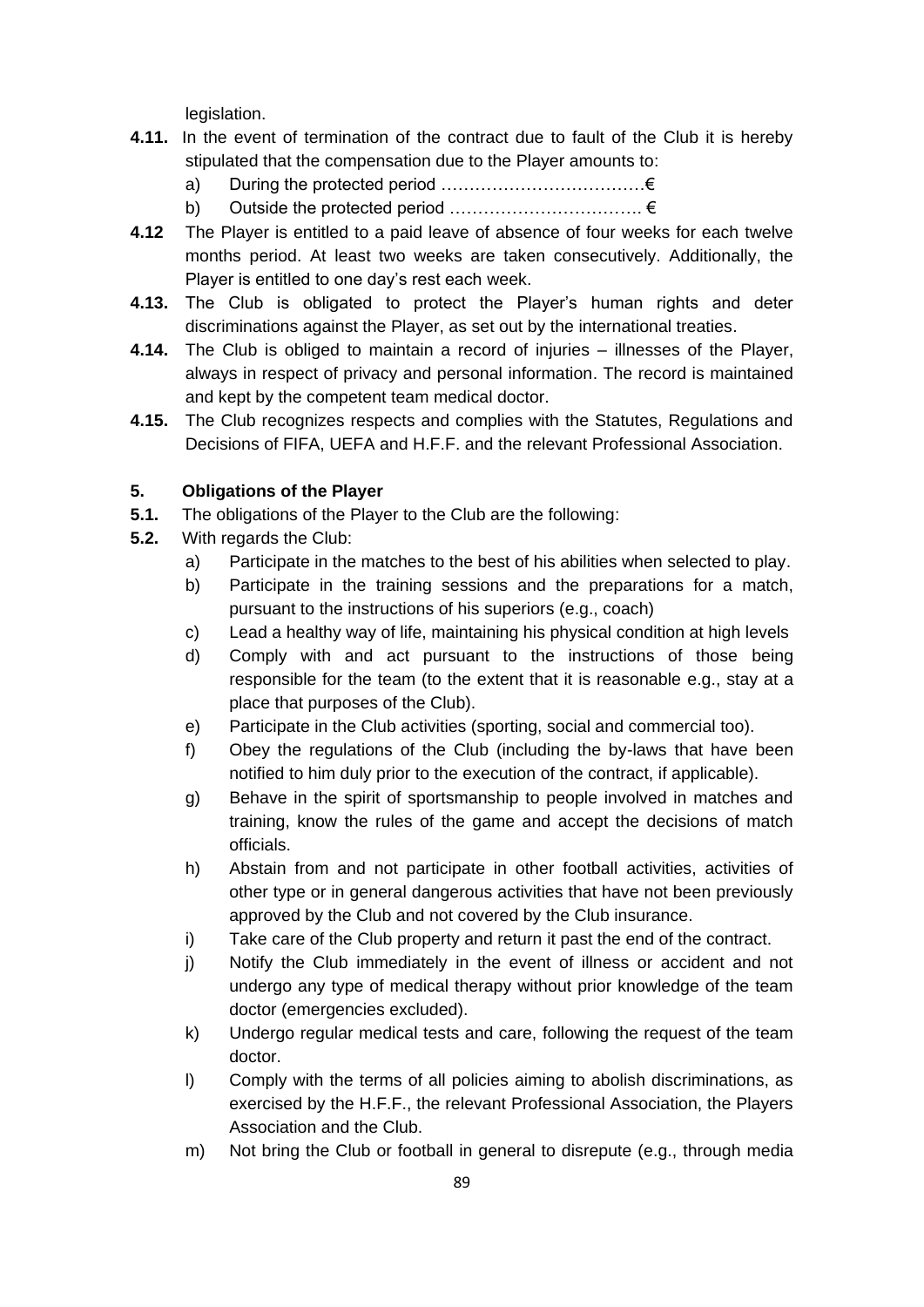statements).

- n) Not participate in games of chance or other similar activities within football.
- **5.3.** The Player recognizes, respects and complies with the Statutes, Regulations and Decisions of FIFA, UEFA, H.F.F. and of the relevant Professional Association.
- **5.4.** If the Player doubts the opinion of the medical doctor of the team, he is entitled to a second opinion from an independent specialized medical doctor. In the event that the opinions are still dissenting, the parties hereby agree to accept a third independent opinion which shall be binding.
- **5.5.** In the event of termination of the contract by the fault of the Player, it is hereby stipulated that the compensation due to the Professional Club amount to:
	- a) During the protected period ………………………………€
	- b) Outside the protected period ……………………………. €
- **5.6.** The Player is entitled to buy the remainder of his contract, by paying out the Club the amount of  $\dots\dots\dots\dots\dots\d\in$

#### **6. Image rights**

The Player and the Club agree to exploit the rights from the image of the Player in the following manner:

- a) The Club may exploit exclusively the rights from the image of the Player to the extent that they serve as part of its whole image.
- b) The exploitation of the rights arising exclusively from the image of the Player is affected by ............................................................................................................ ..............................................................................................................................

..............................................................................................................................

#### **7. Player Discipline and Complaints**

- **7.1.** The Player is obliged to obey and comply with the existing by-laws of the Club.
- **7.2.** In the event of a violation foreseen by the internal rule, the Player is subject to the sanctions foreseen therein.
- **7.3.** The Player is entitled to seek recourse against Club decisions that impose sanctions.

#### **9. Oppose the use prohibited methods and substances (doping).**

- **9.1.** The Player and the Club comply with all relevant regulations of football bodies towards bodies the use of prohibited methods and substances.
- **9.2.** As prohibited methods and substances are deemed those detailed in the List of Prohibited Methods and Substances of FIFA.
- **9.3.** The use of such methods and substances is prohibited. Anyone that gives illegal substances or encourages by any means whatsoever the use of illegal methods, shall be brought before the competent Disciplinary Bodies of the H.F.F. or the International Disciplinary Bodies.
- **9.4.** Additionally, the Club reserves the right to any other measures against the Player found guilty of participating in such activities, taking into consideration the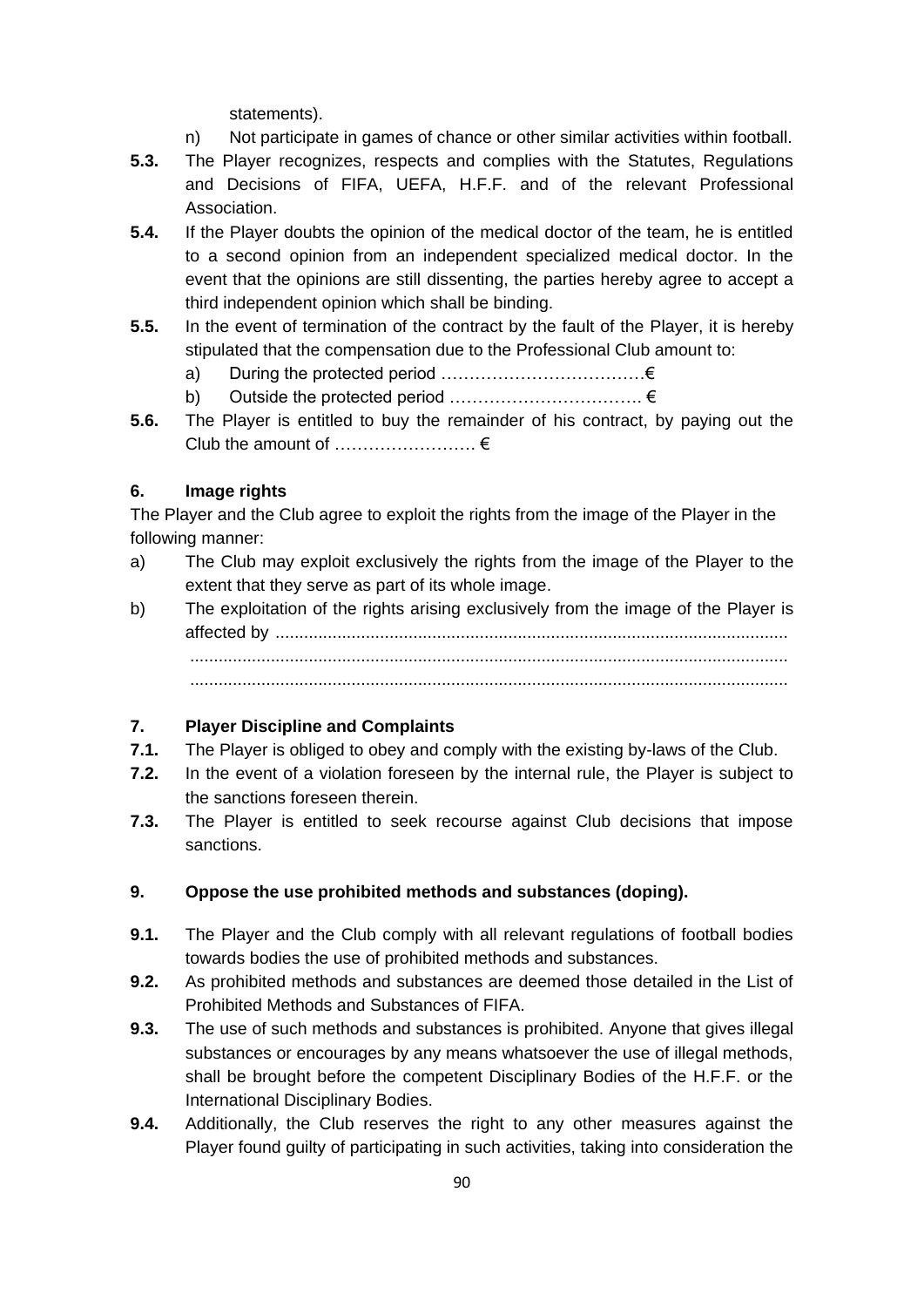principle of administration of personal information.

**10.** Resolution of disputes

All disputes between the parties are settled by the Appeals Committee for the Resolution of Financial Disputes (PEEOD) at first instance, and the Court of Arbitration of the H.F.F. at second instance. **Disputes concerning foreign football players can be resolved by the competent bodies of FIFA.**

#### **11. Football rules**

- **11.1**. The football rules are the Statutes, Regulations and Decisions of FIFA, UEFA, H.F.F. and, where applicable, the relevant Professional Association.
- **11.2.** The Club and the Player are obliged to comply with the Statutes, Regulations and Decisions of FIFA, UEFA, H.F.F. and the relevant Professional Association (if applicable), which constitute an integral part of this agreement, and that is recognized by the parties by their signatures.
- **11.3.** The Club and the Player recognize that the aforementioned football regulations may be amended from times to times.
- **12. The football player understands and accepts that the main data of the personal information of the present and every other information or document that, directly or indirectly, is related to the present and concerns the resulting relationship (such as, for example, decisions of the Committees, etc.) will be disclosed, kept and processed by the institutions to which the present is submitted (HFF, organizing authority, PSAP) for a period of up to ten (10) years after the expiration of its legal duration.**
- **13.** In this agreement, apart from the three parties, participated the undersigned (Player's Agent – Interpreter – Minor's Parents). Upon execution of the contract hereof, Player receives one copy.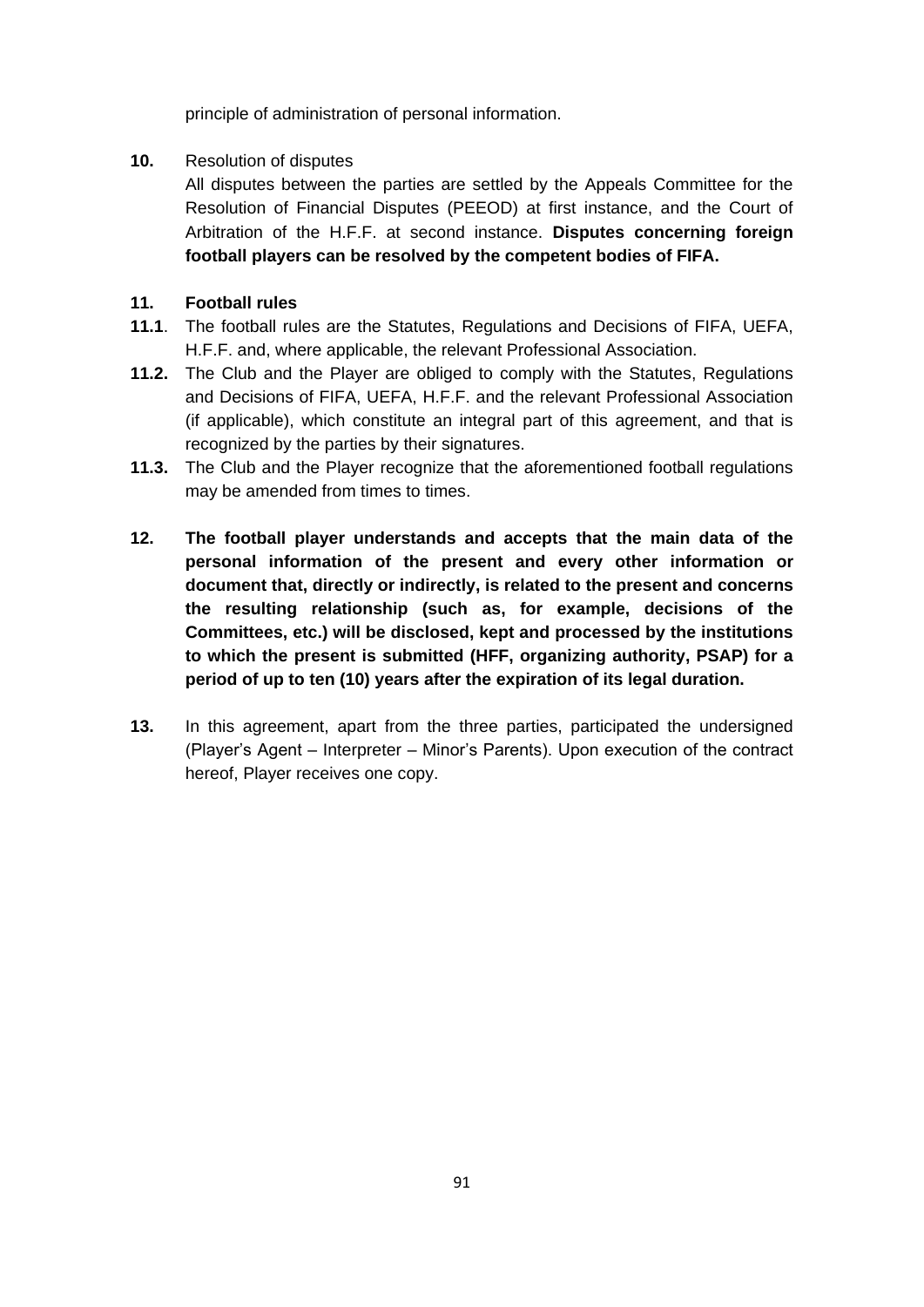

# **MODEL 3**

## **Agreement for The Amendment Of A Professional Player's Contract**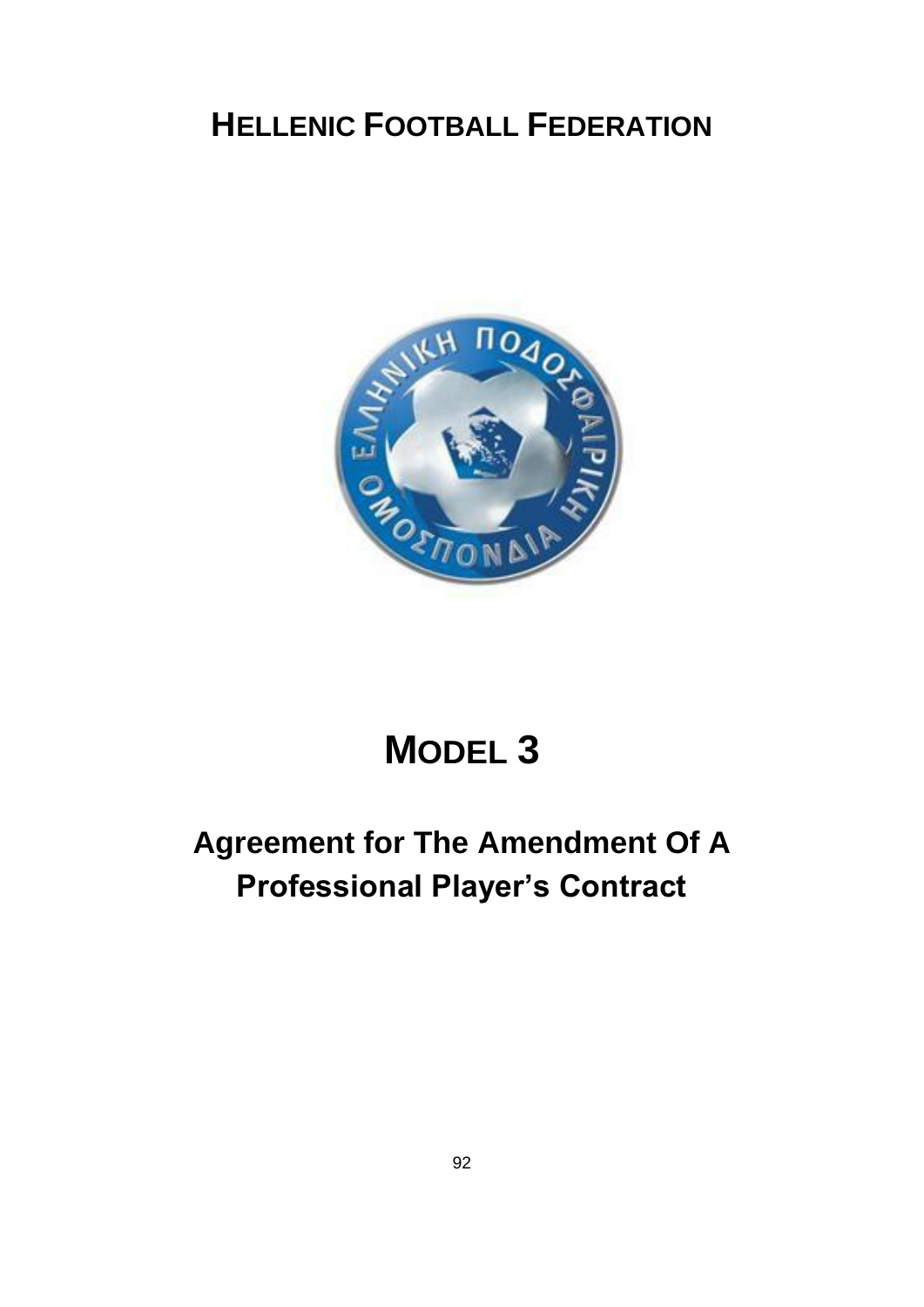### **AGREEMENT FOR THE AMENDMENT OF A PROFESSIONAL PLAYER'S CONTRACT**

#### **1. Contracting parties:**

Between the Football Club:

| VAT Number, Revenue office , Phone , email                                                                                                                                                        |           |                 |
|---------------------------------------------------------------------------------------------------------------------------------------------------------------------------------------------------|-----------|-----------------|
| and the PROFESSIONAL PLAYER:                                                                                                                                                                      |           |                 |
| (Name)                                                                                                                                                                                            | (Surname) | (Father's name) |
| VAT Number, Revenue office , Phone , email                                                                                                                                                        |           |                 |
| the two parties executing this contract, on the one hand<br>Director or legal representative of the Professional Club<br>the  National Division, hereinafter referred to as "the Club" and on the |           |                 |
|                                                                                                                                                                                                   |           |                 |
| date of birth , nationality , resident of                                                                                                                                                         |           |                 |
|                                                                                                                                                                                                   |           |                 |
| of the Identification Card or Passport Nr. , hereinafter to as the<br>"Player", expressly and unreservedly stipulated and jointly accepted the following:                                         |           |                 |
|                                                                                                                                                                                                   |           |                 |

#### **2. Agreement**

The Club and the Player have executed on the …………………… Professional Player's Contract. The two parties amend the terms of the aforementioned contract with this Agreement as follows:

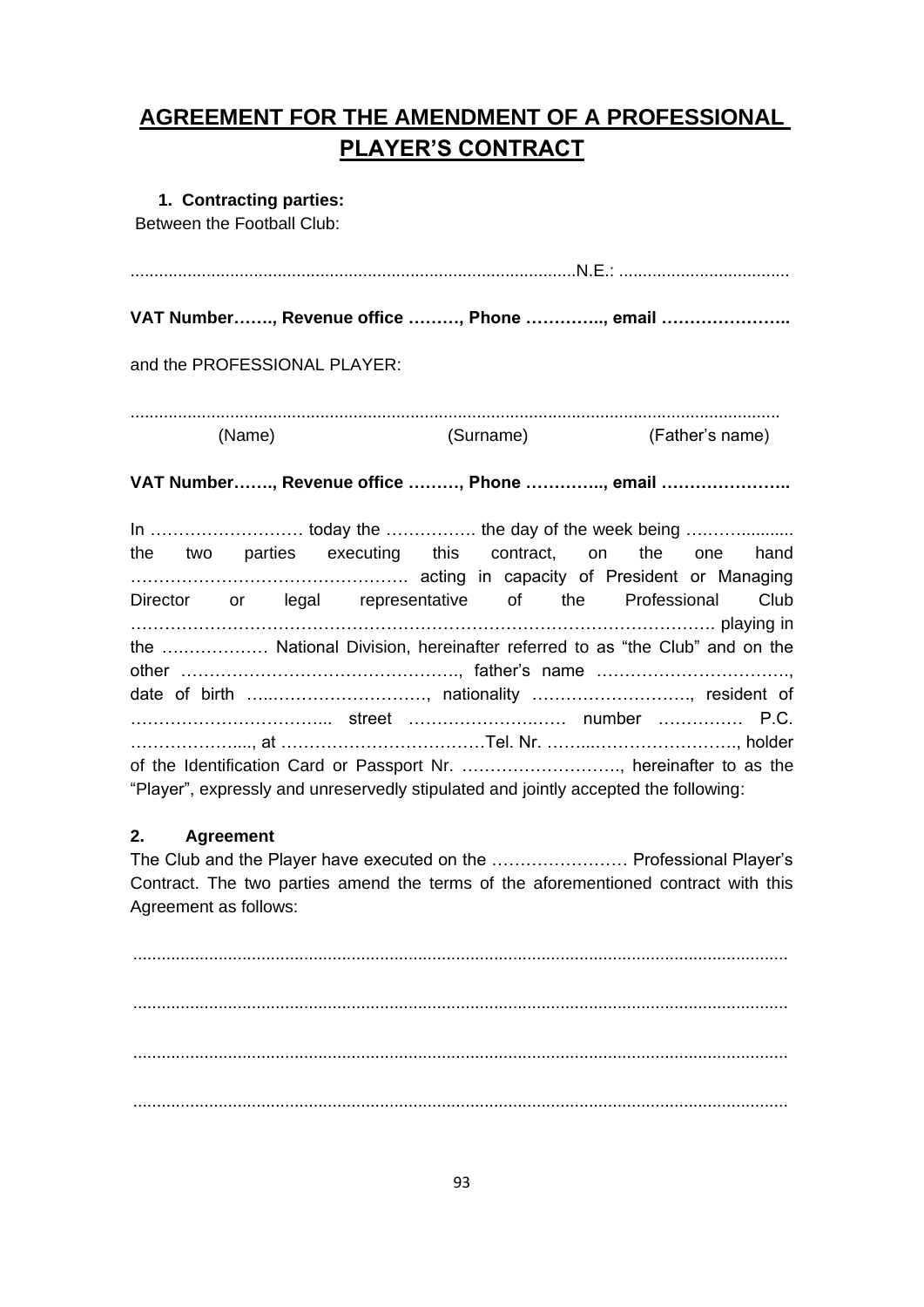**3. The football player understands and accepts that the main data of the personal information of the present and every other information or document that, directly or indirectly, is related to the present and concerns the resulting relationship (such as, for example, decisions of the Committees, etc.) will be disclosed, kept and processed by the institutions to which the present is submitted (HFF, organizing authority, PSAP) for a period of up to ten (10) years after the expiration of its legal duration.**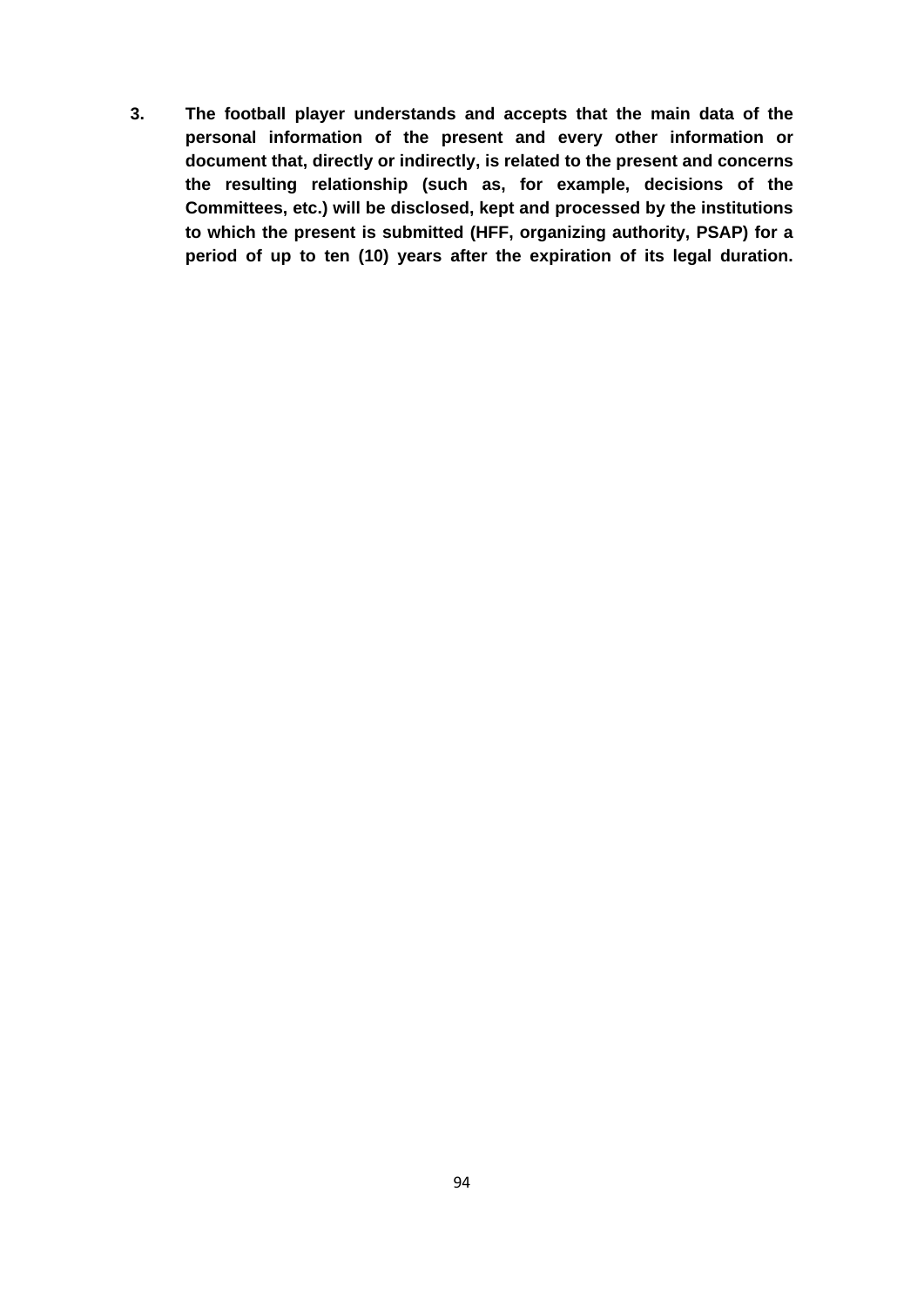

# **MODEL 4**

## **Agreement for The Amendment Of A Professional Player's Loan Contract**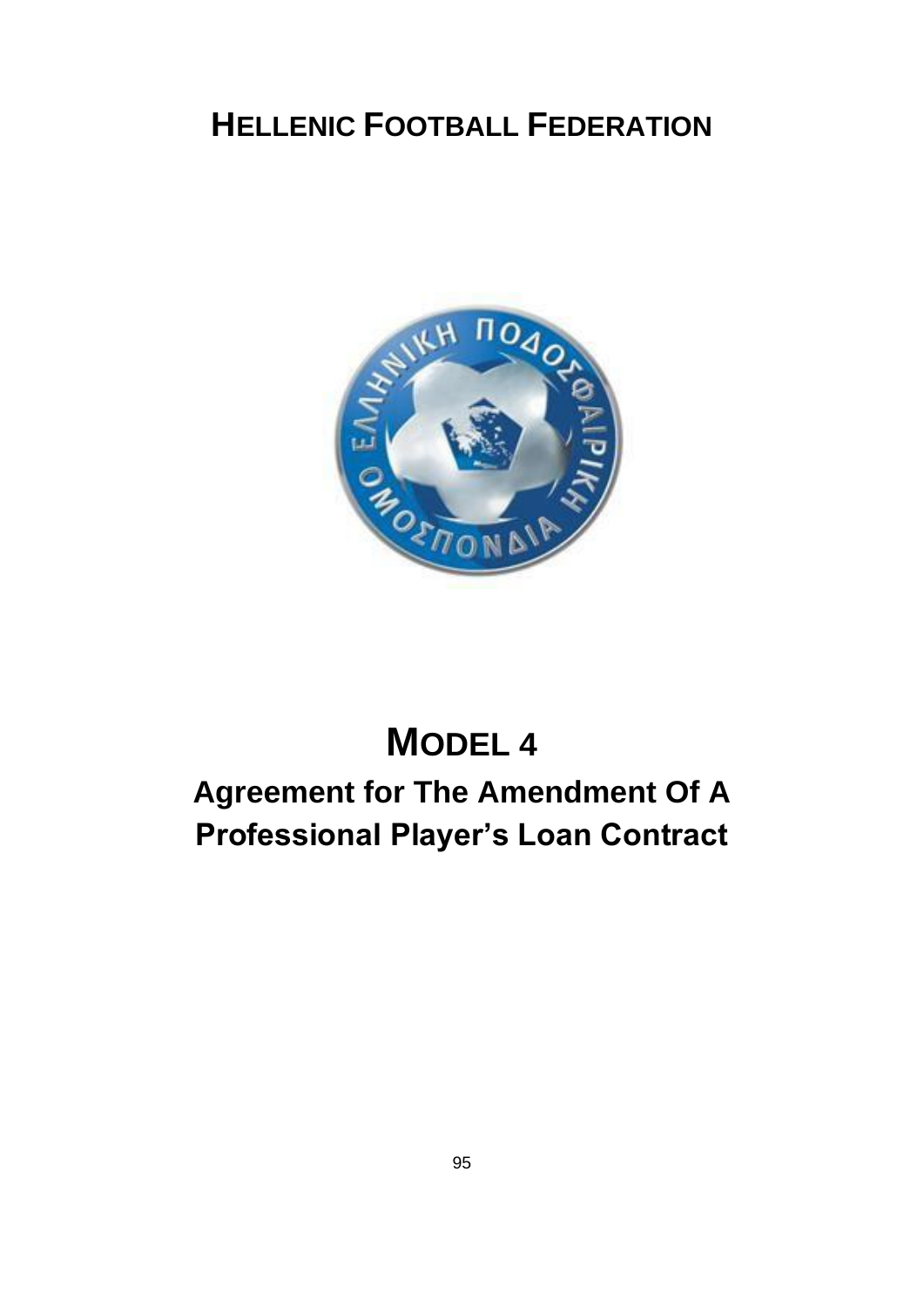### **AGREEMENT FOR THE AMENDMENT OF A PROFESSIONAL PLAYER'S LOAN CONTRACT**

|                              | 1. Contracting parties:<br>Between the Football Clubs: |  |                                                                                                                                          |  |  |
|------------------------------|--------------------------------------------------------|--|------------------------------------------------------------------------------------------------------------------------------------------|--|--|
|                              |                                                        |  |                                                                                                                                          |  |  |
|                              |                                                        |  | VAT Number, Revenue office , Phone , email                                                                                               |  |  |
|                              |                                                        |  |                                                                                                                                          |  |  |
|                              |                                                        |  | VAT Number, Revenue office , Phone , email                                                                                               |  |  |
| and the PROFESSIONAL PLAYER: |                                                        |  |                                                                                                                                          |  |  |
|                              | (Name)                                                 |  | (Surname) (Father's name)                                                                                                                |  |  |
|                              |                                                        |  |                                                                                                                                          |  |  |
|                              |                                                        |  | In  today the , the day of the week being<br>, the three parties executing this contract,<br>a) manufacture capacity of President or     |  |  |
|                              |                                                        |  | Managing Director or legal representative of the Professional<br>National Division, hereinafter referred to as "the Lending Club"        |  |  |
|                              |                                                        |  | Managing Director or legal representative of the Professional<br>National Division, hereinafter referred to as "the Recipient Club", and |  |  |
|                              |                                                        |  |                                                                                                                                          |  |  |
|                              |                                                        |  | Tel. Nr. , holder of Identification Card or Passport Nr.<br>, hereinafter referred to as "the Player", expressly and                     |  |  |
|                              |                                                        |  | unreservedly stipulated and jointly accepted the following:                                                                              |  |  |